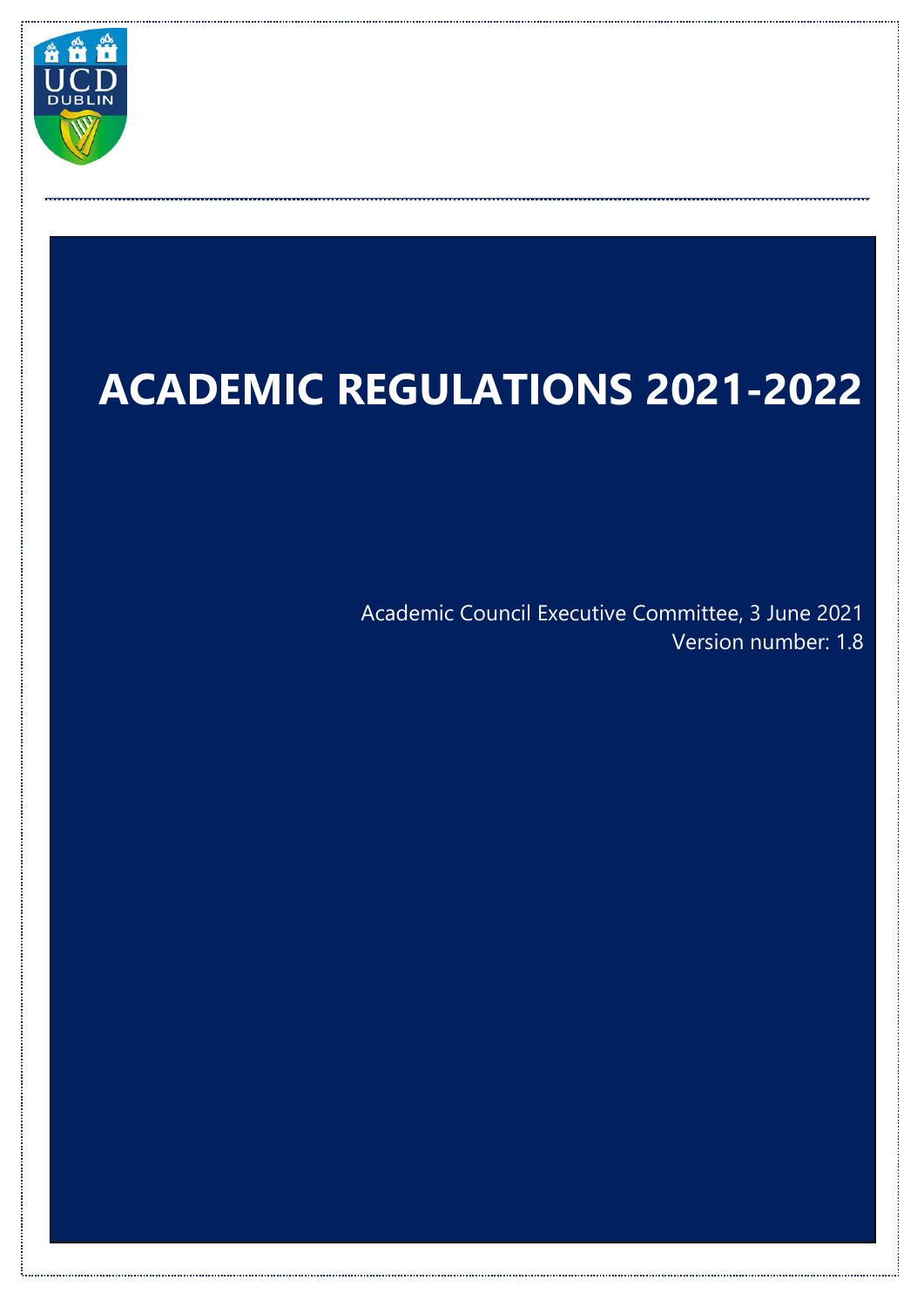<span id="page-1-0"></span>

| 1              |     |
|----------------|-----|
|                |     |
|                |     |
|                |     |
|                |     |
| $\overline{2}$ |     |
|                |     |
|                |     |
|                |     |
| 3              |     |
|                |     |
|                |     |
|                |     |
|                |     |
|                |     |
|                |     |
|                |     |
|                |     |
|                |     |
|                |     |
|                | .19 |
|                |     |
|                |     |
|                |     |
| 4              |     |
|                |     |
|                |     |
|                |     |
|                |     |
| 5              |     |
|                |     |
|                |     |
|                |     |

# **Contents Page**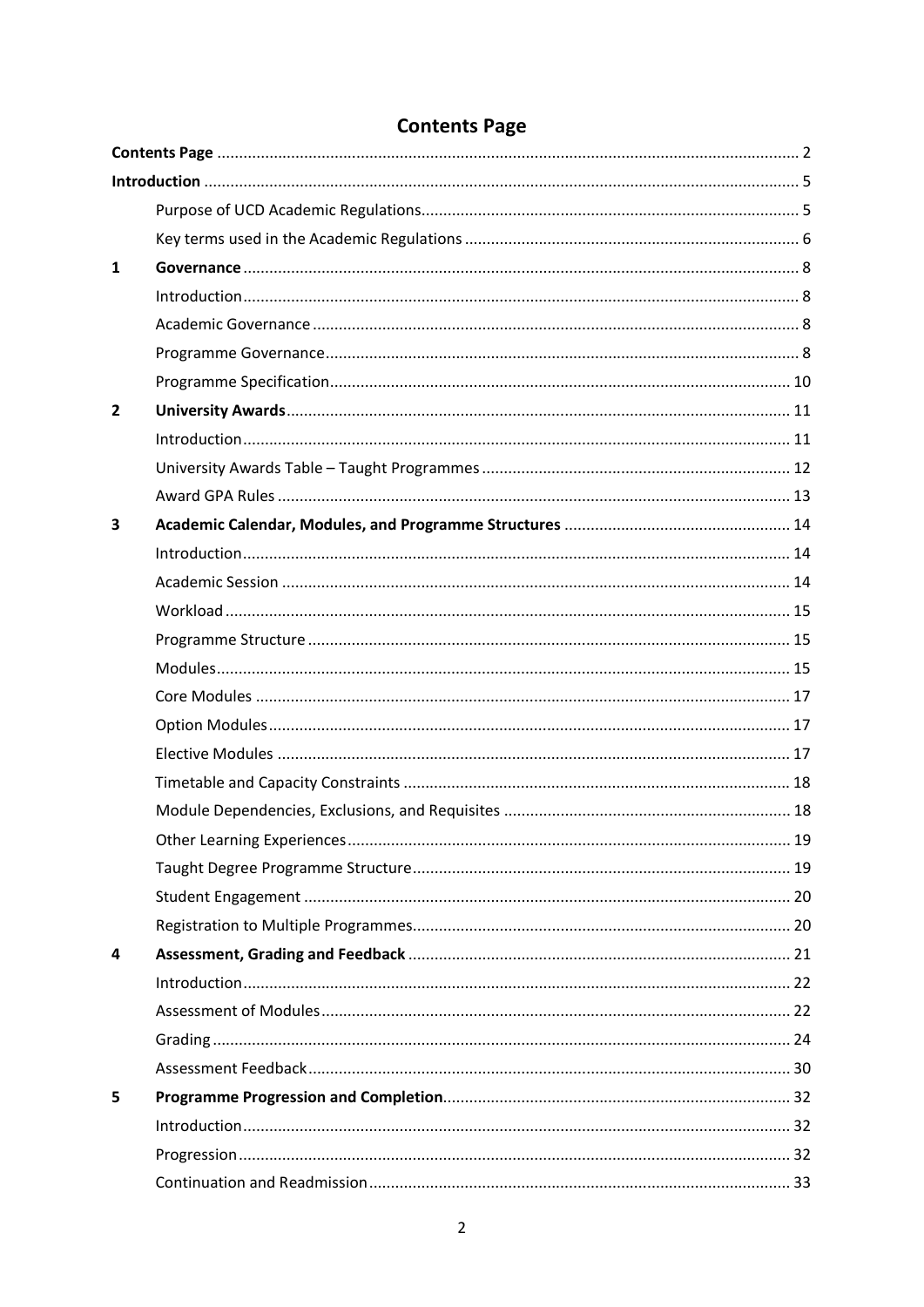| 6 |  |
|---|--|
|   |  |
|   |  |
|   |  |
| 7 |  |
|   |  |
|   |  |
|   |  |
|   |  |
|   |  |
|   |  |
|   |  |
|   |  |
|   |  |
|   |  |
|   |  |
|   |  |
|   |  |
|   |  |
|   |  |
|   |  |
|   |  |
|   |  |
|   |  |
|   |  |
|   |  |
|   |  |
|   |  |
|   |  |
|   |  |
|   |  |
|   |  |
| 8 |  |
|   |  |
|   |  |
|   |  |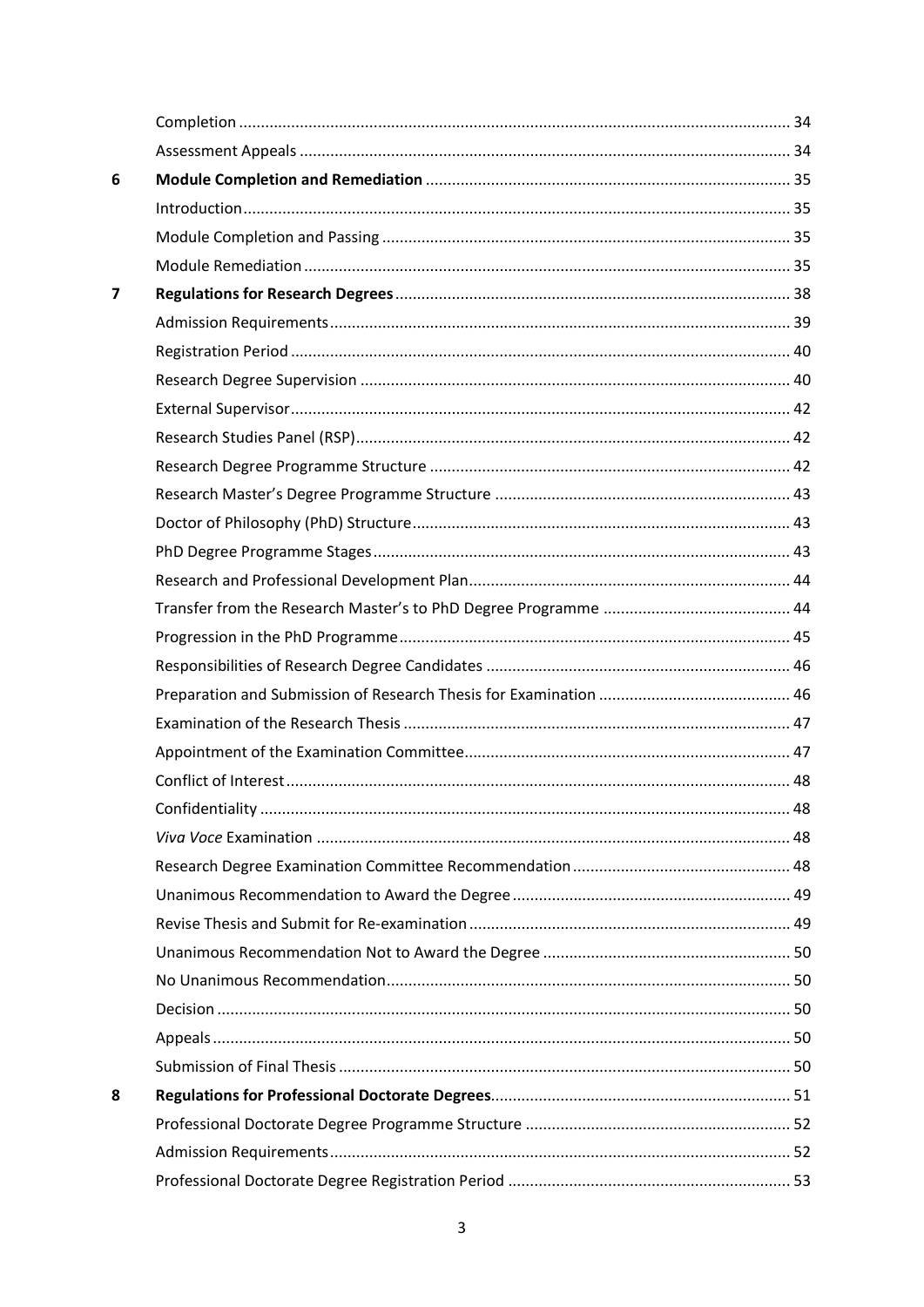| 9 |                                                                                       |  |
|---|---------------------------------------------------------------------------------------|--|
|   | Admission Requirements, Application Procedures and Registration for the MD Degree  61 |  |
|   |                                                                                       |  |
|   |                                                                                       |  |
|   |                                                                                       |  |
|   |                                                                                       |  |
|   |                                                                                       |  |
|   |                                                                                       |  |
|   |                                                                                       |  |
|   |                                                                                       |  |
|   |                                                                                       |  |
|   |                                                                                       |  |
|   |                                                                                       |  |
|   |                                                                                       |  |
|   |                                                                                       |  |
|   |                                                                                       |  |
|   |                                                                                       |  |
|   |                                                                                       |  |
|   |                                                                                       |  |
|   |                                                                                       |  |
|   |                                                                                       |  |
|   |                                                                                       |  |
|   |                                                                                       |  |
|   |                                                                                       |  |
|   |                                                                                       |  |
|   |                                                                                       |  |
|   |                                                                                       |  |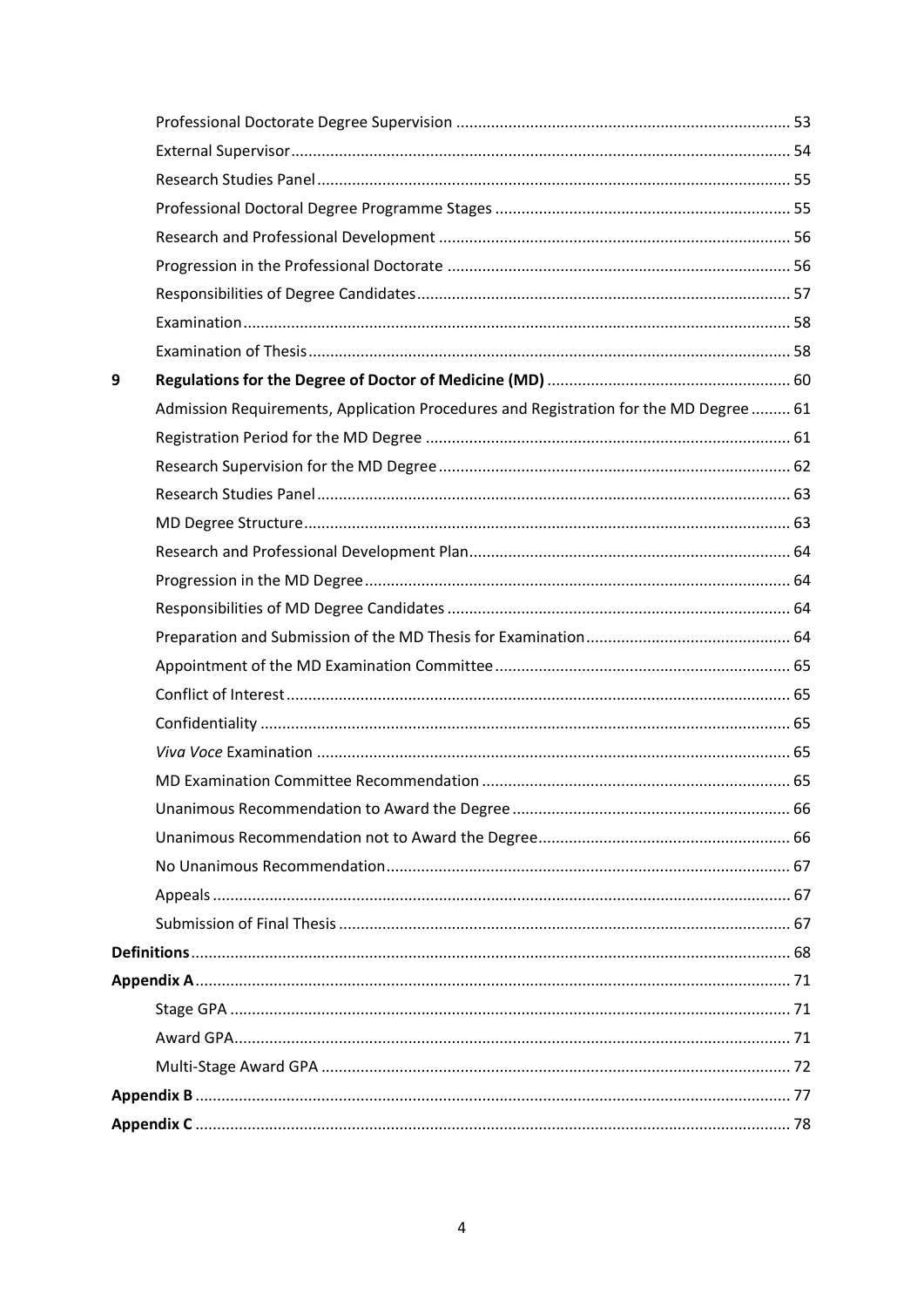#### <span id="page-4-0"></span>**Introduction**

The UCD *Academic Regulations* set out the regulations governing the academic programmes of the University and encompass student assessment, grading, progression, and graduation at University College Dublin. The Academic Regulations are divided into nine sections:

- 1) *Governance*
- 2) *University Awards*
- 3) *Academic Calendar, Modules, and Programme Structures*
- 4) *Assessment, Grading and Feedback*
- 5) *Programme Progression and Completion*
- 6) *Module Completion and Remediation*
- 7) *Regulations for Research Degrees (Research Master's and PhD Degrees)*
- 8) *Regulations for Professional Doctorate Degrees*
- 9) *Regulations for the Degree of Doctor of Medicine*

The *Academic Regulations* are to be used for reference and action as appropriate by students, faculty and staff. The *Academic Regulations* are underpinned by the following principles, which are shaped by UCD's distinct traditions:

- *A spirit of enquiry:* We are committed to ensuring freedom of expression and dialogue, in a respectful and civil manner, across the spectrum of views held by our varied and diverse student communities.
- *Quality and depth of provision:* Our UCD modular curriculum offers a wide range of subjects, uniting our research tradition and heritage, articulating an approach to education that will resonate with ambitious, intellectually curious and dedicated students and faculty.
- *Collegiality and Collaboration:* This finds expression in our commitment to work with our students to understand and develop their academic experience in line with their needs and ambitions, and to ensure they are appropriately supported as individuals.
- *Diversity:* We will work to foster a respectful, cooperative, equitable and inclusive learning environment for our diverse student communities.
- *Integrity:* This is reflected in our adherence to the highest ethical standards, and in our commitment to transparency and accountability in everything we do related to student experience.

## <span id="page-4-1"></span>**Purpose of UCD Academic Regulations**

The main purposes of the UCD Academic Regulations are:

- To promote a shared and common understanding of UCD qualifications;
- To promote consistency in the use of qualifications and credit across the University;
- To provide a reference point for setting and assessing academic standards when designing, approving, monitoring and reviewing programmes of study and modules;
- To promote transparency and consistency across the University, ensuring that all students are treated fairly and equitably;
- To provide students with a clear set of expectations in relation to their academic achievement and progression;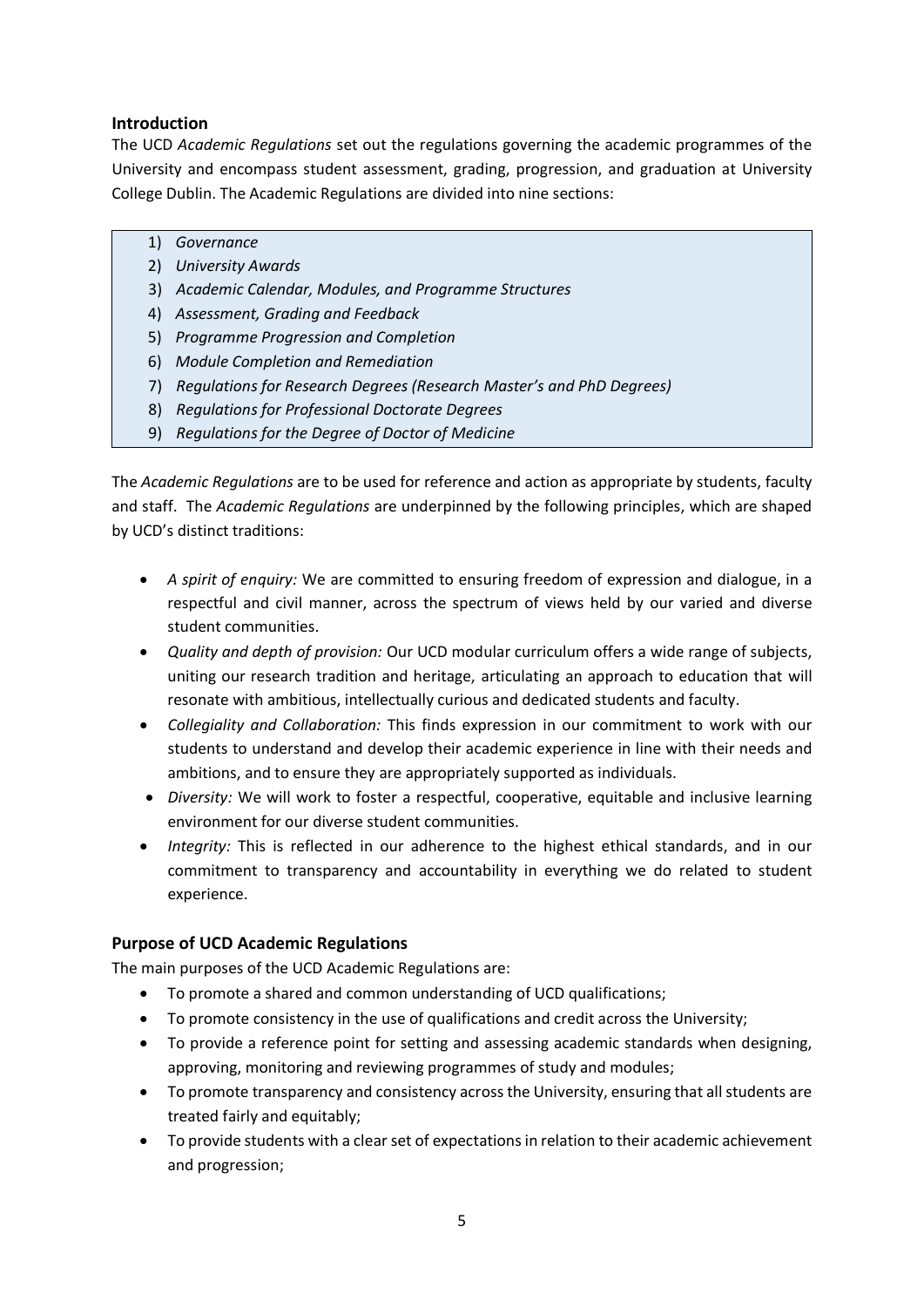- To communicate to employers, schools, parents, prospective students, Professional, Statutory and Regulatory Bodies (PSRBs) and other stakeholders the achievements represented by the qualifications of UCD;
- To inform international comparability of academic standards.

The UCD Academic Regulations outline the regulations that are applicable to all UCD taught and research programmes and to all new and continuing students from September 2019, regardless of the location or mode of study. The Academic Regulations encompass disciplines and subjects taught by the University. Faculty and staff and students are required to comply with the provisions of this document.

#### **Key terms used in the Academic Regulations**

<span id="page-5-0"></span>**Academic Regulation**: High level, overarching rules governing the academic programmes of the University, e.g. minimum requirements for an award, number of credits to be completed, calculation of degree classification.

**Derogation:** An approved deviation from the Academic Regulations, often due to the requirements of the subject or of a professional, statutory or regulatory body. Derogations may be requested for any regulation by a Governing Board or School as appropriate. Academic Council or its relevant committee considers, and may approve, derogation requests.

**Board of Studies:** A Board of Studies is a Governing Board established by Academic Council with additional responsibilities that would normally be undertaken by a School, such as the design, delivery, and assessment of modules. A Board of Studies typically oversees modules and programmes delivered by units that are not Schools, such as the Applied Languages Centre or the Institute for Chinese Studies and are not located within Schools and/or Colleges.

**Exemption based on Exceptional Circumstances:** Unusual circumstances might require a deviation from a module descriptor during the delivery of the relevant module (e.g. a change to the teaching or assessment strategy) or prevent the completion of a task on schedule (e.g. grades might be entered into University systems or students might receive feedback after the scheduled date). In such instances, an Exemption based on Exceptional Circumstances may be approved by the Vice Principal for Teaching and Learning in the relevant College, on the recommendation of the relevant Head of School. The recommendation should detail the unusual circumstances that necessitated the Exemption based on Exceptional Circumstances and a strategy to avoid future occurrence. An annual report of all applications for Exemptions based on Exceptional Circumstances shall be submitted by each School to the Academic Council or its relevant committee.

**Governing Board:** All programmes in the University are overseen by a Programme Board, Graduate School Board, Graduate Research Board, Board of Studies, or Joint Academic Programme Board (hereafter referred to as a Governing Board), which is responsible for monitoring the overall performance and progression of students registered to its programmes and ensuring their academic welfare. Governing Boards are established by Academic Council.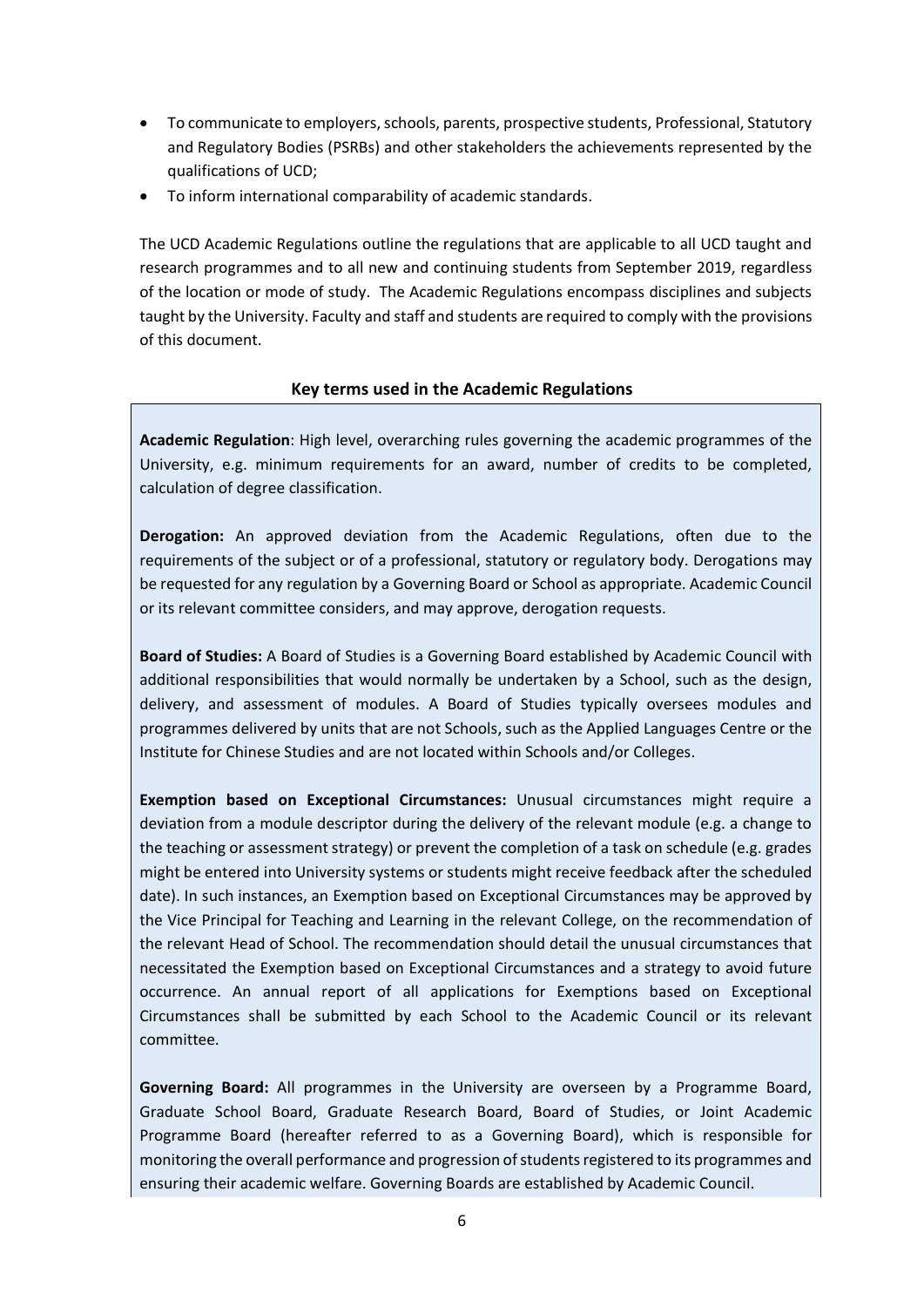**Policy:** A committee decision or management directive which sets out the official position of the University on any aspect of the institution's activities. Policy mandates key principles and provisions to enable decision making.

**Procedure:** A detailed mandatory direction on how a policy or regulation will be implemented in an operating environment.

**Programme Specification:** A statement that sets out the purpose and structure of the programme, which is approved by the relevant Governing Board in accordance with the policies and procedures established by Academic Council or its relevant committee.

**Requirement:** A statement of minimum standards or expectations e.g. progression requirements, deadlines.

**Subject:** Subjects are organised to facilitate learning and teaching. The Academic Council may establish criteria for the recognition of subjects of the University and shall maintain a register of the subjects of the University. This Register provides for subjects to be primarily affiliated with one school.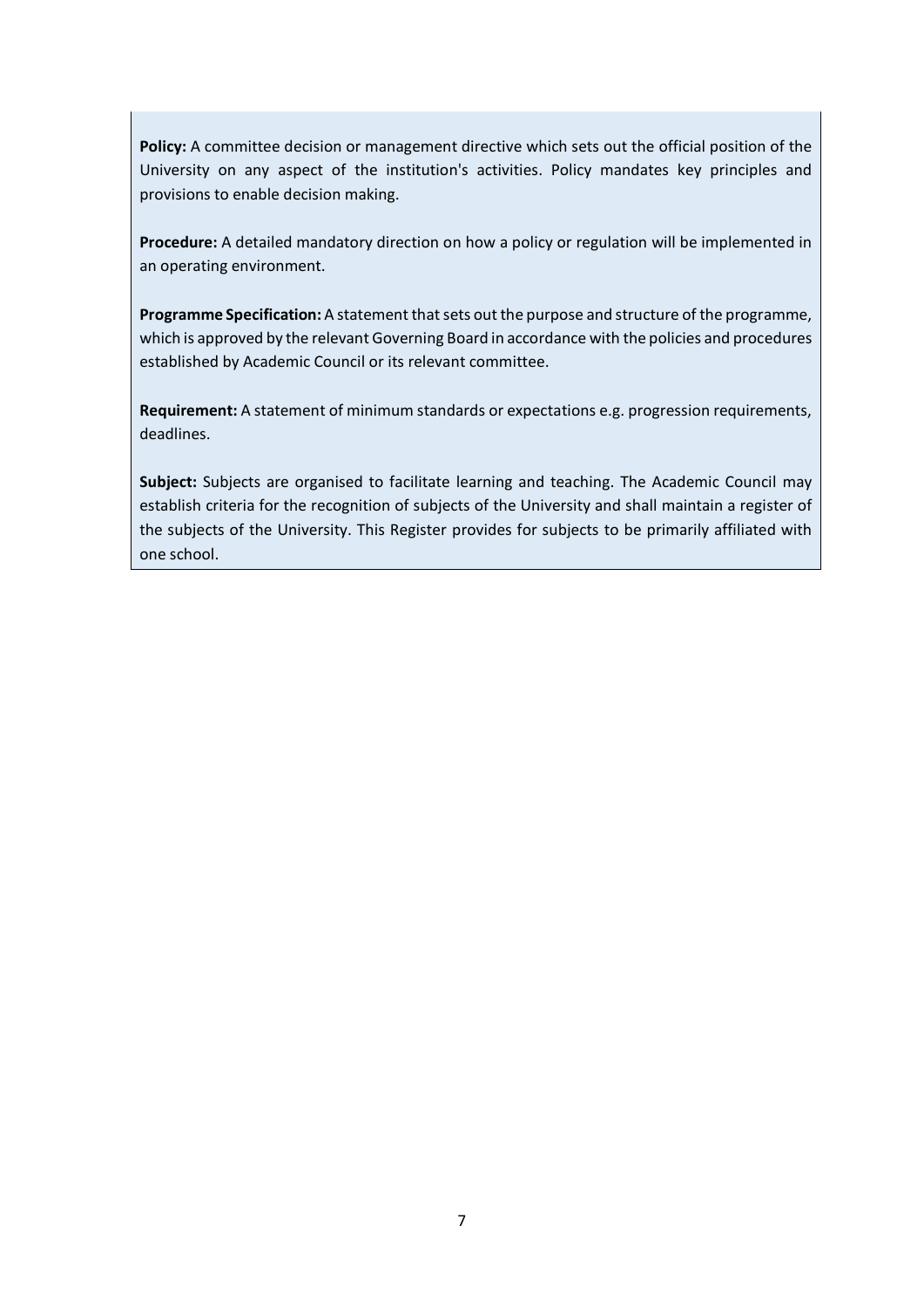## <span id="page-7-0"></span>**1 Governance**

#### <span id="page-7-1"></span>**Introduction**

**1.1** Academic Council establishes effective processes for the design, development, approval and monitoring of programmes of study in order to discharge fully its responsibilities for setting and maintaining academic standards and assuring and enhancing the quality of learning opportunities.

#### <span id="page-7-2"></span>**Academic Governance**

**1.2** Academic Council controls the academic affairs of the university including the curriculum of, and instruction and education provided by, the University. Responsibility for specific functions and roles may be delegated as necessary to bodies or individuals but Academic Council or its relevant committees shall review the function, operation and decisions of such bodies or individuals on a regular basis.

#### <span id="page-7-3"></span>**Programme Governance**

- **1.3** The University shall offer programmes of study (programmes). A programme is an approved course of study, the successful completion of which leads to a University award. The award is conferred when the programme outcomes have been appropriately demonstrated by accumulating the required number of credits at appropriate levels over an appropriate period of time and all other programme requirements have been met. The specific approval of Academic Council or its relevant committee shall be required to offer programmes leading to awards other than those set out in sections 2.5 and 7.3.
- **1.4** Each programme shall be governed by a Governing Board. A programme shall be approved, managed and reviewed by its Governing Board.
- **1.5** The composition and governance structure of each Governing Board shall follow the policies and procedures approved by Academic Council. A Governing Board may be responsible for more than one programme.
- **1.6** In accordance with the University's policies and regulations, a Governing Board's responsibilities in relation to the programmes it governs, and the students registered to these programmes include the following:
	- a) Ensuring the implementation of University strategy, policies, and procedures
	- b) Design, development, regulation**,** delivery, and quality assurance and enhancement
	- c) Assuring outcomes-based emphasis in programme design and assessment
	- d) Ensuring that assessment strategy is appropriate and measures achievement of programme outcomes
	- e) Approving the structure and content of the programme and any special regulations relating to the programme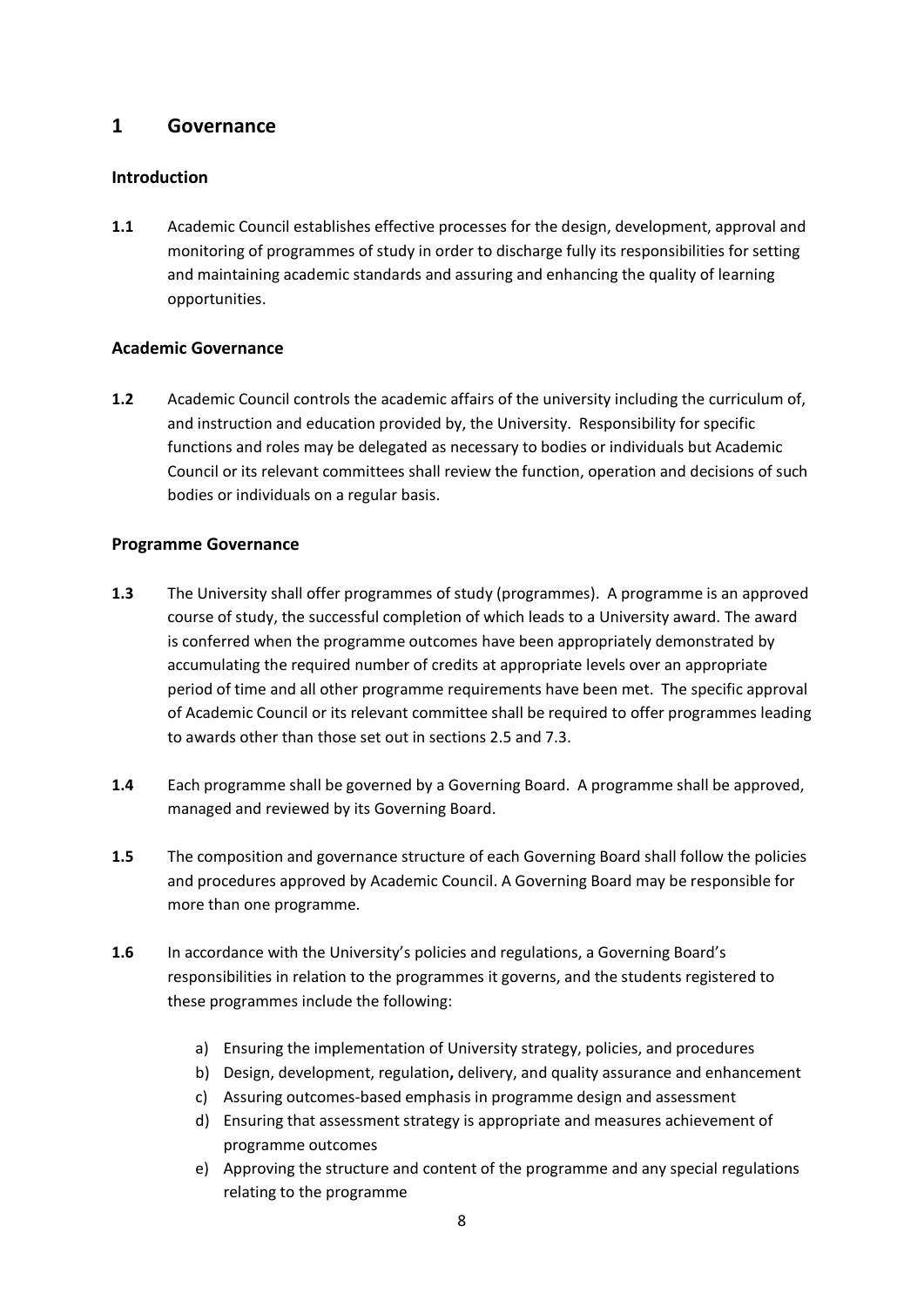- f) Oversight of the admission of students
- g) Oversight of internships
- h) Oversight of study abroad opportunities
- i) Adjudication on student applications for leave of absence and transfer between programmes
- j) Academic welfare of the students registered to the programmes and identifying students whose academic welfare is of concern
- k) Consideration of extenuating circumstances and approval of appropriate actions
- l) Progression of students within the programme
- m) Where a student's academic performance is deemed to be unacceptable by the Governing Board, the Governing Board will follow policies and procedures approved by Academic Council or its relevant committee
- n) Overseeing and enhancing the academic quality of programmes and the student learning experience
- o) Where applicable, ensuring appropriate supervisory arrangements are in place for research students
- **1.7** A Governing Board shall appoint a member of faculty as Programme Director, reporting to the Chair of the Governing Board, for each taught programme it governs. The Programme Director's responsibilities include:
	- a) day to day management of the programme;
	- b) consulting with faculty and staff involved in the delivery of the programme;
	- c) monitoring the assessment and feedback strategies of the programme;
	- d) monitoring student satisfaction and engagement with the programme and constituent modules;
	- e) identifying students whose academic welfare is of concern and reporting concerns to the Governing Board; and
	- f) making recommendations in relation to quality assurance and programme enhancement to the Governing Board.
- **1.8** A Governing Board may assign specific activities of the Board to individuals, units or establish such and so many committees as it thinks necessary to ensure effective delivery of the programmes within its remit. The Governing Board retains responsibility and oversight for any such assigned activities.
- **1.9** On the delegated authority of Academic Council, a Governing Board shall establish so many Programme Examination Boards, as subcommittees of the Governing Board, as are required for the taught programmes it governs. Programme Examination Boards shall have terms of reference and shall be responsible for:
	- a) the consideration and approval of grades submitted by Schools;
	- b) approval of the progression of students on taught programmes;
	- c) consideration of extenuating circumstances and approval of appropriate actions;
	- d) recommendation of final award (and class, if appropriate) to Academic Council or its relevant committee;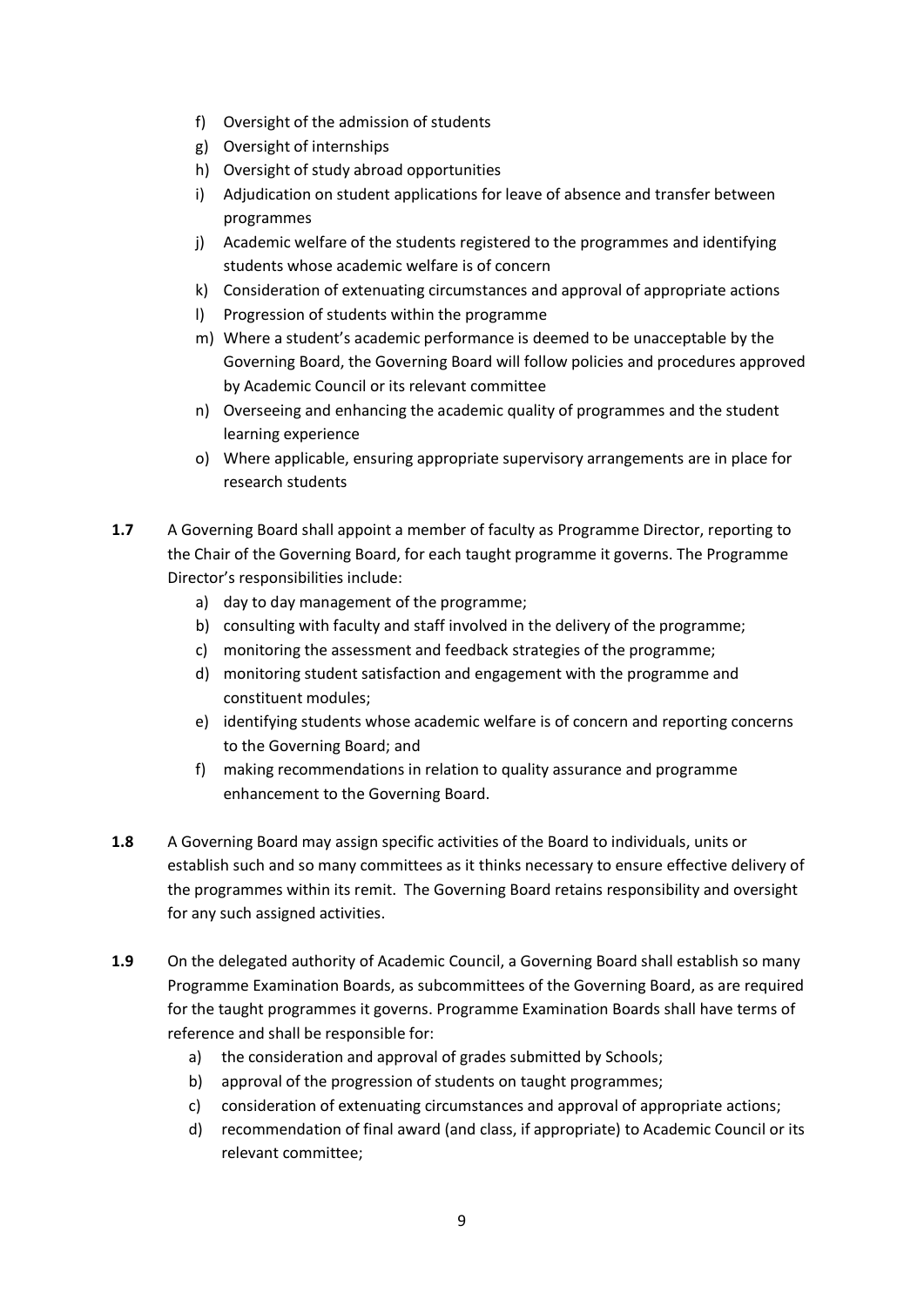- e) reflection on student performance, grade distributions and other assessment matters; and
- f) making recommendations to the Governing Board for future action.
- **1.10** In considering the grades submitted to it, the Programme Examination Board shall have regard to the specified programme outcomes and shall assess student performance against the achievement of programme outcomes. A Programme Examination Board shall be entitled to require a School to review, in a timely manner, any grades submitted.
- **1.11** Where a Programme Examination Board and a School cannot agree on the grades submitted, whether for individual students or entire modules, the matter shall be referred to Academic Council or its relevant committee for adjudication.

#### <span id="page-9-0"></span>**Programme Specification**

- **1.12** A Governing Board shall approve, and review as necessary, a programme specification for each taught programme under its control, and as appropriate will further develop programme specifications for majors and minors within that programme.
- **1.13** The programme specification shall detail:
	- a) the purpose, vision and values of the programme;
	- b) the programme outcomes;
	- c) a statement of how the programme is to be structured (e.g. how many stages, how many credits per stage);
	- d) mode of programme delivery;
	- e) how credit may be accumulated to achieve the award (e.g. a summary of the programme's core modules and option modules)
	- f) opportunities for taking elective modules (if applicable);
	- g) admission criteria;
	- h) continuation and/or progression requirements (if applicable);
	- i) assessment and feedback strategies;
	- j) the award GPA rule (if applicable);
	- k) careers and skills statements;
	- l) programme accreditation (in whole or in part) by a Professional, Statutory or Regulatory Body (PSRB);
	- m) Programme Student Fitness to Practise Statement (if applicable);
	- n) garda vetting requirements (if applicable); and
	- o) available exit strategies.
- **1.14** The University is responsible for the design and validation of its own degree programmes. Where those programmes are also subject to professional, statutory or regulatory accreditation, the University and the appropriate Governing Board shall endeavour to have the requirements of the accrediting body stated in terms of programme outcomes rather than specified curricular content.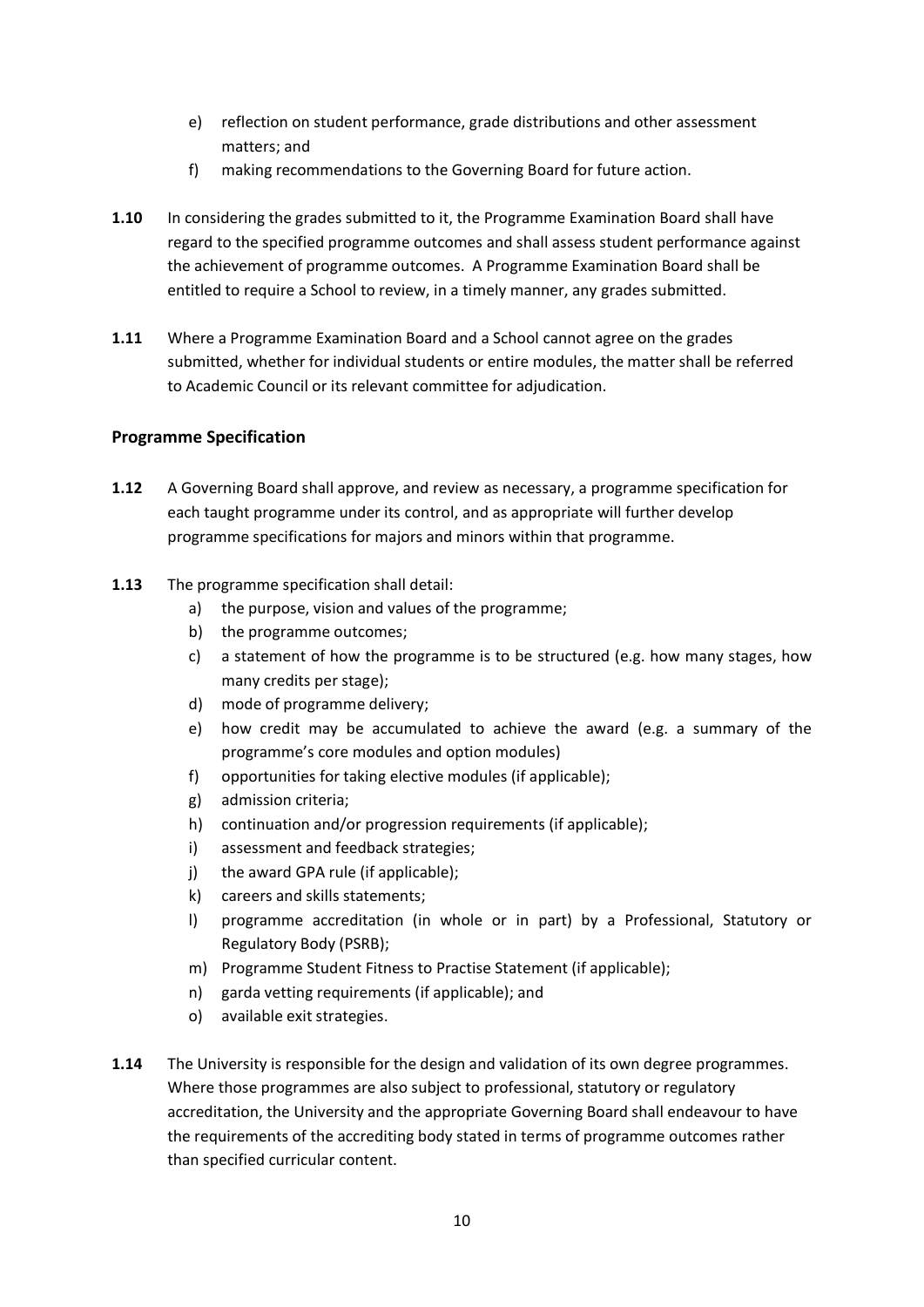## <span id="page-10-0"></span>**2 University Awards**

### <span id="page-10-1"></span>**Introduction**

- **2.1** This section outlines the awards made by University College Dublin and reflect the diversity and range of educational opportunities provided. Programme award levels are drafted with reference to:
	- a) the Irish National Framework of Qualifications (NFQ);
	- b) the European Qualifications Framework;
	- c) the European Higher Education Area 'Bologna Framework';
	- d) Quality and Qualifications Ireland; and
	- e) the requirements of professional, statutory or regulatory bodies associated with particular programmes of study, some of which grant a licence to practise.
- **2.2** The Irish National Framework of Qualifications is a framework through which all learning achievements may be measured and related to each other in a coherent way. These levels are described in terms of general (non-subject-specific) indicators of a person's knowledge, skill and competence (i.e. standards for their learning achievements). The University confers the following awards:
	- a) Major Awards: a named award on the National Framework of Qualifications
	- b) Minor Awards: partial completion of the outcomes of the Major Award
	- c) Special Purpose Awards: standalone award with a distinct identity which reflects their clearly defined purpose
	- d) Supplemental Awards: learning that is additional to a Major award
- **2.3** The University offers awards for its taught and research programmes which are aligned to the National Framework of Qualifications. Each award requires the accumulation of credits and/or the completion of a programme of study and/or research as outlined in section 2.5 (Taught Programmes) and section 7.3 (Research Programmes).
- **2.4** With the exception of grade neutral awards, awards are classified based on an award Grade Point Average (GPA) (see section 2.7 and Appendix for examples).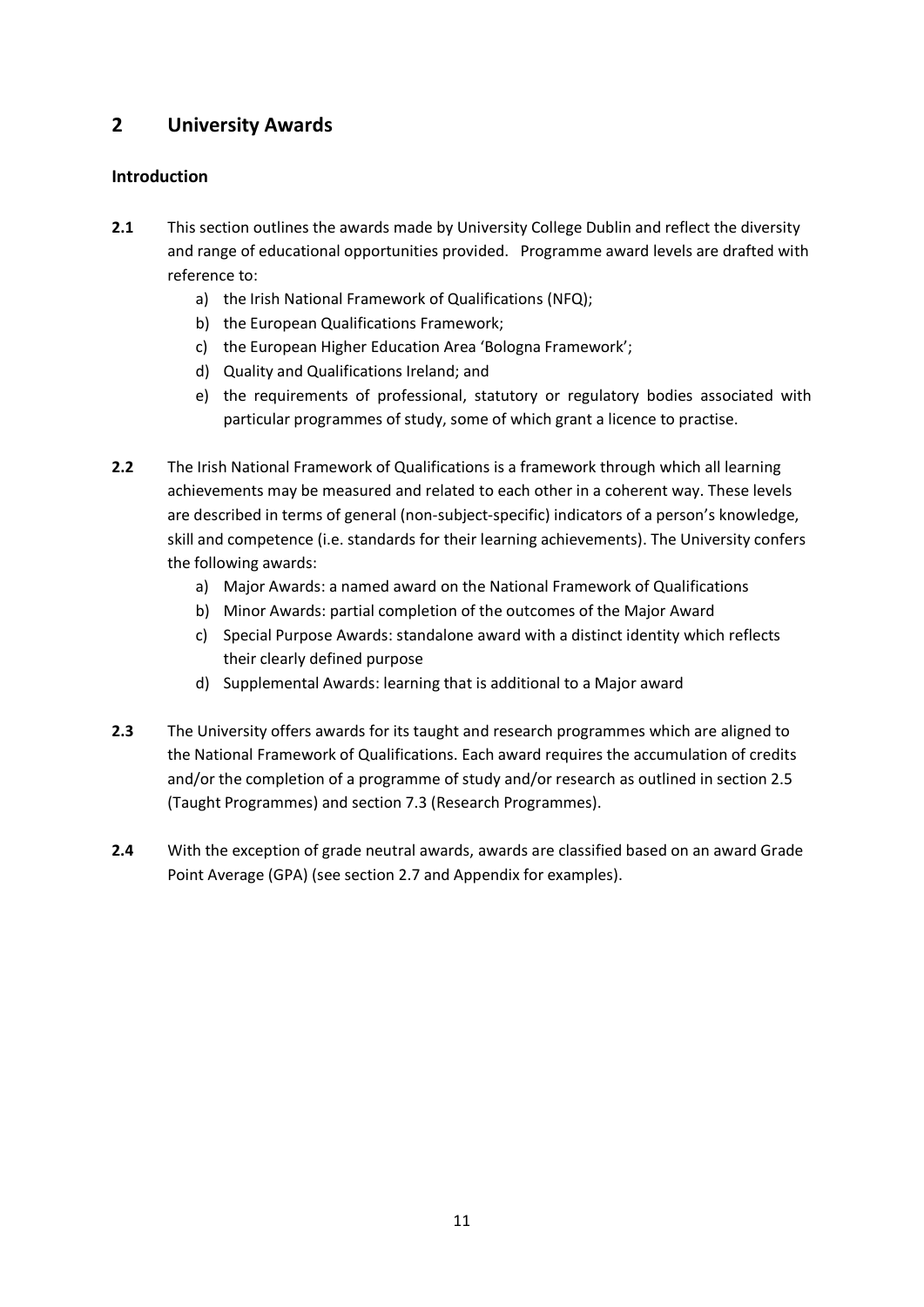# <span id="page-11-0"></span>**2.5 University Awards Table – Taught Programmes**

|                                                | <b>Award Type</b>                                | <b>Credit</b> | <b>Minimum UCD Level</b>           | <b>GPA Award Classification</b>                                 |
|------------------------------------------------|--------------------------------------------------|---------------|------------------------------------|-----------------------------------------------------------------|
|                                                |                                                  | Range         | <b>Requirements</b>                |                                                                 |
| <b>NFQ Level 6</b>                             |                                                  |               |                                    |                                                                 |
| Certificate of Continuing<br>Education         | <b>Special Purpose</b>                           | $5 - 15$      |                                    |                                                                 |
| Diploma of Continuing<br>Education             | <b>Special Purpose</b>                           | 20-30         |                                    | Greater than or equal to 3.68                                   |
| <b>NFQ Level 7</b>                             |                                                  |               |                                    | <b>Distinction</b>                                              |
| Certificate of Continuing                      | <b>Special Purpose</b>                           | $5 - 15$      |                                    |                                                                 |
| Education                                      |                                                  |               |                                    |                                                                 |
| Diploma of Continuing                          | <b>Special Purpose</b>                           | 20-30         |                                    |                                                                 |
| Education                                      |                                                  |               |                                    | Greater than or equal to 2.48                                   |
| <b>Professional Certificate</b>                | <b>Special Purpose</b>                           | $5 - 15$      |                                    | and less than 3.68                                              |
| Professional Diploma                           | <b>Special Purpose</b>                           | 20-30         |                                    | <b>Merit</b>                                                    |
| <b>University Certificate</b>                  | Minor Award                                      | 20-40         | 20 credits at UCD Level 1 or above |                                                                 |
| University Diploma                             | Minor Award                                      | 60-<br>120    | 45 credits at UCD Level 1 or above |                                                                 |
| <b>NFQ Level 8</b>                             |                                                  |               |                                    | Greater than or equal to 2.00                                   |
| Certificate of Continuing                      | Supplemental                                     | $5 - 10$      |                                    | and less than 2.48                                              |
| Professional                                   |                                                  |               |                                    | Pass                                                            |
| Development<br><b>Professional Certificate</b> |                                                  | $5 - 15$      |                                    |                                                                 |
| Professional Diploma                           | <b>Special Purpose</b><br><b>Special Purpose</b> | 20-30         |                                    |                                                                 |
| <b>University Certificate</b>                  | Minor Award                                      | 20-40         | 20 credits at UCD Level 3 or above |                                                                 |
| Higher Diploma                                 | Major Award                                      | 60-           | 30 credits at UCD Level 3 or above | Greater than or equal to 3.68                                   |
|                                                |                                                  | 120           |                                    | <b>First class honours</b>                                      |
| Honours Bachelor's                             | Major Award                                      | 180-          | 40 credits at Level 3 or above     | Greater than or equal to 3.08                                   |
| Degree                                         |                                                  | 360           |                                    | and less than 3.68                                              |
|                                                |                                                  |               |                                    | Second class honours, Grade I                                   |
|                                                |                                                  |               |                                    | Greater than or equal to 2.48                                   |
|                                                |                                                  |               |                                    | and less than 3.08                                              |
|                                                |                                                  |               |                                    | Second class honours, Grade II                                  |
|                                                |                                                  |               |                                    | Greater than or equal to 2.00                                   |
|                                                |                                                  |               |                                    | and less than 2.48                                              |
|                                                |                                                  |               |                                    | Pass                                                            |
| <b>NFQ Level 9</b>                             |                                                  |               |                                    |                                                                 |
| Certificate of Continuing                      | Supplemental                                     | $5 - 10$      |                                    | <b>Distinction</b>                                              |
| Professional                                   |                                                  |               |                                    | Merit                                                           |
| Development<br><b>Professional Certificate</b> | <b>Special Purpose</b>                           | $5 - 15$      |                                    | <b>Pass</b>                                                     |
| Professional Diploma                           | <b>Special Purpose</b>                           | 20-30         |                                    | As above                                                        |
| Graduate Certificate                           | Minor Award                                      | 30-40         | 20 credits at Level 4 or above     | Greater than or equal to 3.68                                   |
| Graduate Diploma                               | Major Award                                      | 60-80         | 45 credits at Level 4 or above     | <b>First class honours</b>                                      |
|                                                |                                                  |               |                                    | Greater than or equal to 3.08                                   |
|                                                |                                                  |               |                                    | and less than 3.68                                              |
|                                                |                                                  |               |                                    | Second class honours, Grade I                                   |
| Master's Degree /                              | Major Award                                      | $90 -$        | 70 credits at Level 4 or above     |                                                                 |
| Professional Master's                          |                                                  | 180           |                                    | Greater than or equal to 2.48<br>and less than 3.08             |
| Degree                                         |                                                  |               |                                    |                                                                 |
|                                                |                                                  |               |                                    | Second class honours, Grade II<br>Greater than or equal to 2.00 |
|                                                |                                                  |               |                                    | and less than 2.48                                              |
|                                                |                                                  |               |                                    | Pass                                                            |
|                                                |                                                  |               |                                    |                                                                 |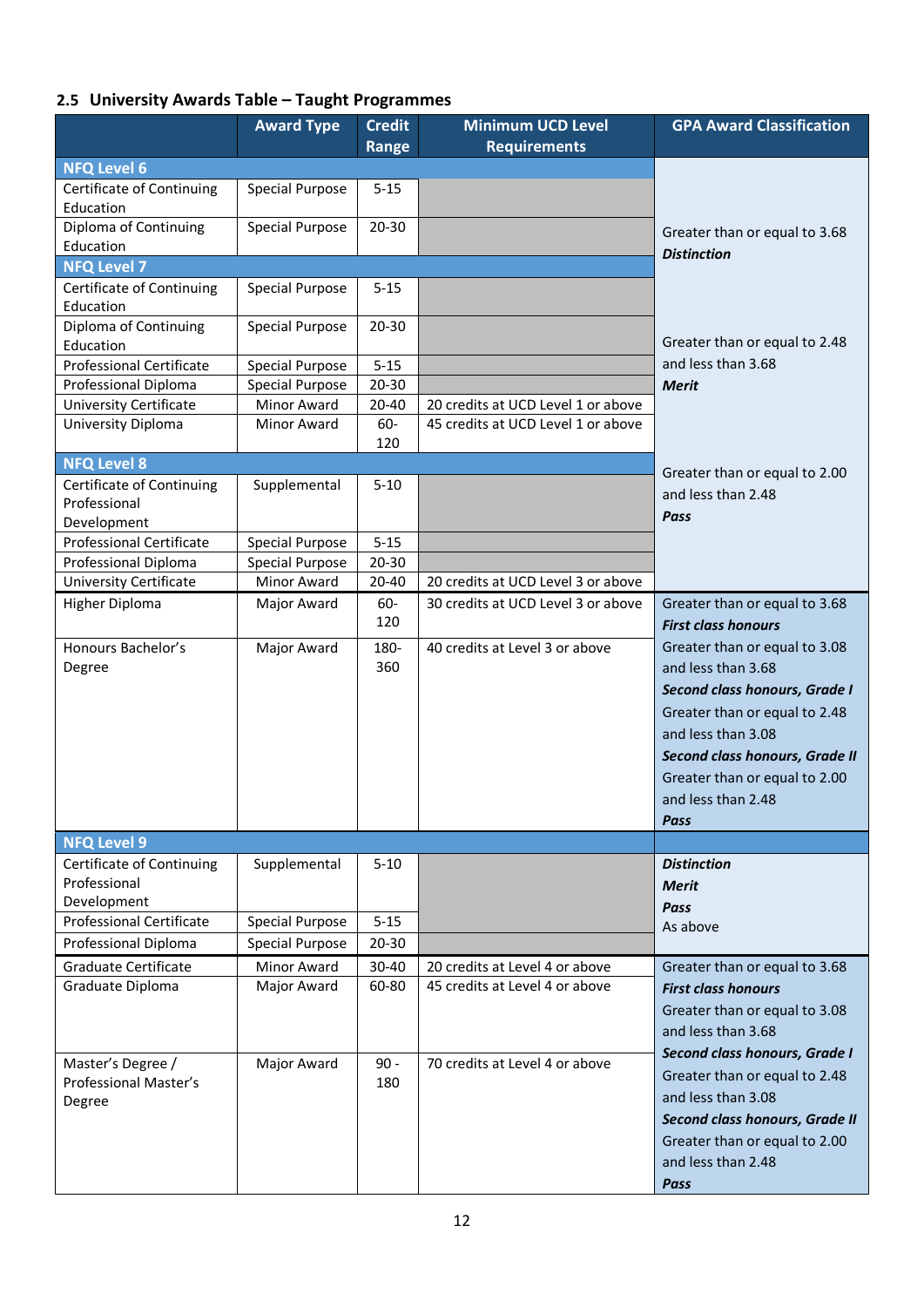**2.6** Previously approved award types which are not included in Table 2.5, but are offered by the University, may continue to be offered subject to review by the Academic Council or its relevant Committee. New programmes should only offer those awards listed in Table 2.5.

#### <span id="page-12-0"></span>**Award GPA Rules**

- **2.7** The Award GPA will be determined by the Programme Examination Board applying one of the following award GPA rules:
	- **a) Final stage only** The award GPA is the weighted average of the grade points awarded upon passing the modules or other credit-bearing learning activities that satisfy the requirements of the final stage. The grade points are weighted by credit value.
	- **b) Final and penultimate stages (equal weight)** The award GPA is the weighted average of the grade points awarded upon passing the modules or other creditbearing learning activities that satisfy the requirements of the final and penultimate stages. The grade points are weighted by credit value.
	- **c) Final and penultimate stages (stage-weighted)** The award GPA is the weighted average of the grade points awarded upon passing the modules or other creditbearing learning activities that satisfy the requirements of the final and penultimate stages. The grade points are weighted by the credit value, and by a factor of seven for the final stage and a factor of three for the penultimate stage.
	- **d) Three-stage weighted – For programmes with greater than 3 stages –** The award GPA is the weighted average of the grade points awarded upon passing the modules or other credit-bearing learning activities that satisfy the requirements of the final three stages of a programme. The grade points are weighted by the credit value, and by a factor of five for the final stage, a factor of three for the penultimate stage, and by a factor of two for the antepenultimate stage.
- **2.8** Where grades are weighted across multiple stages, grade neutral credit shall not alter the stages that contribute to the calculation of award GPA nor the weightings of the GPA rule (see Appendix B for examples).
- **2.9** Where a programme specification allows for modules to be taken in a different higher education institution, and where grade equivalence tables are agreed and published in advance, such modules may contribute to stage GPA and Award GPA as detailed by the Governing Board in the programme specification.
- **2.10** Where it deviates from the above award GPA rules, the award GPA rule for an exit award requires the approval of Academic Council or its relevant committee.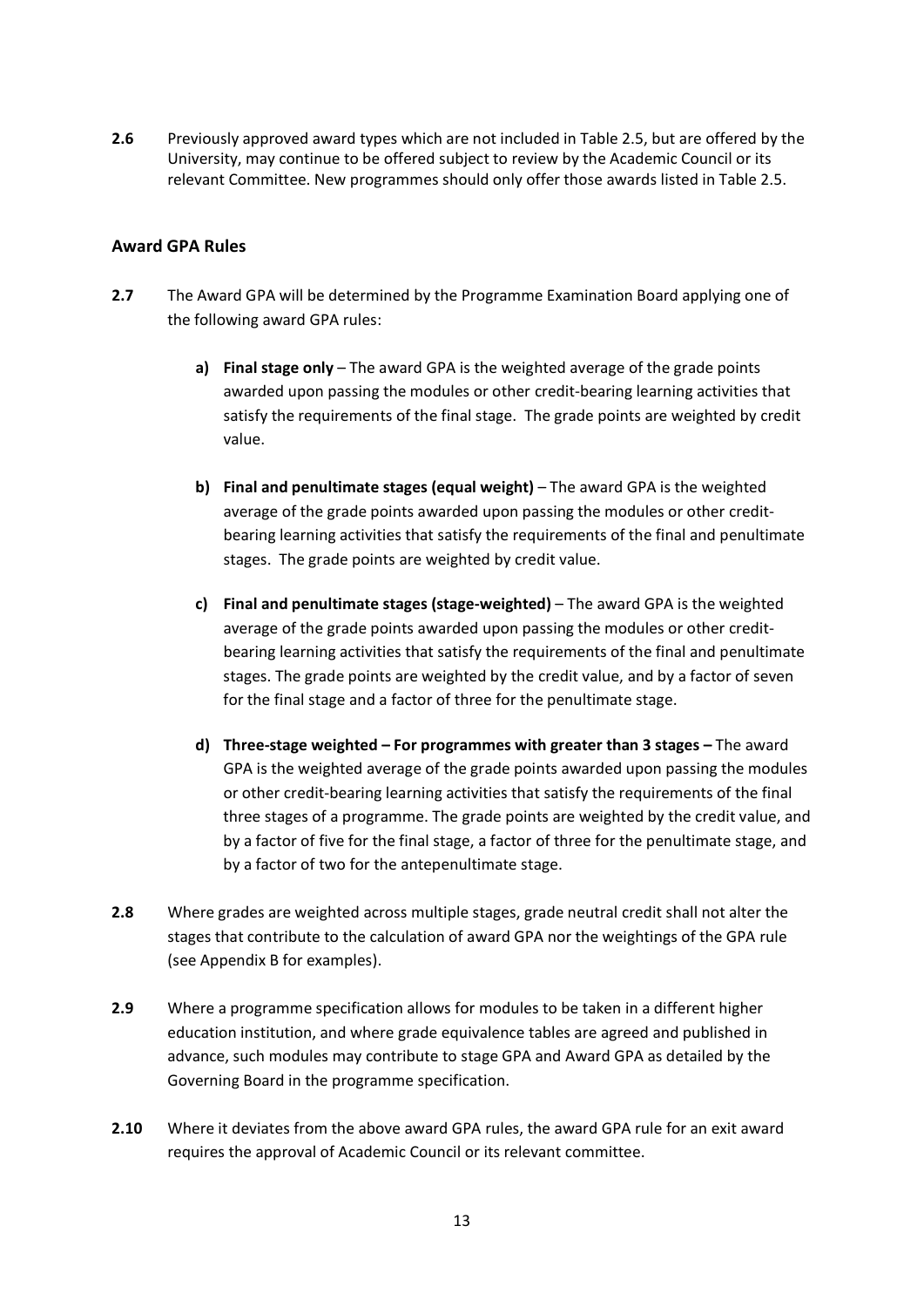# <span id="page-13-0"></span>**3 Academic Calendar, Modules, and Programme Structures**

### <span id="page-13-1"></span>**Introduction**

**3.1** This section sets out the academic session, reflects expectations around student workload and explains subjects, modules and other learning experiences, and programme structures. The academic session is structured into trimesters of varying length. While the tradition of concentrating teaching into two trimesters is maintained, the Regulations provide the flexibility for schools to undertake teaching during the third trimester.

#### <span id="page-13-2"></span>**Academic Session**

- **3.2** The University's academic session is structured into trimesters (Autumn, Spring, Summer).
- **3.3** The Academic Council determines and publishes in advance the trimester term dates. Teaching and assessment must be conducted in line with these term dates. In addition to providing for teaching, revision and assessment, a trimester may include a period of up to two weeks to accommodate fieldwork, clinical placement, work experience, revision and private study.
- **3.4** The teaching on taught programmes of the University will generally be delivered during the Autumn and Spring trimesters but may be offered during the Summer trimester where this is detailed in approved programme specifications or module descriptors.
- **3.5** The teaching, learning and assessment activities associated with a module or other learning experiences will be completed during a single trimester, unless one of the following criteria are met:
	- a) The module is a research-related capstone module, such as a dissertation, research project or thesis module, where the credit value of the module is 20 credits or greater and extension over more than one trimester is detailed in the module descriptor.
	- b) The module is a studio module, or a professional or work experience module (for example, an internship module) where the credit value of the module is 10 credits or greater and the extension over more than one trimester is detailed in the module descriptor.
	- c) The module is a clinical teaching module where delivery over more than one trimester is necessary to achieve access to relevant facilities, support, or materials; and the extension over more than one trimester is detailed in the module descriptor.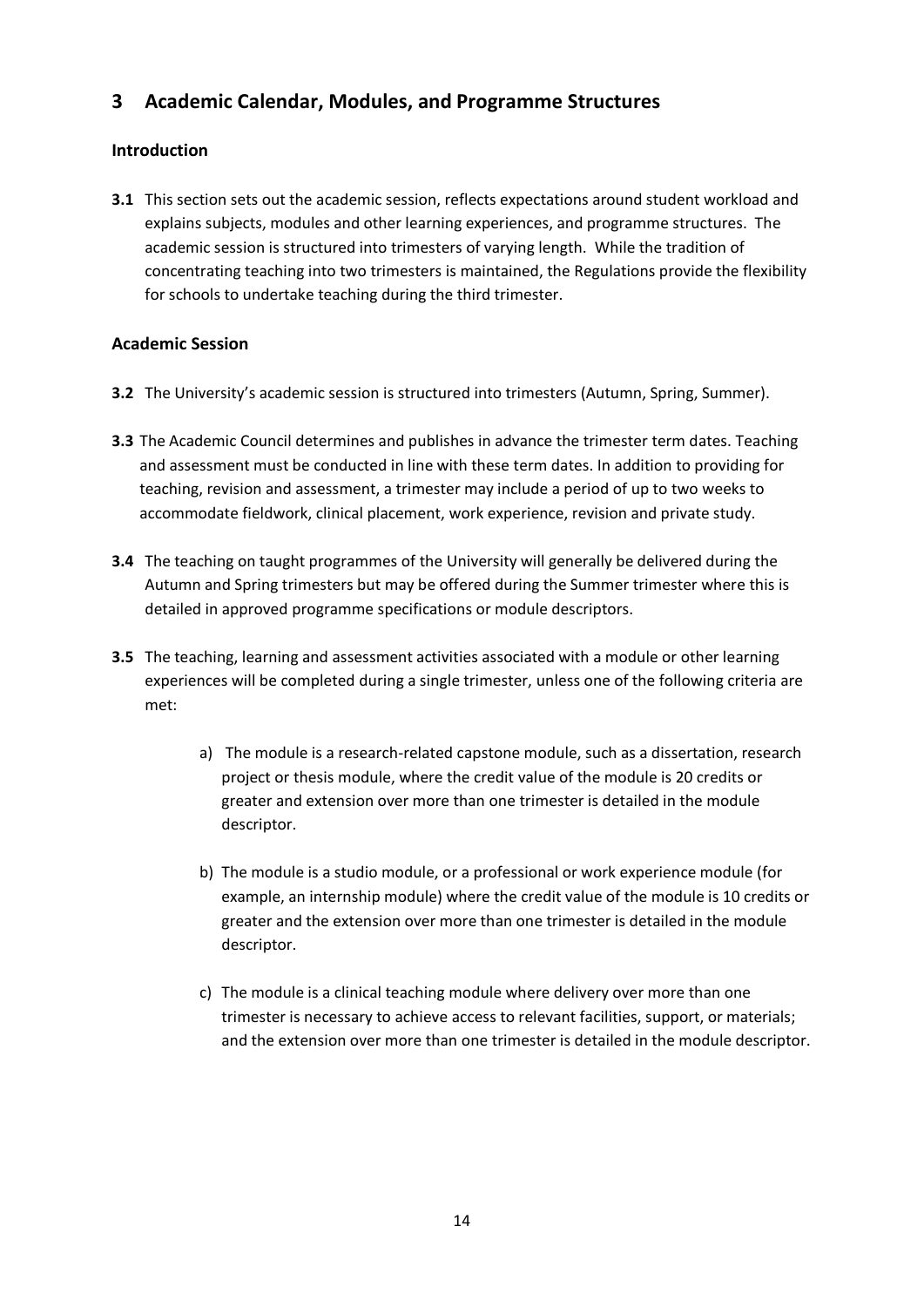### <span id="page-14-0"></span>**Workload**

- **3.6** A programme may not require a student to take more than 30 credits per trimester (including elective credit).
- **3.7** A student may not register to more than 40 credits in any trimester. In determining workload, credits from resits and repeats shall be counted by a Governing Board.
- **3.8** Governing Boards shall monitor student workloads and where, in the opinion of a Governing Board, a student's workload is unsustainable, it may, following appropriate consultation with the student, require that the student's workload be reduced to sustainable levels.

#### <span id="page-14-1"></span>**Programme Structure**

- **3.9** Programmes shall be structured so that the learning outcomes of the modules or other creditbearing learning opportunities that are listed in the programme specification align to the programme outcomes.
- **3.10** A Governing Board awards credit to a student when the student has demonstrated the achievement of the learning outcomes associated with that module, as detailed in section 6 of the Academic Regulations. Achievement by a student of a module's learning outcomes is normally demonstrated through assessment, as detailed in section 4 of the Academic Regulations.
- **3.11** Where the learning outcomes of several modules are comparable, assessment tasks may be shared across those modules. Where the learning outcomes of several modules are complementary to the achievement of programme outcomes, assessment may be integrated across those modules and a Governing Board may award a student credit for the combination of modules where the student demonstrates the achievement of the learning outcomes associated with that combination of modules.

#### <span id="page-14-2"></span>**Modules**

- **3.12** Schools offer subjects and Schools and Boards of Studies offer individual modules to programmes. Schools and Boards of Studies are responsible for the design, delivery and assessment of these modules, the quality of the teaching provided in these modules and the academic welfare of the students enrolled to those modules. All subjects shall have subject extern examiners, appointed in accordance with university policy as determined by Academic Council. [1](#page-14-3)
- **3.13** Each module shall have a named Module Coordinator appointed by, and accountable to, the Head of School or Chair of the Board of Studies to oversee the design, delivery, assessment, and grading of the module on behalf of the School or Board of Studies. The Module

<span id="page-14-3"></span><sup>1</sup> [Extern Examination at UCD Policy](https://sisweb.ucd.ie/usis/!W_HU_MENU.P_PUBLISH?p_tag=GD-DOCLAND&ID=183)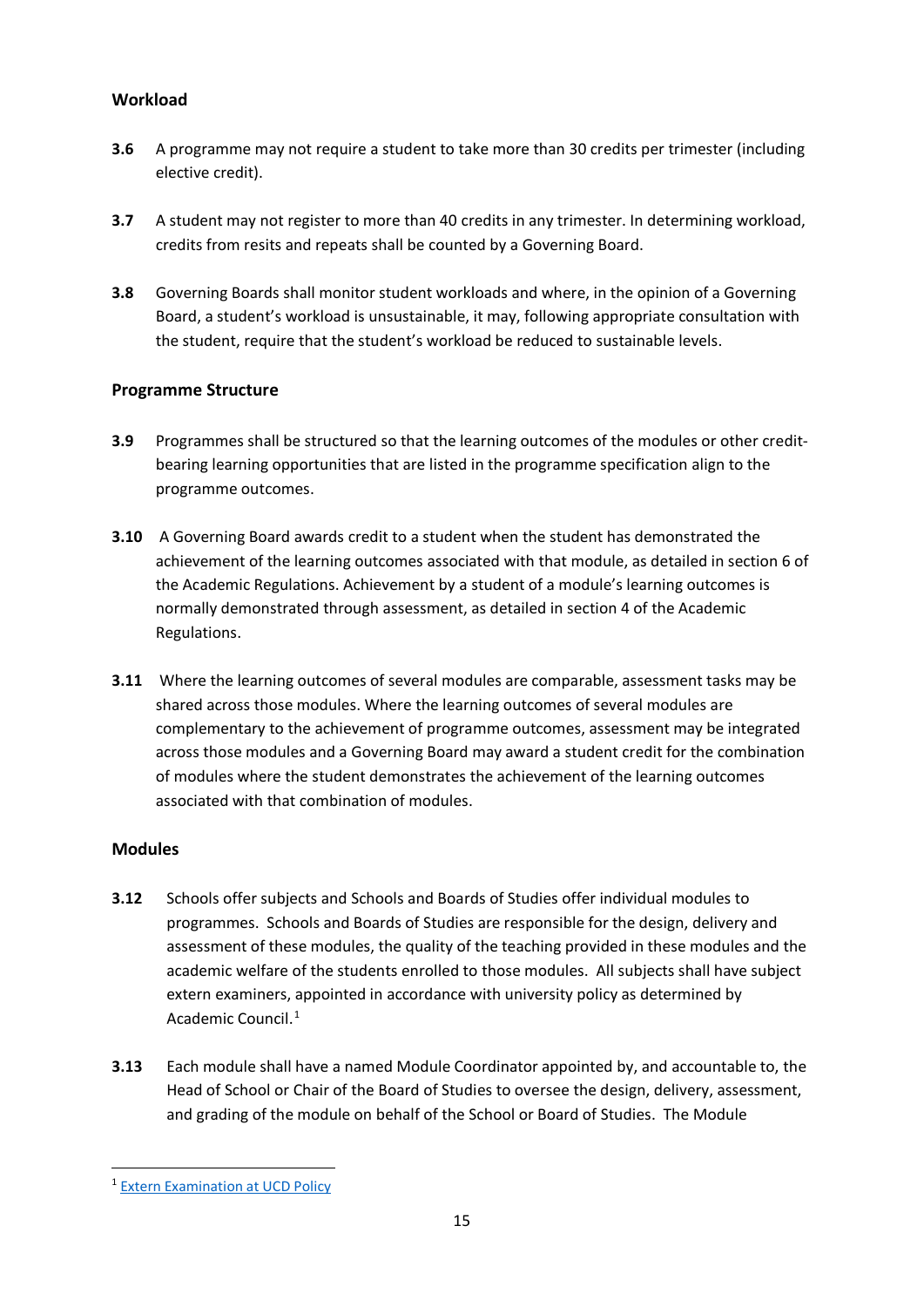Coordinator also acts as the Principal Examiner of that module, a function that may not be delegated.

- **3.14** Module Coordinators are members of faculty of the University. Where, with the approval of the Academic Council or its relevant committee, modules are coordinated by someone who is not a member of faculty, a named member of faculty will be responsible for assuring the quality of teaching, learning and assessment of that module. That named member of faculty will retain responsibility articulated in Regulation 3.13.
- **3.15** A School or Board of Studies shall approve, and review as necessary, a module descriptor for each module it offers according to the requirements set down by Academic Council.
- **3.16** The module descriptor shall detail:
	- a) the School or Board of Studies responsible for the module;
	- b) the Module Coordinator responsible for the module;
	- c) the purpose and overarching content of the module;
	- d) the identity of staff that teach on the module;
	- e) the UCD Level of the module;
	- f) the credit value of the module;
		- i. Modules (excluding research and dissertation modules) may be delivered in sizes of 5, 7.5, 10, or 15 credits.
		- ii. Research, project, or work experience modules may bear credit in multiples of 5 credits, up to a maximum of 30 credits.
		- iii. Modules of 2.5 credits are permitted at Level 4 or above.
		- iv. Dissertation modules shall bear credit in multiples of 5 credits, and may be 15-30 credits in size in undergraduate programmes and 30 credits or higher in graduate programmes.
	- g) the learning outcomes of the module;
	- h) the indicative curricular content;
	- i) mode of delivery;
	- j) approaches to learning;
	- k) assessment and feedback activity and timing, including the weighting of assessment components, whether there are must pass components, and whether examinations (if applicable) are open or closed book examinations;
	- l) whether the module is grade neutral or not;
	- m) the mark-to-grade conversion scale (if applicable);
	- n) expected types and quantity of student activity (for example lectures, seminars, specified learning activities, and autonomous student learning);
	- o) any module dependencies, exclusions, or requisites that may apply;
	- p) remediation opportunities, to include information on whether passing component grades are carried forward into subsequent repeat attempts at the module; and
	- q) the number of student places available on the module.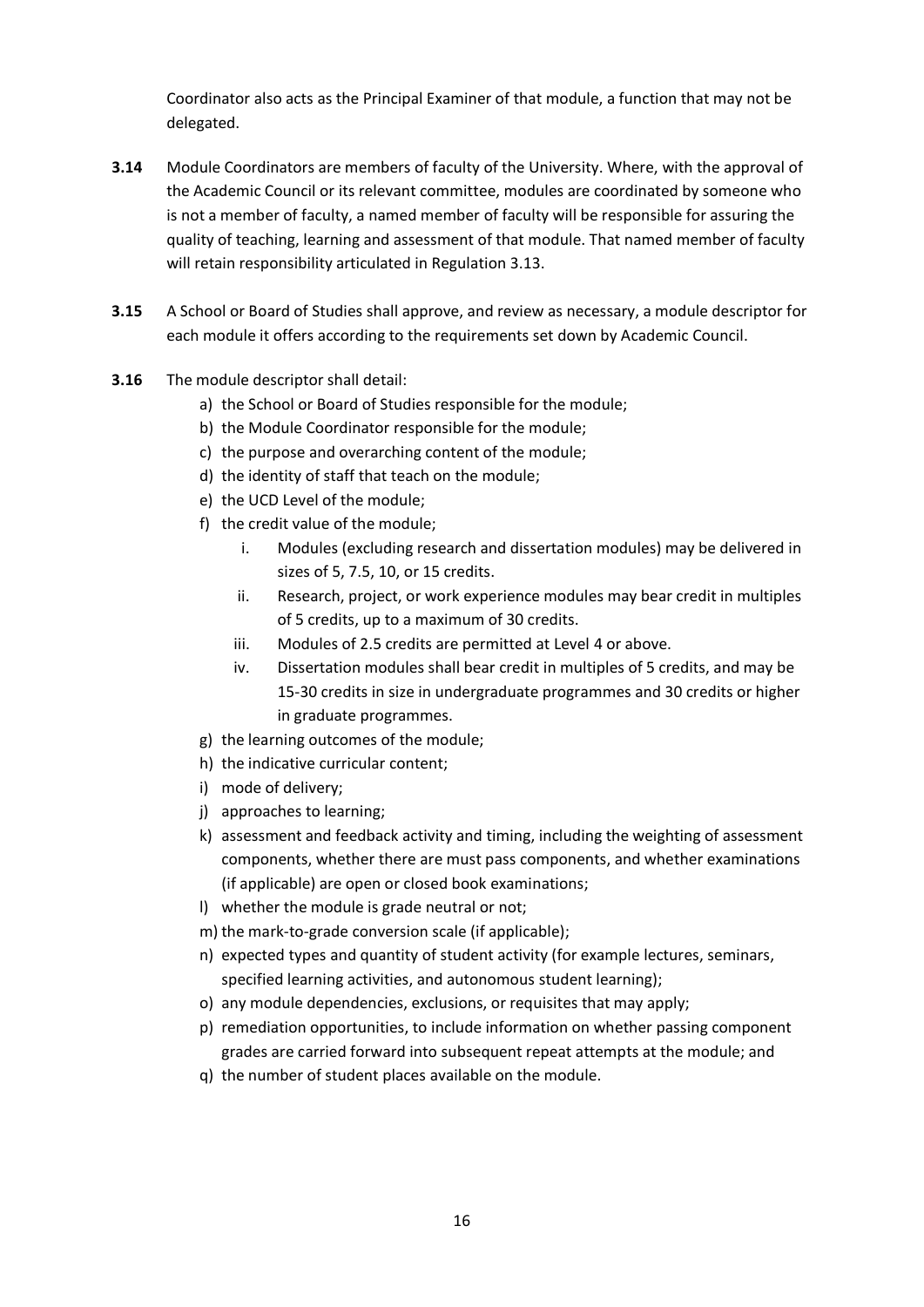#### <span id="page-16-0"></span>**Core Modules**

**3.17** The modules listed in the programme specification as providing learning outcomes that must be demonstrated to achieve the programme outcomes are called core modules. Core modules may be defined at the level of the programme or subject, and different core modules may apply depending on whether the subject is being pursued as a major or minor. All core modules must be passed before a student is eligible to complete a programme.

#### <span id="page-16-1"></span>**Option Modules**

- **3.18** The modules listed in the programme specification as providing learning outcomes that contribute to the achievement of programme outcomes, where a specified number of such modules must be passed to demonstrate the achievement of the programme outcomes, are called option modules. Option modules may be defined at the level of the programme or subject, and different option modules may apply depending on whether the subject is being pursued as a major, minor, or specialisation.
- **3.19** To enable students to negotiate and tailor their learning, a Governing Board may approve a request from a student to treat a module that is not listed in the programme specification as an option module, where the Governing Board is satisfied that passing the module will contribute appropriately to the achievement of programme outcomes. Such modules are referred to as negotiated option modules

#### <span id="page-16-2"></span>**Elective Modules**

- **3.20** A module undertaken by a student that is not contained within the programme specification of the programme to which they are registered, and which is not a negotiated option module, is taken by that student as an elective module.
- **3.21** Undergraduate degree students are entitled to take a minimum number of elective modules, equating to 25 credits, as part of their programme.
- **3.22** Incoming undergraduate degree students shall not take elective modules in the first trimester of stage 1, unless required to meet a module requirement, as per section 3.27 (f), in their programme.
- **3.23** An undergraduate degree student may choose to take less than the full amount of elective modules which they are entitled to take as part of their programme, in which case a student shall take additional option modules or credit-bearing learning experiences with an equivalent credit value.
- **3.24** Schools and Boards of Studies shall reserve places in modules for which they are responsible as elective places. The overall provision of elective places by a School or Board of Studies shall be reviewed annually by Academic Council or its relevant committee and adjusted where possible to meet student demand.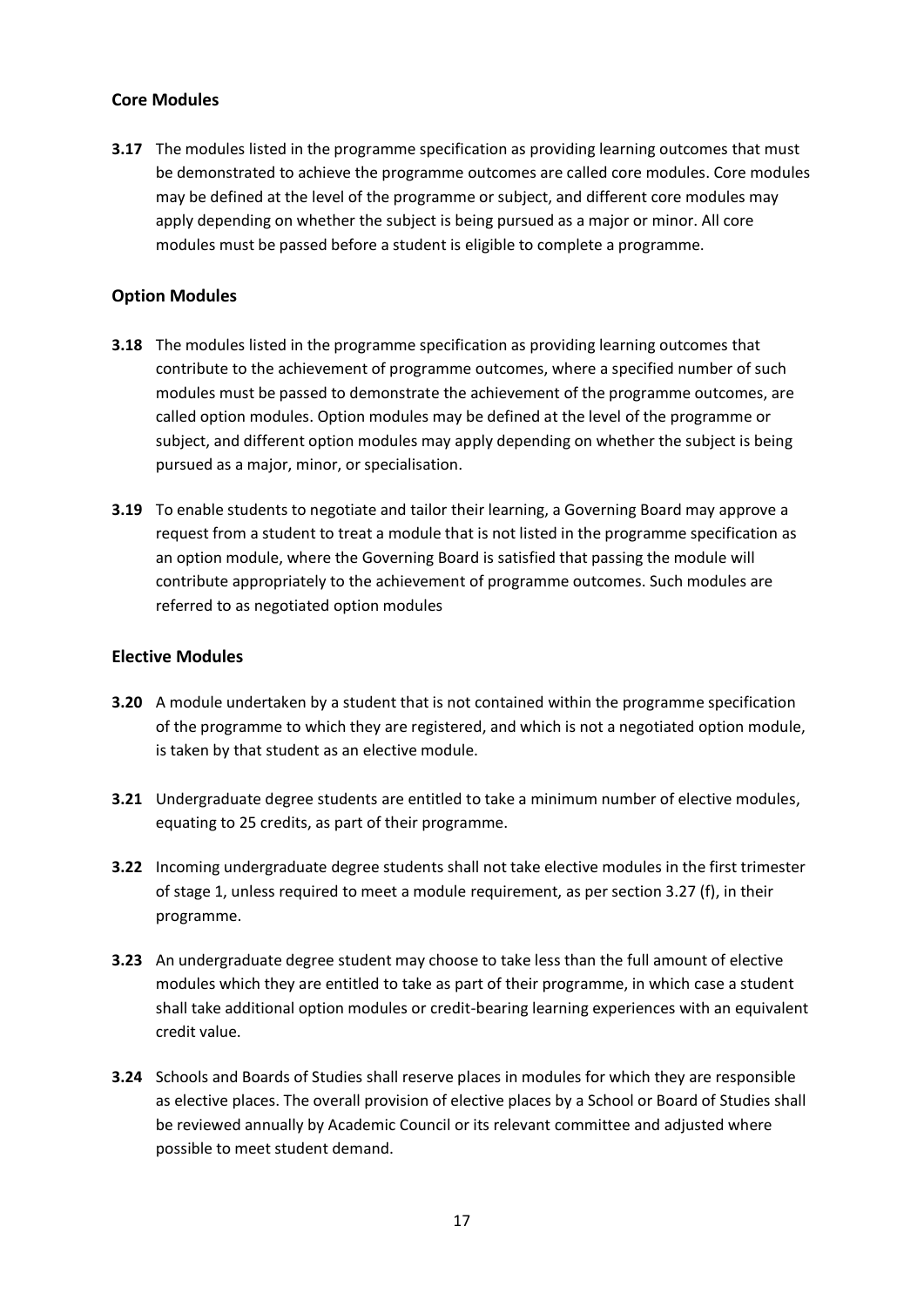#### <span id="page-17-0"></span>**Timetable and Capacity Constraints**

- **3.25** Schools and Boards of Studies shall provide sufficient capacity on the modules they deliver to ensure sufficient places for all students required to take those modules as core modules.
- **3.26** A student's ability to select a module as an option module or elective module shall be subject to timetable and capacity constraints.

#### <span id="page-17-1"></span>**Module Dependencies, Exclusions, and Requisites**

- **3.27 Module Dependencies:** Module dependencies specify the prior or parallel learning required of students to undertake a module, while module exclusions are designed to ensure students do not gain credit more than once for the same learning outcomes. The types of module dependencies and exclusions that may be specified include the following:
	- **a)** *Pre-Requisites* students must have achieved credit for demonstrating the required learning outcomes associated with the modules listed or through appropriate recognition of prior learning or concurrent learning**.**
	- **b)** *Required Modules* students must have attempted the modules listed as required modules in order to register to the module.
	- **c)** *Co-Requisites* students must also take or have taken the modules listed as corequisites in order to register to the module.
	- **d)** *Incompatible Modules* students cannot be awarded credit for passing the module and also be awarded credit for passing any of the modules listed as incompatible modules owing to the similarity of their learning outcomes.
	- **e)** *Exclusions*  students cannot be awarded credit for passing the module if they have already achieved similar educational outcomes in higher, further or secondary education as specified by the exclusion.
	- **f) Module requirement –** students must have satisfied these requirements, which could include a minimum overall performance at earlier stages of the programme expressed as a required GPA, or a minimum performance at higher, further or secondary education in a specified subject or subjects
- **3.28** Enrolment is not permitted in a module unless prerequisites, co-requisites and requirements have been satisfied and any other requirements prescribed with the module descriptor have been fulfilled.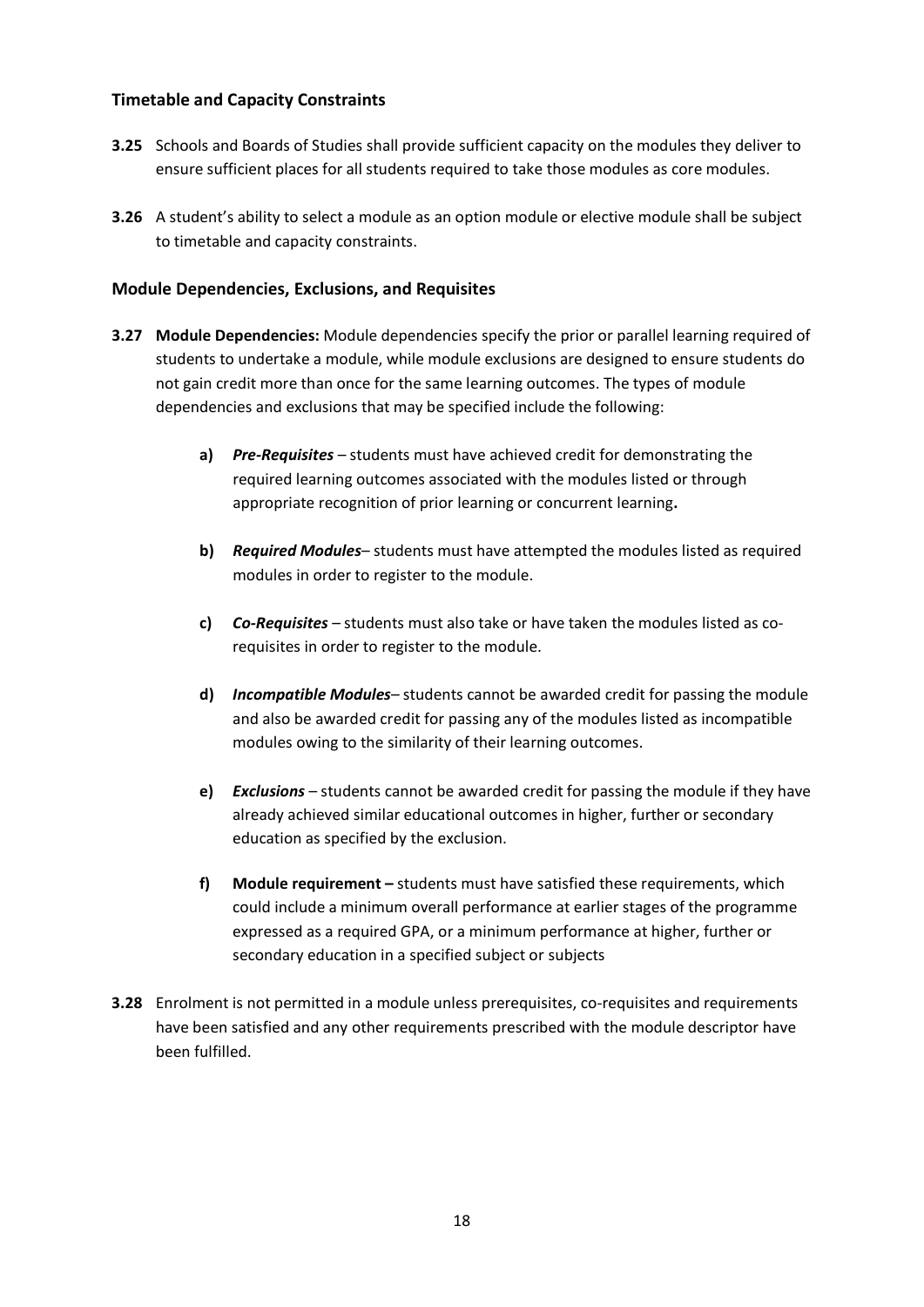#### <span id="page-18-0"></span>**Other Learning Experiences**

- **3.29** A programme specification may include learning opportunities, other than modules, as credit-bearing learning activities where the Governing Board is satisfied that such activity will contribute appropriately to the achievement of programme outcomes. These may include, but do not have to be limited to, work placements, independent learning, or voluntary activities.
- **3.30** To enable students to negotiate and tailor their learning, a Governing Board may approve a request from a student to recognise an activity that is not listed in the programme specification as a credit-bearing learning activity, where the Governing Board is satisfied that such activity will contribute appropriately to the achievement of programme outcomes.
- **3.31** Credit may be awarded within a programme for the demonstration of learning outcomes achieved outside of that programme, in accordance with any policies or procedures developed by Academic Council or its relevant committee for the recognition of prior learning or concurrent learning. Credit awarded in this manner will count towards progression and programme credit accumulation requirements.
- **3.32** A Governing Board may require and specify an assessment activity or activities be undertaken to ensure that credit-bearing learning activity achieves the stated programme outcomes.

#### <span id="page-18-1"></span>**Taught Degree Programme Structure**

- **3.33** Undergraduate University awards can be given in the name of any of the subjects on the University's *Register of Subjects.*
- **3.34** All University taught degree programmes shall consist of at least one Major. In addition, an undergraduate degree programme may include provision for additional Majors, Minors, Specialisations, and Structured Electives.
- **3.35** Majors and Minors can be offered in areas that are not formally recognised as subjects where Academic Council or its relevant committee is satisfied that there is a disciplinary coherence to such an offering.
- **3.36** Majors, Minors, Specialisations, and Structured Electives shall be structured as follows:
	- a) Major The achievement of a singular and coherent understanding of a subject or theme where credit has been accumulated in a manner approved by the appropriate Governing Board. The minimum specification for the award of a Major is 50 credits at level 2 or higher, as specified in the programme specification.
	- b) Minor The achievement of a singular and coherent understanding of a subject or theme where credit has been accumulated in a manner approved by the appropriate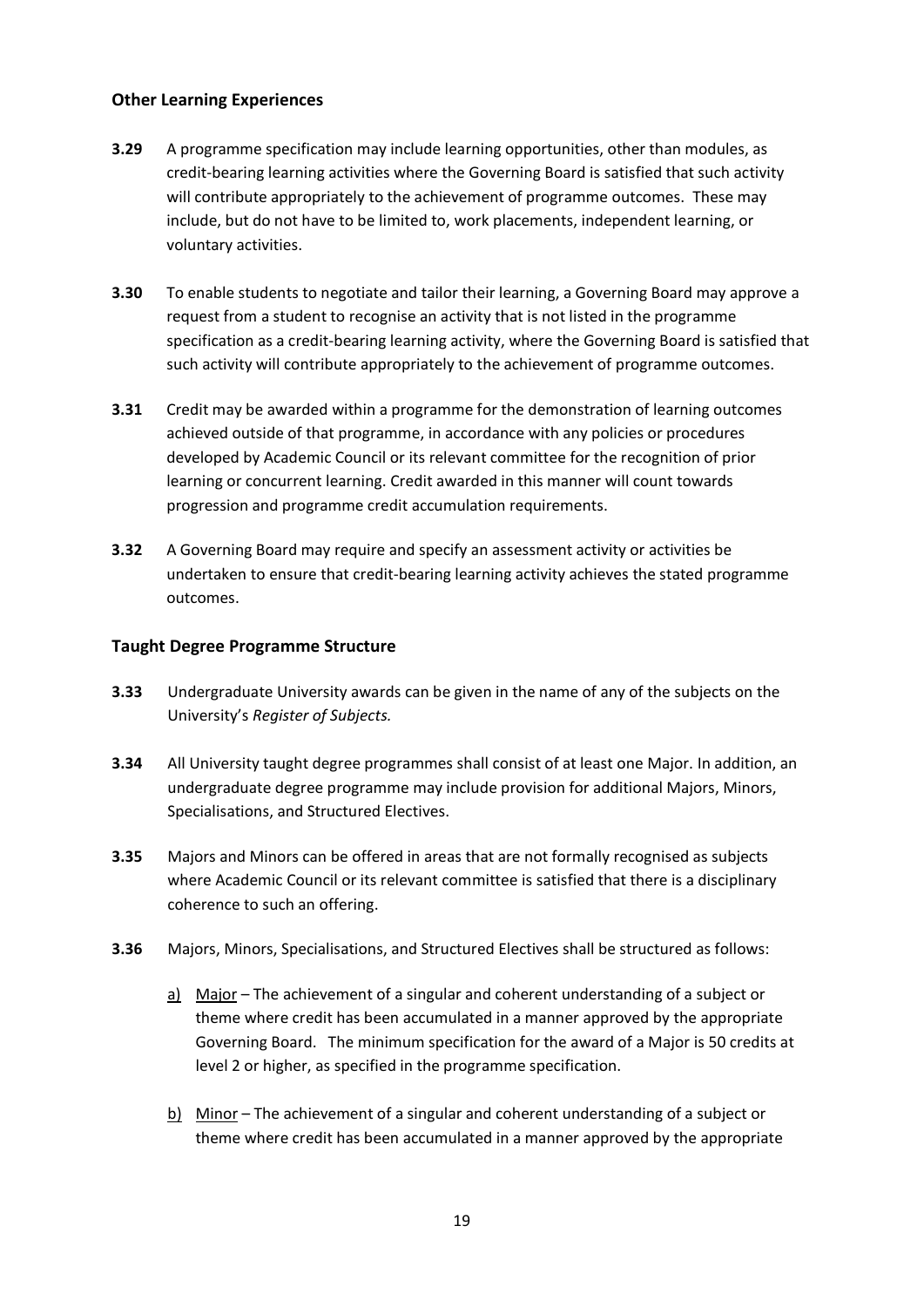Governing Board. The minimum specification for the award of a Minor is 35 credits at level 2 or higher, as specified in the programme specification.

- c) Specialisation In order to promote deeper learning, a Governing Board may offer particular combinations of modules and other units of learning as a coherent unit within the programme specification for any programmes for which it is responsible. The minimum specification for the award of a Specialisation is 20 credits at level 2 or higher, of which at least 10 credits must be at level 3 or higher, to consist of option modules, negotiated option modules, or other learning experiences.
- d) Structured Electives A student may choose to select their elective modules from a coherent combination of modules not listed within their programme specification, where the credit value of those modules amounts to a minimum of 15 credits and is recognised by a Governing Board as combining to form a Structured Elective. The ability of a student to complete a Structured Elective is subject to capacity and timetable constraints.

#### <span id="page-19-0"></span>**Student Engagement**

- **3.37** The first trimester of an undergraduate programme should be sufficiently flexible to accommodate the diverse backgrounds and prior learning of the incoming students. There should be an emphasis on acquiring the intellectual skills and learning approaches appropriate to a university programme.
- **3.38** Students are expected to participate in all activities associated with the modules or other learning experiences to which they are registered. This includes regular and punctual attendance at, and engagement with, lectures, laboratories and other teaching and learning activities. Engagement and participation requirements may be incorporated into assessment strategies or programme specifications.

#### <span id="page-19-1"></span>**Registration to Multiple Programmes**

**3.39** With the approval of the relevant Governing Boards, students may be registered concurrently to more than one programme, subject to the limitation of maximum student workload.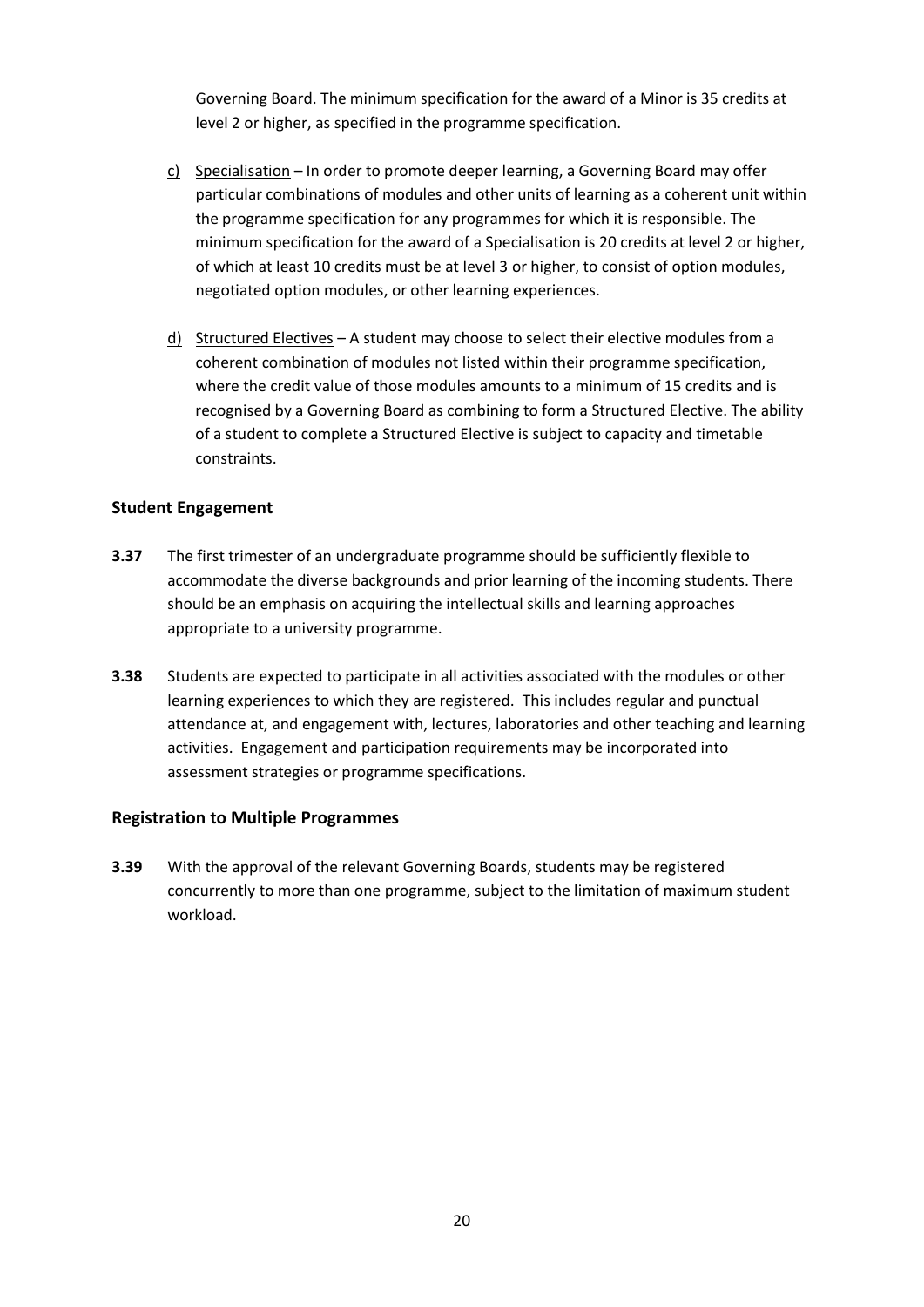## <span id="page-20-0"></span>**4 Assessment, Grading and Feedback**

#### **Principles of Assessment**

The principles that underpin assessment in UCD are**:**

- *Clear and high standards are communicated* through assessment tasks, that address learning outcomes and motivate students, and address learning outcomes. Assignments should be challenging, but achievable, and reflect appropriate work and effort. Assessment requirements should be clearly understood. Summative assessment load should be the minimum required to sample the students learning
- *Assessment is central to curriculum design and learning* where assessment guides and encourages effective approaches to learning; where assessment is valid and reliably measures expected programme outcomes and where grading defines and protects academic standards.
- *Alignment between expected programme outcomes and assessment* where each school has a clear policy that guides assessment and where module assessment is integrated into programme assessment.
- *Equality, Diversity and Inclusion***:** All students shall have equal opportunity to effectively demonstrate their learning and be assessed by different, appropriate and applicable methods across their programme, subject or major. UCD upholds the principle of Equality, Diversity and Inclusion in Assessment ensuring that assessment does not bear more heavily against any group and no bias, either conscious or unconscious impacts upon the assessment process.
- *Variety of assessment approaches***:** A variety of methods should be used so that there is not over reliance on specific methods of assessment, tasks assess generic skills as well as subject specific knowledge and there is a clear progression in the complexity and demands of assessment requirements over the sequential levels of modules and stage programme outcomes. A variety of assessment approaches will mitigate against inherent biases that may disadvantage particular student groups.
- *A comprehensive assessment design framework* which operates at programme level; takes into account student and staff workloads when scheduling and designing assessment tasks and provides students with defined periods for examination remediation opportunities and the resubmission of assignments; where assessment tasks are balanced between formative, summative and self-assessment approaches; and where grades are calculated and reported on the basis of clearly articulated programme outcomes and criteria for levels of achievement.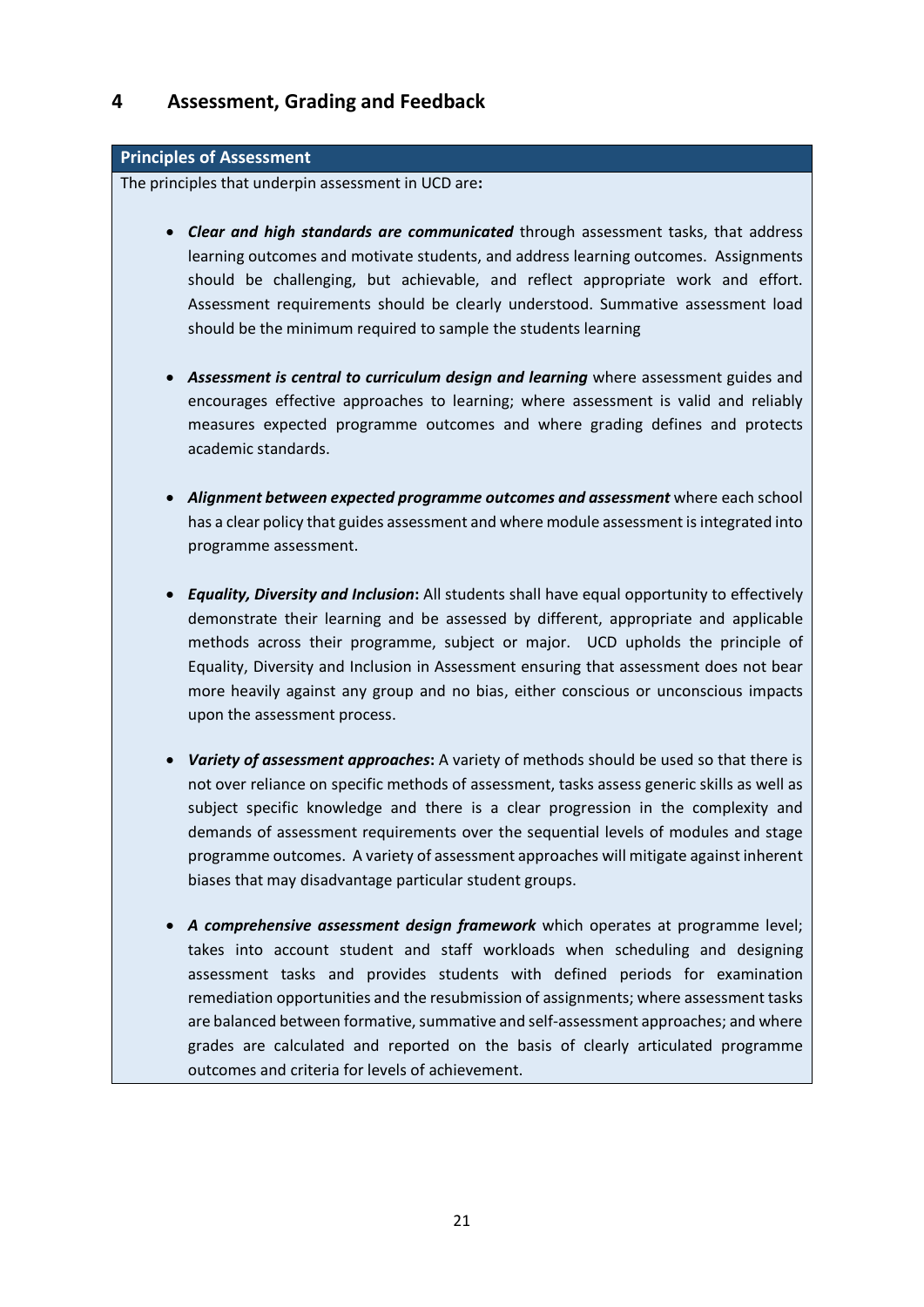#### <span id="page-21-0"></span>**Introduction**

- **4.1** This section outlines the regulations with reference to assessment, grading, and feedback. Colleges, Schools and UCD Registry shall ensure that information for students on all aspects of their assessment is explicit, transparent, targeted towards students, up-to-date, readily available, and emphasised at the outset of a module to guide student learning. The principles that underpin assessment in UCD aim to promote consistency across the university, and parity in student experience of assessment; and act as an important reference point for setting and maintaining UCD's academic standards.
- **4.2** Assessment processes and regulations must accord with the principles of natural justice and pay due notice to the danger of inadvertent or indirect discrimination or bias, ensuring that, as far as possible, procedures do not bear more heavily on specific groups.
- **4.3** The focus of assessment should be achievement of stated learning outcomes and not on the specific elements of the curriculum. This may be particularly important in providing opportunities for or remediation of modules or other learning experiences.

#### <span id="page-21-1"></span>**Assessment of Modules**

- **4.4** The following regulations apply to individual modules. However, it may be appropriate, notwithstanding the self-contained nature of modules, to group a number together for the purposes of assessment or to permit the assessment for one module to be applied to another where the learning outcomes are equivalent or complementary and where all the relevant modules are contained within the same trimester or trimesters.
- **4.5** The assessment strategy for a module will, as far as practicable, be considered and planned in relation to overall assessment load of the programmes in which the module is specified. The assessment strategy will include one or more components of assessment. A component of assessment may be a single assessment task (such as a terminal written examination, a major essay or a project) or may comprise a number of separate assessment tasks of a given type (such as a series of laboratory reports, tutorial assessments or short tests).
- **4.6** A module should make use of an appropriate range of methods of assessment. Where endof-trimester examination is used as a means of assessment, an appropriate balance between formal end-of-trimester examinations and in-trimester assessment should be achieved.
- **4.7** In developing formative assessment, Module Coordinators shall ensure that students have opportunities to:
	- a) self-monitor and/or learn from other students;
	- b) receive feedback; and
	- c) practice assessments, and see examples of unfamiliar tasks e.g. software, virtual learning environment (VLE) functionality, question type – prior to submission.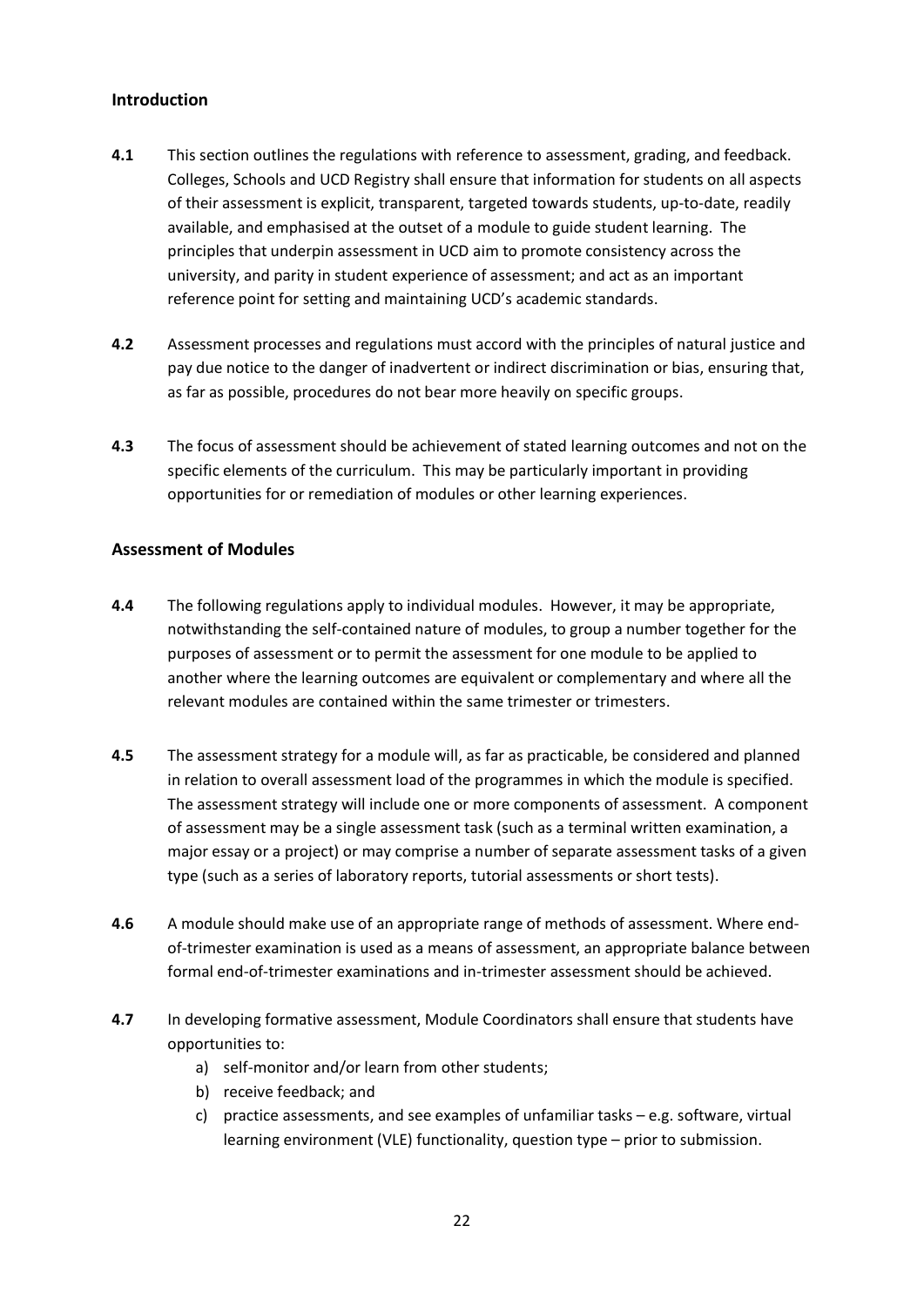- **4.8** The assessment strategy for a module shall be specified and approved by the responsible School or Board of Studies and shall be reviewed from time to time as required by Academic Council. Assessment strategies may not be changed during the course of the module unless the Vice Principal for Teaching and Learning in the relevant College grants an exemption based on exceptional circumstances.
- **4.9** Participation may be an assessed component of a module where a clear assessment methodology and set of assessment criteria is provided in advance to students; such forms of assessment should be made explicit in the assessment strategy of the module. Grades must not be awarded solely for attendance.
- **4.10** All teaching and assessment of modules within programmes leading to an academic award of the University shall be in the English language, apart from the following exceptions:
	- a) Irish modules, foreign language modules and any modules on a programme with a significant foreign language curriculum specialisation
	- b) Modules provided and assessed by another institution associated with a student exchange or collaborative programme and approved by the relevant University committee/board
- **4.11** The volume of assessment should be appropriate to the learning outcomes and lengthy terminal examinations shall be avoided where there has been substantial assessment during the module. The length of a written terminal examination shall not exceed two hours.
- **4.12** Module Coordinators must ensure that records of assessment are kept in a safe, accurate and comprehensive manner and in accordance with the University's retention policy and procedures, and enter the component grades into University systems not later than 20 working days (unless the Vice Principal for Teaching and Learning in the relevant College grants an exemption based on exceptional circumstances) after the assessment submission for all work submitted within the time specified in the assessment strategy, or the date specified by Academic Council for the final submission of grades for the trimester, whichever comes first.
- **4.13** A student is responsible for the academic integrity of any assessment they submit.<sup>[2](#page-22-0)</sup> Module coordinators shall take all appropriate steps to assess the academic integrity of any assessment submitted by students. The Head of School shall ensure that robust procedures in accordance with University policies and procedures are in place to address any alleged breaches of academic integrity.

<span id="page-22-0"></span><sup>2</sup> See *[UCD Plagiarism Policy](http://www.ucd.ie/governance/resources/policypage-plagiarismpolicy/)* and *[UCD Policy on Research Ethics](https://sisweb.ucd.ie/usis/!W_HU_MENU.P_PUBLISH?p_tag=GD-DOCLAND&ID=218)*.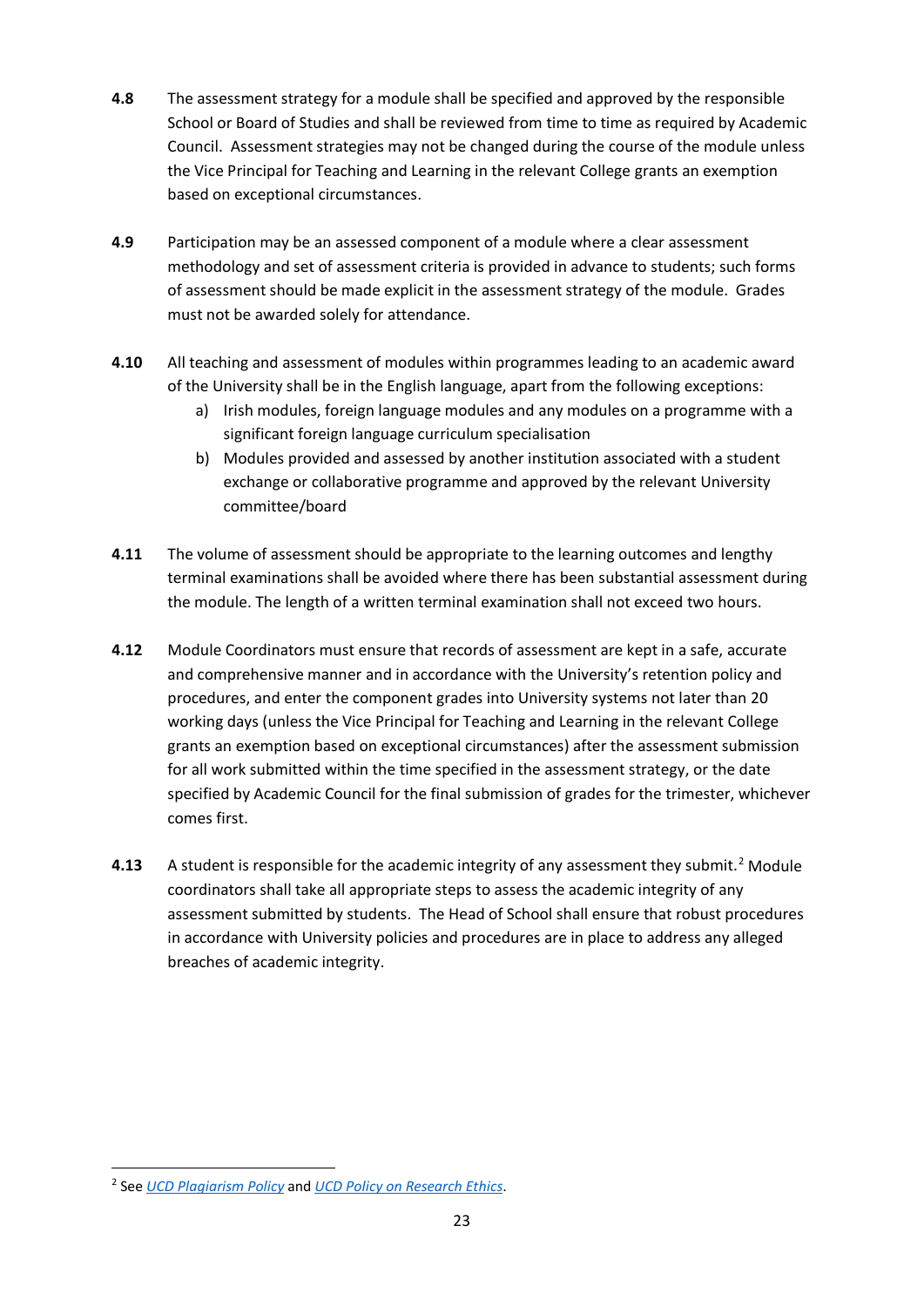#### <span id="page-23-0"></span>**Grading**

- **4.14** Assessment in the University shall be graded. Where assessment components are objective and quantitative, a suitable numerical scale may be used to establish performance in the component and the outcomes of a module shall be reported as a module grade using the conversion process established by Academic Council or its relevant committee. Grading should be according to the module assessment criteria and students must be made aware of those criteria in advance. Grading scales must be transparent and clearly communicated to students in advance of the assessment.
- **4.15** A School may require that an assessment component of a module must be passed to pass that module. Such a component is called a must pass component and must meet the following criteria:
	- a) such a component will contribute at least:
		- i. twenty percent to the overall grade for the module; or
		- ii. ten percent to the overall grade for the module in the context of a competency-based assessment required by a professional, statutory or regulatory body;
	- b) opportunities to repeat this component (an in-module repeat of an assessment component – see section 4.26) shall be provided prior to confirmation of the grade by the Programme Examination Board; and
	- c) the use of must pass components and the approach to, and timing of, in-module repeats for those components, must be specified in the module descriptor.
- **4.16** To assure consistency and fairness assessment processes should include internal moderation processes where appropriate, including second grading.
- **4.17** The School shall ensure that an appropriate process is in place for grading all forms of assessment. The process shall ensure that all faculty involved in the delivery of the module have a significant role in grading.
- **4.18** Following the completion of the module, the School shall assure the quality of the grading process, ensure the timely collation of all grades awarded for components and ensure that the final grades for a module are entered into University systems as soon as possible and no later than the deadline specified by the Academic Council or its relevant committee.
- **4.19** Grading of assessments shall be undertaken by an approved examiner. Academic Council or its relevant committee shall approve examiners.
- **4.20** The Head of School is responsible for ensuring that the provisional grades awarded by Module Coordinators for individual modules are subsequently validated by the School within such a period of time as the Academic Council or its relevant committee may specify.
- **4.21** The School shall establish a Modular Examination Committee, which will review and assure the grades for the modules coordinated by that School. In reviewing grades for individual students, the Modular Examination Committee will have regard for the overall learning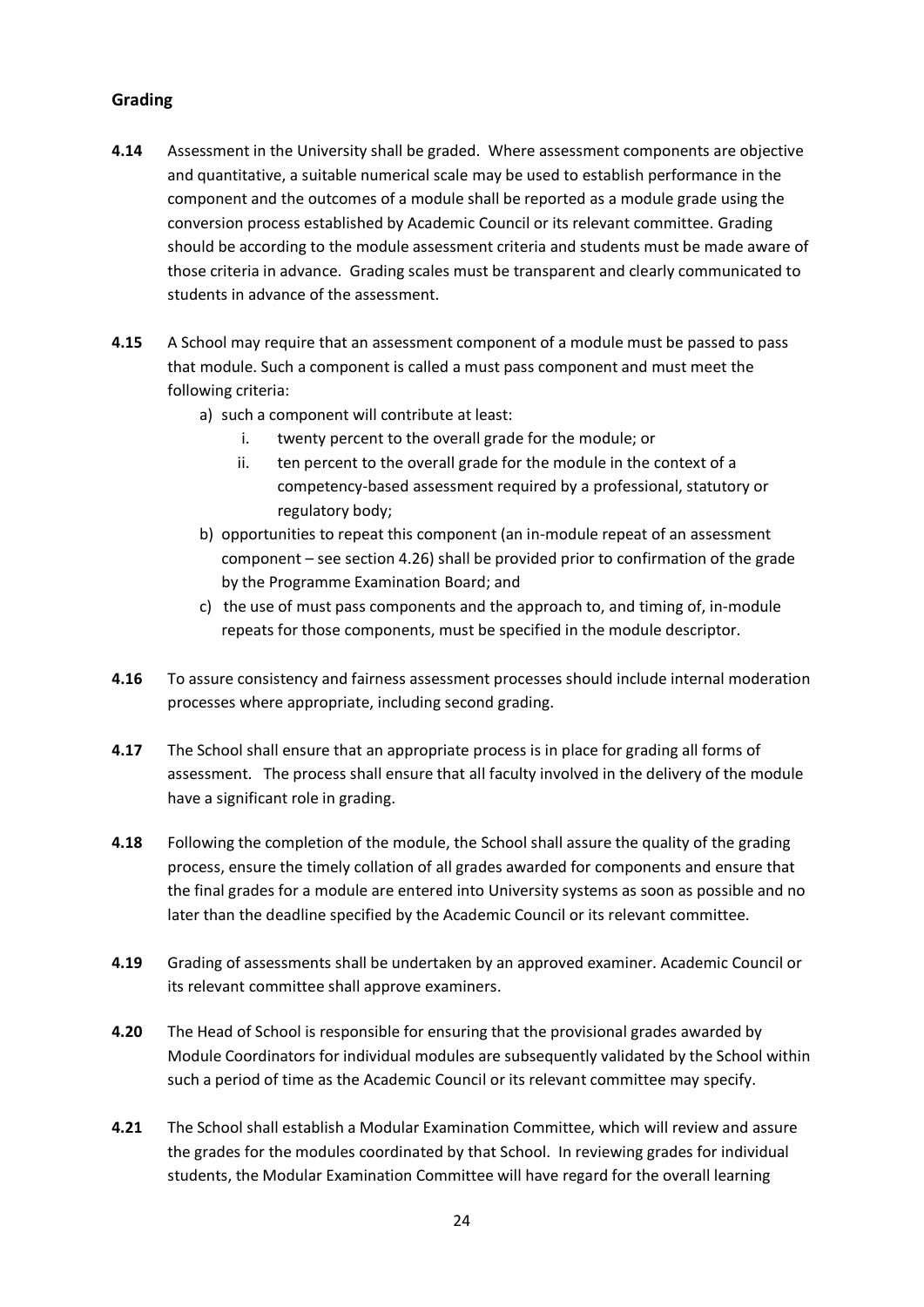outcomes of the module and the students' performance over the range of modules offered by the School and may make appropriate adjustments. Where a School coordinates modules in different subjects, or coordinates a large number of modules, the Head of School may convene a number of separate Modular Examination Committees.

- **4.22** A Modular Examination Committee must have the range of expertise required to properly examine all modules considered by the Committee and should comprise the module coordinators, the Head of Subjects (as appropriate) and others as deemed appropriate by the Head of School. The grades for each module in a given School must be agreed by a Modular Examination Committee as soon as practicable after the completion of the module and its assessments and within such a period of time as the Academic Council or its relevant committee may specify.
- **4.23** The final aggregate result of assessments for each student enrolled to a module should be returned as a single letter grade according to the following scheme. The Academic Council has agreed and published detailed [grade descriptors.](https://www.ucd.ie/registry/t4media/UCD%20Module%20Grade%20Descriptors.pdf)

| <b>COMPONENT GRADE SCALE</b>     |                                                 |  |  |
|----------------------------------|-------------------------------------------------|--|--|
| <b>COMPONENT</b><br><b>GRADE</b> | <b>DESCRIPTION</b>                              |  |  |
| $A+$                             |                                                 |  |  |
| A                                | <b>Excellent</b>                                |  |  |
| А-                               |                                                 |  |  |
| $B+$                             |                                                 |  |  |
| B                                | Very good                                       |  |  |
| <b>B-</b>                        |                                                 |  |  |
| $\overline{C}$                   |                                                 |  |  |
| $\mathbf c$                      | Good                                            |  |  |
| $\overline{c}$                   |                                                 |  |  |
| D+                               |                                                 |  |  |
| Acceptable<br>D                  |                                                 |  |  |
| D-                               |                                                 |  |  |
|                                  |                                                 |  |  |
| $E+$                             |                                                 |  |  |
| Е                                | Fail                                            |  |  |
| E-                               |                                                 |  |  |
| $\overline{F+}$                  |                                                 |  |  |
| F                                | Fail                                            |  |  |
| $F -$                            |                                                 |  |  |
| $G+$                             |                                                 |  |  |
| G                                | Fail                                            |  |  |
| G-                               |                                                 |  |  |
| <b>NM</b>                        | No grade - work submitted did not merit a grade |  |  |
| <b>ABS</b>                       | No work was submitted by the student or the     |  |  |
|                                  | student was absent from the assessment          |  |  |
|                                  | component                                       |  |  |

**4.24** The following scale should be used for module component grades.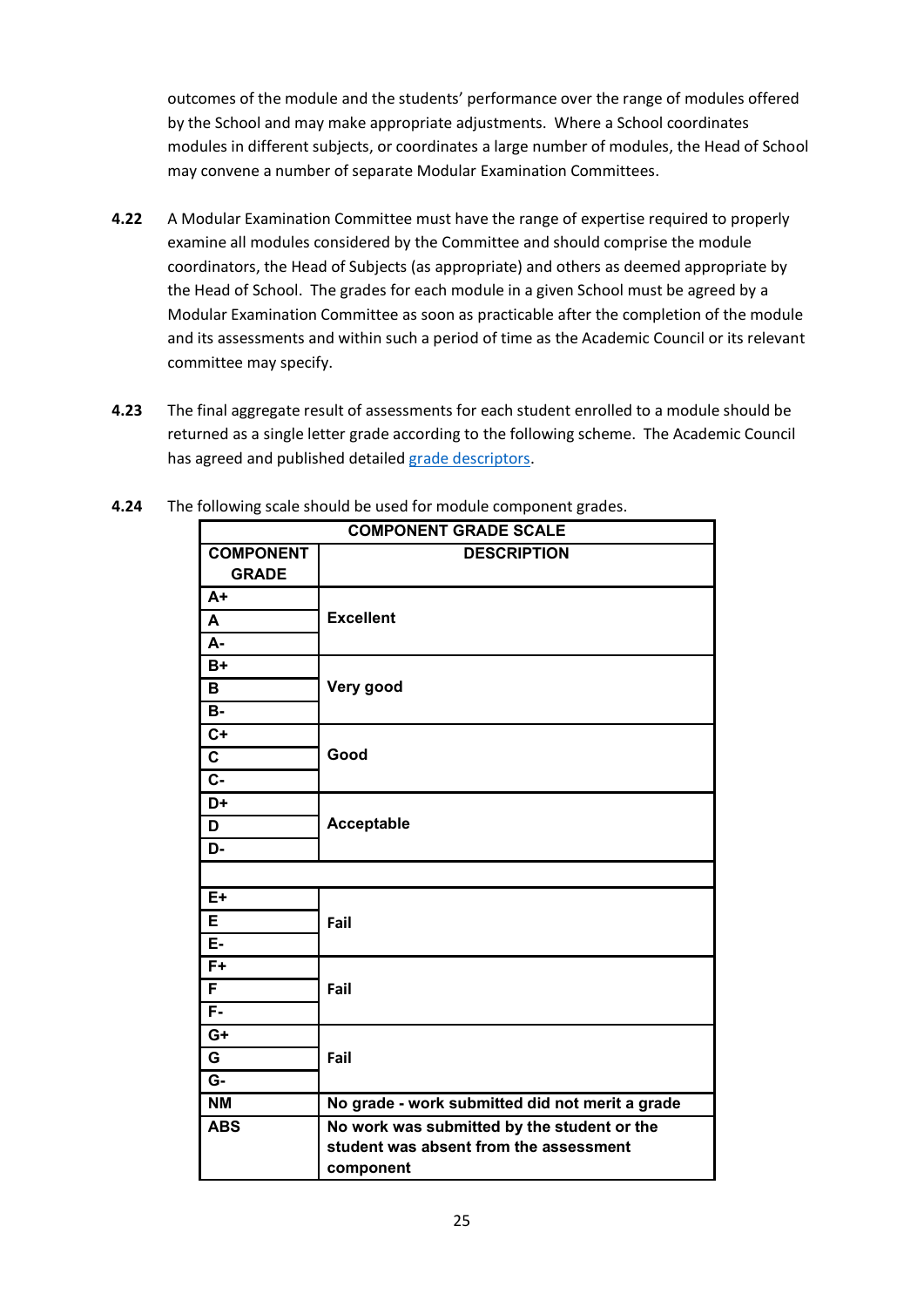**4.25** Where an assessment component cannot be assessed at this level of detail, the results may be returned as pass/fail and the following scale should be used.

| <b>COMPONENT</b><br><b>GRADE</b> | <b>DESCRIPTION</b>                             |
|----------------------------------|------------------------------------------------|
| P                                | Pass                                           |
| F                                | Fail                                           |
| <b>NM</b>                        | No grade- work submitted did not merit a grade |
| <b>ABS</b>                       | No work was submitted by the student or the    |
|                                  | student was absent from assessment             |

**4.26** Where a student receives a provisional failing grade for an assessment component, a student may avail of an in-module repeat opportunity for that assessment component prior to confirmation of the component grade by the Programme Exam Board where in-module repeat of that assessment component is provided for in the module descriptor. In instances of in-module repeats of assessment components, a passing grade awarded for submitted work shall be reduced in accordance with the following scale.

| <b>Component Grade Scale for In-Module Repeats of Assessment</b><br><b>Components</b> |                       |  |
|---------------------------------------------------------------------------------------|-----------------------|--|
| <b>WORK GRADED AS:</b>                                                                | <b>GRADE AWARDED:</b> |  |
| A+                                                                                    | $B+$                  |  |
| A                                                                                     | B                     |  |
| $A-$                                                                                  | <b>B-</b>             |  |
| B+                                                                                    | $C+$                  |  |
| В                                                                                     | C                     |  |
| $B -$                                                                                 | C-                    |  |
| $C+$                                                                                  | D+                    |  |
| C                                                                                     | D                     |  |
| $C-$                                                                                  | D-                    |  |
| D+                                                                                    | D-                    |  |
| D                                                                                     | D-                    |  |
| D-                                                                                    | D-                    |  |

- **4.27** Where a student receives a failing grade for an in-module repeat attempt of an assessment component, the original provisional failing grade for the assessment component is retained.
- **4.28** The following scale should be used for module grades.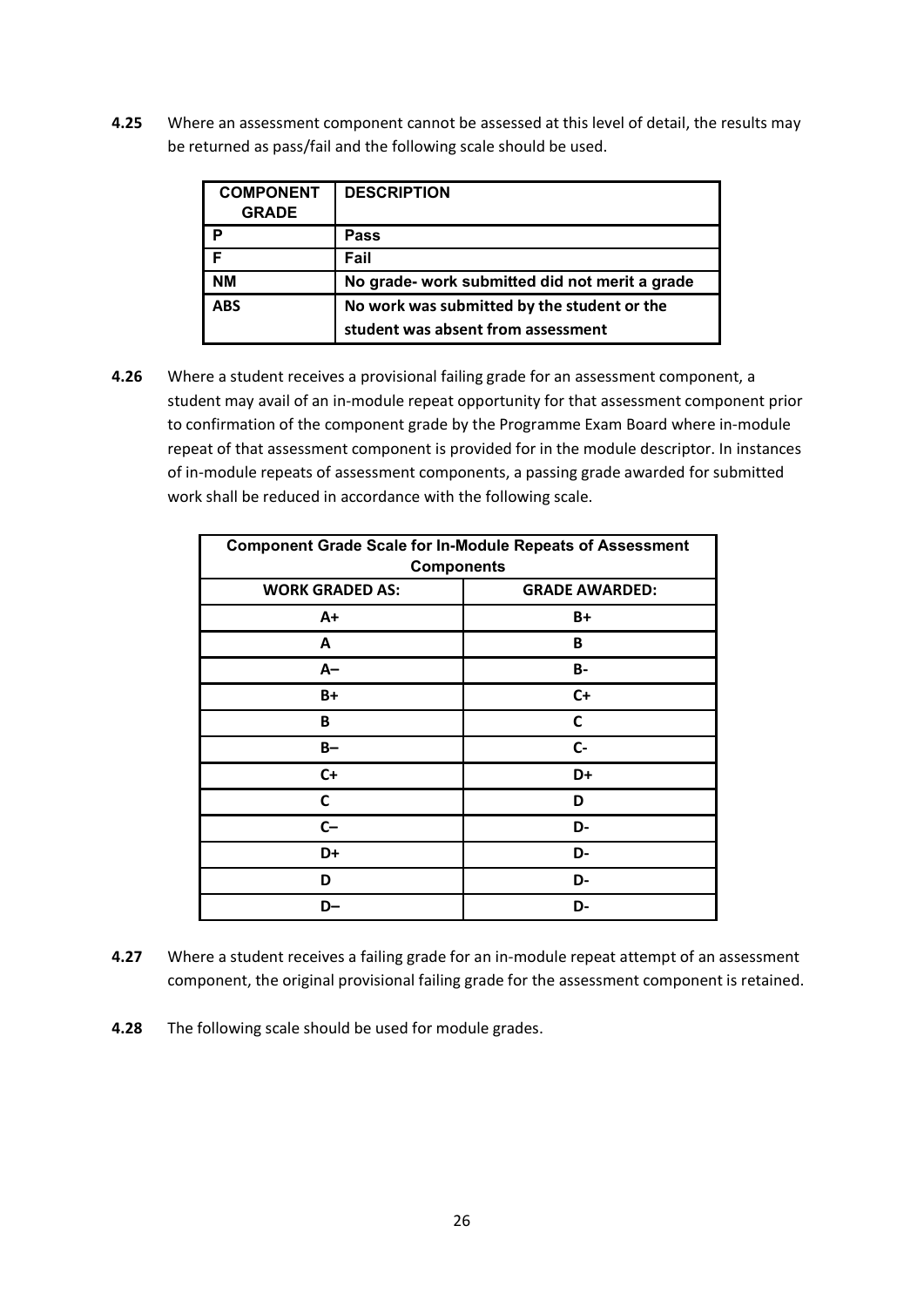| <b>MODULE GRADES</b> |              |                                                                                      |  |
|----------------------|--------------|--------------------------------------------------------------------------------------|--|
| <b>MODULE</b>        | <b>GRADE</b> | <b>DESCRIPTION</b>                                                                   |  |
| <b>GRADE</b>         | <b>POINT</b> |                                                                                      |  |
| $A+$                 | 4.2          |                                                                                      |  |
| A                    | 4.0          | <b>Excellent</b>                                                                     |  |
| А-                   | 3.8          |                                                                                      |  |
| $B+$                 | 3.6          |                                                                                      |  |
| в                    | 3.4          | Very good                                                                            |  |
| <b>B-</b>            | 3.2          |                                                                                      |  |
| $C+$                 | 3.0          |                                                                                      |  |
| C                    | 2.8          | Good                                                                                 |  |
| C-                   | 2.6          |                                                                                      |  |
| D+                   | 2.4          |                                                                                      |  |
| D                    | 2.2          | Acceptable                                                                           |  |
| D-                   | 2.0          |                                                                                      |  |
| FM+                  | 0.0          |                                                                                      |  |
| <b>FM</b>            | 0.0          | Fail                                                                                 |  |
| FM-                  | 0.0          |                                                                                      |  |
| <b>NM</b>            | 0.0          | No grade - work submitted did not<br>merit a grade                                   |  |
| <b>ABS</b>           | 0.0          | No work was submitted by the student<br>or the student was absent from<br>assessment |  |

**4.29** Where module outcomes cannot be assessed at this level of detail, the results may be returned as pass/fail, or distinction/pass/fail, and the following scale should be used.

| <b>MODULE</b> | <b>GRADE</b>   | <b>DESCRIPTION</b>                                |
|---------------|----------------|---------------------------------------------------|
| <b>GRADE</b>  | <b>POINT</b>   |                                                   |
| <b>DS</b>     | <b>Neutral</b> | <b>Passed with distinction</b>                    |
| P             | <b>Neutral</b> | Pass                                              |
| F             | 0.0            | Fail                                              |
| <b>NM</b>     | 0.0            | No grade- work submitted did not merit<br>a grade |
| <b>ABS</b>    | 0.0            | No work was submitted by the student              |
|               |                | or the student was absent from                    |
|               |                | assessment                                        |

- **4.30** Where a module grade is awarded as part of a remediation attempt at a module, the grade scales and suffixes outlined in section 6 of the Academic Regulations shall be used.
- **4.31** The following grades may also be approved by the Programme Examination Board to signify particular circumstances or outcomes.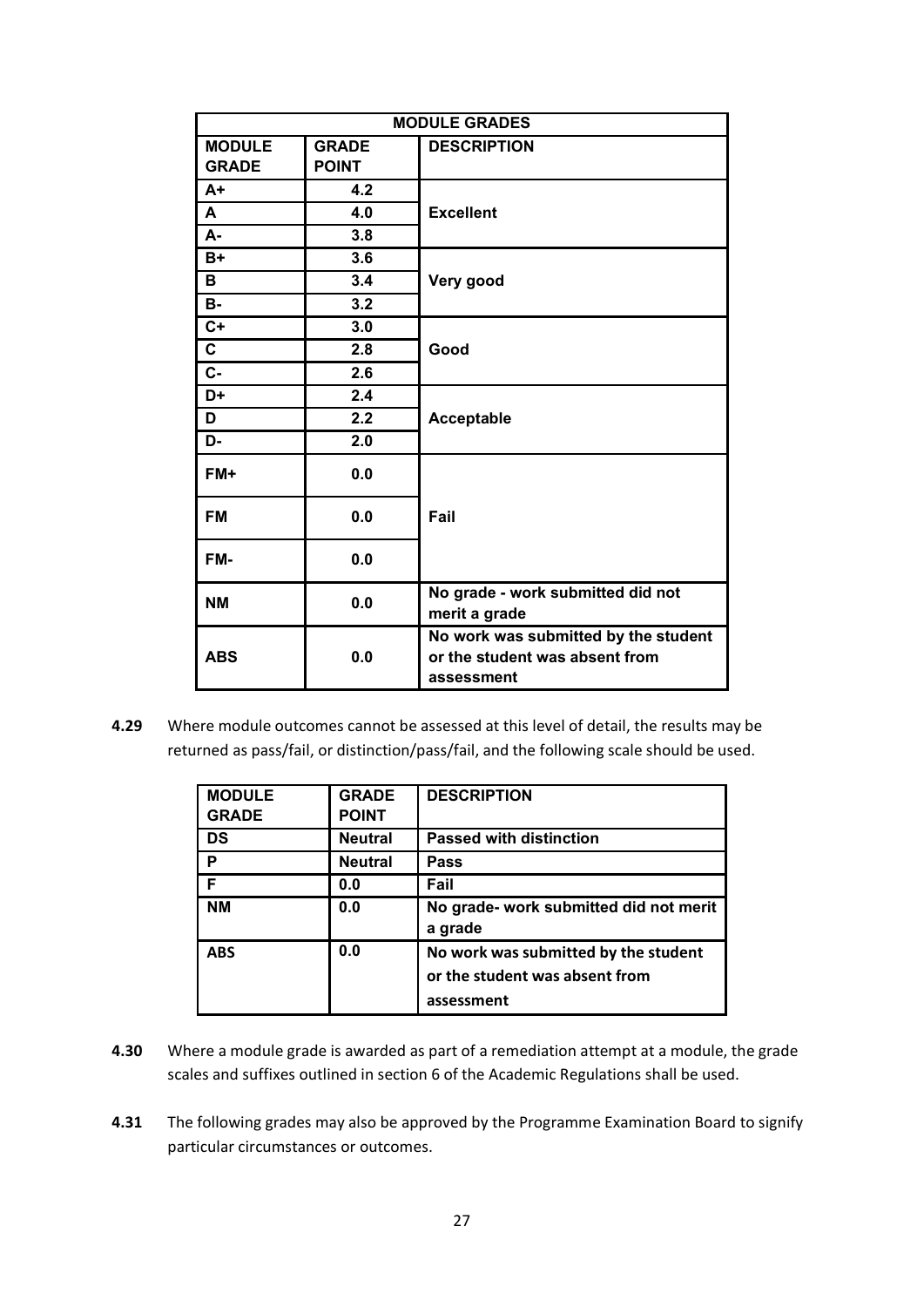| <b>Module</b> | Grade          | <b>Description</b>                                                                                                                                                                                                                                                                                                                                                                                                                                                                                                                                                                                                                                                                                           |  |  |
|---------------|----------------|--------------------------------------------------------------------------------------------------------------------------------------------------------------------------------------------------------------------------------------------------------------------------------------------------------------------------------------------------------------------------------------------------------------------------------------------------------------------------------------------------------------------------------------------------------------------------------------------------------------------------------------------------------------------------------------------------------------|--|--|
| Grade         | Point          |                                                                                                                                                                                                                                                                                                                                                                                                                                                                                                                                                                                                                                                                                                              |  |  |
| <b>AU</b>     | <b>Neutral</b> | Audit: returned where a student audits the module, and, by<br>prior agreement with the Module Coordinator, does not<br>complete some or all of the assessments and does not wish<br>to be graded. No credit is awarded.                                                                                                                                                                                                                                                                                                                                                                                                                                                                                      |  |  |
| W             | <b>Neutral</b> | Withdrawn: returned where a student withdraws before the                                                                                                                                                                                                                                                                                                                                                                                                                                                                                                                                                                                                                                                     |  |  |
|               |                | end of week 12 of a trimester, or before the last day of<br>teaching in a trimester, whichever comes sooner. No credit<br>is awarded, and a subsequent attempt at that module is<br>treated as a first attempt.                                                                                                                                                                                                                                                                                                                                                                                                                                                                                              |  |  |
| <b>IM</b>     | Incomplete     | Incomplete Must Pass (temporary): may be returned at the<br>discretion of a School or Board of Studies when the following<br>criteria are met:                                                                                                                                                                                                                                                                                                                                                                                                                                                                                                                                                               |  |  |
|               |                | the module is a clinical teaching module, a field-<br>a)<br>based module, or a work placement;<br>b) the component is specified in the module descriptor<br>as a must pass component (see section 4.15);<br>the activities required to satisfactorily complete the<br>c)<br>module, and the time available to do this are clearly<br>communicated in writing to the student by the School<br>or Board of Studies responsible for the module; and<br>d) where a student has passed overall the assessments<br>associated with a module, but has not satisfactorily<br>completed a "must pass" component of assessment<br>where an in-module repeat for that component was<br>not available (Regulation 4.15). |  |  |
|               |                | Credit will not be awarded unless these assessments or<br>activities, or equivalent assessments or activities prescribed<br>by the School, are satisfactorily completed, within a set<br>period prescribed by the School but not exceeding two<br>trimesters. The IM grade is resolved with one of the following<br>outcomes:<br>The student satisfactorily completes the outstanding<br>a)<br>activities, or their equivalent, within the prescribed<br>time. The credit, final grade and the full grade point<br>associated with that grade are awarded; or<br>The student does not complete some or all of the<br>b)                                                                                      |  |  |
|               |                | required assessments within the prescribed time.<br>The component is graded as a fail (F), and the module<br>grade of FM is recorded.                                                                                                                                                                                                                                                                                                                                                                                                                                                                                                                                                                        |  |  |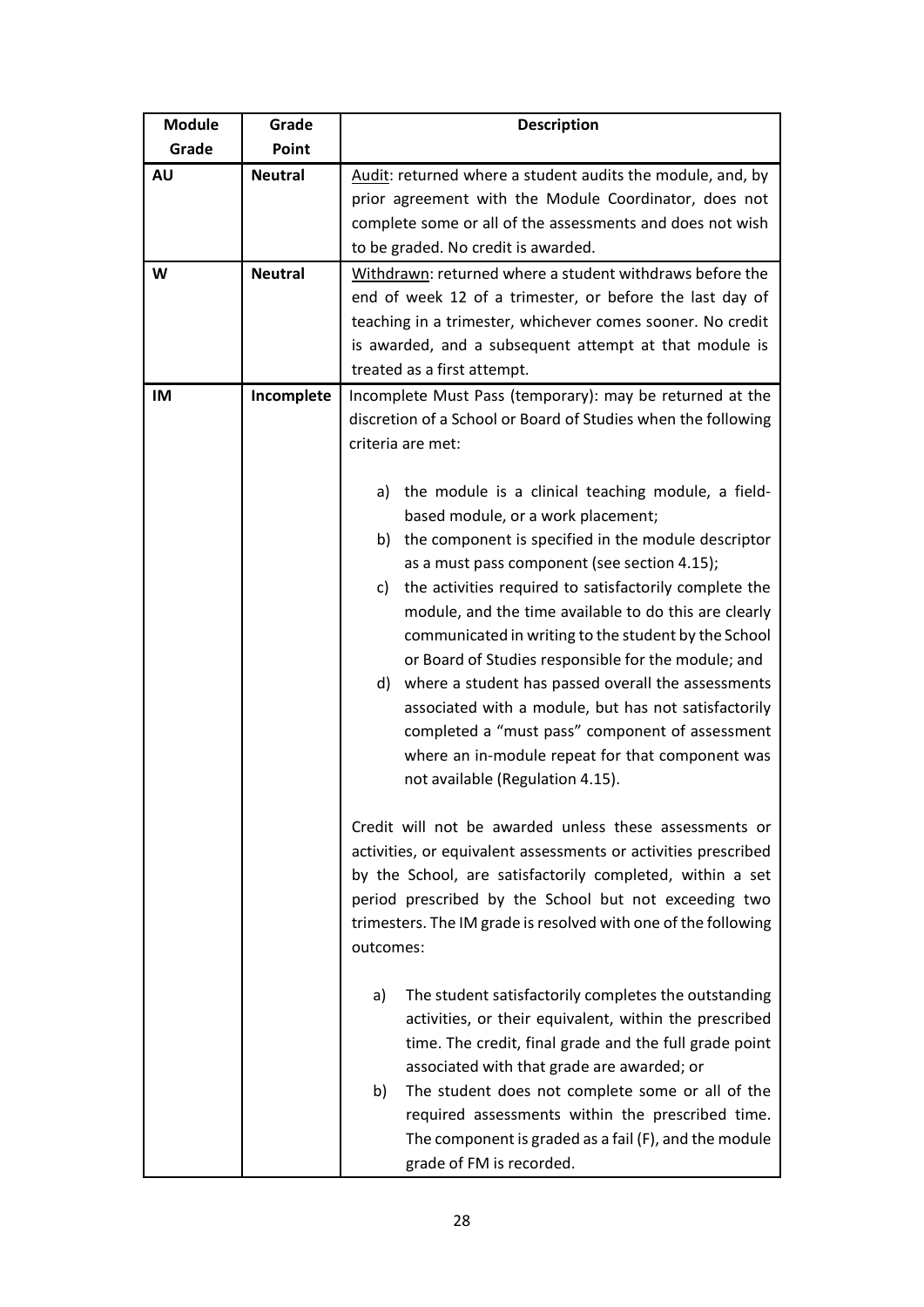| IA | Incomplete     | Incomplete Assessment (temporary): may be returned at the                                                    |
|----|----------------|--------------------------------------------------------------------------------------------------------------|
|    |                | discretion of a School or Board of Studies when the following                                                |
|    |                | criteria are met:                                                                                            |
|    |                | the module is a clinical teaching module, a field-<br>a)                                                     |
|    |                | based module, or a work placement; and                                                                       |
|    |                | b) where a student has been unable to complete a                                                             |
|    |                | component due to lack of availability of clinical                                                            |
|    |                | samples, required facilities, professional staff                                                             |
|    |                | involved in supervision, or the field-based nature of                                                        |
|    |                | the component of assessment.                                                                                 |
|    |                | Credit will not be awarded unless these assessments or                                                       |
|    |                | activities, or equivalent assessments or activities prescribed                                               |
|    |                | by the School, are satisfactorily completed, within a set                                                    |
|    |                | period prescribed by the School but not exceeding two                                                        |
|    |                | trimesters. The IA grade is resolved with one of the following                                               |
|    |                | outcomes:                                                                                                    |
|    |                | The student satisfactorily completes the outstanding<br>a)                                                   |
|    |                | activities, or their equivalent, within the prescribed                                                       |
|    |                | time. The credit, final grade and the full grade point                                                       |
|    |                | associated with that grade are awarded;                                                                      |
|    |                | b)<br>The student does not complete some or all of the                                                       |
|    |                | required assessments within the prescribed time.                                                             |
|    |                | The component is graded as a fail (F), and the                                                               |
|    |                | resulting module grade is recorded; or                                                                       |
|    |                | c)<br>The student may choose to accept an ABS grade for<br>the assessment component, and the resulting grade |
|    |                | is recorded.                                                                                                 |
| IX | <b>Neutral</b> | Incomplete (extenuating circumstances): returned either (a)                                                  |
|    |                | on the recommendation of a School and approved by the                                                        |
|    |                | Examination<br>Board,<br>(b)<br>the<br>Programme<br>or<br>on                                                 |
|    |                | recommendation of the Programme Examination Board,                                                           |
|    |                | where:                                                                                                       |
|    |                | a student has been unable to satisfactorily complete a                                                       |
|    |                | component (or components) of assessment; and                                                                 |
|    |                | the student provides medical or other certification                                                          |
|    |                | according to a UCD proforma supporting the position                                                          |
|    |                | that they had an incapacitating illness or circumstance                                                      |
|    |                | which prevented them from so doing.                                                                          |
|    |                | The student must complete the component (or components)                                                      |
|    |                | of assessment or complete some equivalent assessment(s)                                                      |
|    |                | set by the School, within two trimesters of the initial attempt.                                             |
|    |                |                                                                                                              |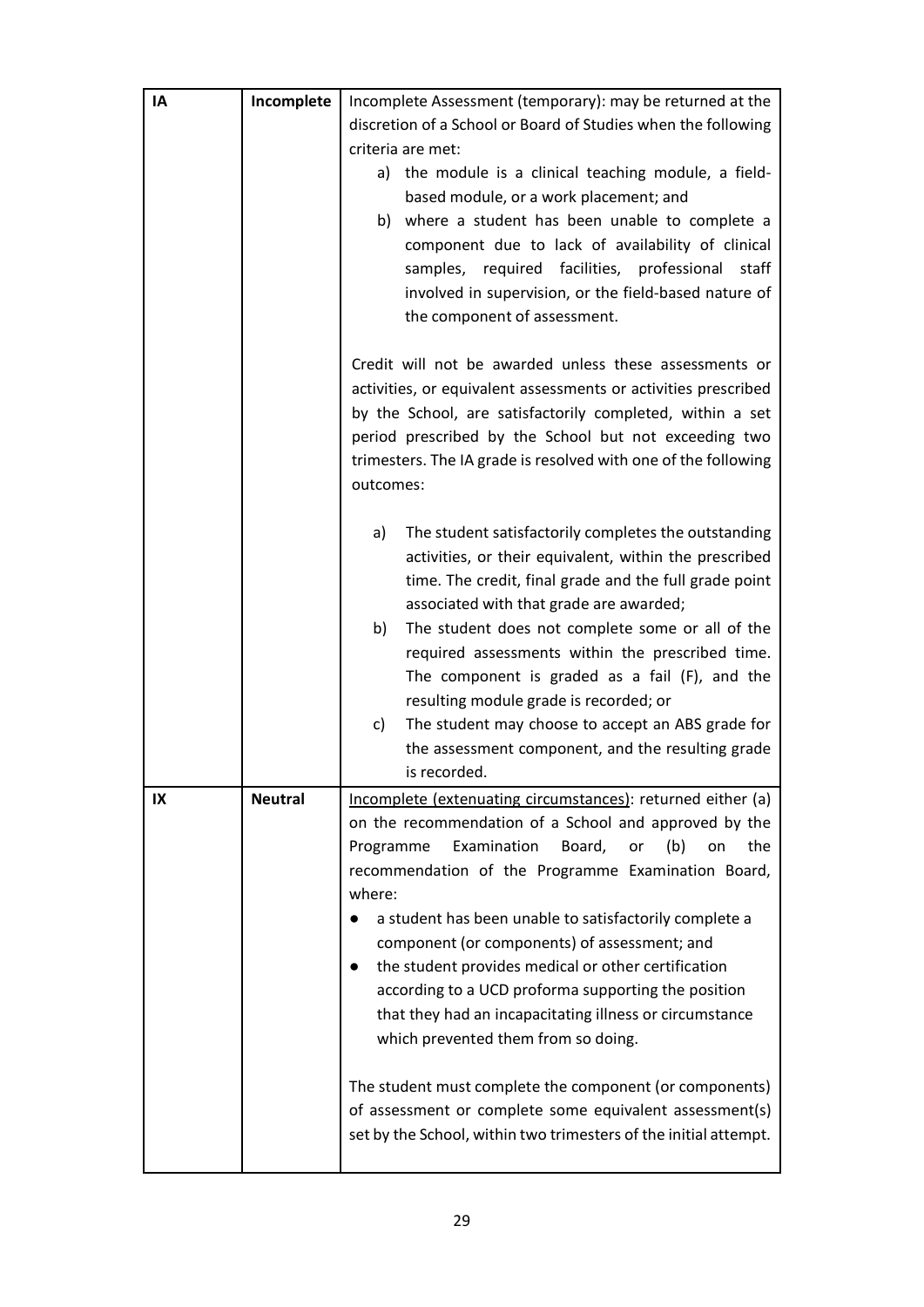| Where the assessments set by the School are completed           |
|-----------------------------------------------------------------|
| within the prescribed time the final aggregate grade and the    |
| full grade point associated with that grade are awarded,        |
| along with the associated credit (provided the final grade is a |
| passing grade). Where the student does not complete some        |
| or all of the required assessments within the prescribed time   |
| and the Governing Board does not extend the IX grade, the       |
| original grade for the component should be reinstated.          |
| Where there was no attempt at the component assessment,         |
| a component grade of ABS should be returned.                    |
|                                                                 |
| Governing Boards should not repeatedly extend IX grades for     |
| students but should consider the application of alternative     |
| processes in the interest of the student including Leave of     |
| Absence, Fitness to Continue in Study and Continuation and      |
| Readmission policies and procedures.                            |

#### <span id="page-29-0"></span>**Assessment Feedback**

- **4.32** Students shall receive feedback on both formative and summative assessments. Feedback shall:
	- a) reflect the discourse and pedagogy of the subject;
	- b) be sufficient and frequent enough to support future learning;
	- c) be specific and encourage the development of autonomous learning;
	- d) be presented so that students can act on it and adapt their approaches; and
	- e) enable students to set and achieve short-term and long-term goals.
- **4.33** Feedback should be clear and understandable, focused on the promotion of learning, and be structured around goals, criteria and standards. Feedback can be derived from many sources – faculty, tutors, student peers, self and others – and may be given in written or oral form, whether formally in a one-to-one meeting or informally in a lecture/tutorial/practical setting.
- **4.34** Students have a responsibility to consider feedback given on their work, to seek to understand it, and to act on it.
- **4.35** Feedback on assessment must be provided according to the specification in the module descriptor and no later than twenty working days after the deadline for submission of each piece of assessed work, excepting work submitted late or submitted as part of the final assessment component of the module.
	- a) Where feedback cannot be provided within the time specified in the module descriptor, the Vice Principal for Teaching and Learning in the relevant College may grant an exemption based on exceptional circumstances and the module coordinator must contact students directly, in writing, to inform them when the late feedback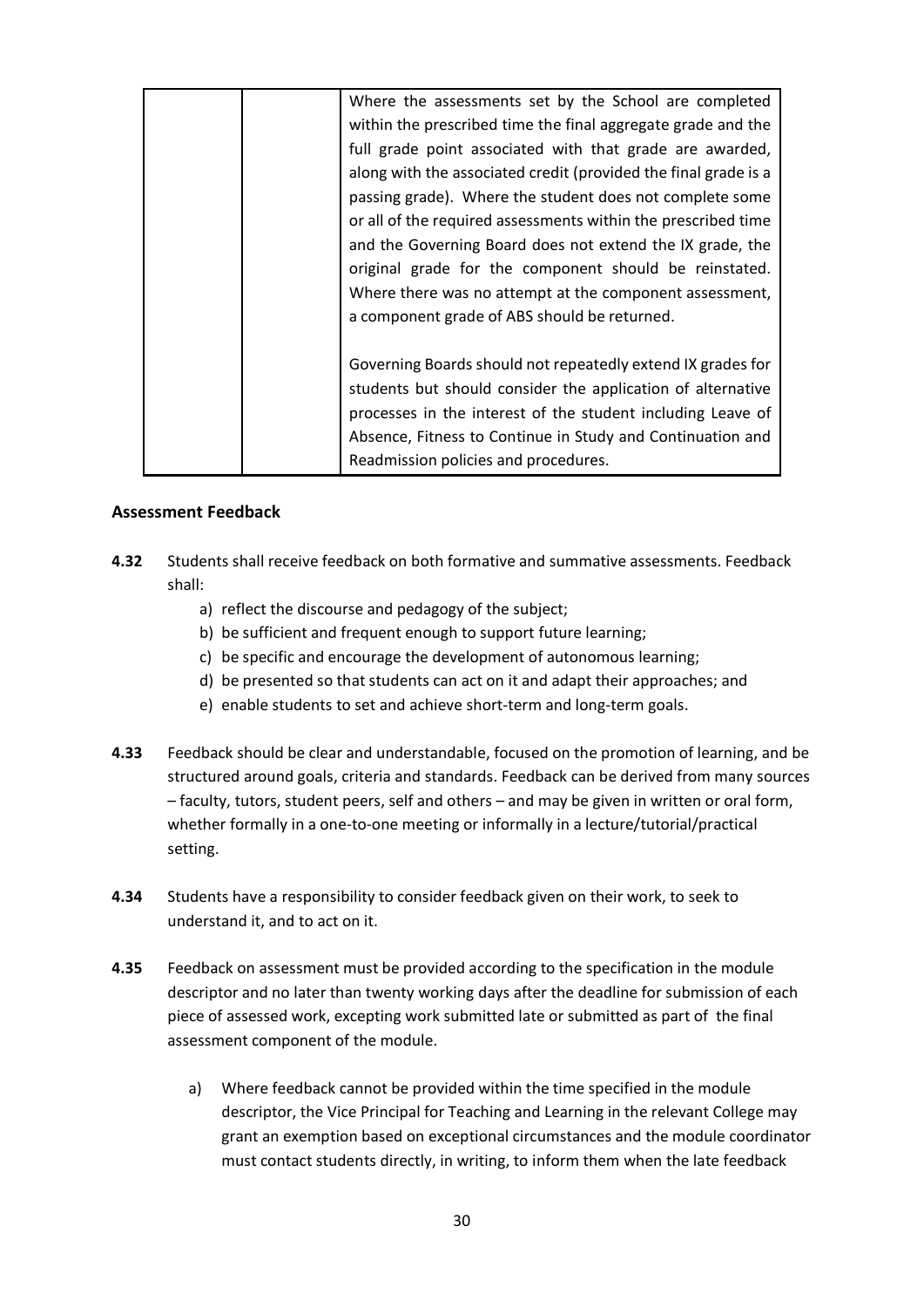will be provided ensuring that it is provided in time for students to make use of it prior to summative assessment.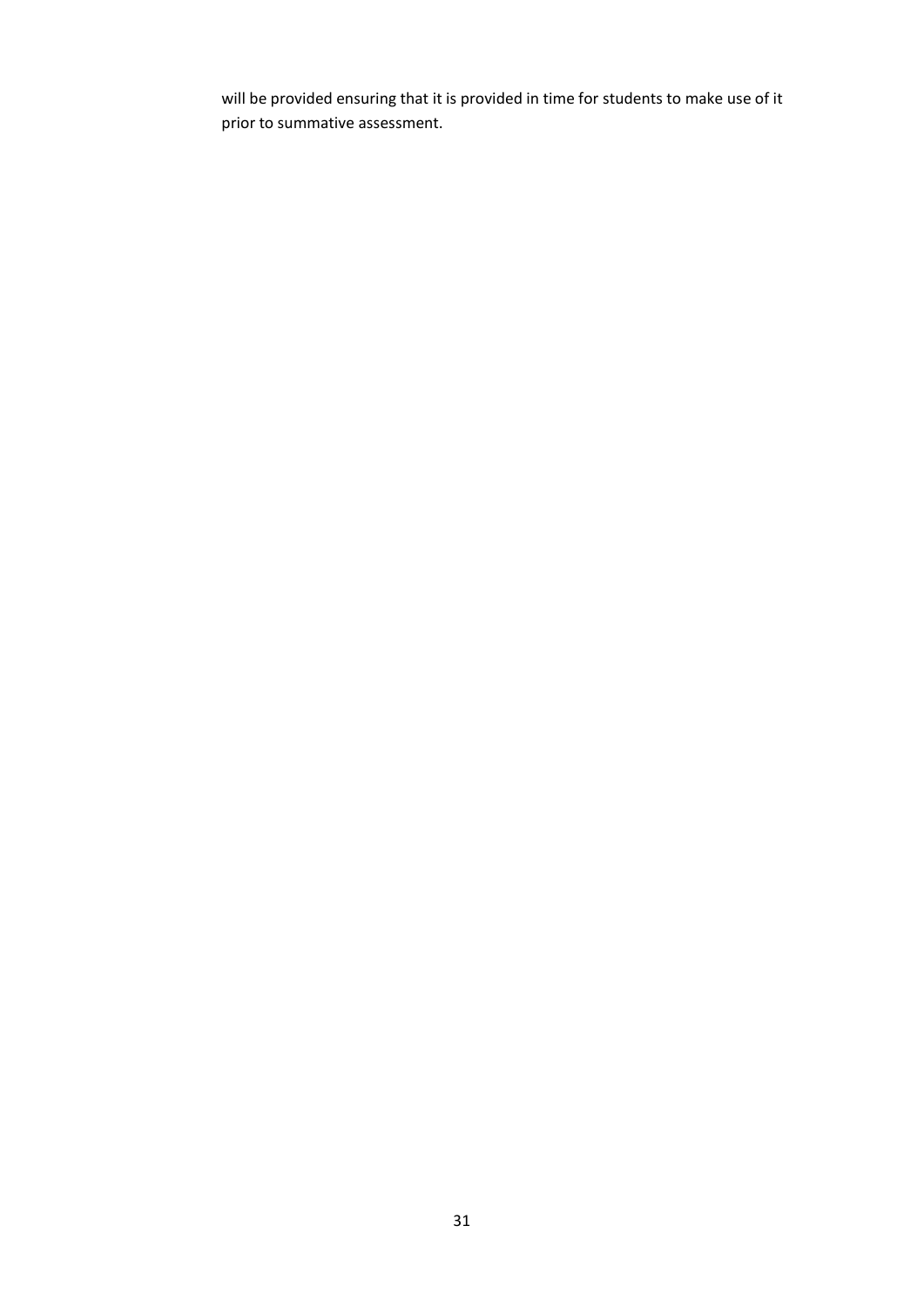# <span id="page-31-0"></span>**5 Programme Progression and Completion**

## <span id="page-31-1"></span>**Introduction**

**5.1** This section outlines the regulations with reference to progression and completion. Qualifications must only be awarded for the successful completion of programmes. The criteria for progression and the award of a degree must be transparent, clearly defined and fair to all students. Programmes must include regular review points to support and evaluate a student's progress throughout their programme.

#### <span id="page-31-2"></span>**Progression**

- **5.2** Where the overall credit required to complete a programme is greater than 60 credits, a programme may be structured to require students to progress through the programme in stages. A student may register to modules from a subsequent stage before progressing to that stage provided that all relevant module dependencies are met and the modules from the subsequent stage do not conflict with their ability to take modules as part of their current stage or any previous, incomplete stages.
- **5.3** In programmes with more than one stage, a student completes a stage when the following criteria, as stated in the programme specification, are met:
	- a) the student has demonstrated achievement of the learning requirements of that stage; and
	- b) the student has acquired sufficient credit to meet the requirements of that stage.
- **5.4** A student may progress to the next stage without completing the previous stage (an incomplete stage) when the following criteria are met:
	- a) the credits required by the student to complete the incomplete stage do not exceed 10 credits;
	- b) the student has completed all preceding stages to the incomplete stage, if preceding stages exist and;
	- c) the student has satisfied the progression requirements detailed in the programme specification.
- **5.5** When a student progresses to a subsequent stage without completing the previous stage (an incomplete stage), the student may not take any modules as part of the subsequent stage that conflict with their ability to take modules as part of the incomplete stage.
- **5.6** A Governing Board may grant an exemption to a student from sections 5.4 (b) and 5.5 in the following circumstances:
	- a) where such an exemption is required to enable the student to avail of a stage or trimester work placement, or a stage or trimester studying abroad; or
	- b) where a student availed of a stage or a trimester work placement or study abroad opportunity and therefore did not have an opportunity to remediate modules from an incomplete stage.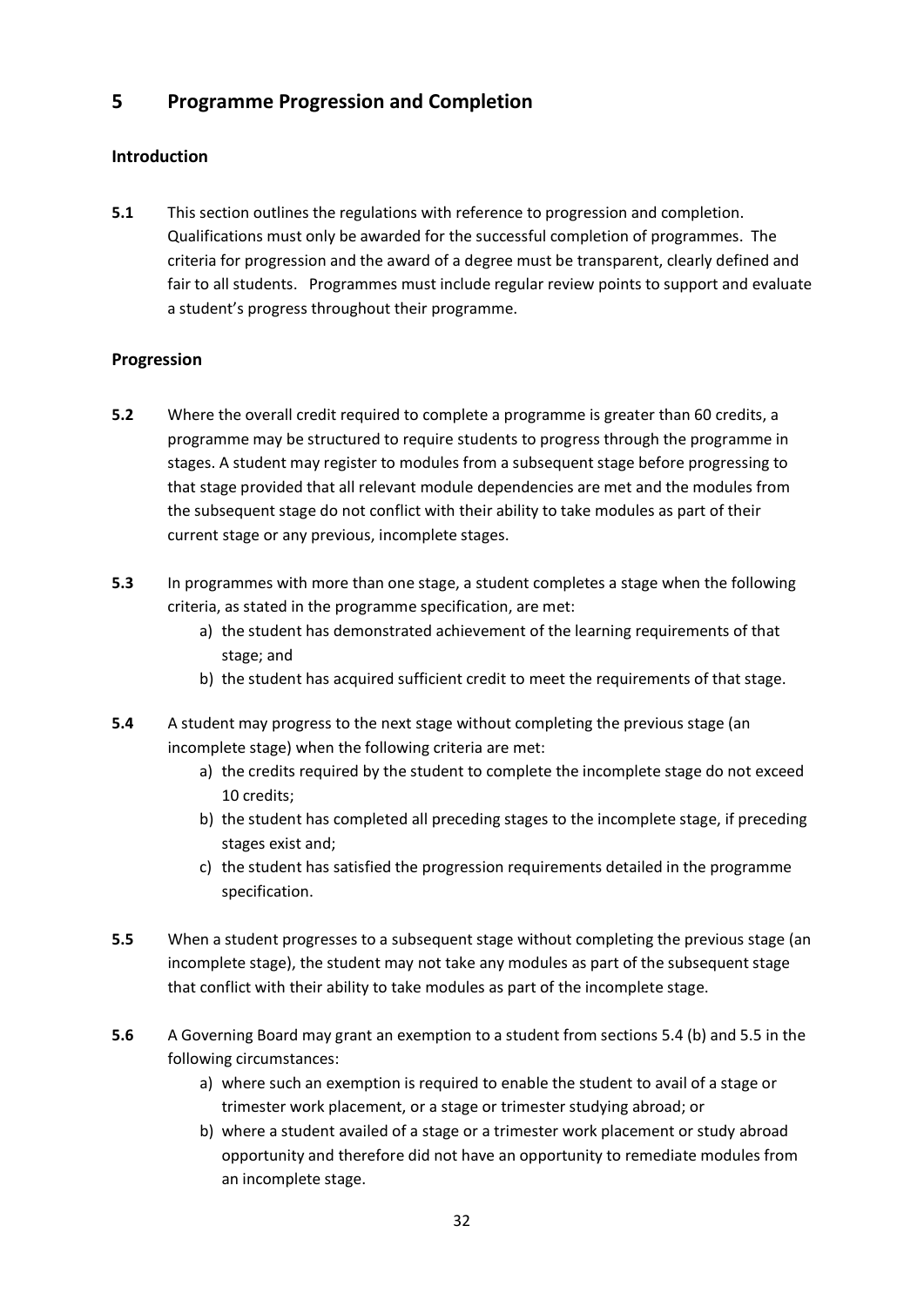- **5.7** When a student has successfully completed a stage, a stage GPA is awarded. The stage GPA is the weighted average of the grade points awarded upon passing the modules or other credit-bearing learning activities that satisfy the requirements of that stage.
- **5.8** After a stage GPA is awarded it may not be adjusted, save in the case of identified error on the part of the University or fraud.

#### <span id="page-32-0"></span>**Continuation and Readmission**

- **5.9** A Governing Board shall review the academic performance of a student where:
	- a) the student fails to remediate a failed module after three attempts (including inmodule resit for the full module, but excluding in-module repeats for assessment components and grades of IM, IA and IX); or
	- b) the student fails to achieve any additional standards for acceptable performance and progression for the programme as defined in the programme specification.
- **5.10** Where a student's performance is deemed to be academically unacceptable by a Governing Board, the Governing Board shall consider the case, in accordance with the University's regulations, policies and procedures relating to continuation. The Governing Board will determine whether the student is or is not eligible to continue in the programme. Where a student is deemed ineligible to continue in the programme by the Governing Board, the student's registration shall be discontinued.
- **5.11** Where a Governing Board receives an application to admit or readmit a person who was previously discontinued or who has withdrawn, the Governing Board shall determine whether the person is or is not eligible to be admitted or readmitted to the programme.
- **5.12** Where a student is readmitted to a programme having previously withdrawn or having been previously discontinued, a Governing Board may allow the student to repeat modules that the student had previously passed, failed, or both, during their previous period of registration as equivalent to first attempts upon their subsequent registration. In such cases, the following criteria must be met:
	- a) Over two years must have passed since the student was registered to any of the relevant modules.
	- b) The student must start the programme from the beginning.<sup>[3](#page-32-1)</sup>
	- c) The Governing Board must notify Academic Council or its relevant committee of its decision to treat a student's attempt at modules as first attempts and provide reasons for this decision.

<span id="page-32-1"></span><sup>&</sup>lt;sup>3</sup> A Governing Board may apply the entry requirements relevant to the year of re-entry.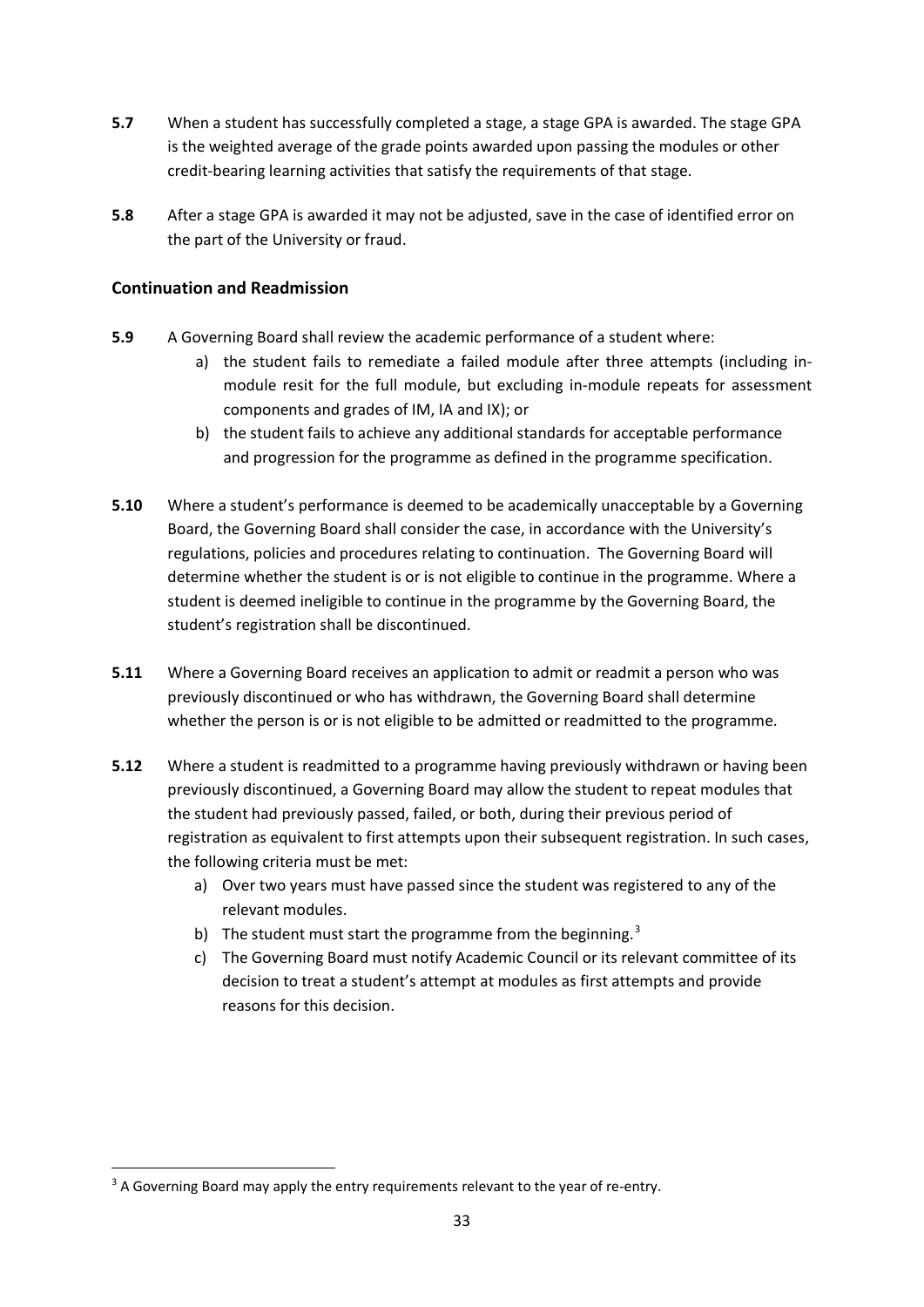#### <span id="page-33-0"></span>**Completion**

- **5.13** A student is deemed to have completed a programme on the first occasion when they have:
	- a) demonstrated achievement of the programme outcomes;
	- b) accumulated sufficient credit to meet the requirements of the programme;
	- c) are compliant by subject and level for the relevant award;<sup>[4](#page-33-2)</sup> and
	- d) completed the requirements described in the programme specification.
- **5.14** Award GPA is calculated according to the method specified in the programme specification and confirmed at the next relevant Programme Examination Board.
- **5.15** The graduation of a student marks the final completion of their programme. An Award GPA may not be altered following graduation.
- **5.16** A student who is deemed to have completed a programme may, at the discretion of the Governing Board, defer graduation and accumulate additional credit before graduating in order to broaden or deepen their education, or to fulfil additional credit requirements for graduate study or professional accreditation. Such additional credit will be recorded on the student's record but will not contribute to the Award GPA. A student may not defer graduation for more than four trimesters beyond the date on which they were first entitled to graduate.

#### <span id="page-33-1"></span>**Assessment Appeals**

**5.17** Assessment appeals are governed by the policies and procedures established by Academic Council or its relevant committee.

<span id="page-33-2"></span><sup>4</sup> Level requirements are set out in section 2.5, and subject requirements (i.e. for majors and minors) are set out in section 3.37.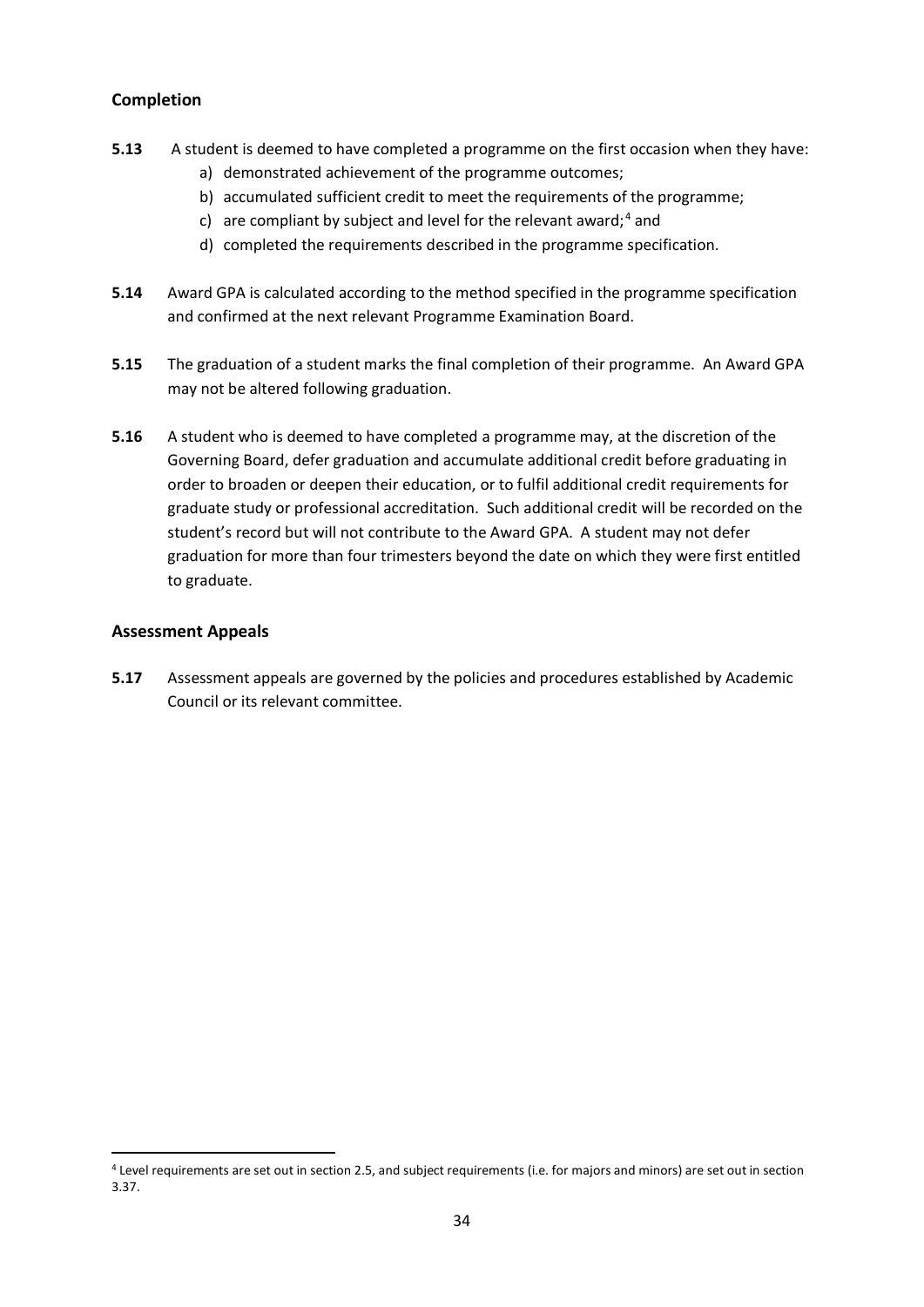# <span id="page-34-0"></span>**6 Module Completion and Remediation**

## <span id="page-34-1"></span>**Introduction**

**6.1** This section outlines the regulations that determine when a student completes a module and when a student passes a module. It also outlines the opportunities that students may avail of to engage in remediation where it is necessary to make a further attempt to pass a module.

#### <span id="page-34-2"></span>**Module Completion and Passing**

- **6.2** A module is completed when a student has been academically assessed in all of the assessed components relating to the module and a module grade is confirmed by the Programme Exam Board.
- **6.3** When the Programme Examination Board confirms that a student has achieved the learning outcomes associated with a module or combination of modules by passing all must pass components and being awarded a minimum D-, P or PR module grade, the student:
	- a) is deemed to have passed that module or combination of modules;
	- b) is awarded credit;
	- c) is exempt from further assessment of those learning outcomes; and
	- d) may not repeat the module or resit the assessment
- **6.4** Where a student receives a failing grade (that is, has been awarded a grade of FM, NM, or ABS) they may:
	- a) select another module that is compatible with fulfilling the programme outcomes; or
	- b) make a further attempt to pass the module, called a module remediation attempt.

#### <span id="page-34-3"></span>**Module Remediation**

- **6.5** The following options for module remediation are available.
- **6.6 a) In-module Resit:** Where a student receives a provisional failing grade for a module, the student may avail of an in-module resit prior to confirmation of the module grade by the Programme Exam Board where an in-module resit is provided for in the module descriptor.
	- i) Where a student passes an in-module resit attempt it shall be graded as follows:

| <b>MODULE</b> | <b>GRADE</b> | <b>DESCRIPTION</b>                     |
|---------------|--------------|----------------------------------------|
| <b>GRADE</b>  | <b>POINT</b> |                                        |
| РR            | 2.0          | Passing Module Grade for Resit Attempt |

ii) Where a student receives a failing grade for an in-module resit attempt the original provisional failing grade for the module is retained.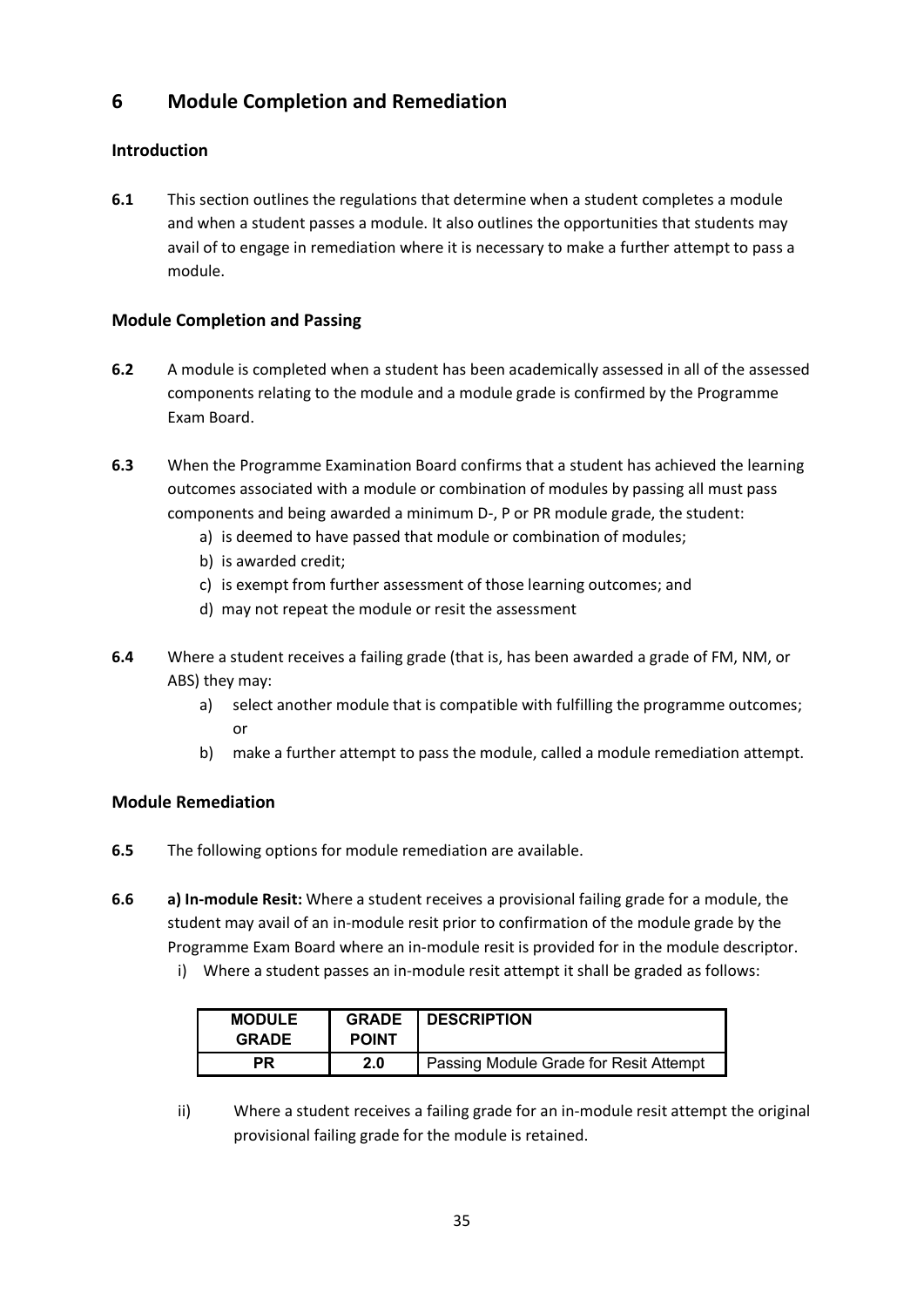- b) **Resit assessment:** A resit assessment offers students a second and separate opportunity to demonstrate that they have achieved the major learning outcomes associated with a module. Reattendance is not required. The resit assessment is a simple pass-fail instrument and need only be the minimum assessment required to determine whether or not the student has satisfactorily achieved the major learning outcomes of the module. The resit assessment does not have to be identical to the assessment associated with the original offering of the module, and may be significantly different, nor do the different components of the assessment need to be reproduced and repeated in full.
	- i) There will only be one resit assessment for each offering of a module.
	- ii) A resit assessment will not be available where an in-module resit is offered or where it is possible to repeat the module in one of the two subsequent trimesters.
	- iii) The resit may be a single terminal examination and/or may require the submission of coursework or other assessment tasks at specified times during the trimester.
	- iv) The original assessment and the resit assessment are entirely separate, and grades for components of the original assessment will not carry forward to the resit assessment. However, the resit assessment may take account of learning outcomes already achieved by an individual student.

Where a module grade is awarded as part of a resit attempt at the module the results are returned as pass/fail and suffixed with (R) to indicate it was achieved as a resit attempt at the module. The following grade scale should be used for resit attempts at a module.

| <b>MODULE</b> | <b>GRADE</b> | <b>DESCRIPTION</b>                                  |
|---------------|--------------|-----------------------------------------------------|
| <b>GRADE</b>  | <b>POINT</b> |                                                     |
| P(R)          | 2.0          | Passing Module Grade for Resit Attempt              |
| F(R)          | 0.0          | Fail for Resit Attempt                              |
| NM(R)         | 0.0          | No grade- work submitted did not merit a grade for  |
|               |              | <b>Remediation Attempt</b>                          |
| ABS(R)        | 0.0          | No work was submitted by the student or the student |
|               |              | was absent from assessment for Remediation Attempt  |

c) **Repeat the module:** A repeat is the student's opportunity for a second attempt at the module through reattendance when it is next offered. The following grade scale should be used for repeat attempts at a module.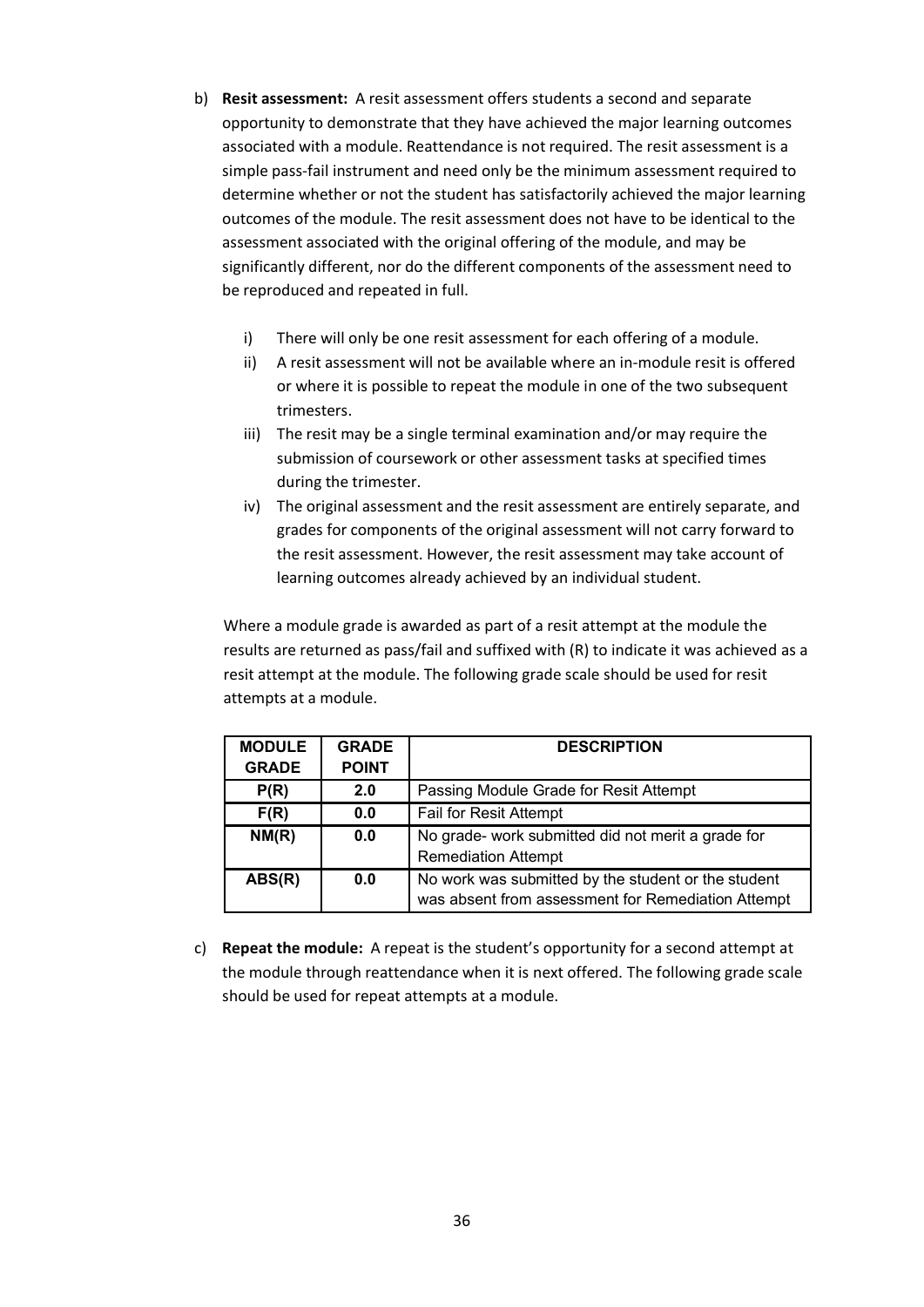| <b>Repeat Grades and Repeat Grade</b> |                    |  |  |  |
|---------------------------------------|--------------------|--|--|--|
| <b>Points</b>                         |                    |  |  |  |
| <b>MODULE GRADE</b>                   | <b>GRADE POINT</b> |  |  |  |
| $A+(R)$                               | 3.6                |  |  |  |
| A(R)                                  | 3.4                |  |  |  |
| $A-(R)$                               | 3.2                |  |  |  |
| $B+(R)$                               | 3.0                |  |  |  |
| B(R)                                  | 2.8                |  |  |  |
| $B-(R)$                               | 2.6                |  |  |  |
| $C+(R)$                               | 2.4                |  |  |  |
| C(R)                                  | 2.2                |  |  |  |
| $C-(R)$                               | 2.0                |  |  |  |
| $D+(R)$                               | 2.0                |  |  |  |
| D(R)                                  | 2.0                |  |  |  |
| $D-(R)$                               | 2.0                |  |  |  |
| $FM+(R)$                              | 0.0                |  |  |  |
| $FM-(R)$                              | 0.0                |  |  |  |
| $FM-(R)$                              | 0.0                |  |  |  |
| NM(R)                                 | 0.0                |  |  |  |
| ABS (R)                               | 0.0                |  |  |  |

**6.7** Where an in-module resit is not provided, module remediation opportunities must be available within one of the two subsequent trimesters after the module has been delivered unless the module is a clinical teaching module, a field-based module, or a work placement, where remediation within the two subsequent trimesters is not possible.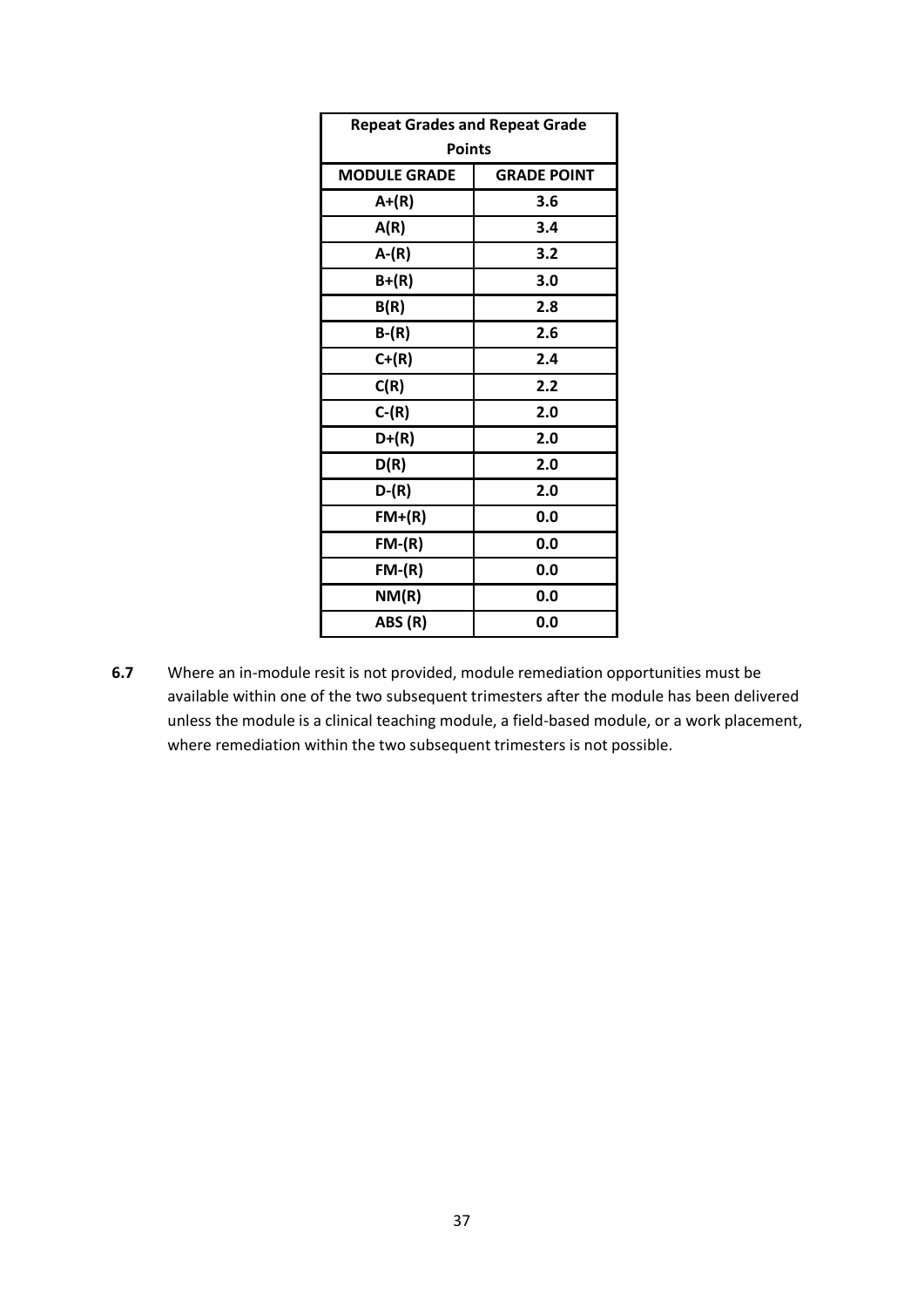# **7 Regulations for Research Degrees**

- **7.1** The purpose of these regulations, and any related policies, guidelines and procedures established by the University, is to assure and enhance the quality of education and training of research degree students, and to create a framework that guides and supports the student and their supervisor(s). Research degree students are those pursuing a degree of Doctor of Philosophy or a Research Master's Degree.
- **7.2** The research degree is awarded following successful completion of a programme of supervised research and advanced education and training. The research programme can be pursued on a full-time or a part-time basis. The research degrees are:
	- a) **Research Master's Degree** The core of the research master's degree award is a coherent programme of supervised research which requires that the student successfully completes master's-level research, the principal outcome of which is a submitted thesis in acceptable form and deemed to be of a satisfactory standard. The primary purpose of master's level research is to develop in the student the skills and competencies required to conduct research.
	- b) **Degree of Doctor of Philosophy (PhD)**: The Degree of Doctor of Philosophy will be awarded only where the outcome of the research makes an original and substantial contribution to knowledge and where the candidate has demonstrated the capacity to pursue original research and scholarship. The research is described in a thesis or similar appropriate format, in accordance with international norms. The thesis forms the basis for the examination for the award of the degree of PhD and must contain material of a standard and form appropriate for peer-reviewed publication.

|                               | Award<br><b>Type</b> | <b>NFQ</b><br><b>Level</b> | <b>Registration Period</b> | <b>Taught Credit Requirements</b> |
|-------------------------------|----------------------|----------------------------|----------------------------|-----------------------------------|
| Research Master's             | Major                | NFQ Level                  | 3-6 trimesters (FT)        | No taught programme               |
| Degree                        | Award                | 9                          | 5-9 trimesters (PT)        | requirement                       |
| Degree of Doctor of           | Major                | NFQ Level                  | 9-12 trimesters (FT)       | Minimum 30 taught credits         |
| Philosophy Degree             | Award                | 10                         | 15 – 18 trimesters (PT)    |                                   |
| (PhD)                         |                      |                            |                            |                                   |
| Doctor of Medicine            | Major                | NFQ Level                  | 6 trimesters (FT)          | Maximum 20 taught credits         |
| Degree (MD)                   | Award                | 9                          | 12 trimesters (PT)         |                                   |
| Doctor of Governance          | Major                | NFQ Level                  | 12-18 trimesters (PT)      | Minimum 90 taught credits         |
| Degree (DGov)                 | Award                | 10                         |                            |                                   |
| Doctor of Veterinary          | Major                | NFQ Level                  | 9-12 trimesters (FT)       | Minimum 20 taught credits         |
| <b>Medical Specialisation</b> | Award                | 10                         |                            |                                   |
| Degree (DVMS)                 |                      |                            |                            |                                   |
| Doctor of Educational         | Major                | NFQ Level                  | 9 trimesters (FT)          | Minimum 60 taught credits         |
| Psychology Degree             | Award                | 10                         | 15 trimesters (PT)         |                                   |
| (DEdPsych)                    |                      |                            |                            |                                   |
| Doctor of Clinical            | Major                | NFQ Level                  | 9 trimesters (FT)          | Minimum 60 taught credits         |
| Psychology Degree             | Award                | 10                         |                            |                                   |
| (DPsychSc)                    |                      |                            |                            |                                   |

# **7.3 University Awards Table – Research Programmes**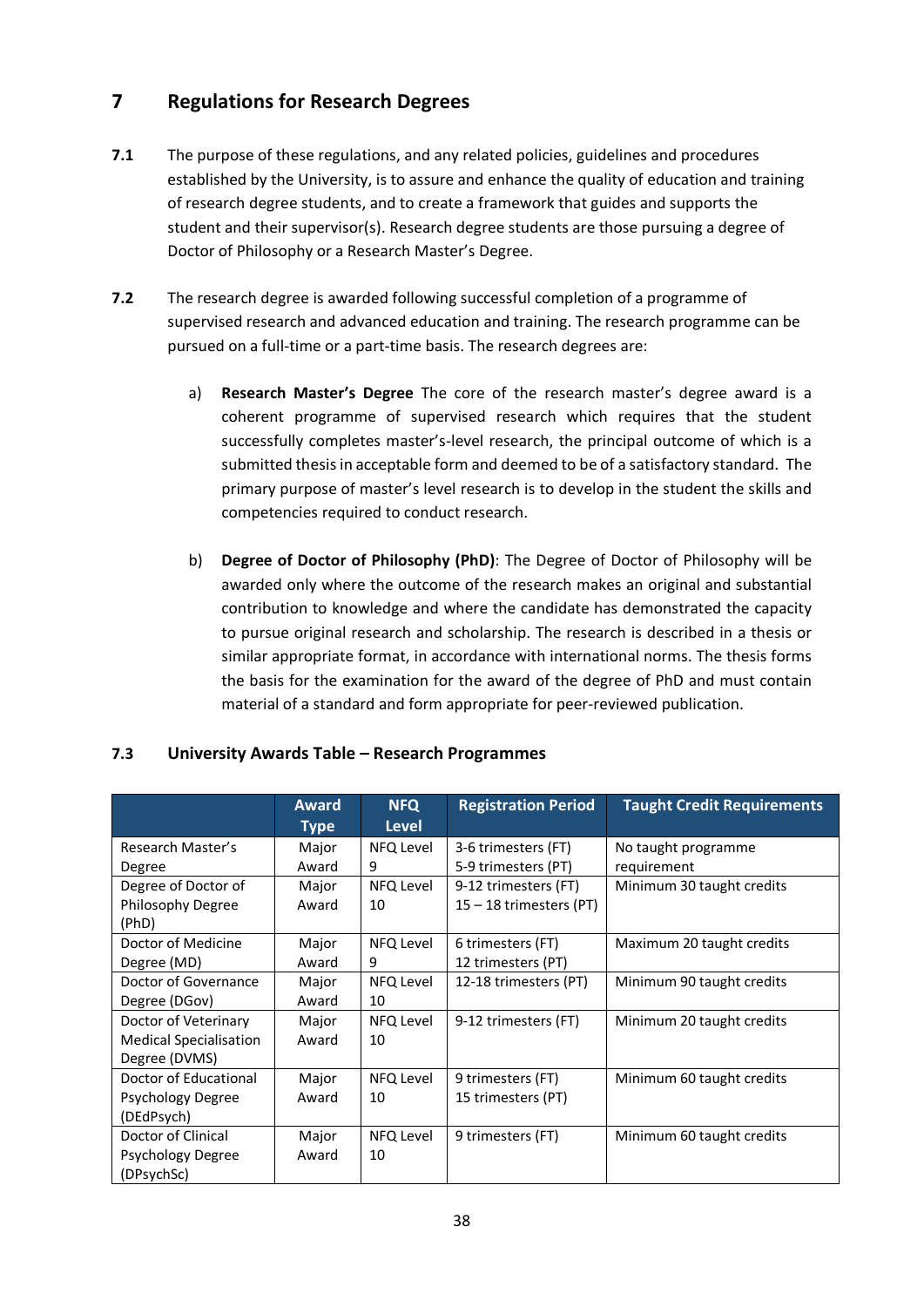- **7.4** Primary responsibility for the (i) approval of research degree candidates (ii) oversight of the design and delivery of research degree programmes, and (iii) the approval of supervisory arrangements and the outcomes of any assessments of progress of research students rests with the relevant School(s) and Governing Board, on the delegated authority of Academic Council or its relevant committee.
- **7.5** A number of committees must be established to support the supervision of research students and to conduct formal assessments during and at the end of the programmes. They include:
	- a) Research Studies Panel
	- b) Transfer Assessment Panel for PhD students and for Research Masters students who apply to transfer to PhD
	- c) Examination Committee
- **7.6** Members of the Research Studies Panel must
	- a) Have regular contact with the research degree candidate
	- b) Be familiar with University regulations and policies pertaining to graduate research and its supervision
	- c) Fulfil their academic responsibilities as Research Studies Panel members

# **Admission Requirements**

- **7.7** A candidate seeking admission to a course of study and research leading to a PhD or research master's degree must fulfil one of the following criteria:
	- a) The candidate has obtained a minimum of an upper second-class degree or equivalent in a relevant honours Bachelor's degree;
	- b) The candidate has obtained a relevant master's degree;
	- c) In certain circumstances, the candidate has demonstrated other evidence of academic standing and/or relevant professional experience as satisfies the Governing Board of their suitability for admission to the degree programme. These criteria are considered non-standard admission requirements.
- **7.8** In all cases, the candidate is nominated by their proposed Principal Supervisor. A nominator shall propose a candidate, and the Head(s) of School shall support a nomination and make a recommendation for admission of the candidate to the relevant School Committee, when they are satisfied that:
	- a) the candidate is appropriately qualified and has the basic skills and competencies required to embark upon a research degree;
	- b) The candidate has met both the University and School-specific English language proficiency requirements;
	- c) the appropriate Principal Supervisor and, where relevant, Co-Supervisor(s) are nominated;
	- d) a provisional title of the thesis and a short description of the proposed research is provided;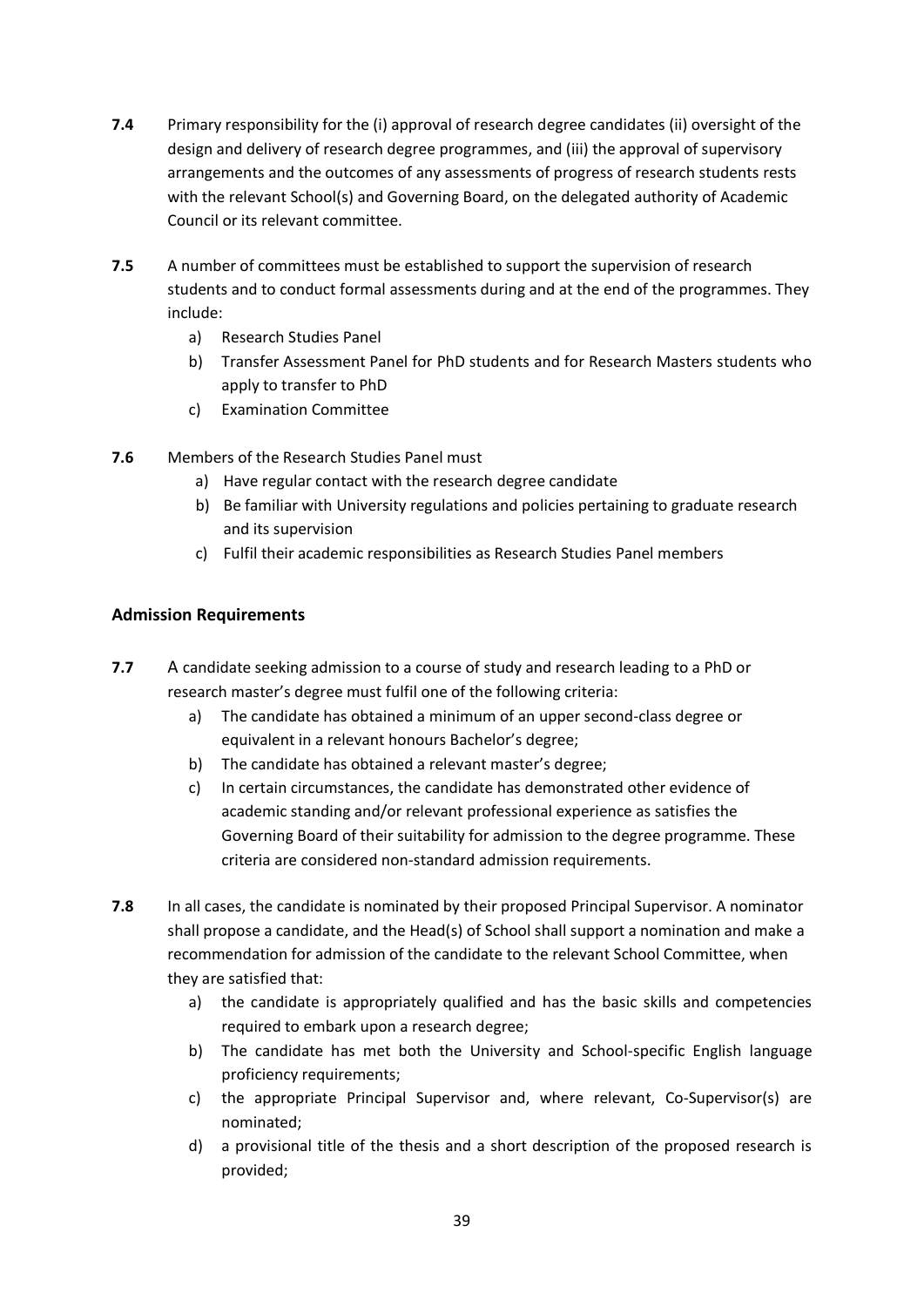- e) the proposed topic of research is appropriate for the degree and congruent with the research capacity and expertise of the Principal Supervisor;
- f) the resources are available to support the proposed research activity;
- g) where the research is interdisciplinary, and more than one School is involved, all Schools concerned shall co-operate to provide these resources.
- **7.9** The decision to admit the candidate to the research programme rests with the relevant School Committee for standard admissions. Non-standard admission applications must be recommended by the School to the relevant Governing Board for approval.

#### **Registration Period**

- **7.10** The period of registration for the research master's degree will be not less than three trimesters and not more than six trimesters for a full-time student and not less than six trimesters and not more than twelve trimesters for a part-time student. Retrospective registration is not permitted.
- **7.11** The period of registration for a graduate research programme of study leading to the award of the PhD degree, will not be more than twelve trimesters for a full-time student and eighteen trimesters for a part-time student, and will not be less than nine trimesters in duration for a full-time student and fifteen trimesters for a part-time student. Retrospective registration is not permitted.
- **7.12** In certain circumstances, a student may be permitted to present for the degree of research masters or PhD following a shorter period of registration, subject to the recommendation of the relevant Governing Board and approval by the Academic Council or their relevant committee. Such circumstances may include instances where a supervisor from another third level institution joins UCD and a PhD student under their supervision follows them. In this case, the student must be registered in UCD within a year of the supervisor's appointment.
- **7.13** Students who do not complete the requirements for the research master's/PhD degree within the maximum time permitted, must apply to the Governing Board, presenting justification, for permission to continue in the programme beyond the prescribed period of registration.

#### **Research Degree Supervision**

- **7.14** The Principal Supervisor has primary responsibility for the academic supervision of the research degree student. Where appointed, the Co-supervisor supports the Principal Supervisor in the academic supervision of the student.
- **7.15** The Principal Supervisor/Co-supervisor must be an active researcher in the broad area of the student's research topic and hold a PhD/doctoral degree or equivalent qualification or experience and be one of the following: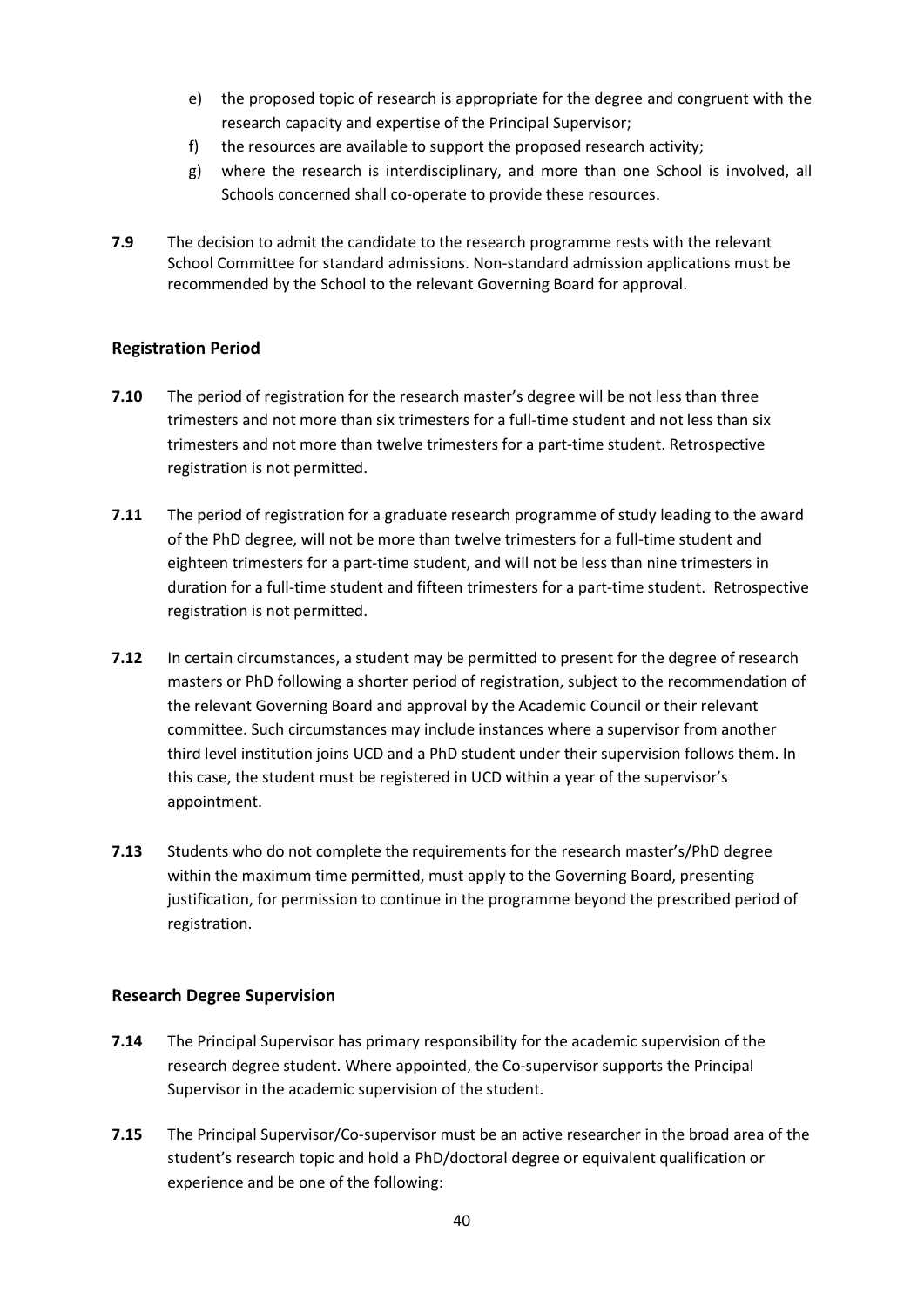- a) a permanent member of faculty of the University;
- b) or a member of the adjunct or visiting staff of the University, who has been specifically approved to act as a Principal Supervisor/Co-supervisor by the Academic Council or its relevant committee, on the recommendation of a School and with the approval of the Governing Board, and whose name has been entered on the Register of Approved Adjunct and Visiting Supervisors. If appointed as Principal Supervisor, a Co-supervisor who is a permanent member of faculty of the University must be identified in advance of the student commencing their studies. The Co-supervisor will assume the responsibilities of the Principal Supervisor in the event that the adjunct or visiting staff supervisor is unable to continue to supervise the research.
- c) or a full-time member of faculty or Research Fellow on a temporary contract which spans the students registration period two (research master's degree) or four years (PhD degree) or greater who has been approved to act as Principal Supervisor/Co-Supervisor by the Governing Board. If appointed as Principal Supervisor, a Cosupervisor who is a permanent member of faculty of the University, must be identified in advance of the student commencing their studies. The Co-Supervisor will assume the responsibilities of the Principal Supervisor in the event that the student's programme of study exceeds the duration of the initial Principal Supervisor's contract subject to the approval of the relevant board.
- **7.16** It is the responsibility of the Principal supervisor to guide the candidate to conduct their research with integrity and in accordance with the regulations, policies and guidelines of the University and applicable legislation.
- **7.17** Where a Principal Supervisor for any reason is unable to continue to supervise the research, the Head of School shall make appropriate arrangements for the supervision of the student, including, where required, recommending the appointment of a new Principal supervisor to the relevant Governing Board.
- **7.18** The research for the degree shall largely be carried out under the direct supervision of the supervisor(s), which may include short research visits (one trimester or less) to other institutions. The prior approval of the Governing Board must be sought if the research is to be carried out elsewhere for more than one continuous trimester, but the student remains under the general supervision of the supervisor(s). This is considered a split site research degree arrangement.
- **7.19** The Governing Board must approve inter-institutional and co-tutelle supervisory agreements in advance of the student registering for the programme. All such agreements must meet requirements set out by Academic Council or its relevant committee.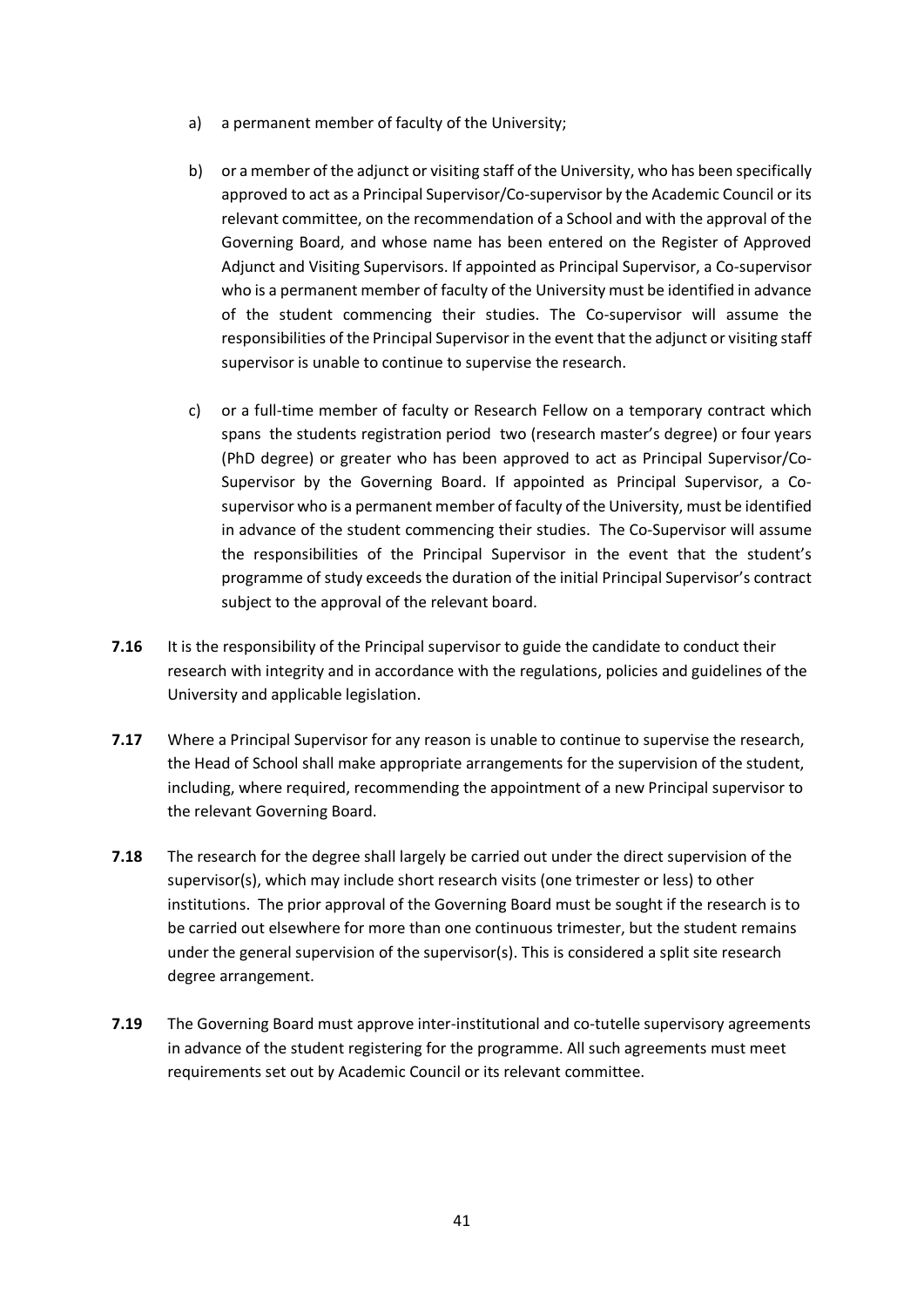# **External Supervisor**

- **7.20** If a research student is based for more than one continuous trimester off-campus in an external organisation including research institutes, industry laboratory or studio, government agency or non-government organisation and an Approved Adjunct Supervisor is not in place, a member of staff of the external organisation must be appointed as an External Supervisor.
- **7.21** An External Supervisor must be specifically approved by the Governing Board on the recommendation of a School, and their name entered on the Register of Approved External Supervisors. All such appointments will be noted by Academic Council or its relevant committee. External Supervisors may not replace a Principal Supervisor or Co-supervisor.
- **7.22** An External Supervisor must:
	- a) Be deemed by the relevant Governing Board to be appropriately qualified with sufficient professional and research experience to assist in supervision
	- b) Be a member of the student's Research Studies Panel
	- c) Be made aware of the Universities Academic Regulations, policies, and procedures by the relevant School.
- **7.23** Students carrying out their research external to the University have the same rights and responsibilities as those carrying out their research in the University. They may also be subject to additional rules of the associated institution.

#### **Research Studies Panel (RSP)**

- **7.24** The relevant School committee will formally constitute a Research Studies Panel within the first trimester of the student's registration. The panel comprises of the principal supervisor/co-supervisor and at least two (but normally no more than four) advisers, one of whom must be a UCD faculty member. The RSP will appoint a chair independent of the supervisor/co-supervisor. The purpose of the RSP is to provide advice, monitor the progress of the student, and support the supervisor(s)-student relationship. The School committee will normally act on the recommendations of the Head(s) of School in which the proposed research is to be carried out when appointing advisers.
- **7.25** Research Studies Panel Advisers may include faculty, adjunct, visiting or research staff or relevant professional staff of the University or external to the University.
- **7.26** The duties and obligations of the Principal Supervisor, Co-Supervisors and advisers may not be delegated.

#### **Research Degree Programme Structure**

**7.27** Research degrees are awarded on successful completion of a structured programme of research, study and personal and professional development, directed by the supervisor(s), with the advice of the Research Studies Panel. This programme shall comply with the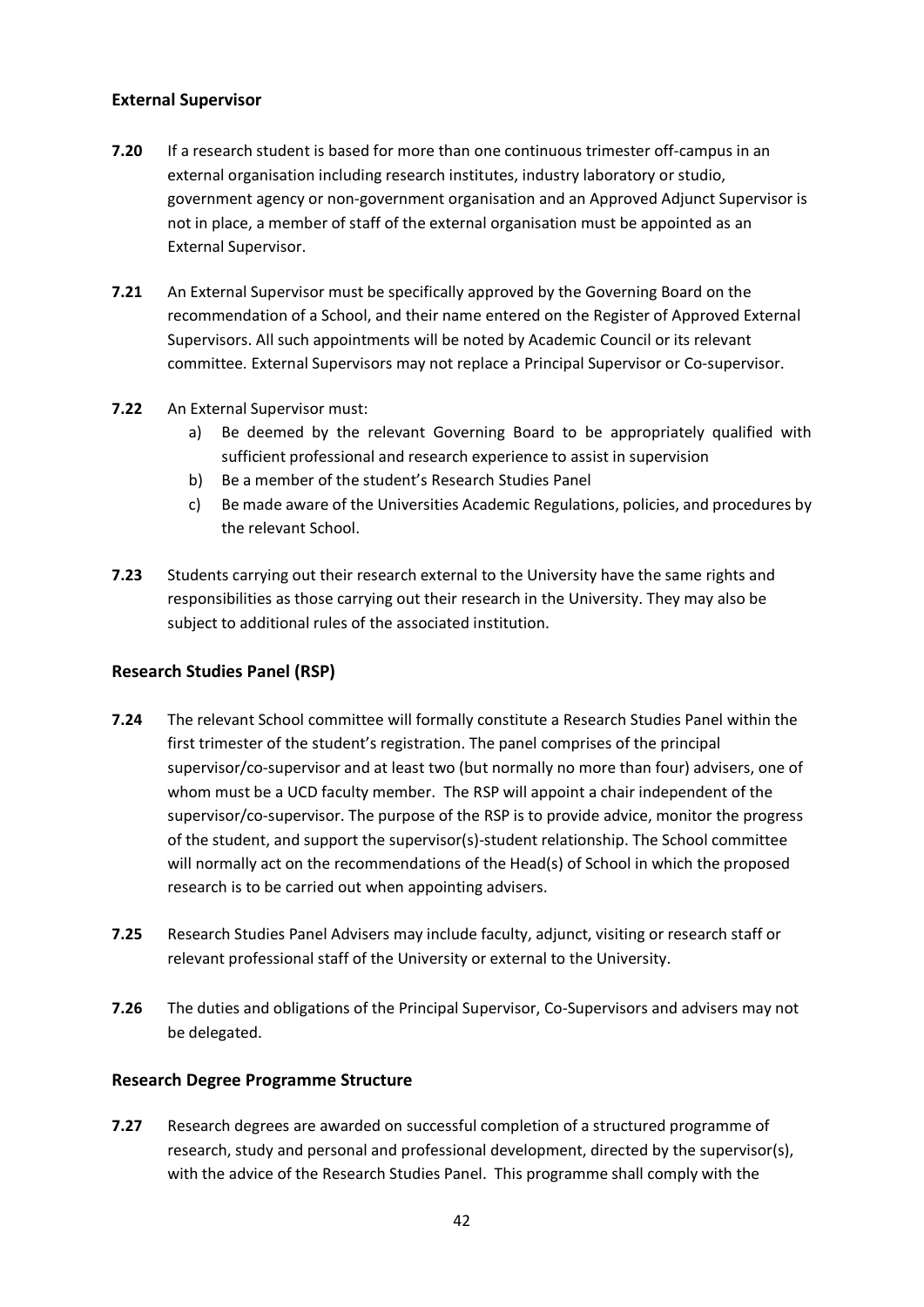policies and regulations of the University and such guidelines as may be published by the Governing Board.

**7.28 Research Integrity Training**: Graduate research students admitted after 31 August 2019 must satisfactorily complete research integrity training.

# **Research Master's Degree Programme Structure**

- **7.29** A course of study and research leading to the research master's degree is pursued in one stage. The primary purpose of master's research is to develop in the student the skills and competencies required to conduct effective research: it may include experiential research training and does not necessarily result in the creation of new knowledge.
- **7.30** The student, as required or recommended by their Principal Supervisor, may take taught modules relevant to their area of research or professional development. These may include additional educational and training elements which develop the advanced knowledge, skills and competencies required for successful research and/or support the acquisition of generic or transferable skills.
- **7.31** The School in which the research master's student is registered will establish appropriate processes and procedures to monitor the progress of individual research master's students registered in the School. The student, supported by the Research Studies Panel, must document their educational, training and personal and professional development needs, which, along with the proposed programme of research, will inform the development of a Research and Professional Development Plan (RPDP).

# **Doctor of Philosophy (PhD) Structure**

- **7.32** The distinguishing feature of doctoral research is that it is original research, the outcome of which is an original and substantial addition to knowledge and understanding.
- **7.33** The PhD programme must include educational and training elements, which develop the advanced knowledge, skills and competencies required for successful original research and/or support the acquisition of generic or transferable skills. A programme of study and research leading to the degree of PhD shall include a minimum of 30 taught credits awarded for the successful completion of education and training modules.
- **7.34** In line with University policy, PhD candidates can apply for recognition of prior/concurrent learning for an exemption from a portion of the required minimum of 30 taught credits, subject to the approval of the relevant Governing Board.

# **PhD Degree Programme Stages**

**7.35** A course of study and research leading to the degree of PhD is pursued in two stages. Stage 1 doctoral studies must be completed by a full-time student within five trimesters from the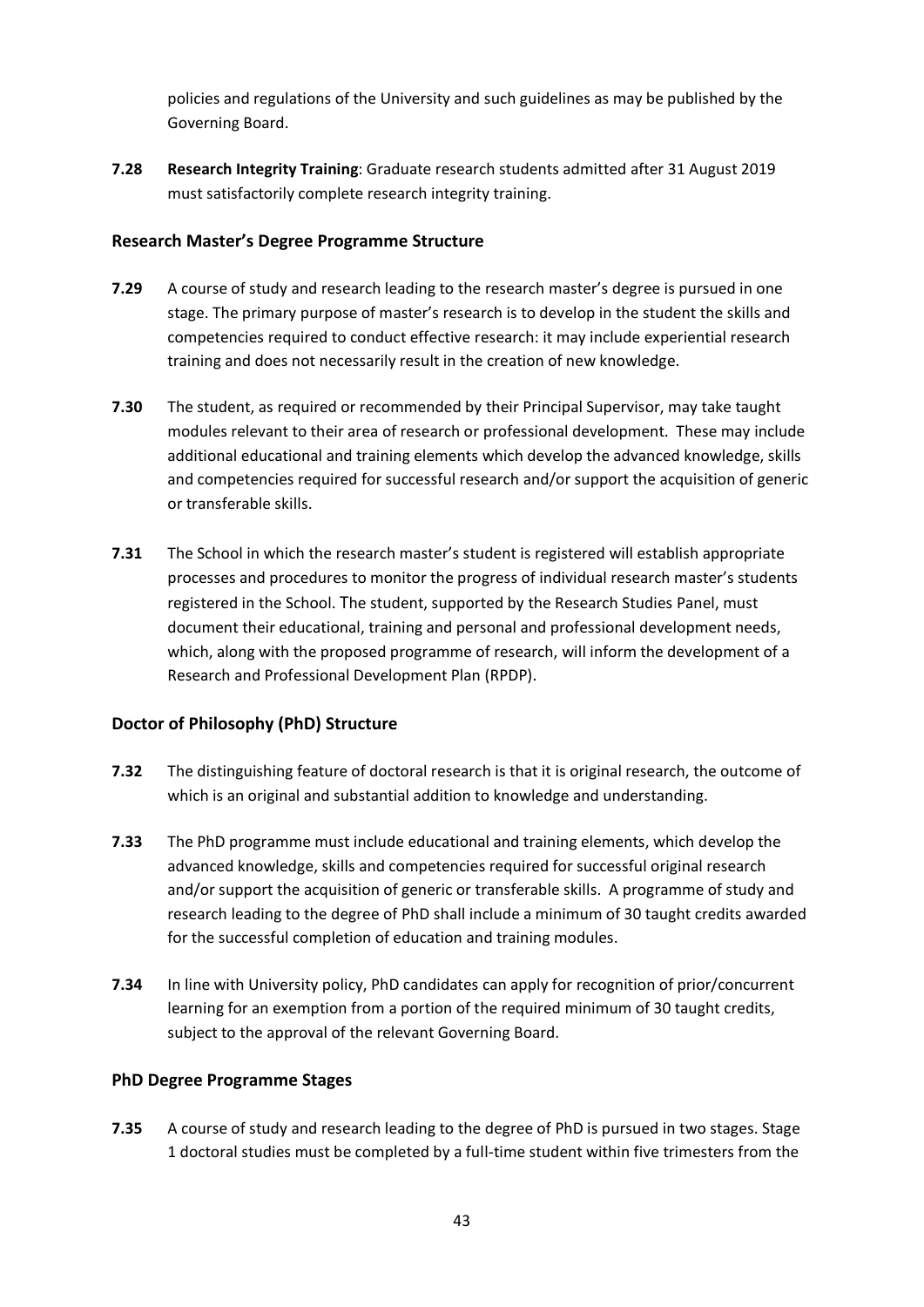date of registration and by a part-time student within seven trimesters from the date of registration.

- a) Stage 1 is an initial period of advanced education, training and research.
- b) Stage 2 is largely dedicated to original doctoral research but may also include advanced education and research and generic training.

# **Research and Professional Development Plan**

- **7.36** The student, supported by the Research Studies Panel, must document their educational, training and personal and professional development needs, which, along with the proposed programme of research, to generate the development of a Research and Professional Development Plan (RPDP).
- **7.37** The Research Studies Panel will monitor progress against the prescribed programme of research and study and the RSP will meet at least twice in the first year and at least once a year thereafter.

# **Transfer from the Research Master's to PhD Degree Programme**

- **7.38** Research master's students may transfer to a doctoral programme on successful completion of a transfer assessment following a minimum three trimesters and maximum of six trimesters of registration full-time or a minimum of six trimesters and maximum of twelve trimesters part time to the research master's degree programme and subject to any policy the University may establish.
- **7.39** In instances where a research master's student wishes to transfer to a doctoral programme, the School will establish a Transfer Assessment Panel to assess the progress of the student and their competence and capacity to complete a doctorate. The Transfer Assessment Panel must have the experience and disciplinary expertise to conduct the assessment. The Transfer Assessment Panel will base its judgement on:
	- a) supporting documentation from the candidate as determined by the School
	- b) review of the student's RPDP from the most recent RSP meeting
	- c) a written progress report from the Principal Supervisor; and
	- d) an interview with, and presentation by, the candidate.
- **7.40** The Transfer Assessment Panel may interview the Principal Supervisor.
- **7.41** The Transfer Assessment Panel will make one of the following recommendations to the Governing Board:
	- a) admit the student to Stage 1 of the PhD programme;
	- b) admit the student to Stage 2 of the PhD programme with advanced standing;
	- c) do not admit the student to the PhD programme.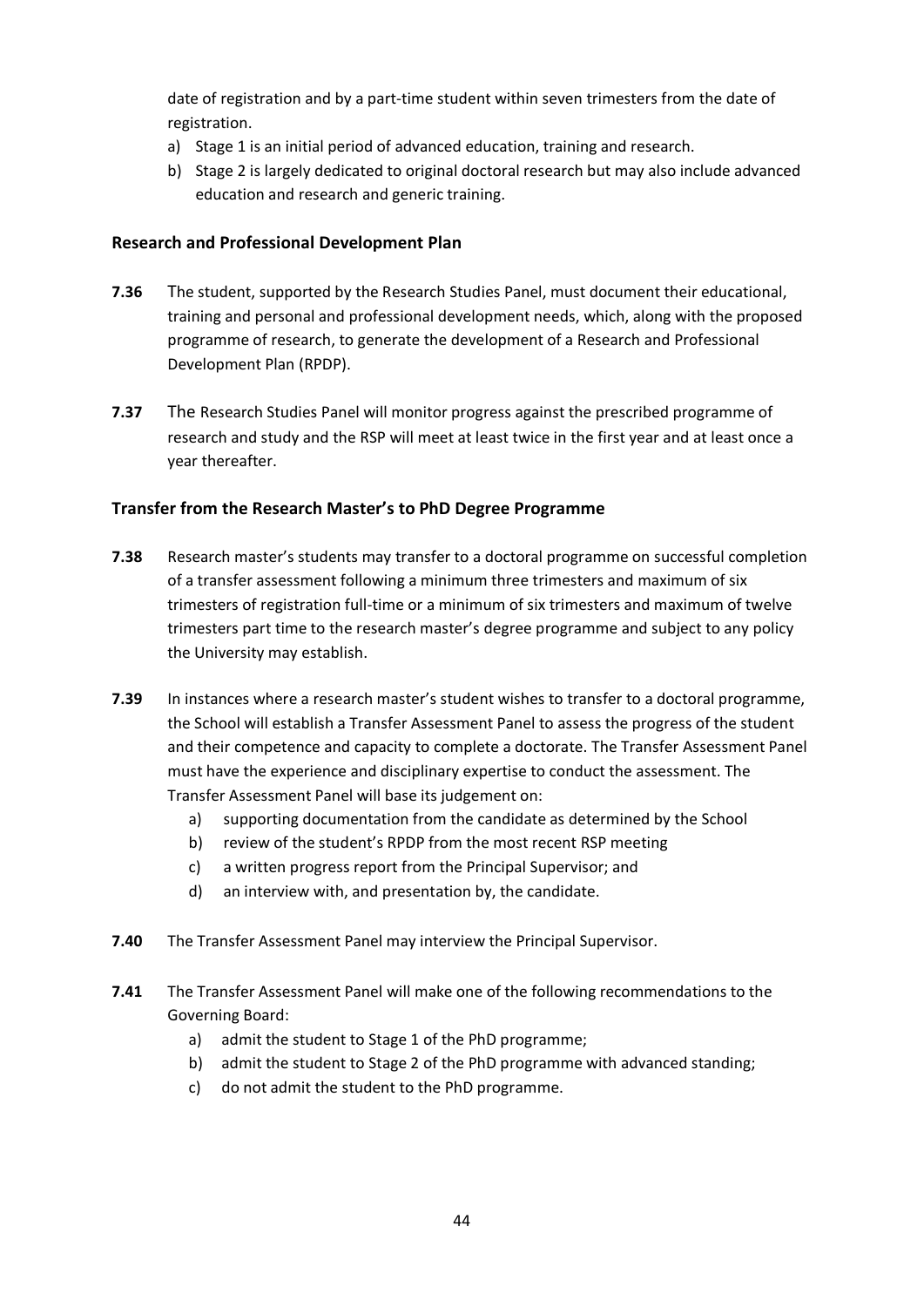# **Progression in the PhD Programme**

- **7.42** Schools will establish appropriate processes and procedures to monitor the progress of individual PhD students registered in the School, and to assess each student formally at the end of Stage 1 doctoral studies. These processes and procedures will comply with the regulations and policies of the University and such guidelines as may be agreed from time to time by the University or the Governing Board, and should be reviewed at appropriate intervals by the Governing Board.
- **7.43** The School will establish a Stage Transfer Assessment Panel or Panels to assess the progress of the student and their competence and capacity to complete a doctorate at the end of Stage 1 and at any other point in the programme.
- **7.44** The Stage Transfer Assessment Panel must have the experience and disciplinary expertise to conduct the assessment. The Panel will normally consist of three members of the permanent faculty of the University. The Panel may include a member of the adjunct or visiting staff of the University. The student's Principal supervisor and/or Co-supervisor(s) will not be a member of the Panel.
- **7.45** The Stage Transfer Assessment Panel will base its judgement on:
	- a) a written statement of progress and a research plan from the candidate;
	- b) review of the student's RPDP
	- c) a written progress report from the Principal Supervisor; and
	- d) an interview with, and presentation by, the candidate.
- **7.46** The Stage Transfer Assessment Panel will make one of the following recommendations to the Governing Board:
	- a) that the student should progress to the next stage or year of the doctoral programme;
	- b) that the student should not progress to the next stage or year of the doctoral programme, and that:
		- i. the student should re-submit for assessment within six months (with an indication of the month/year in which the subsequent formal assessment of progress will take place);
		- ii. the student should apply to transfer to another graduate programme utilising, where appropriate, any credits already accumulated within the doctoral programme;
		- iii. In line with the University's continuation policy and procedures, a recommendation be made to the Governing Board that the student's registration be discontinued
- **7.47** The Governing Board will either approve the recommendation; request that a School reconsider their recommendations or, following consultation with the School, make a decision, which differs from the recommendation. Where the latter occurs, it will be reported to the Academic Council or its relevant committee.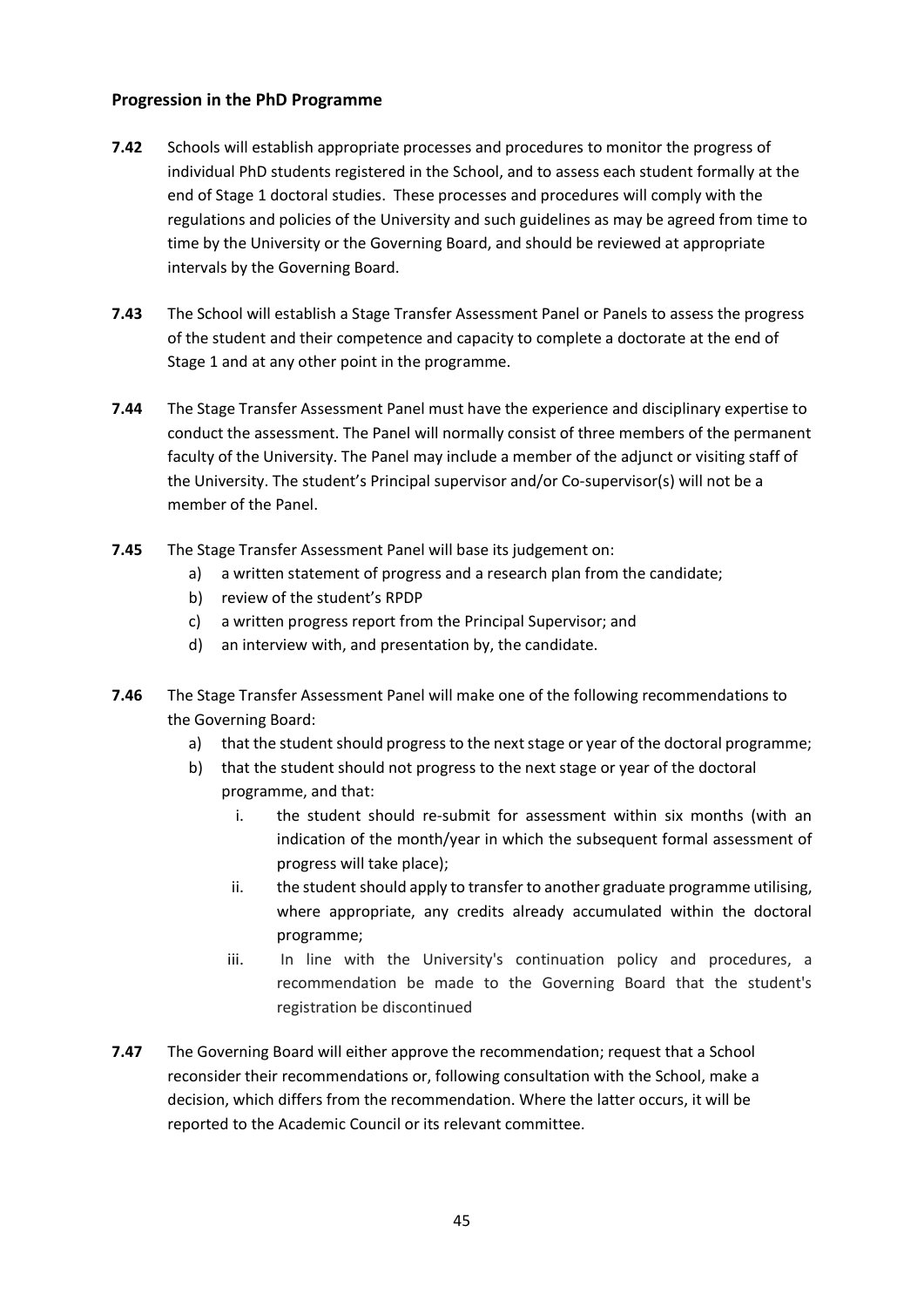**7.48** The Governing Board may recommend one or more additional formal assessments of progress and competence within Stage 2 of the structured PhD, or such an assessment may be a normal element of a PhD programme. The Governing Board will recommend the nature and timing of any such assessment.

# **Responsibilities of Research Degree Candidates**

- **7.49** Candidates are required to pursue the programme of research, study and personal and professional development in collaboration with the supervisor(s) and to work with their supervisor(s) to meet the requirements articulated in the Research and Professional Development Plan (RPDP).
- **7.50** Candidates are required to:
	- a) fulfil all responsibilities that may be reasonably expected to progress and to conduct their research, training and development successfully;
	- b) to ensure that all or any ethical requirements associated with their research are addressed at the appropriate time; and
	- c) comply with best and ethical practice and the regulations, policies and guidelines of the University and applicable legislation in the conduct of their research.

# **Preparation and Submission of Research Thesis for Examination**

- **7.51** The candidate must be a registered student of the University at the time when the thesis is submitted for examination
- **7.52** The examination for the research degree is based on a description of the candidate's research in a thesis describing the context, nature, methodology and outcomes of the research, prepared in accordance with international norms. A research master's thesis must demonstrate the attainment of skills and competencies in research. A PhD thesis must contain material of a publishable/peer reviewed standard.
- **7.53** Where a Governing Board has made suitable arrangements to examine theses presented in alternative formats, a candidate may be examined on the basis of:
	- a) a collection of papers of publishable/peer reviewed standard describing a coherent programme of research, accompanied by a critical and theoretical overview of the work presented in the papers;
	- b) a substantial collection of original creative material, together with a written thesis which contextualises the work within an academic framework.

Where the work has been published or prepared in collaboration with others, the candidate must indicate clearly the extent of his/her contribution.

**7.54** The candidate will prepare a thesis under the direction of the Principal Supervisor and in accordance with any guidelines published by the University and will submit the thesis for examination.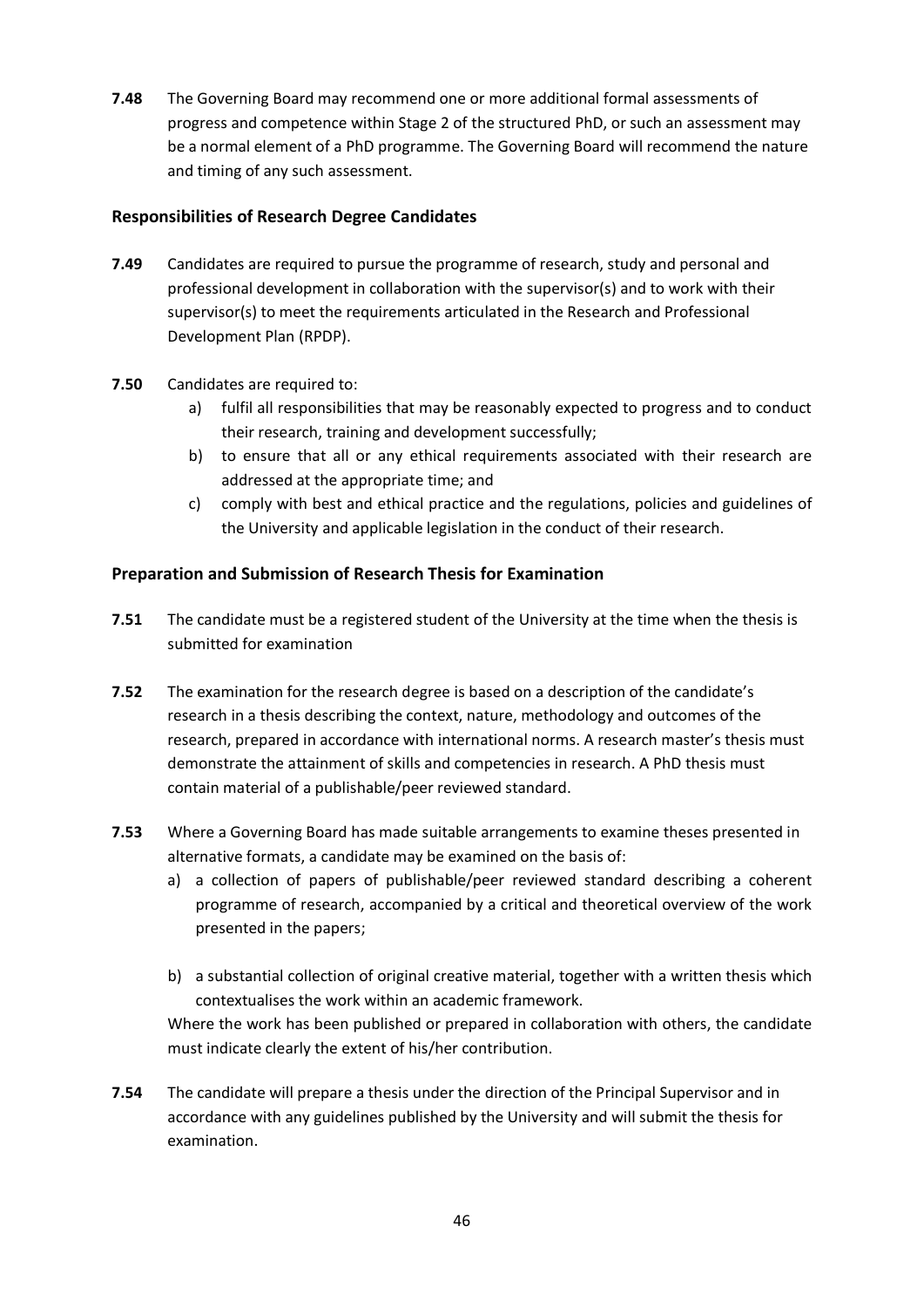- **7.55** The thesis shall be prepared and submitted to the University in accordance with such regulations, policies and procedures of the University.
- **7.56** The thesis will be accepted for examination by the University when:
	- a) The Principal Supervisor confirms, through the University examination system, that the research has been carried out and the final draft of the thesis, as submitted, has been prepared for examination under their guidance. Where such a confirmation is, in the opinion of the candidate, unreasonably withheld, the candidate may appeal to the Head of School in which they are registered, who may provide the statement.
	- b) The research described in the thesis is the original work of the candidate. Research work on the basis of which a degree or other qualification (from University College Dublin, another third level institution, or a professional or other awarding body) has already been obtained will not be accepted for the degree of research master's or PhD. A confirmatory statement to this effect must submitted with the thesis.
	- c) the candidate has met all requirements outlined in the programme specification as set out by the Governing Board including, in the case of PhD candidates, a required minimum of 30 taught credits that have been awarded, or approved through recognition of prior/concurrent learning.
- **7.57** The thesis cannot be withdrawn from the examination process once accepted for examination.

# **Examination of the Research Thesis**

**7.58** The University shall establish a Research Degree Examination Committee to assess the student on the basis of the thesis submitted and to make a recommendation on the award (or otherwise) of the Research Degree. There shall be at least one Intern Examiner and at least one Extern Examiner. The Research Degree Examination Committee shall be chaired by the Head of School, or their nominee.

# **Appointment of the Examination Committee**

**7.59** The Extern Examiner(s), Intern Examiner and the Examination Committee Chair shall be nominated by the Head of School to the Governing Board and, if agreed by the Governing Board recommended to Academic Council or its relevant committee for approval. The Extern Examiner should be a recognised expert in the area of research of the thesis as evidenced in the curriculum vitae of the proposed special extern examiner. The Intern Examiner must be an active researcher in the broad area of the thesis topic or in a cognate subject and will normally be a member of the faculty of the University. Members of the Research Studies Panel may not normally act as an intern examiner. The Chair will be an active researcher in the broad area of the thesis topic or in a cognate subject and must be a member of the faculty of the University. A member of the candidate's Research Studies Panel may act as Chair.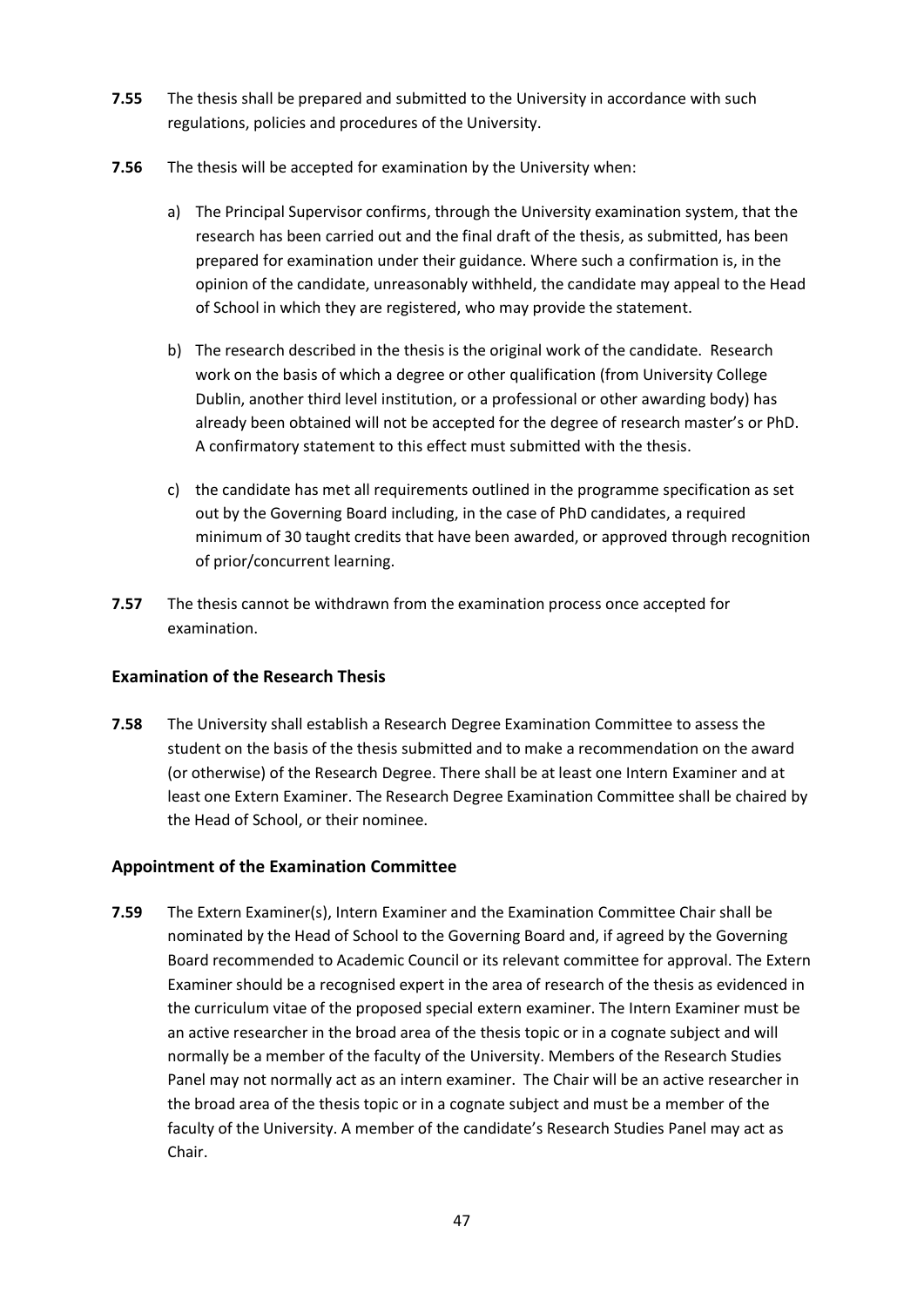- **7.60** Where the candidate is a full-time member of faculty or staff of the University, or recognised college of the University, there must be a second Extern Examiner. A second Extern Examiner may also be appointed where the Governing Board considers it appropriate.
- **7.61** Where a research master's thesis is not being examined by *viva voce* examination the Intern Examiner may act as the Chair of the Examination Committee.
- **7.62** The Principal Supervisor or Co-supervisor(s) may not be a member of the research degree examination committee. The Principal Supervisor or Co-supervisor may be invited to attend the *viva voce* examination as an observer, with the consent of the Examination Committee and the candidate.
- **7.63** The examiners must complete separate preliminary examination reports. The Chair of the Examination Committee must arrange for these reports to be exchanged between the examiners. This must take place in advance of the *viva voce* examination, where applicable.

# **Conflict of Interest**

**7.64** Any conflict of Interest must be addressed in accordance with the University's Conflict of Interest Policy.

# **Confidentiality**

**7.65** All matters relating to the examination must be treated as confidential by the Examination Committee.

#### *Viva Voce* **Examination**

- **7.66** Candidates for PhD must be examined through a *viva voce* examination by a PhD Examination Committee. The *viva voce* will normally be held within two months of the receipt of the thesis by the examiners.
- **7.67** Research master's theses are normally examined without a *viva voce* examination. Only on the request of a Head of School, or at the behest of the examiners, a *viva voce* examination may be arranged for research master's students. The procedure for such a *viva voce* examination shall be equivalent to that employed for a PhD *viva voce* examination.
- **7.68** The Extern Examiner(s) shall play the major role in the *viva voce* examination.

#### **Research Degree Examination Committee Recommendation**

**7.69** When the examination is complete, if all examiners are in agreement, the Chair of the Examination Committee, shall compile a joint Degree Report – on behalf of all examiners – on the academic standard of the thesis and if relevant the candidate's performance in the *viva voce* examination. The Degree Report, which shall be submitted by the Chair of the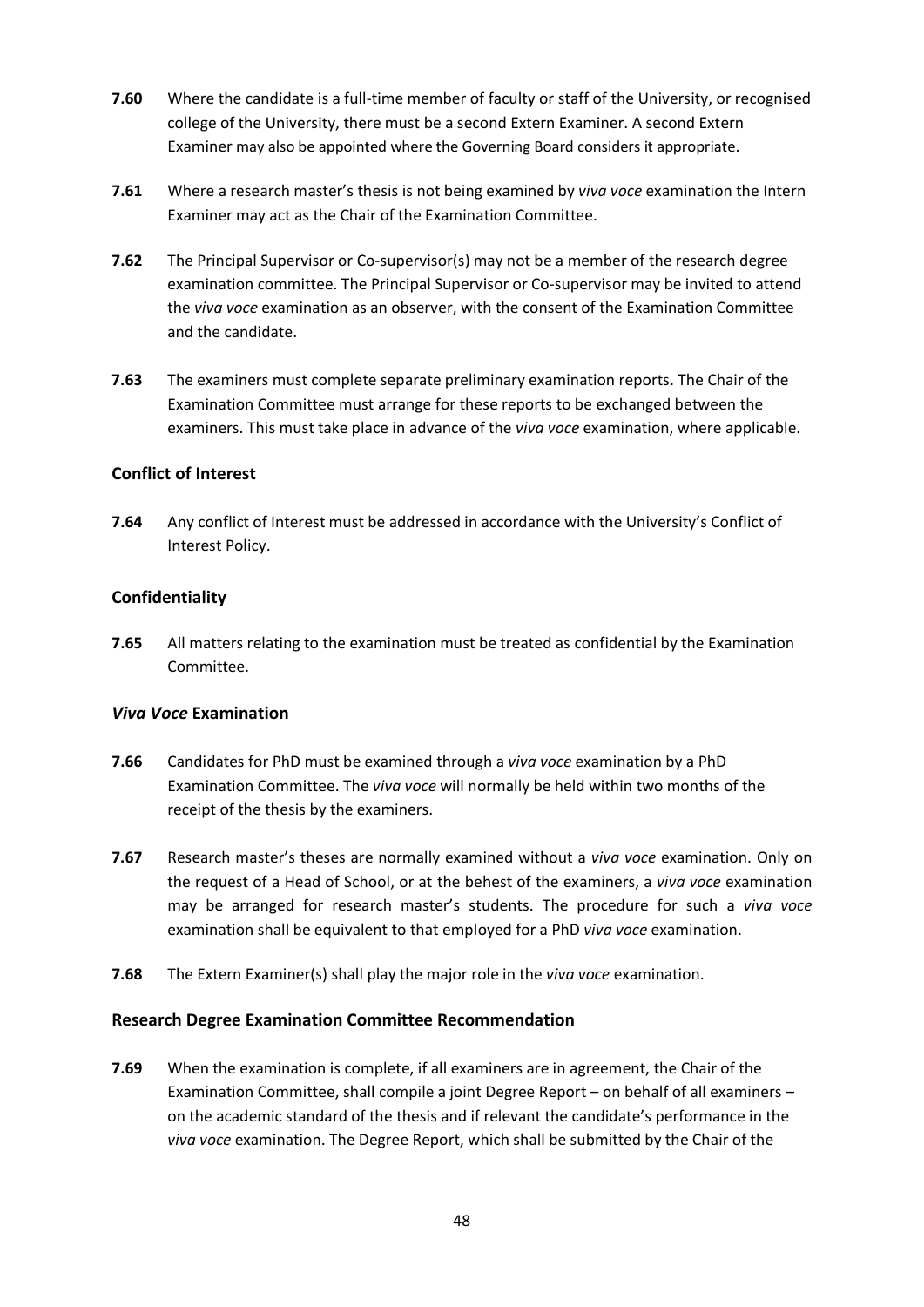Examination Committee to the Academic Council or its relevant committee, shall include a recommendation to:

- a) Award Degree no revisions required
- b) Award Degree revisions required
- c) Revise thesis and submit for re-examination
- d) Do not award Degree recommendation that the candidate transfer to an appropriate graduate programme
- e) Do not award Degree
- **7.70** The Chair of the Examination Committee shall inform the candidate and the Principal Supervisor of the recommendation of the Examination Committee. This recommendation is subject to the approval of the Academic Council or its relevant committee. The Academic Council or its relevant Committee can accept the recommendation of the Examination Committee or can ask the Examination Committee to reconsider its decision.

#### **Unanimous Recommendation to Award the Degree**

- **7.71** Where the examiners recommend award of the degree, the Examination Committee shall submit their joint Degree Report to the Academic Council or its relevant committee indicating their opinion on the quality of the thesis and of the research on which it is based.
- **7.72** In the case of PhD candidates, the examiners should also indicate whether, in their opinion, the thesis, in whole or in part, is worthy of publication. For PhD candidates, the examiners should not recommend award of the PhD degree unless they consider that the research reported in the thesis, in whole or in part, is worthy of peer-reviewed publication as a work of serious scholarship.
- **7.73** Where, in the opinion of the examiners, revisions to the thesis are required, the Chair of the Examination Committee (or nominee – normally the Intern Examiner) shall be responsible for ensuring that such revisions have been made to the thesis before award of the Research Degree is approved by the Academic Council or its relevant committee.
- **7.74** When the award of a research degree has been approved by Academic Council or its relevant committee subject to revision, a member of the Examination Committee (usually the intern examiner) shall be responsible for ensuring that such revisions are made. The degree shall not be conferred until such revisions have been satisfactorily completed and a copy of the final thesis submitted as required by the regulations below.

#### **Revise Thesis and Submit for Re-examination**

**7.75** Where the examiners recommend that the student revise the thesis and resubmit for examination, the Examination Committee shall submit their joint Degree Report to the Academic Council or its relevant committee indicating the basis for their recommendation. If the recommendation is accepted by Academic Council or its relevant committee, the student shall be required to maintain his or her registration while the revised thesis is completed. Unless otherwise required by Academic Council or its relevant committee, the revised thesis shall be examined by the same examination committee and, in the case of a PhD, there shall be a *viva voce* examination.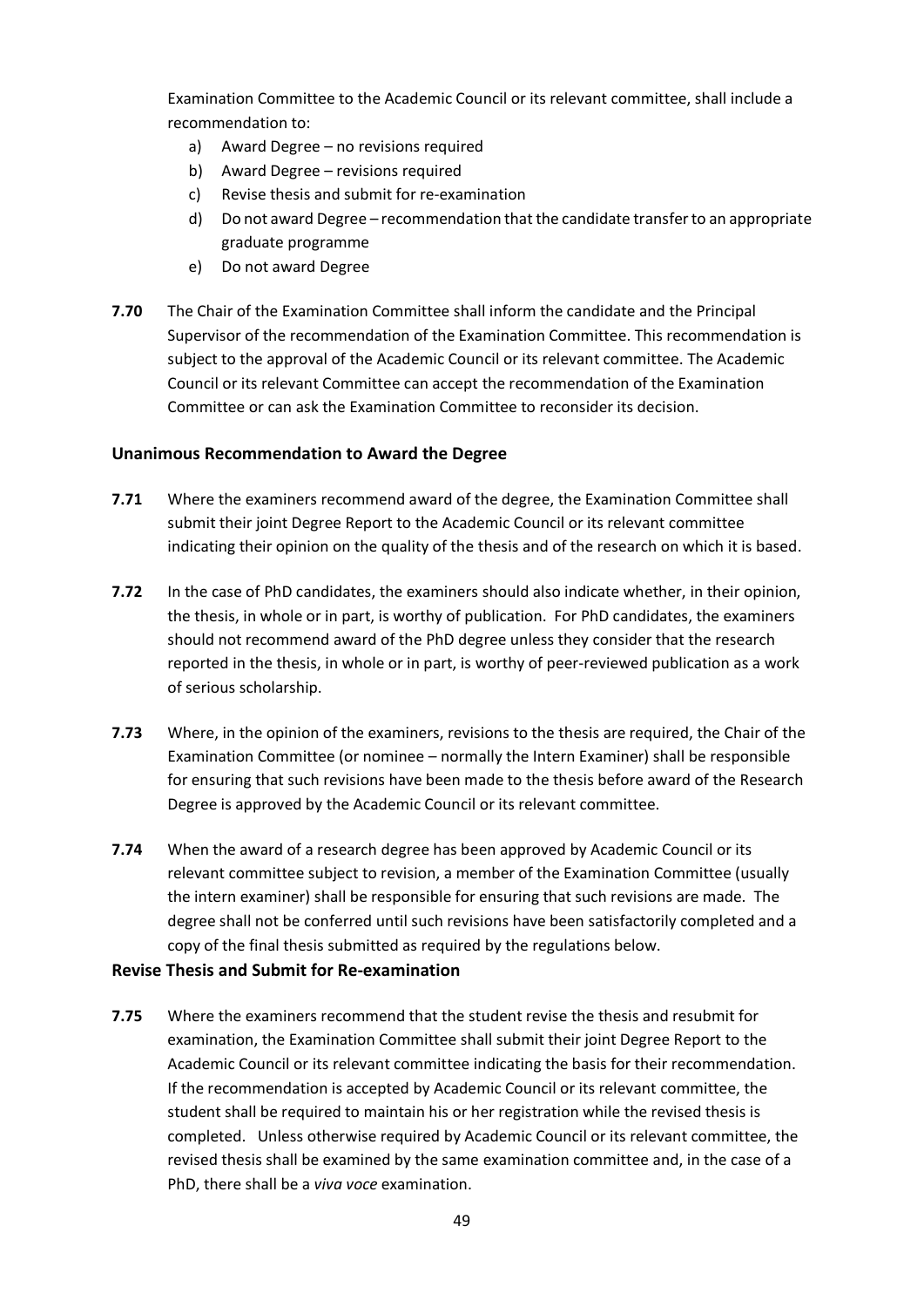#### **Unanimous Recommendation Not to Award the Degree**

- **7.76** Where the examiners recommend that the degree not be awarded, the Examination Committee shall submit their joint Degree Report to the Academic Council or its relevant committee indicating their opinion on the quality of the thesis and of the research on which it is based and identifying the areas of weakness which led to the decision not to recommend the award of the degree.
- **7.77** Where relevant, the Examination Committee may recommend that the student transfer to a suitable graduate programme. However, the student must apply to such a programme, meet the requirements of the programme (including fees) and be examined.

#### **No Unanimous Recommendation**

**7.78** Where the examiners are in disagreement and cannot agree a recommendation, the examiners shall submit separate reports to the Academic Council or its relevant committee.

#### **Decision**

- **7.79** Where no unanimous decision is reached, Academic Council or its relevant committee will decide, on the basis of the submitted reports and, where necessary, clarification or correspondence with the examiners, which outcome (see section 7.69) is appropriate.
- **7.80** A candidate is entitled to a copy of the examiners' degree report(s) following the authorisation or otherwise of the award of the degree by the Academic Council or its relevant committee.

#### **Appeals**

**7.81** A candidate may appeal on specific grounds a decision of the Academic Council or its relevant committee through the assessment appeals process governed by the policies and procedures established by Academic Council or its relevant committee.

#### **Submission of Final Thesis**

- **7.82** The final approved version of each thesis shall be submitted to University College Dublin in accordance with the policies and procedures approved by Academic Council or its relevant committee.
- **7.83** All issues relating to intellectual property will be subject to the University's practices and policies.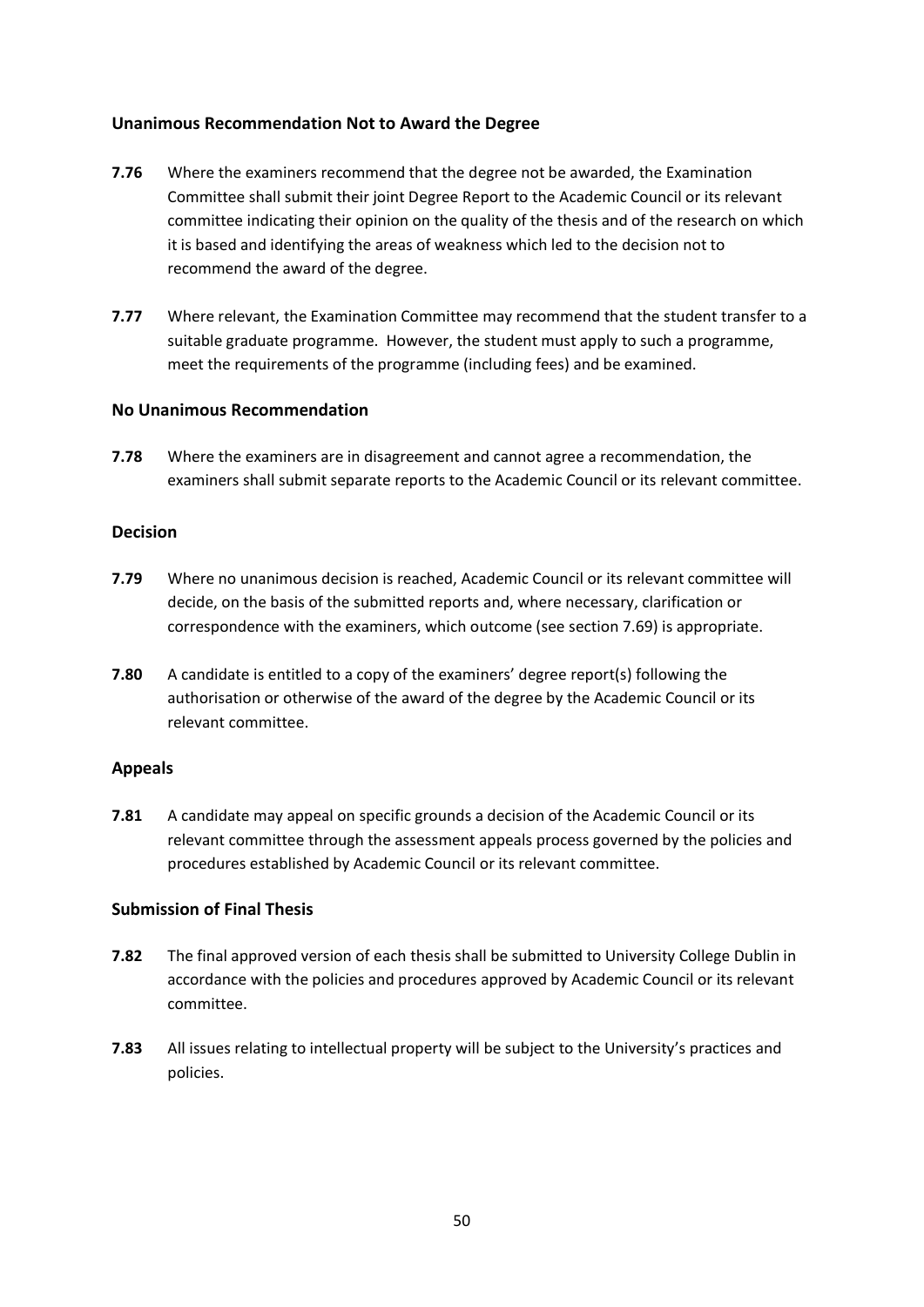# **8 Regulations for Professional Doctorate Degrees**

- **8.1** A professional doctorate degree is an NFQ Level 10 Major Award which is awarded following successful completion of a two-stage programme of supervised research, professional practice combined with education and training modules. A professional doctorate degree will be awarded where
	- a) the outcome of the research makes a significant contribution to knowledge and is deemed publishable in a peer-reviewed journal(s), and
	- b) where the candidate has demonstrated the capacity to apply knowledge within a professional practice setting.

The professional doctorate degree regulations and any related policies, guidelines and procedures established by the University, refer specifically to:

- Doctor of Veterinary Medical Specialisation degree (DVMS)
- Doctor of Educational Psychology degree (DEdPsych)
- Doctor of Clinical Psychology degree (DPsychSc)
- Doctor of Governance degree (DGov)
- **8.2** The purpose of these regulations, and any related policies, guidelines and procedures established by the University, is to assure and enhance the quality of education and training of professional doctorate degree students and to create a framework that guides and supports the student and their Supervisor(s).
- **8.3** The Governing Board shall appoint a member of faculty as Programme Director, reporting to the Chair of the Governing Board, for the Professional Doctorate it governs. The Programme Director's responsibilities, on behalf of the professional doctorate programme include:
	- a) day to day management of the programme;
	- b) approval of professional doctorate degree candidates onto the programme, that have met the requirements of the Professional Doctorate Degree Programme;
	- c) oversight of the research;
	- d) approval of the membership of the Research Studies Panel;
	- e) nomination of the Thesis Examination Committee;
	- f) monitoring the progress of the professional doctorate degree candidates;
	- g) consulting with faculty and staff involved in the delivery of the programme;
- **8.4** The Governing Board, on the delegated authority of Academic Council or its relevant committee, has primary responsibility for:
	- a) approval of professional doctorate degree candidates onto the programme, whose qualifications are non-standard upon nomination by Programme Director
	- b) oversight of professional doctorate degree candidates onto the programme;
	- c) oversight of Supervisor(s), the Research Studies Panel and the outcomes of any progression assessments for professional doctorate degree students.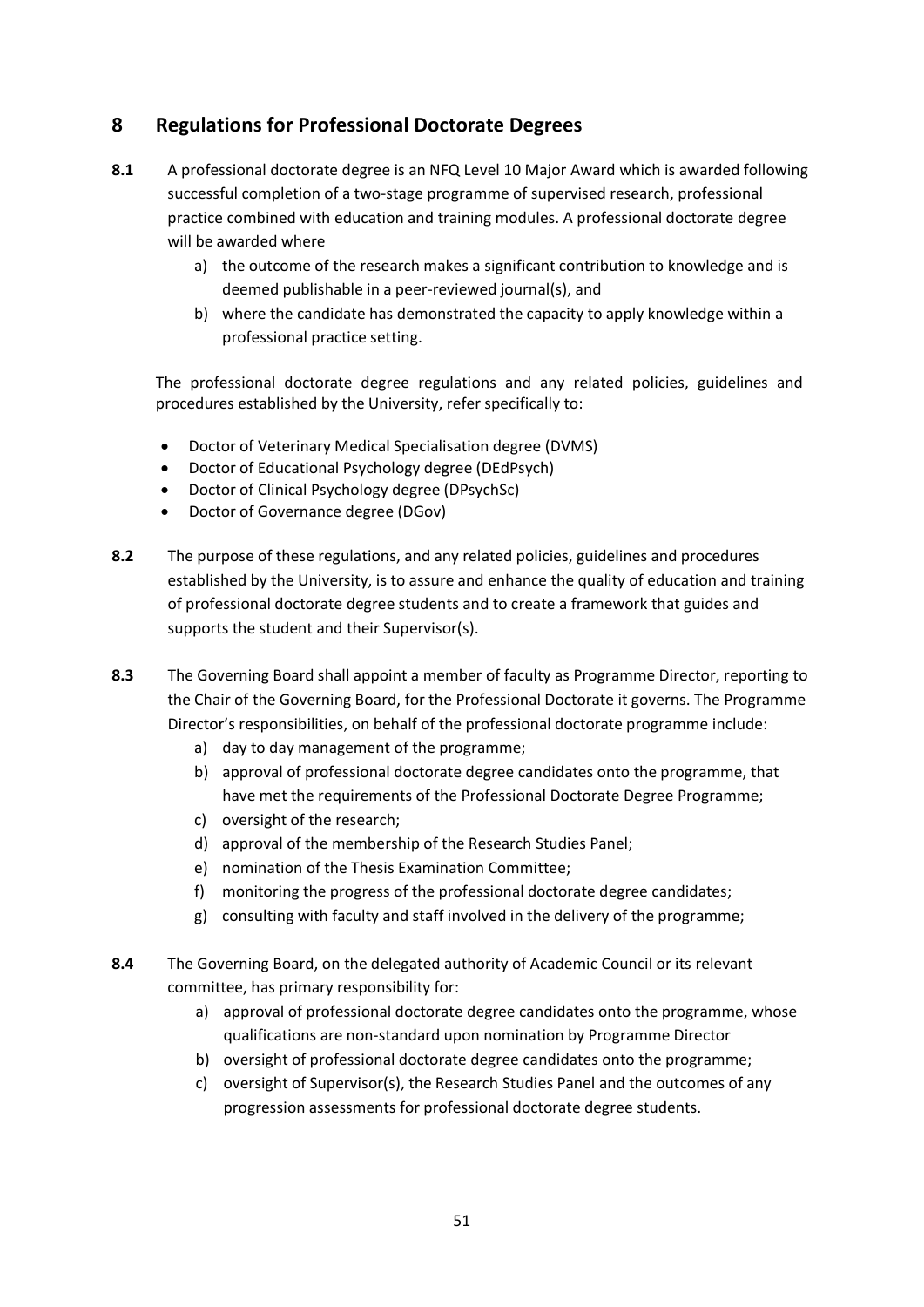- **8.5** The following committees must be established to support the supervision of professional doctorate degree students' research and to conduct formal assessments during and at the end of the programmes. They include the:
	- a) Research Studies Panel;
	- b) Transfer Assessment Panel;
	- c) Thesis Examination Committee.
- **8.6** Members of the Research Studies Panel must:
	- a) have regular contact with the research degree candidate;
	- b) be familiar with University regulations and policies pertaining to graduate research students and their programme.

# **Professional Doctorate Degree Programme Structure**

- **8.7** A Professional Doctorate Degree is awarded on successful completion of a two-stage structured programme. This programme shall comply with the policies and regulations of the University and such guidelines as may be published by the Governing Board.
	- a) **Research:** The doctoral research must be original and make a significant addition to knowledge and understanding. The research must be of a publishable / peer-reviewed standard;
	- b) **Professional Practice:** The student is required to demonstrate that they have extended knowledge and skills within their professional environment;
	- c) **Education & Training Modules**: The student is required to take a programme of educational and training modules which develop the advanced knowledge, skills and competencies required for successful research and support the acquisition of generic or transferable skills.

#### **Admission Requirements**

- **8.8** For Specific Admission Requirements for each Professional Doctorate Degree see Appendix C.
- **8.9** A nominator shall propose a candidate, and the Head(s) of School must support a nomination and make a recommendation for admission of the candidate to the relevant Governing Board. The decision to admit the candidate to the professional doctoral programme rests with the Governing Board.
- **8.10** For the research component of the professional doctorate, the Professional Doctorate Programme Director will ensure within four months of the student registering to the programme, that:
	- a) the appropriate Principal Supervisor and, where relevant, Co-Supervisor(s) are nominated;
	- b) a provisional title of the thesis and or a short description of the proposed research is provided;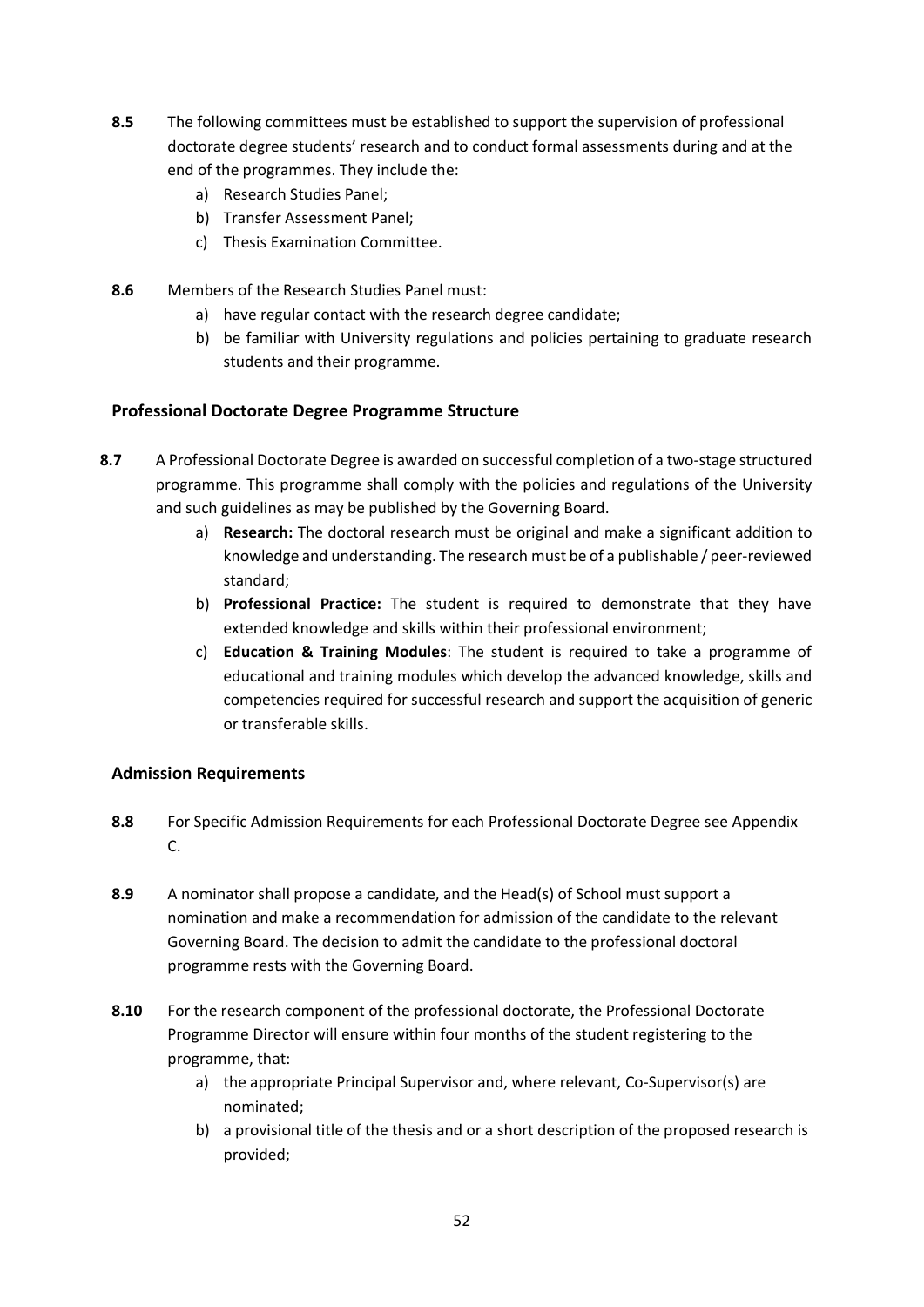- c) the proposed topic of research is appropriate for the degree and congruent with the research capacity and expertise of the Principal Supervisor;
- d) the resources are available to support the proposed research activity.
- **8.11** The period of registration for a Professional Doctorate Degree will normally be for nine to twelve trimesters full-time. Registration will not be more than twelve trimesters for a fulltime student and eighteen trimesters for a part-time student where this is permitted. Retrospective registration is not permitted.

# **Professional Doctorate Degree Registration Period**

**8.12** Students who do not complete the requirements for the Professional Doctorate Degree within the maximum time permitted, must reapply to the Governing Board with written support from the School, presenting justification, for permission to continue in the programme beyond the prescribed period of registration.

# **Professional Doctorate Degree Supervision**

- **8.13** The Principal Supervisor has primary responsibility for the academic supervision of the Professional Doctorate Degree student's research. Where appointed, the Co-Supervisor supports the Principal Supervisor in the academic supervision of the student.
- **8.14** The Principal Supervisor/Co-Supervisor must be an active researcher in the broad area of the student's research topic and will normally hold a PhD/doctoral degree or equivalent qualification or experience and be one of the following:
	- a) a permanent member of faculty of the University;
	- b) or a member of the adjunct or visiting staff of the University, who has been specifically approved to act as a Principal Supervisor/Co-Supervisor by the Academic Council or its relevant committee, on the recommendation of a School and with the approval of the Governing Board, and whose name has been entered on the Register of Approved Adjunct and Visiting Supervisors. If appointed as Principal Supervisor, a Co-supervisor, who is a permanent member of faculty of the University must be identified in advance of the student commencing their studies. The Co-supervisor will assume the responsibilities of the Principal Supervisor in the event that the adjunct or visiting staff supervisor is unable to continue to supervise the research;
	- c) or a full-time member of faculty or Research Fellow on a temporary contract which spans the students registration who has been approved to act as Principal Supervisor/Co-supervisor by the Governing Board, If appointed as Principal Supervisor, a Co-supervisor , who is a full-time member of faculty, must be identified in advance of the student commencing their studies. The Co-Supervisor will assume the responsibilities of the Principal Supervisor in the event that the student's programme of study exceeds the duration of the original Principal Supervisor's contract subject to the approval of the relevant Governing Board.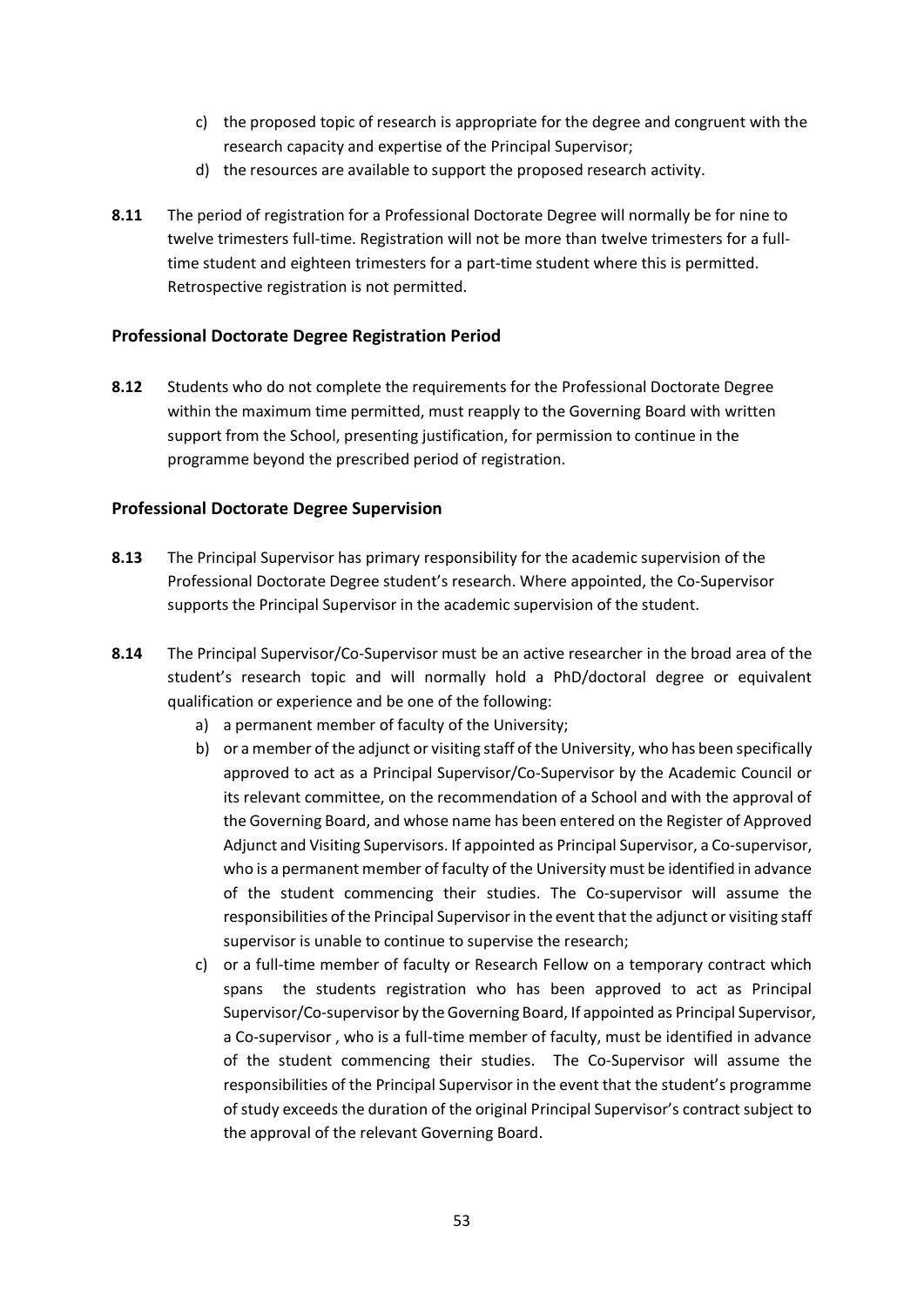- **8.15** It is the responsibility of the Principal Supervisor to guide the candidates to conduct their research with integrity and in accordance with the regulations, policies and guidelines of the University and applicable legislation.
- **8.16** Where a Principal Supervisor for any reason is unable to continue to supervise the research, temporarily or permanently, the Professional Doctorate Director in collaboration with the Head of School shall make appropriate arrangements for the supervision of the student, including, where required, recommending the appointment of a new Principal Supervisor to the relevant Governing Board.
- **8.17** The research activity for the degree shall largely be carried out under the direct guidance of the Supervisor(s), which may include short research visits (one trimester or less) to other institutions. The prior approval of the Governing Board must be sought if the research is to be carried out elsewhere for more than one continuous trimester, but the student remains under the general supervision of the Supervisor(s). This is considered a split site research degree arrangement.
- **8.18** The Governing Board must approve inter-institutional and co-tutelle Supervisory agreements in advance of the student registering for the programme.

#### **External Supervisor**

- **8.19** If a research student is based for more than one continuous trimester off-campus in an external organisation including research institutes, industry laboratory or studio, government agency or non-government organisation and an Approved Adjunct Supervisor is not in place, a member of staff of the external organisation must be appointed as an External Supervisor.
- **8.20** An External Supervisor must be specifically approved by the Governing Board on the recommendation of a School, and their name entered on the Register of Approved External Supervisors. All such appointments will be noted by Academic Council or its relevant committee. External Supervisors may not replace a Principal Supervisor or Co-supervisor.
- **8.21** An External Supervisor must:
	- a) Be deemed by the relevant Governing Board to be appropriately qualified with sufficient professional and research experience to assist in supervision
	- b) Be a member of the student's Research Studies Panel
	- c) Be made aware of the Universities Academic Regulations, policies, and procedures by the relevant School.
- **8.22** Students carrying out their research external to the University have the same rights and responsibilities as those carrying out their research in the University. They may also be subject to additional rules of the associated institution.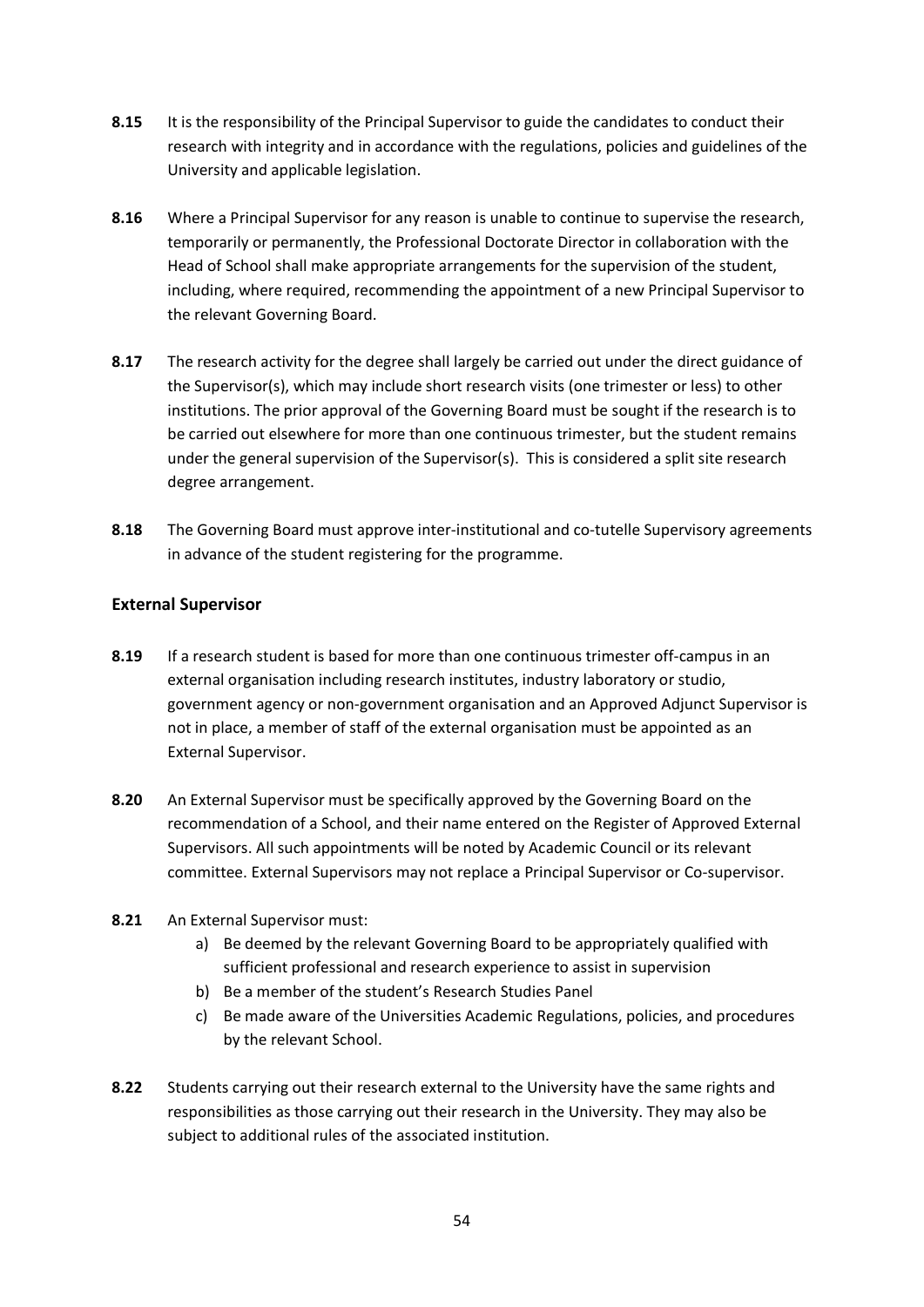#### **Research Studies Panel**

- **8.23** The Programme Director, on behalf of the professional doctorate programme will formally constitute a Research Studies Panel (RSP) within three trimesters of the candidate's registration (full-time or part-time). The panel comprises of the principal Supervisor/co-Supervisor and at least one (but normally no more than three) advisers, one of whom must be a UCD faculty member. The RSP will appoint a Chair independent of the Supervisor/co-Supervisor. The purpose of the RSP is to provide advice, monitor the progress of the student, and support the Supervisor(s)-student relationship. The Programme Director will normally act on the recommendations of the Head(s) of School in which the proposed research is to be carried out when appointing advisers.
- **8.24** Research Studies Panel Advisers may include faculty, adjunct, visiting or research staff or relevant professional staff of the University or external to the University.
- **8.25** The duties and obligations of the Principal Supervisor, Co-Supervisors and advisers may not be delegated.

#### **Professional Doctoral Degree Programme Stages**

- **8.26 Stage 1** is a period of advanced education, supervised applied professional practice plus original doctoral research activity and professional practice leading to the development of a thesis proposal. Stage 1 doctoral studies will normally be completed within five trimesters from the date of registration and by a part-time student within seven trimesters from the date of registration.
- **8.27 Stage 2** includes further advanced education and training and applied professional practice with the remaining work relating to original doctoral research activity.

#### a) **Doctor of Veterinary Medical Specialisation Degree (DVMS) Stages**

**DVMS Stage 1:** Stage 1 consists of 20 ECTS of taught modules and 100 ECTS of professional practice.

**DVMS Stage 2:** Stage 2 consists of supervised professional practice and advanced research amounting to 100 ECTS of professional practice, with the remaining work relating to original doctoral research activity.

#### b) **Doctor of Educational Psychology Degree (DEdPsych) Stages**

**DEdPsych Stage 1:** Stage 1 consists of 40 ECTS of taught modules and 40 ECTS of professional practice plus original doctoral research activity

**DEdPsych Stage 2:** Stage 2 consists of 20 ECTS of taught modules with the remaining work relating to original doctoral research activity and professional practice.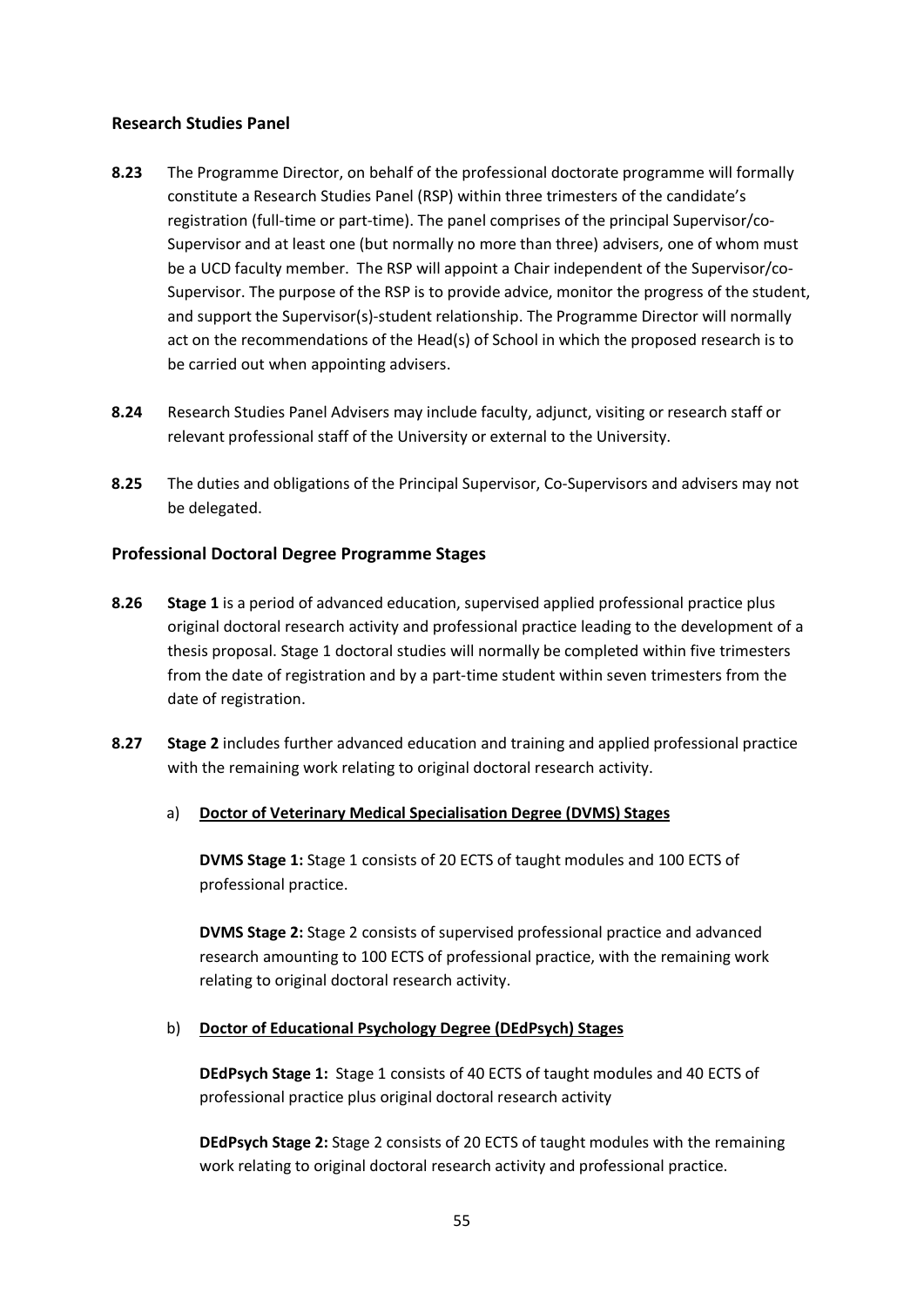#### c) **Doctor of Clinical Psychology Degree (DPsychSc) Stages**

**DPsychSc Stage 1:** Stage 1 consists of 20 ECTS of taught modules and 20 ECTS of professional practice plus original doctoral research activity

**DPsychSc Stage 2**: This stage shall consist of 40 ECTS of taught modules and 40 ECTS of professional practice, with the remaining work relating to original doctoral research activity and professional practice.

#### d) **Doctor of Governance (DGov)**

**DGov Stage 1:** Stage 1 an initial period of advanced education and training and professional practice and includes 70 ECTS of taught modules.

**DGov Stage 2:** Subsequent to minimum 6 trimesters registration to the programme, students can apply to Stage 2. Stage 2 consists of 20 ECTS of taught modules and 30 ECTS of professional practice, with the remaining work relating to original doctoral research activity.

#### **Research and Professional Development**

- **8.28** The student, supported by the Research Studies Panel, must document their educational, training, and personal and professional development needs, which, along with the proposed programme of research, will inform the development of a Research and Professional Development Plan (RPDP).
- **8.29** The Research Studies Panel will monitor the student's progress against the prescribed programme of education, training, professional practice and research contained within the RPDP. The Research Studies Panel will be required to meet the candidate on a regular basis, but at least twice in the first year and at least once per year thereafter.

#### **Progression in the Professional Doctorate**

- **8.30** Schools will establish appropriate processes and procedures to monitor the progress of individual professional doctorate degree students registered in the School, and to assess each student formally at the end of Stage 1 doctoral studies. These processes and procedures will comply with the regulations and policies of the University and such guidelines as may be agreed from time to time by the University or the Governing Programme Board, and should be reviewed at appropriate intervals by the Governing Programme Board.
- **8.31** The School will establish a Stage Transfer Assessment Panel or Panels to assess the progress of the student and their competence and capacity to complete a doctorate degree at the end of Stage 1 and at any other point in the programme.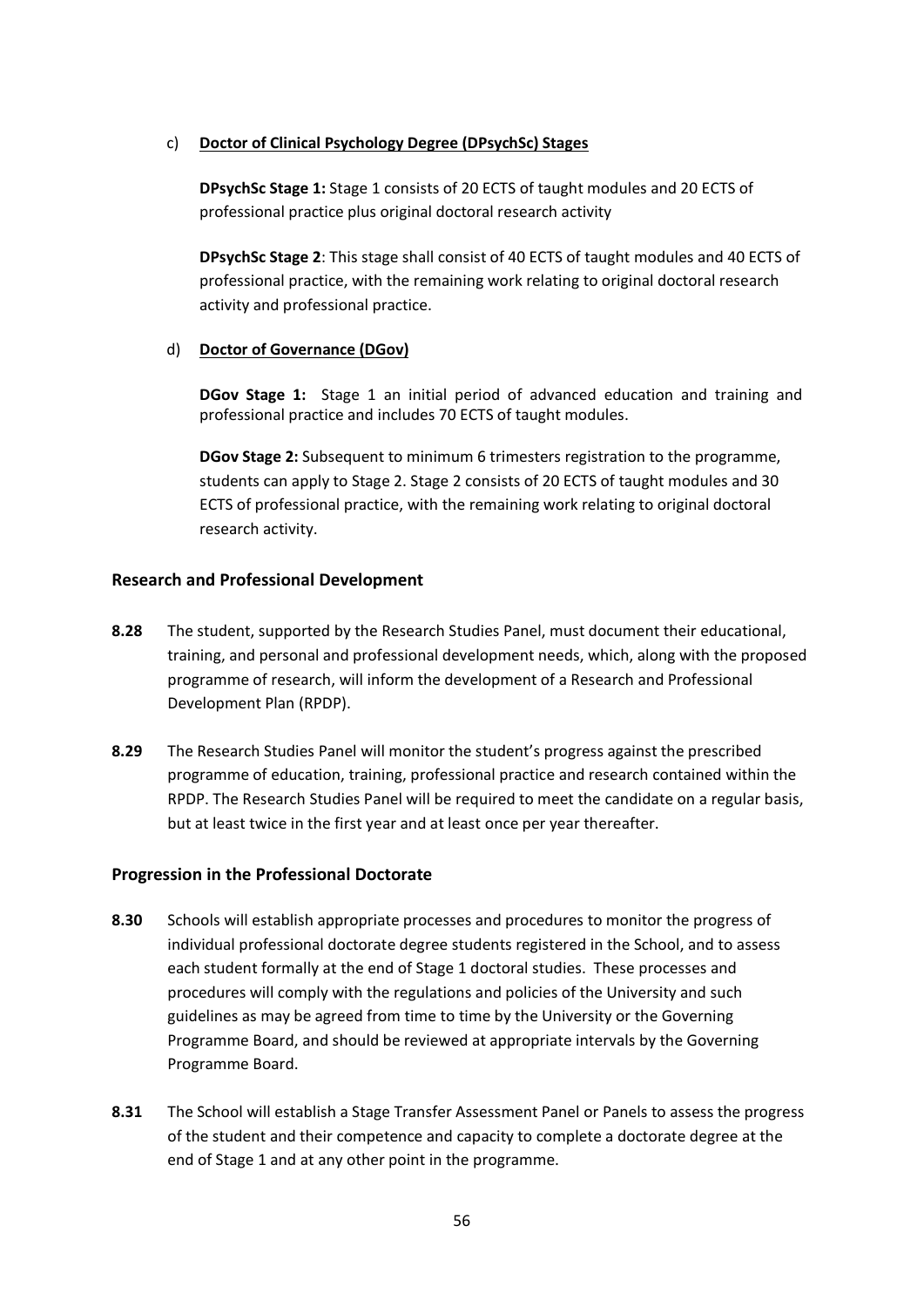- **8.32** The Stage Transfer Assessment Panel must have the experience and disciplinary expertise to conduct the assessment. The student's Principal Supervisor and/or Co-Supervisor(s) will not be a member of the panel.
- **8.33** The Stage Transfer Assessment Panel will base its judgement on:
	- a) grades achieved in taught modules;
	- b) a written statement of progress and a research plan from the candidate;
	- c) review of the student's RPDP;
	- d) a written progress report from the Principal Supervisor and Co-Supervisor if relevant; and
	- e) an interview with, and presentation by, the candidate.
- **8.34** The Stage Transfer Assessment Panel will make one of the following recommendations to the Governing Board:
	- a) that the student should progress to the next stage or year of the professional doctorate programme;
	- b) that the student should not progress to the next stage or year of the professional doctorate programme, and that:
		- i. the student should re-submit for assessment within six months (with an indication of the month/year in which the subsequent formal assessment of progress will take place);
		- ii. the student should apply to transfer to another graduate programme utilising, where appropriate, any credits already accumulated within the doctoral programme.
		- iii. In line with the University's continuation policy and procedures, a recommendation be made to the Governing Board that the student's registration be discontinued.
- **8.35** The Governing Board will either approve the recommendation; request that a School reconsider their recommendations or, following consultation with the School, make a decision, which differs from the recommendation. Where the latter occurs, it will be reported to the Academic Council or relevant sub-committee.
- **8.36** The Governing Board may recommend one or more additional formal assessments of progress and competence within Stage 2 of the Professional Doctorate Degree Programme or such an assessment may be a normal element of a Professional Doctorate Degree Programme. The Governing Board will recommend the nature and timing of any such assessment.

#### **Responsibilities of Degree Candidates**

**8.37** Candidates are required to pursue the programme of and supervised research activity, applied professional practice and advanced education and training, incorporating taught elements directed by the Principal Supervisor(s) and other members of the Research Studies Panel and to work with their Principal Supervisor(s) and other members of the Research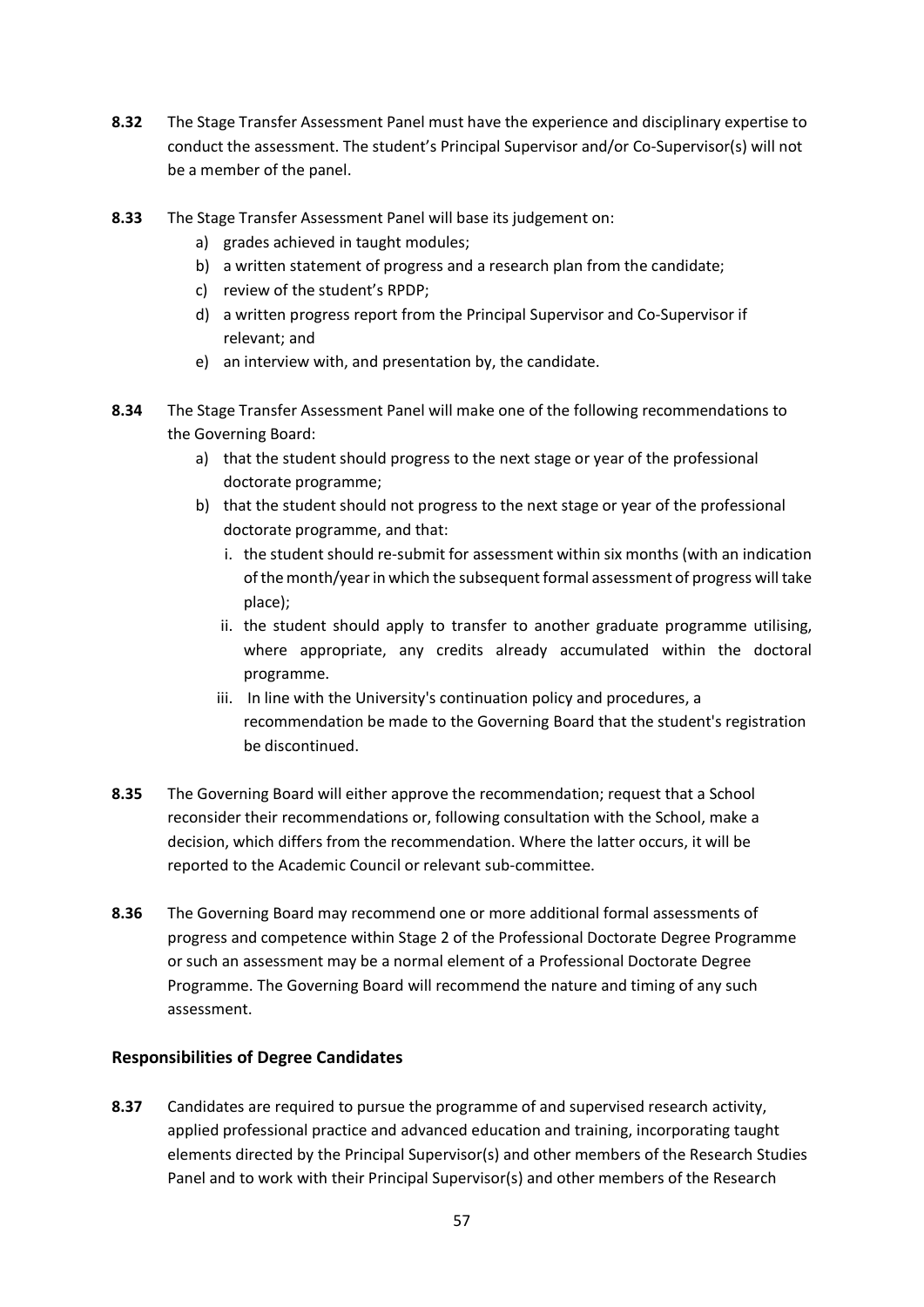Studies Panel to meet the requirements articulated in the Research and Professional Development Plan (RPDP).

- **8.38** Candidates are required to:
	- a) fulfil all responsibilities that may be reasonably expected to progress and conduct their advanced education and training (incorporating taught elements, applied professional practice and supervised research activity), successfully
	- b) ensure that all or any ethical requirements associated with their research are addressed at the appropriate time;
	- c) comply with best and ethical practice and the regulations, policies and guidelines of the University in the conduct of their research; and
	- d) adhere to the University's Fitness to Practice Policy and Fitness to Study Policy where relevant.

# **Examination**

- **8.39** Examination of Taught Components: Credit for taught modules is awarded after the candidate has met the stated learning outcomes of the module as determined by the successful completion of the relevant assessment.
- **8.40** Examination of Professional Practice Element: Credit for the supervised professional practice is awarded after satisfactory completion of the practice activity. Assessment of professional practice may include:
	- a) review of activities such as placement in a professional setting, development of a Portfolio, generation of a case log, community outreach activities, presentation to peers and the generation of peer-reviewed publications; and
	- b) a submitted professional practice report in acceptable form and deemed to be of a satisfactory standard by the Examination Committee.
- **8.41** Following successful completion of all required taught and professional practice elements, the final examination for Professional Doctorate degree is based on a description of the candidate's research in a thesis describing the context, nature, methodology and outcomes of the research, prepared in accordance with international norms for the discipline, which must contain material of a publishable/peer reviewed standard.

#### **Examination of Thesis**

- **8.42** Professional Doctorate Degree Candidates must be examined through a *viva voce* examination by a Thesis Examination Committee.
- **8.43** The examination of the thesis element of the Professional Doctorate Degree Programme should follow procedures outlined in Regulations for Research degrees, Section 7 of the UCD Academic Regulations.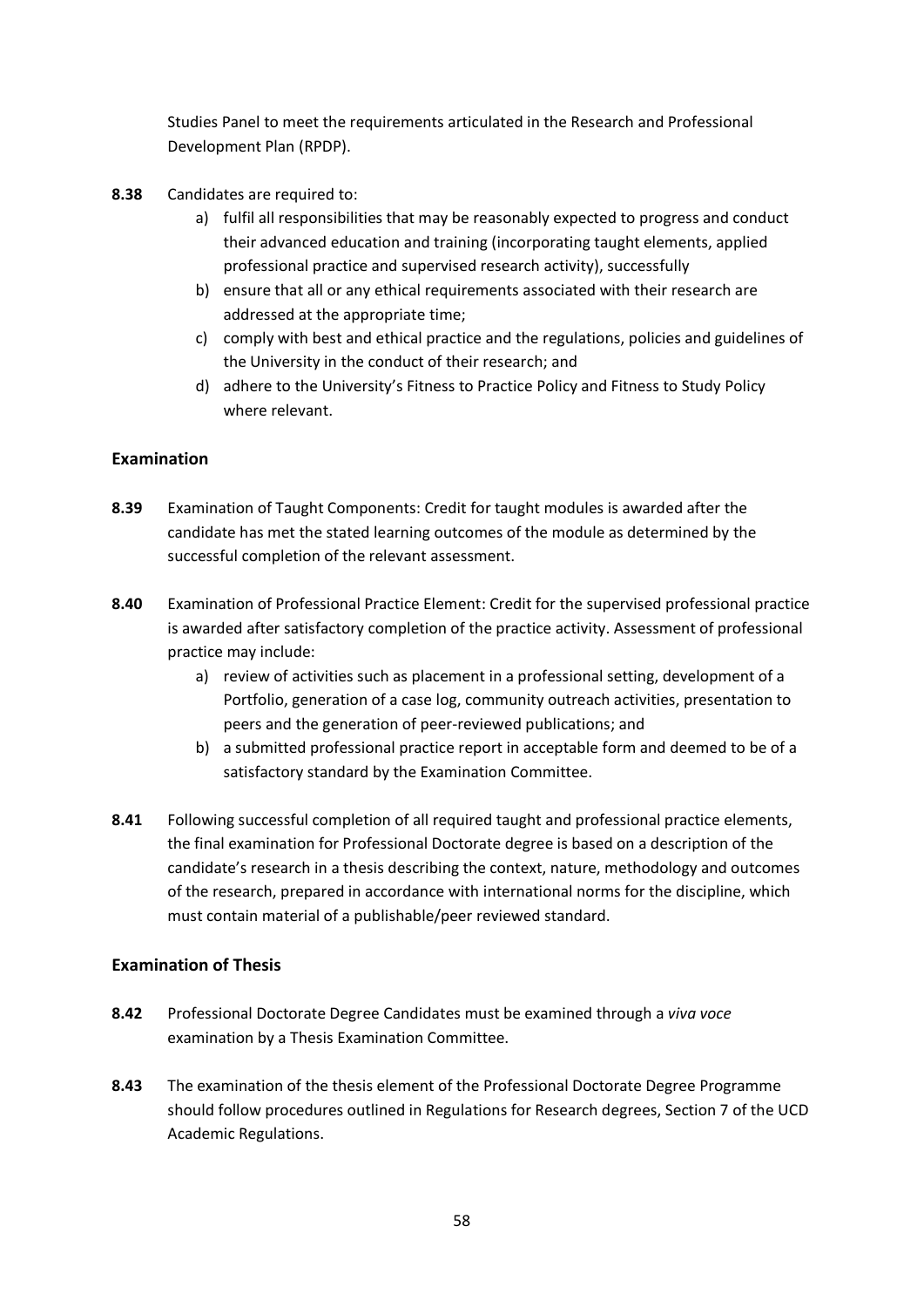**8.44** The Special Extern Examiner for Professional doctorate degree candidates must be a recognised expert in the area of research of the thesis as evidenced in the curriculum vitae of the proposed examiner and an active professional practitioner in the subject area and/or member of the relevant professional body of the programme. The appointment of the Special Extern Examiner shall usually be for a period of three years and the examiner may examine more than one candidate in any given year.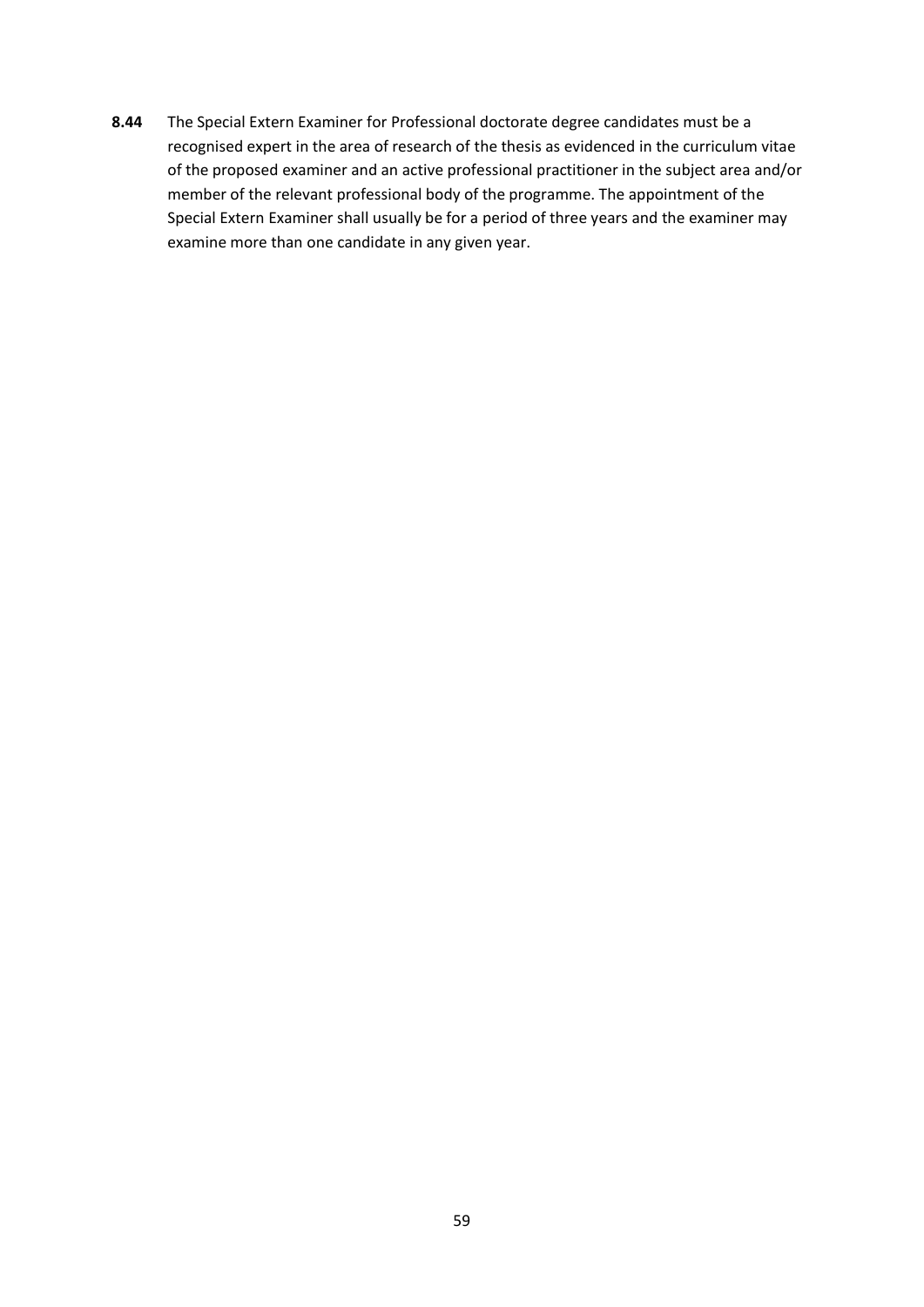# **9 Regulations for the Degree of Doctor of Medicine (MD)**

- **9.1** The degree of Doctor of Medicine (MD) is, in accordance with national and international norms, provided to encourage the development of advanced research skills in medical graduates and the medical profession, and is adapted to the particular circumstances of advanced professional training in that profession. The primary purpose of the MD level research is to develop in the student the skills and competencies required to conduct effective research and to make a significant contribution to knowledge and understanding in the theory and/or practice of any area of medicine or medical science.
- **9.2** The purpose of these regulations, and any related policies, guidelines and procedures established by the University, is to assure and enhance the quality of education and training of MD students, and to create a framework that guides and supports the student and their supervisor(s).
- **9.3** Primary responsibility for the approval of candidates for MD studies, oversight of the design and delivery of the MD programme, and the approval of supervisory arrangements and the outcomes of any assessments of progress of MD students rests with the School of Medicine, and the Governing Board on delegated authority of the Academic Council or its relevant committee. For these purposes, the School of Medicine shall establish a Clinical Research Degree Committee.
- **9.4** The Clinical Research Degree Committee shall be appointed by the Head of the School of Medicine. The Clinical Research Degree Committee shall consist of no fewer than three and no more than six of the permanent faculty of the University, at least two of whom shall be at professorial level and shall include representation from the School of Public Health, Physiotherapy and Sports Science. The Chair of the Clinical Research Degree Committee shall have a casting as well as a deliberative vote.
- **9.5** The Clinical Research Degree Committee, shall:
	- a) Establish the requirements for the MD programme, consistent with the University's regulations, policies, guidelines and procedures, including guidelines regarding admissions criteria and supervisory arrangements;
	- b) Approve the admission of students to the MD programme;
	- c) Approve the appointment of a Principal Supervisor and any co supervisors
	- d) Approve the membership of the Research Studies Panel;
	- e) Monitor the progress of students registered to the MD degree and arrange formal mid-programme assessment and report the outcome to the Governing Board;
	- f) Establish the MD Examination Committee by recommending to the Governing Board the appointment of the intern and extern examiner(s) responsible for the final examination of the MD thesis;
	- g) Oversee and co-ordinate the conduct of the MD Examination Committee.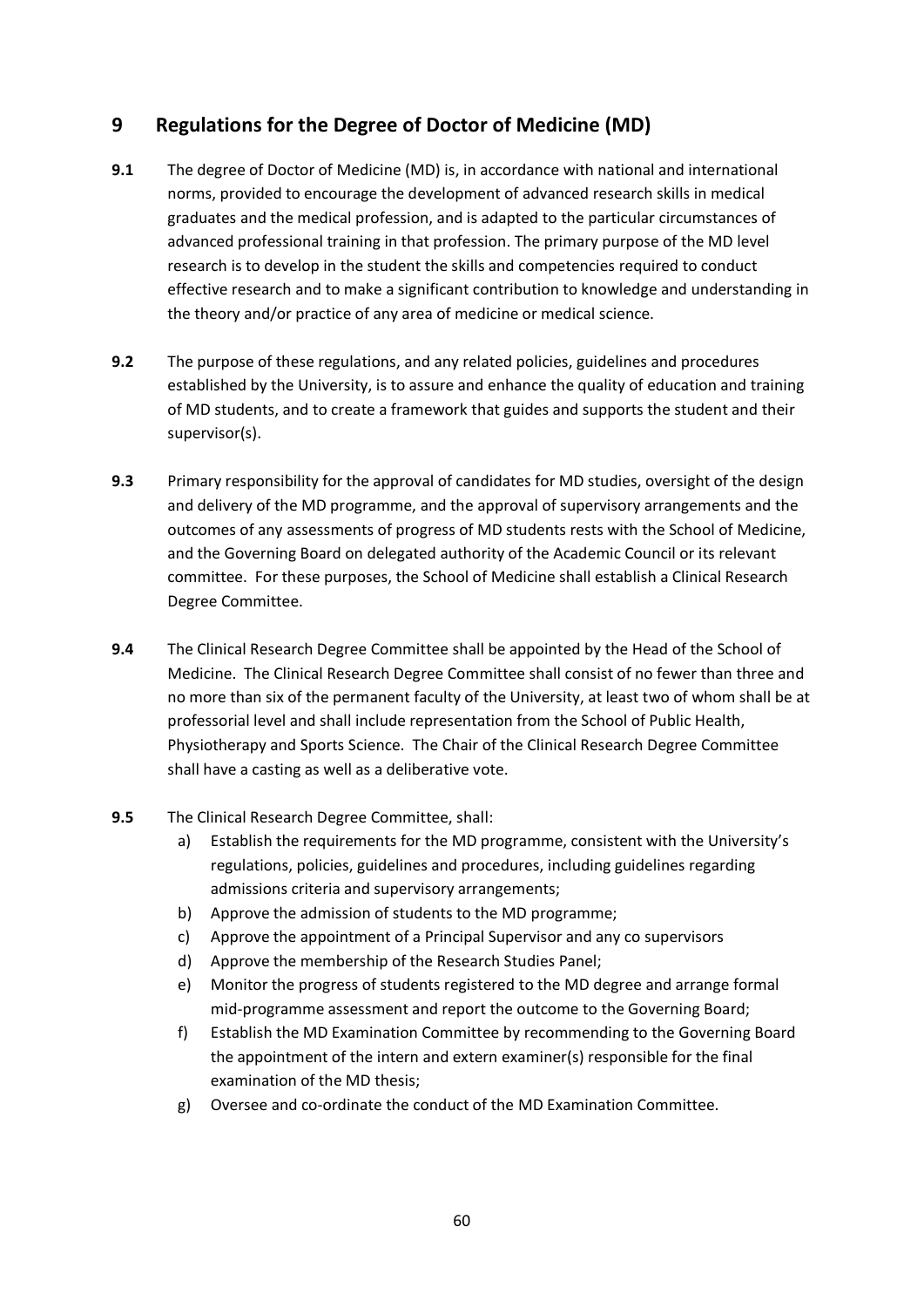- **9.6** The Governing Board, shall:
	- a) Oversee the admission of students to the MD programme;
	- b) Oversee the appointment of Principal Supervisors and, where applicable, cosupervisor(s);
	- c) Oversee the membership of the Research Studies Panel;
	- d) Review and recommend the appointment of the MD Examination Committee, including the intern and extern examiner(s) for the final examination of the MD thesis to the Academic Council or its relevant Committee ;
	- e) Work with the Clinical Research Degree Committee to develop guidelines and good practice in the structure and delivery of the MD programme;
	- f) Work with the Clinical Research Degree Committee to enhance MD studies and the MD student experience.
- **9.7** A number of committees must be established to support the supervision of research students and to conduct formal assessments during and at the end of the programmes. They include:
	- a) Research Studies Panel
	- b) Transfer Assessment Panel for MD students who apply to transfer to PhD
	- c) MD Examination Committee

# **Admission Requirements, Application Procedures and Registration for the MD Degree**

- **9.8** A candidate seeking admission to the MD programme must hold a primary medical degree such as MB BCh BAO or equivalent.
- **9.9** A nominator shall propose a candidate, and the Clinical Research Degree Committee and the Head of the School of Medicine shall support a nomination, only when they are satisfied that:
	- a) the candidate is appropriately qualified and has the basic skills and competencies required to embark upon an MD;
	- b) the proposed topic of research is appropriate for the degree and congruent with the research capacity and expertise of the entity hosting the research;
	- c) the resources are available to support the proposed research activity;
	- d) appropriate supervisors and supervisory arrangements are in place to oversee the progress of the research.

#### **Registration Period for the MD Degree**

**9.10** The programme of supervised research leading to the MD degree may be pursued on a fulltime or a part-time basis. The period of registration for the MD degree will normally be six trimesters for a full-time student, and twelve trimesters for a part-time student. Retrospective registration is not permitted.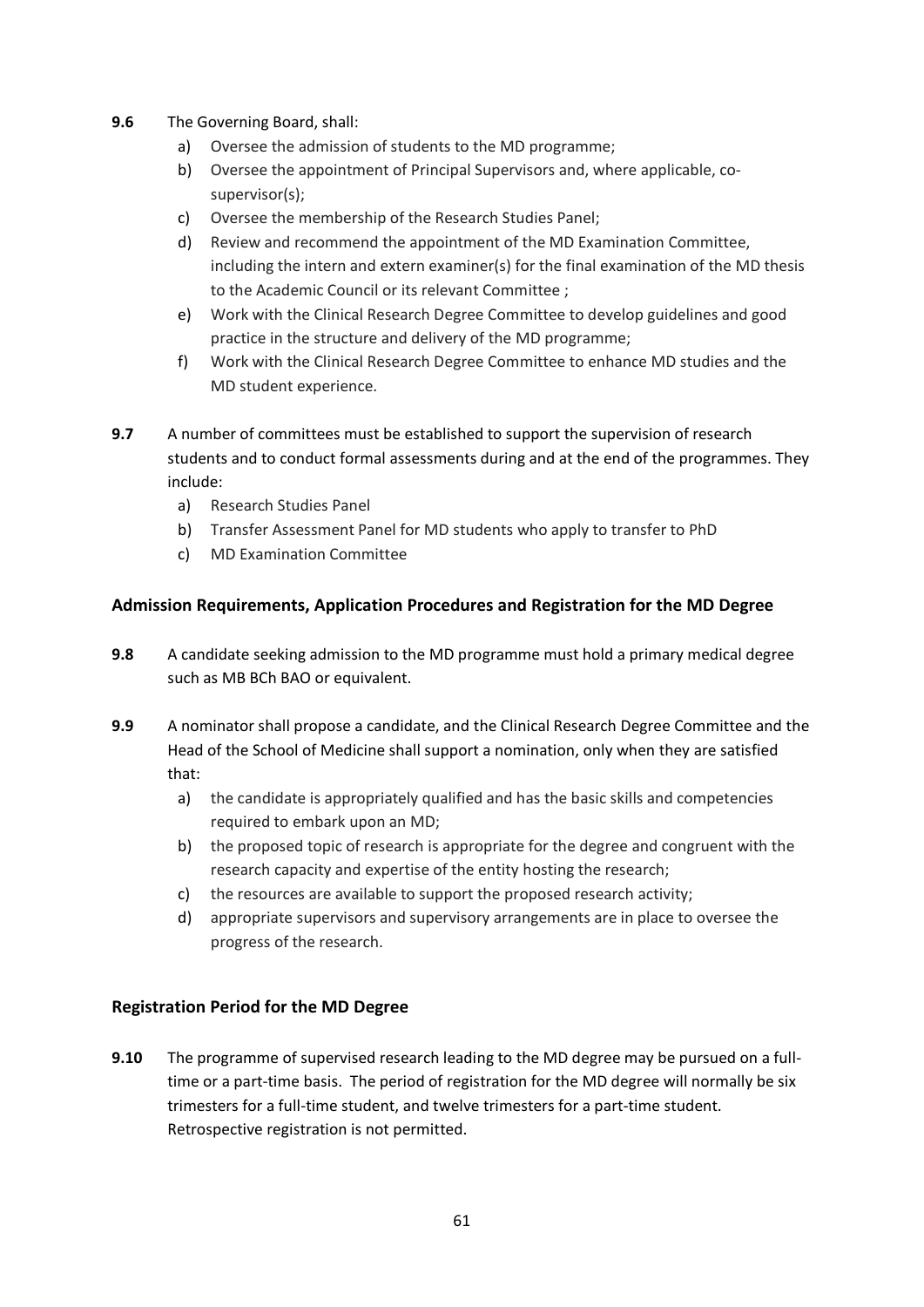**9.11** Students who do not complete the requirements for the MD degree within the maximum time permitted must apply to the Governing Board with the recommendation of the Clinical Research Degree Committee presenting justification for permission to continue within the programme beyond the prescribed period of registration.

#### **Research Supervision for the MD Degree**

- **9.12** The Clinical Research Degree Committee will appoint a Principal Supervisor and any cosupervisor(s) of the candidate's research. If the Principal Supervisor is not a medically qualified individual, at least one co- supervisor(s) should be medically qualified. The Principal Supervisor has primary responsibility for the academic supervision of the research degree student. Where appointed, the co-supervisor supports the Principal Supervisor in the academic supervision of the MD student.
- **9.13** The Principal Supervisor/Co-supervisor will be an active researcher in the broad area of the candidate's research topic, with a record of peer-reviewed publication of international standing, and will normally hold an MD or PhD degree and be one of the following:
	- a) a permanent member of the faculty of the University, or
	- b) a member of the adjunct or visiting staff of the University who has been specifically approved to act as a Principal Supervisor by the Academic Council or its relevant committee, on the recommendation of the Clinical Research Degree Committee and the approval of the Governing Board, and whose name has been entered on the Register of Approved Adjunct and Visiting Supervisors. If appointed as Principal Supervisor, a Co-supervisor who is a permanent member of faculty of the University must be identified in advance of the student commencing their studies. The Cosupervisor will assume the responsibilities of the Principal Supervisor in the event that the adjunct or visiting staff supervisor is unable to continue to supervise the research.
- **9.14** Where a student is carrying out research for their MD degree in an entity not affiliated to UCD, for more than one continuous trimester, a member of staff of that organisation must be appointed as an External Supervisor.
- **9.15** An External Supervisor must be approved by the Governing Board on the recommendation of the Clinical Research Degree Committee and their name entered on the Register of Approved External Advisors. All such appointments will be noted by Academic Council or its relevant committee. External Supervisors may not replace a Principal Supervisor or Cosupervisor.
- **9.16** An External Supervisor must:
	- a) Be deemed by the relevant Governing Board to be appropriately qualified with sufficient professional academic, research and supervisory experience to assist in supervision, and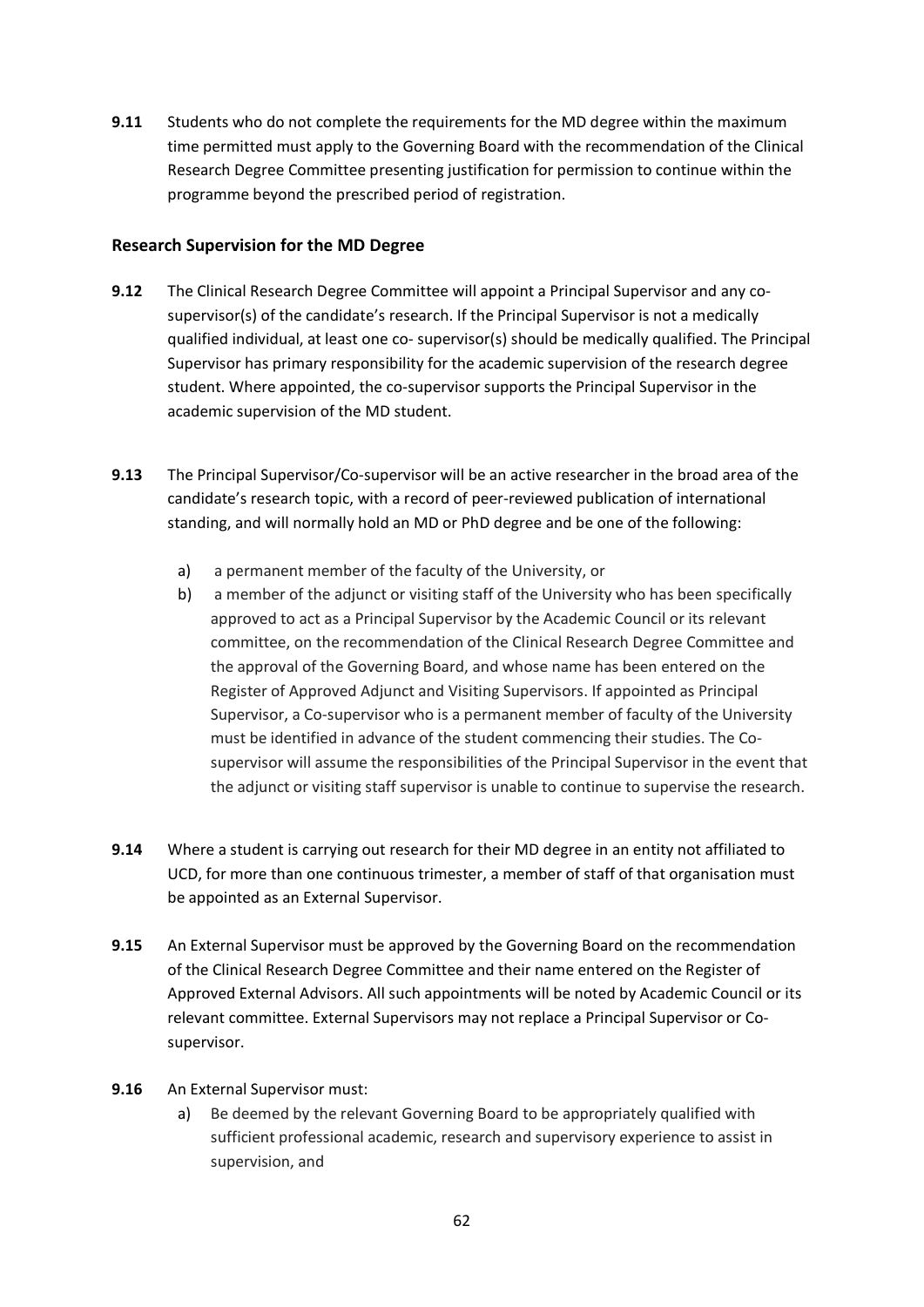- b) Be a member of the student's Research Studies Panel;
- c) Be made aware of the University's Academic Regulations, policies and procedures by the Clinical Research Degree Committee.
- **9.17** Students carrying out their research external to the University have the same rights and responsibilities as those carrying out their research in the University. They may also be subject to additional rules of the associated institution.
- **9.18** Where a Principal Supervisor retires or resigns from the staff of the University, or for any other reason is unable to continue to supervise the research, temporarily or permanently, the Clinical Research Degree Committee, in consultation with the Head of the School of Medicine, shall make appropriate arrangements for the supervision of the student, including, where required, the appointment of a new Principal Supervisor.

#### **Research Studies Panel**

- **9.19** The Clinical Research Degree Committee formally constitutes a Research Studies Panel (RSP) within the first trimester of the student's registration. The panel will comprise the Principal Supervisor/Co-supervisor and at least one (but normally no more than three) advisers. The RSP will appoint a chair independent of the supervisor/co-supervisor. The purpose of the RSP is to provide advice, monitor the progress of the student, and support the supervisor(s)student relationship. The Governing Board will normally act on the recommendations of the Clinical Research Degree Committee when appointing advisers.
- **9.20** Research Studies Panel Advisers may include faculty, Adjunct, Visiting or Research staff or relevant professional staff of the University or external to the University.
- **9.21** The duties and obligations of the Principal Supervisor, Co-Supervisor and any additional supervisors may not be delegated except in circumstances covered in regulation 9.18 above.

#### **MD Degree Structure**

- **9.22** The MD degree is awarded by the Academic Council or its relevant committee on successful completion of a programme of research prescribed by the Principal Supervisor in consultation with the Clinical Research Degree Committee and the Head of the School of Medicine. This programme shall comply with the policies and regulations of the University.
- **9.23** The student, as required or recommended by their Principal Supervisor and as approved by the Clinical Research Degree Committee, may take suitable taught modules relevant to their area of research or professional development. These may include additional educational and training elements which develop the advanced knowledge, skills and competencies required for successful research and/or support the acquisition of generic or transferable skills. A student may undertake such taught modules up to a maximum of 20 credits over the course of the entire programme of study.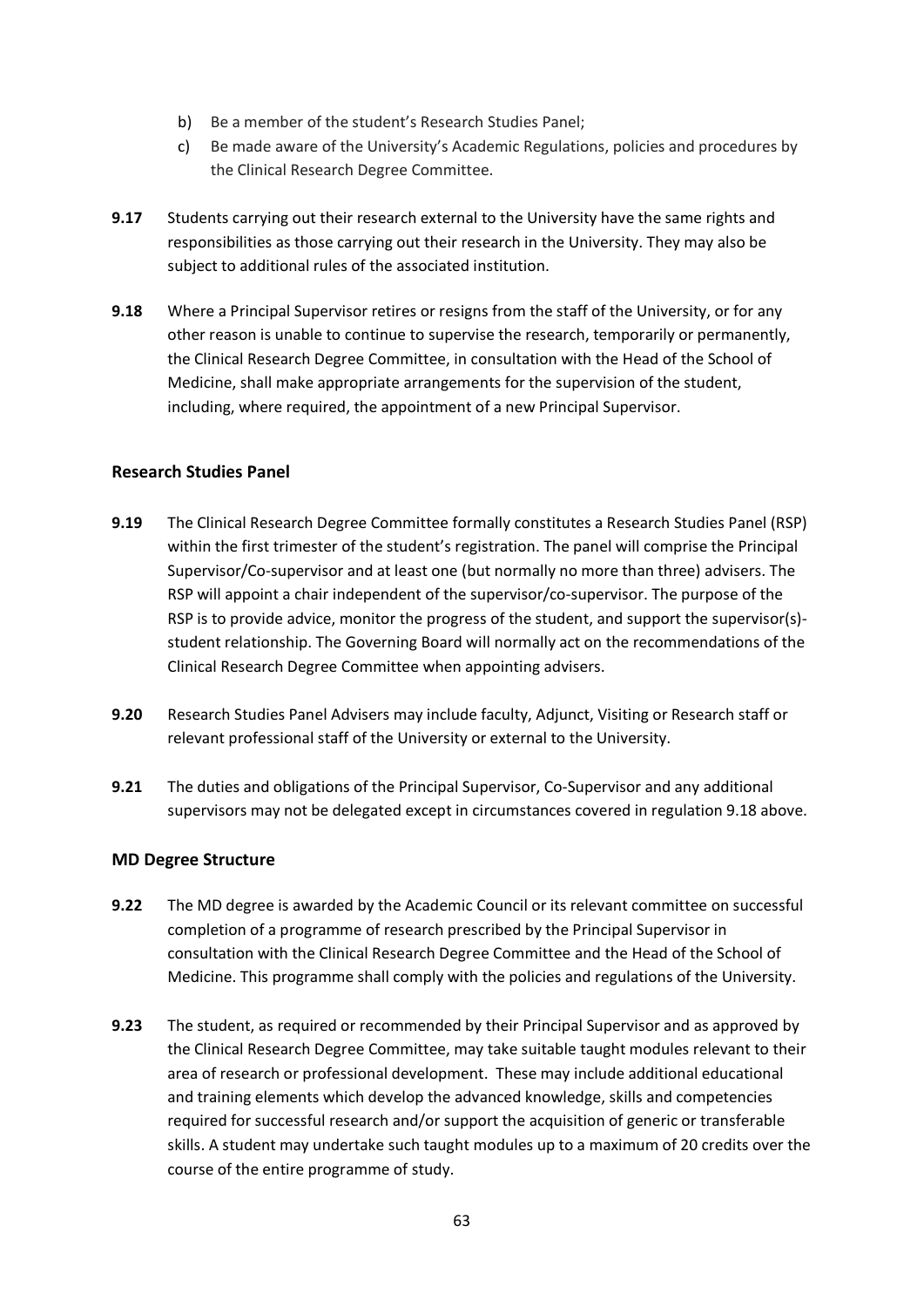- **9.24** Students on the MD programme admitted after 31 August 2019 must satisfactorily complete Research Integrity training.
- **9.25** Where a student has conducted significant research work but does not intend to proceed to completion of the MD degree programme, the student may be provided with the option of applying to transfer to an appropriate degree programme.

#### **Research and Professional Development Plan**

**9.26** The student, supported by the Research Studies Panel, must document their educational, training and personal and professional development needs. This, in conjunction with the proposed programme of research will generate the student's Research and Professional Development Plan (RPDP).

#### **Progression in the MD Degree**

- **9.27** The Clinical Research Degree Committee will establish appropriate processes and procedures to monitor the progress of students registered to the MD degree including the submission of a formal mid-programme report from each student outlining the context, methodology and outcomes of the research to date.
- **9.28** Students registered to the MD degree may apply to transfer to Stage Two of a PhD programme on successful completion of a Transfer Assessment following a minimum three trimester period of registration to the MD degree programme. The Transfer Assessment shall be held in accordance with the requirements which apply for transfer from the Research Masters to the PhD degree.

#### **Responsibilities of MD Degree Candidates**

**9.29** Candidates are required to fulfil all responsibilities that may be reasonably expected for research degree students outlined in the Regulations for Research Degrees (Section 7).

#### **Preparation and Submission of the MD Thesis for Examination**

- **9.30** The examination for the degree of MD is based on a description of the candidate's research in a thesis describing the context, nature, methodology and outcomes of the research. The MD Thesis must contain material of a publishable/peer reviewed standard.
- **9.31** The preparation and submission of the MD thesis should follow procedures outlined in Regulations for Research Degrees (Section 7).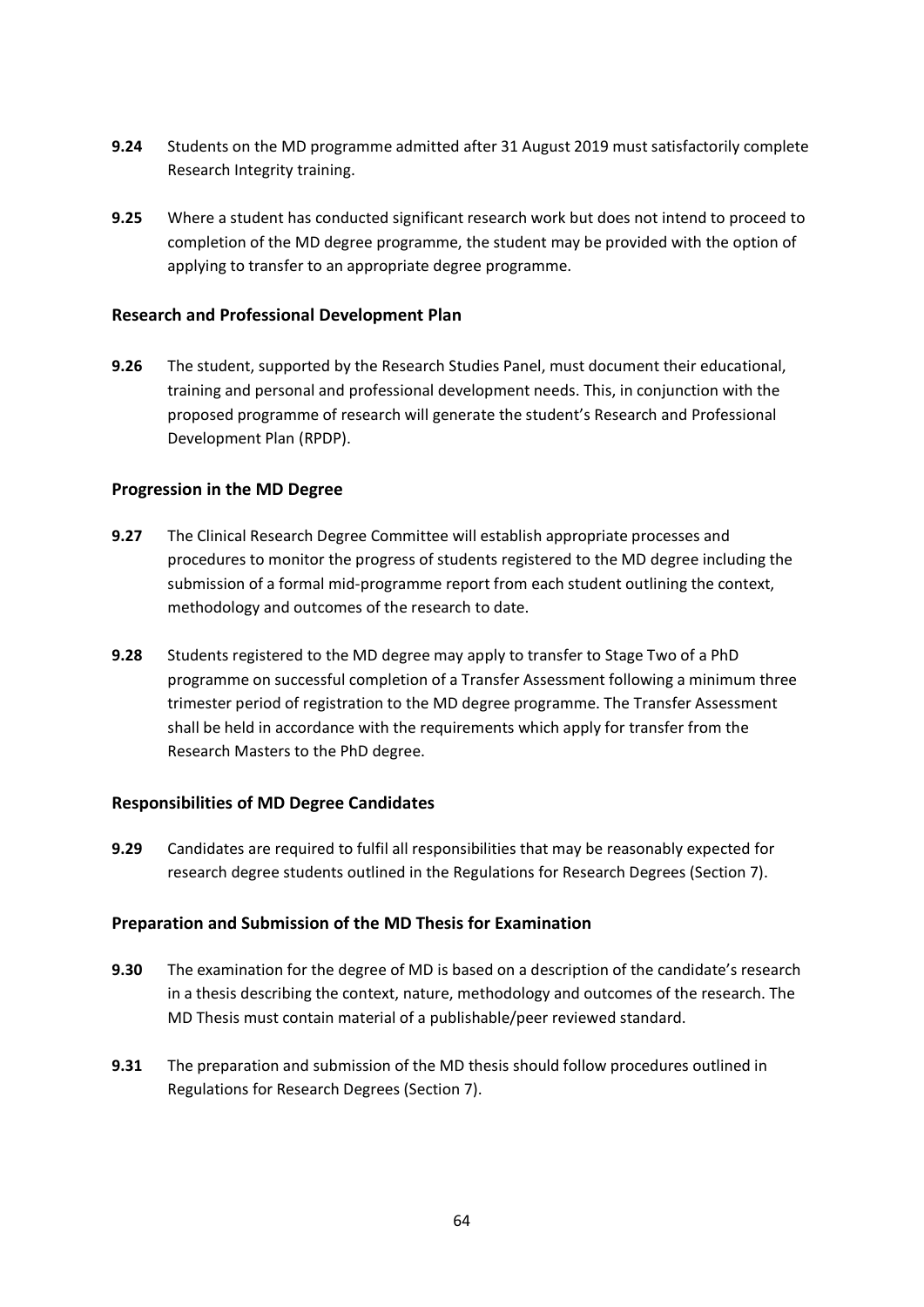# **Appointment of the MD Examination Committee**

- **9.32** An MD Examination Committee will be established to assess the candidate on the basis of the thesis submitted and to make a recommendation on the award (or otherwise) of the MD degree. The MD Examination Committee shall be chaired by the Head of the School of Medicine or their nominee, and shall consist of the Chair, one extern examiner and one intern examiner. The Chair is not an examiner. The extern examiner shall be nominated by the Clinical Research Degree Committee and, subject to the review and recommendation of the Governing Board and approval of the Academic Council or its relevant committee. The extern examiner will be a recognised expert in the area of research of the thesis as evidenced in the curriculum vitae of the proposed extern examiner. The intern examiner shall be nominated by the Clinical Research Degree Committee, reviewed and recommended by the Governing Board, and approved and appointed by the Academic Council or its relevant committee. An intern examiner will be an active researcher in the broad area of the thesis topic or in a cognate discipline and must normally be a member of the faculty. Members of the RSP may not act as an intern examiner.
- **9.33** Where the candidate for the MD degree is a full-time member of the faculty of the University, there must be a second extern examiner. A second extern examiner can be appointed for other MD candidates where the Governing Board considers it appropriate.

#### **Conflict of Interest**

**9.34** Any conflict of interest must be addressed in accordance with the University's Conflict of Interest Policy.

#### **Confidentiality**

**9.35** All matters relating to the examination must be treated as confidential by the Examination Committee.

#### *Viva Voce* **Examination**

**9.36** MD theses are normally examined without a viva voce examination. Only on the request of a Head of School, or at the behest of the examiners, a viva voce examination may be arranged for MD students. The procedure for such a viva voce examination shall be equivalent to that employed for a PhD viva voce examination

#### **MD Examination Committee Recommendation**

**9.37** The Chair of the MD Examination Committee shall arrange for the exchange of reports from each examiner, which will include a judgement as to whether or not the thesis is of a suitable standard for the award of the MD degree. The extern will normally send their report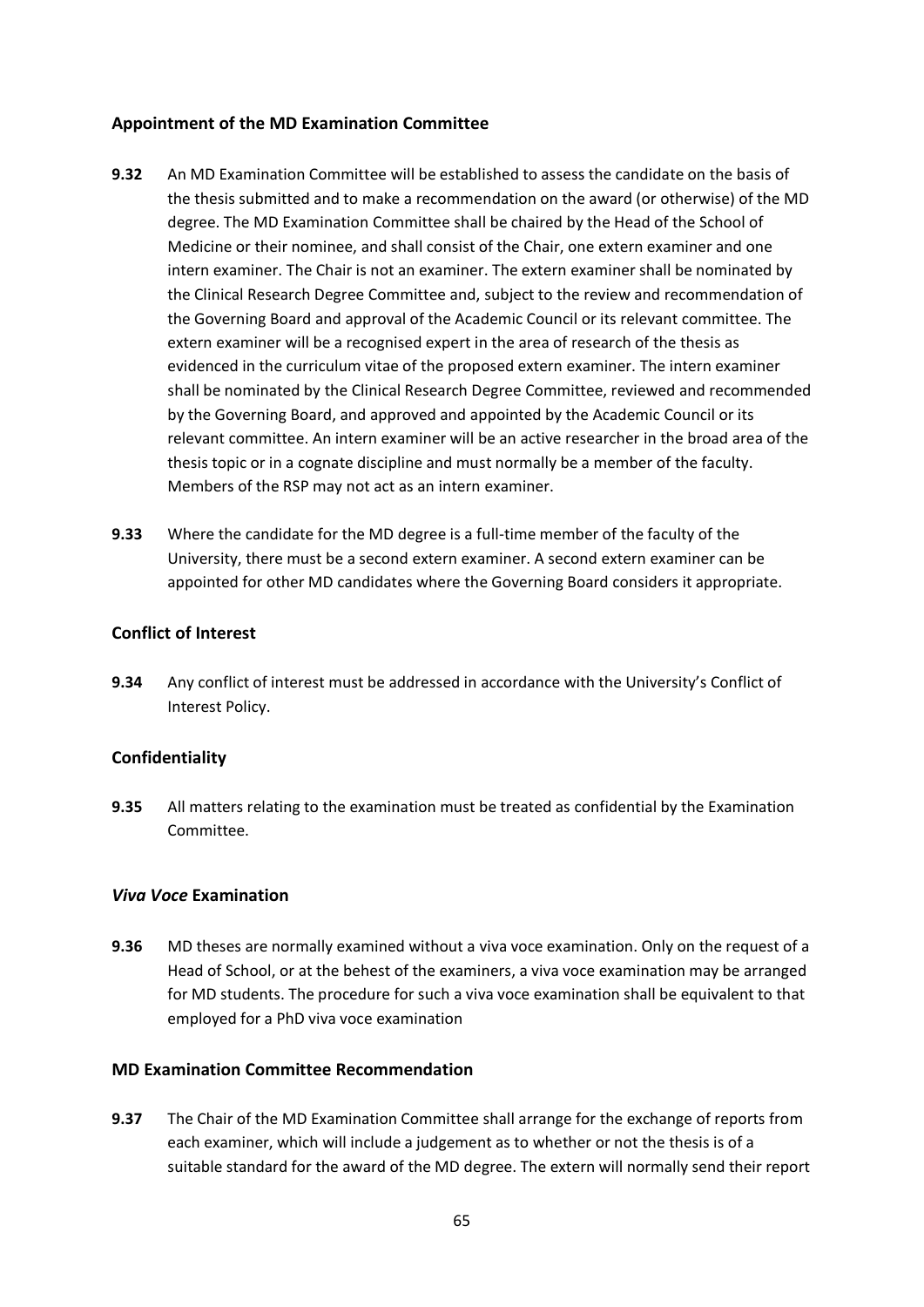to the intern examiner, who will compile the joint Degree Report. The joint Degree Report must be reviewed and signed by all members of the MD Examination Committee, and forwarded to the Academic Council or its relevant Committee, and shall include a recommendation to:

- a) Award the MD degree no revisions required
- b) Award the MD degree revisions required
- c) Revise thesis and submit for re-examination
- d) Do not award the MD degree recommendation that the candidate transfer to an appropriate graduate programme
- e) Do not award the MD degree

The Chair of the Examination Committee shall inform the candidate and the Principal Supervisor of the recommendation of the Examination Committee. This recommendation is subject to the approval of the Academic Council or its relevant committee.

#### **Unanimous Recommendation to Award the Degree**

- **9.38** Where the examiners unanimously recommend award of the degree, the Chair of the MD Examination Committee shall submit the joint Degree Report to the Academic Council or its relevant committee. The joint Degree Report will indicate the examiners' opinion on the quality of the thesis and of the research on which it is based.
- **9.39** Where, in the opinions of the examiners, revisions to the thesis are required, the intern examiner of the MD Examination Committee shall be responsible for ensuring that such revisions have been made to the thesis before the award is approved by the Academic Council or its relevant committee.
- **9.40** Where the examiners recommend the student to revise the thesis and submit for examination, the student shall be required to maintain his or her registration while the revised thesis is completed. Unless otherwise required by Academic Council or its relevant committee, the revised thesis shall be examined by the same examination committee.

#### **Unanimous Recommendation not to Award the Degree**

**9.41** Where the examiners unanimously recommend that the MD degree not be awarded, the Chair of the MD Examination Committee shall submit the joint Degree Report to the Academic Council or its relevant committee. The joint Degree Report will indicate the examiners' opinion on the quality of the thesis and of the research on which it is based, also indicating the areas of weakness which led to the decision not to recommend the award of the MD degree.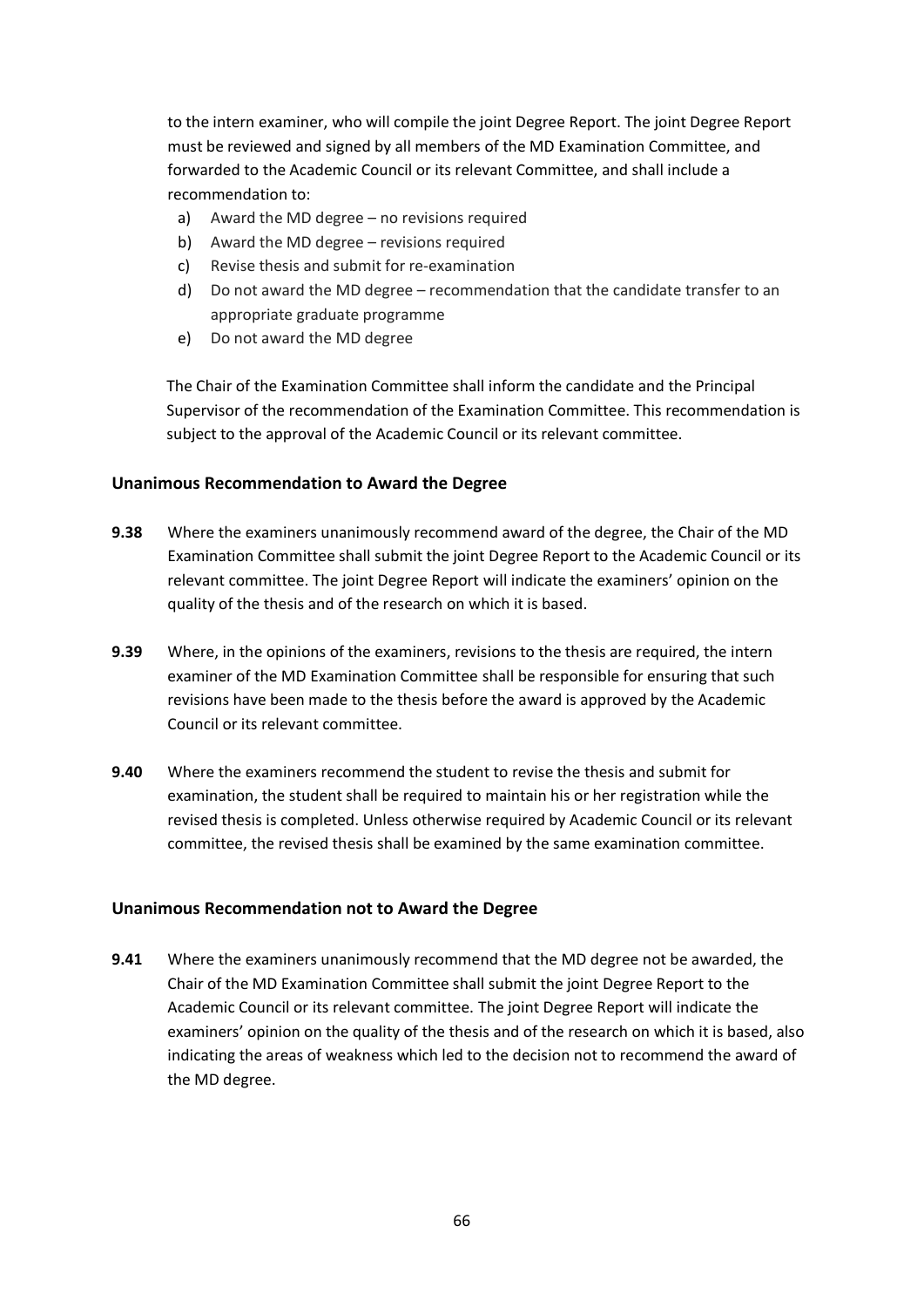#### **No Unanimous Recommendation**

- **9.42** Where the examiners are in disagreement and cannot unanimously recommend that the MD degree be awarded, the Chair of the MD Examination Committee shall submit the separate Degree Reports from each examiner to the Academic Council or its relevant committee. In such instances, the views of the Clinical Research Degree Committee will also be sought by the Academic Council or its relevant committee.
- **9.43** The Academic Council or its relevant committee will decide, on the basis of the Degree Report(s) and, where necessary, clarification or correspondence with the examiners and/or the Chair of the MD Examination Committee and/or the Chair of the Clinical Research Degree Committee which outcome is appropriate.
- **9.44** A candidate is entitled to a copy of the examiners' degree report(s) following the authorisation or otherwise of the award of the degree by the Academic Council or its relevant committee.

#### **Appeals**

**9.45** A candidate may appeal on specific grounds a decision of the Academic Council or its relevant committee through the assessment appeals process governed by the policies and procedures established by Academic Council or its relevant committee.

#### **Submission of Final Thesis**

- **9.46** The final approved version of each thesis shall be submitted to University College Dublin in accordance with the policies and procedures approved by Academic Council or its relevant committee.
- **9.47** All issues relating to intellectual property will be subject to the University's practices and policies.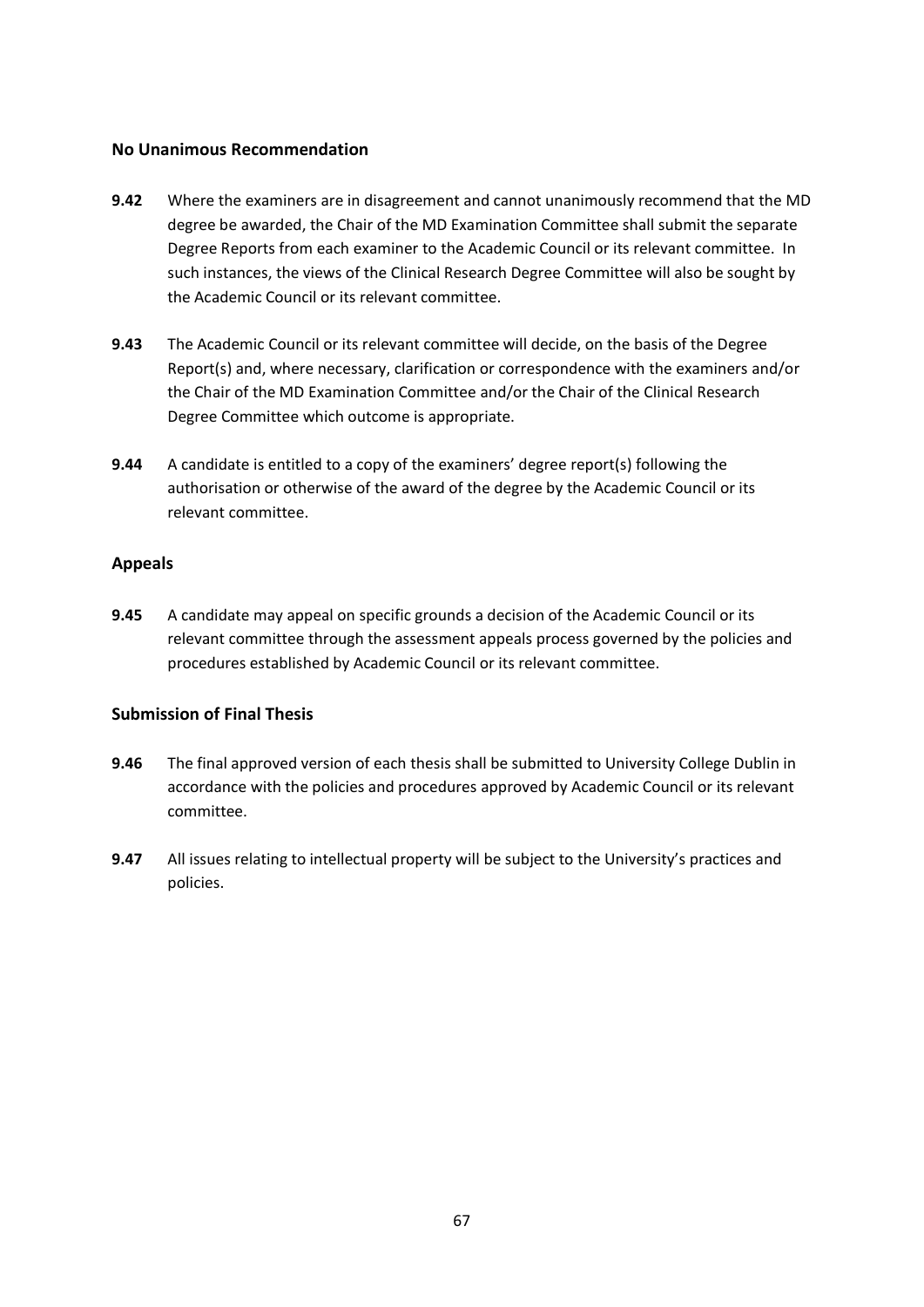# **Definitions**

| <b>Award GPA</b>        | The award GPA rule controls how the grade points from modules completed in            |  |  |  |  |
|-------------------------|---------------------------------------------------------------------------------------|--|--|--|--|
|                         |                                                                                       |  |  |  |  |
|                         | different stages are weighted when calculating the overall award GPA for a            |  |  |  |  |
|                         | student. The different award GPA rules used by the University are set out in          |  |  |  |  |
|                         | section 2.7. Appendix A provides examples for each rule.                              |  |  |  |  |
| <b>Board of Studies</b> | A Board of Studies is a Governing Board with additional responsibilities, as follows: |  |  |  |  |
|                         | Ensure that procedures are in place for the effective design, delivery<br>$\bullet$   |  |  |  |  |
|                         | and assessment of modules                                                             |  |  |  |  |
|                         | Ensure that requirements of the Extern Examiner Policy have been                      |  |  |  |  |
|                         | fulfilled.                                                                            |  |  |  |  |
|                         | Review and approve the composition of the modular examination                         |  |  |  |  |
|                         | committee, ensuring the appropriate range of expertise required to                    |  |  |  |  |
|                         | properly examine all modules considered by the Committee.                             |  |  |  |  |
|                         | Ensure establishment of such and so many modular examination                          |  |  |  |  |
|                         | committees as necessary to fulfil the following responsibilities:                     |  |  |  |  |
|                         | review and agree the grades for modules<br>$\circ$                                    |  |  |  |  |
|                         | ensure the validity of the grades entered by the module<br>O                          |  |  |  |  |
|                         | coordinator                                                                           |  |  |  |  |
|                         | ensure grades for the modules are reviewed and agreed<br>O                            |  |  |  |  |
|                         | ensure grade distributions for modules are reviewed,<br>O                             |  |  |  |  |
|                         | anomalies identified and addressed appropriately                                      |  |  |  |  |
|                         | ensure that module grades for students with notified and<br>$\circ$                   |  |  |  |  |
|                         | approved extenuating circumstances have been reviewed and                             |  |  |  |  |
|                         | addressed appropriately                                                               |  |  |  |  |
| <b>Credit</b>           | The number of credits awarded for passing a module is referred to as that             |  |  |  |  |
|                         | module's credit value. These credits align to the European Credit Transfer System     |  |  |  |  |
|                         | (ECTS). The credit value of a module corresponds to the approximate number of         |  |  |  |  |
|                         | hours of student effort required to achieve the learning outcomes of a module by      |  |  |  |  |
|                         | taking that module, such that one credit equals approximately 25 hours (20-30         |  |  |  |  |
|                         | hours) of student effort. Therefore, a 30-credit trimester of 15 weeks implies        |  |  |  |  |
|                         | approximately 40-60 hours of student effort per week.                                 |  |  |  |  |
| <b>Extern Examiner</b>  | An Extern Subject Examiner is a person appointed according to the university's        |  |  |  |  |
|                         | policy on Subject Extern Examiners and for the purposes outlined in that policy.      |  |  |  |  |
| <b>Intern Examiner</b>  |                                                                                       |  |  |  |  |
|                         | The Intern Examiner is a person who has been approved by the Academic Council         |  |  |  |  |
|                         | or its relevant committee on the nomination of the Head of School. Faculty are        |  |  |  |  |
|                         | Intern Examiners by virtue of their appointment by the University.                    |  |  |  |  |
| <b>Module</b>           | A module is a coherent and self-contained unit of learning expressed in terms of      |  |  |  |  |
|                         | learning outcomes. The module design provides a structured means of achieving         |  |  |  |  |
|                         | the specific learning outcomes of the module. Assessment (summative) is used to       |  |  |  |  |
|                         | ensure that the learning outcomes have been achieved prior to the award of the        |  |  |  |  |
|                         | appropriate credit. The volume of educational activity is expressed in hours of       |  |  |  |  |
|                         | student effort which is linked directly to the credit value of the module.            |  |  |  |  |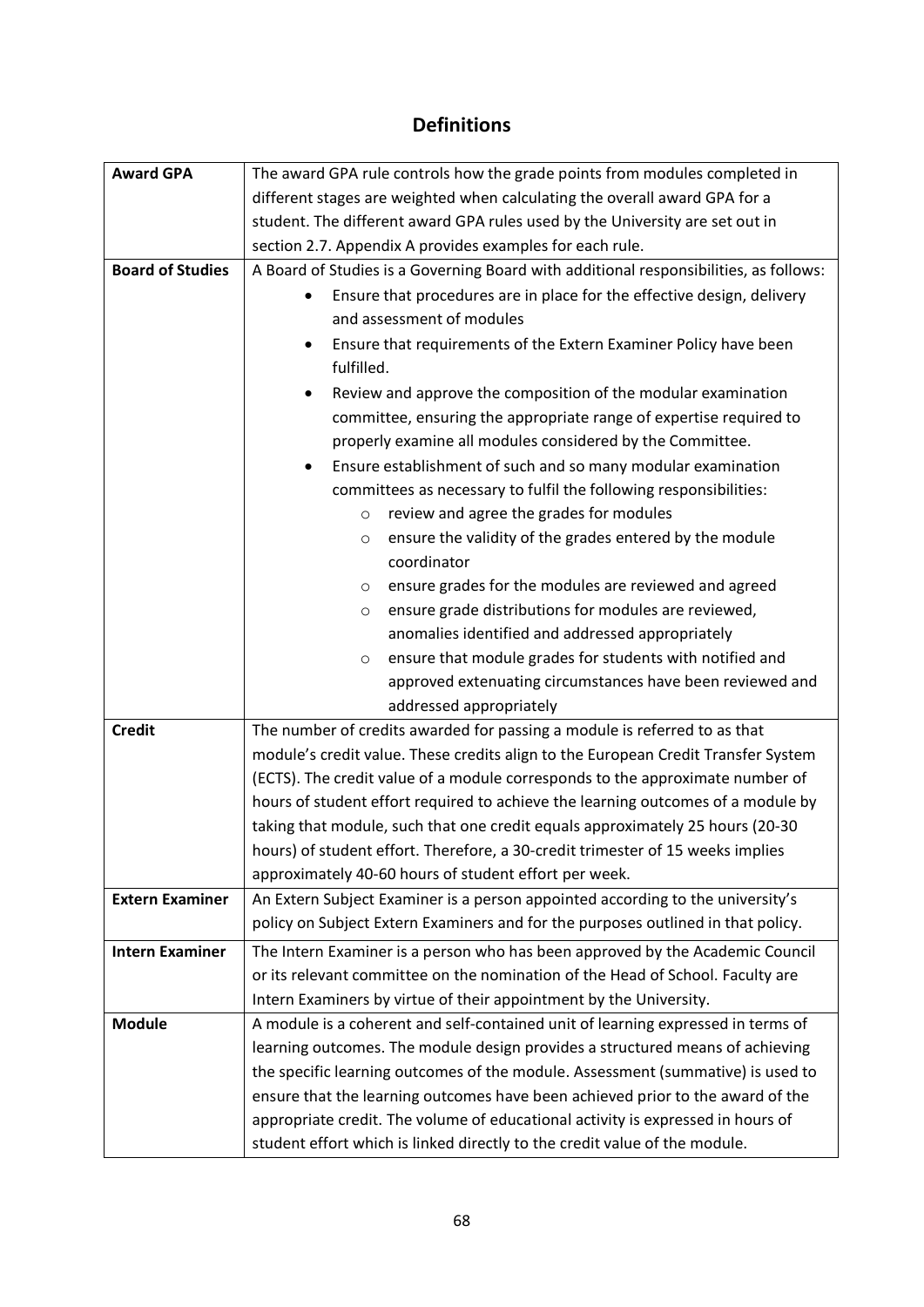| <b>Module Size</b>    | Modules (excluding research and dissertation modules) may be delivered in sizes                             |           |                                                                                    |  |
|-----------------------|-------------------------------------------------------------------------------------------------------------|-----------|------------------------------------------------------------------------------------|--|
|                       | of 5, 7.5, 10, or 15 credits. Research, project, or work experience modules may                             |           |                                                                                    |  |
|                       | bear credit in multiples of 5 credits, up to a maximum of 30 credits. Modules of 2.5                        |           |                                                                                    |  |
|                       | credits are permitted for specific educational purposes, only at Level 4 or above.                          |           |                                                                                    |  |
|                       |                                                                                                             |           |                                                                                    |  |
|                       |                                                                                                             |           | CPD activity may be delivered in modules of varying credit value.                  |  |
|                       |                                                                                                             |           |                                                                                    |  |
|                       |                                                                                                             |           | Dissertation modules shall bear credit in multiples of 5 credits, and may be 15-30 |  |
|                       |                                                                                                             |           | credits in size in undergraduate programmes and 30 credits or higher in graduate   |  |
|                       | programmes.                                                                                                 |           |                                                                                    |  |
| <b>Must Pass</b>      |                                                                                                             |           | An assessment component that must be passed to pass a module is called a must      |  |
| Component             |                                                                                                             |           | pass component. If a student fails a must pass component in a module, they         |  |
|                       |                                                                                                             |           | cannot be awarded a passing grade for that module unless they successfully         |  |
|                       |                                                                                                             |           | remediate that assessment component. Where a module contains a must pass           |  |
|                       |                                                                                                             |           | component or components, this will be indicated in the module descriptor.          |  |
| Professional          |                                                                                                             |           | The University is responsible for the design and validation of its own degree      |  |
| <b>Accreditation</b>  |                                                                                                             |           | programmes. Where those programmes are also subject to professional                |  |
|                       |                                                                                                             |           | accreditation, the University and the Governing Board shall endeavour to have the  |  |
|                       |                                                                                                             |           | requirements of the accrediting body stated in terms of programme outcomes         |  |
|                       |                                                                                                             |           | rather than specified curricular content.                                          |  |
| <b>Special Extern</b> |                                                                                                             |           | The special extern examiner is a person who has been approved by the Academic      |  |
| <b>Examiner</b>       | Council or its relevant committee on the nomination of the Head of School to                                |           |                                                                                    |  |
|                       | participate in the examination of a research degree as a recognised expert in the                           |           |                                                                                    |  |
|                       | area of research of the relevant thesis.                                                                    |           |                                                                                    |  |
| <b>Student Effort</b> | Student effort includes all contact hours, all work required on, time spent in                              |           |                                                                                    |  |
|                       | independent study or research, on compulsory clinical or professional placements,                           |           |                                                                                    |  |
|                       |                                                                                                             |           | in completing assignments and projects, in revising for and completing             |  |
|                       | assessments and any additional time and effort expected of a student enrolled to                            |           |                                                                                    |  |
|                       | that module.                                                                                                |           |                                                                                    |  |
|                       |                                                                                                             |           |                                                                                    |  |
|                       |                                                                                                             |           | Time spent on compulsory clinical or professional placements may also be assigned  |  |
|                       | credit, based on criteria reflecting equivalent international standards as                                  |           |                                                                                    |  |
|                       |                                                                                                             |           | recommended by the relevant School and approved by the relevant Governing          |  |
|                       |                                                                                                             |           | Board in consultation with the College, subject to review by the University        |  |
| <b>UCD Level</b>      | Programmes Board.<br>Modules are assigned a level. The level of a module is an indication of the difficulty |           |                                                                                    |  |
|                       |                                                                                                             |           | of the learning outcomes to be achieved and the material that will be              |  |
|                       |                                                                                                             |           | encountered. The level broadly indicates the stage in an academic career when a    |  |
|                       |                                                                                                             |           | student is likely to attempt the module.                                           |  |
|                       |                                                                                                             |           |                                                                                    |  |
|                       | There are five levels, as follows:                                                                          |           |                                                                                    |  |
|                       | <b>UCD Level</b>                                                                                            | NFQ Level | Description                                                                        |  |
|                       | Level 0                                                                                                     | 6         | have demonstrated basic knowledge and                                              |  |
|                       |                                                                                                             |           | understanding, underpinned by the basic theories,                                  |  |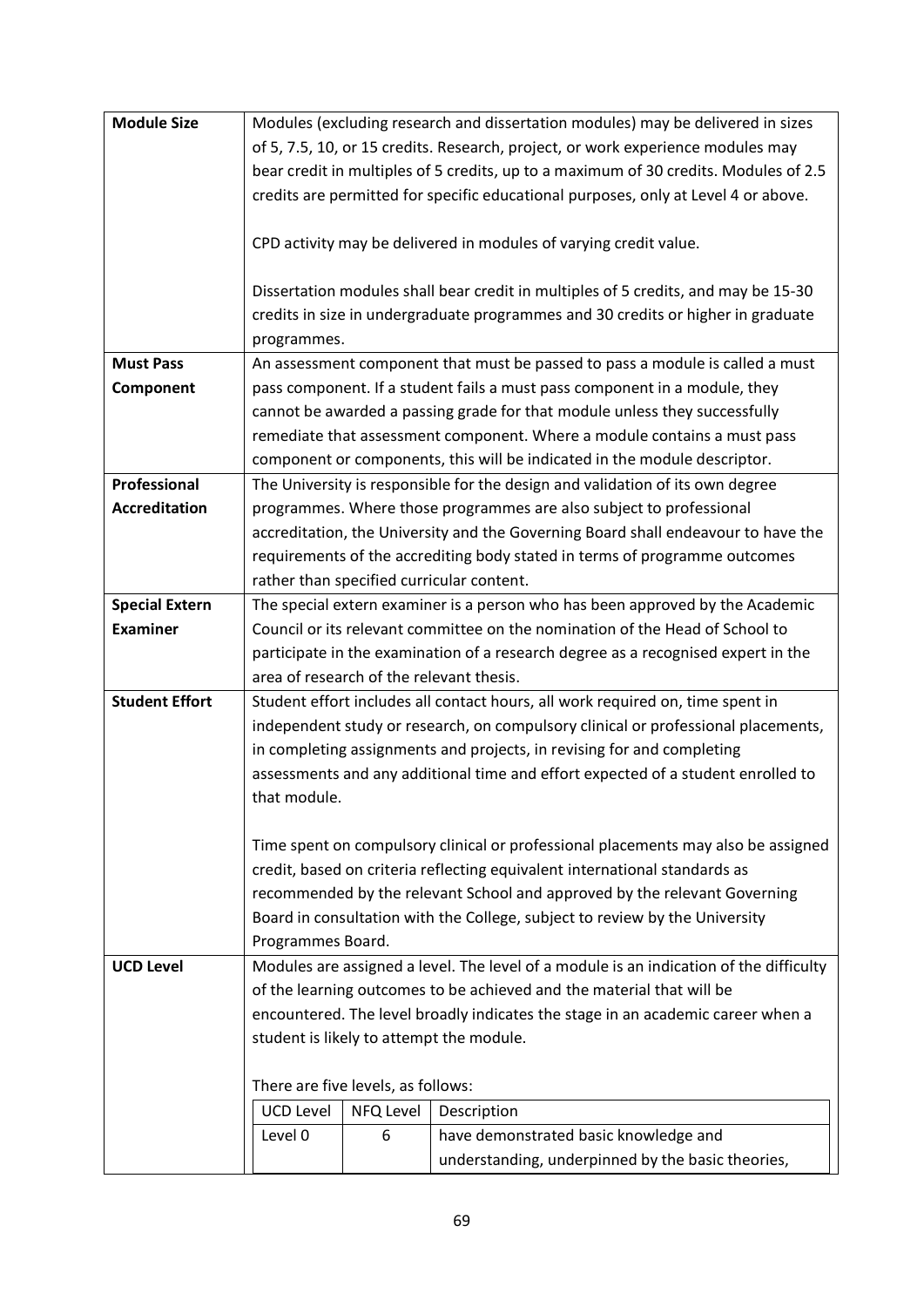|                   |                                                                              |                | concepts or methods of the field of study, at a level                            |  |
|-------------------|------------------------------------------------------------------------------|----------------|----------------------------------------------------------------------------------|--|
|                   |                                                                              |                | appropriate to at the transition from secondary to                               |  |
|                   |                                                                              |                | tertiary education and which is typically at a level                             |  |
|                   |                                                                              |                | supported by introductory third level textbooks                                  |  |
|                   | Level 1                                                                      | $\overline{7}$ | have demonstrated basic knowledge and                                            |  |
|                   |                                                                              |                | understanding, underpinned by the basic theories,                                |  |
|                   |                                                                              |                | concepts or methods of the field of study, that builds                           |  |
|                   |                                                                              |                | upon secondary education and which is typically at a                             |  |
|                   |                                                                              |                | level supported by introductory third-level textbooks                            |  |
|                   | Level 2                                                                      | 8              | have demonstrated specialized knowledge and                                      |  |
|                   |                                                                              |                | understanding, underpinned by the more advanced                                  |  |
|                   |                                                                              |                | theories, concepts or methods of the field of study,                             |  |
|                   |                                                                              |                | have begun to show some awareness of the limitations                             |  |
|                   |                                                                              |                | of current knowledge and the sources of new                                      |  |
|                   |                                                                              |                | knowledge, and which is typically supported by                                   |  |
|                   |                                                                              |                | intermediate and advanced textbooks                                              |  |
|                   | Level 3                                                                      | 8              | have demonstrated specialized, detailed or advanced                              |  |
|                   |                                                                              |                | knowledge and understanding, underpinned by                                      |  |
|                   |                                                                              |                | advanced theories, concepts or methods, which                                    |  |
|                   |                                                                              |                | includes a clear awareness of the limitations of current                         |  |
|                   |                                                                              |                | knowledge and the sources of new knowledge, which                                |  |
|                   |                                                                              |                | is supported by advanced textbooks, but includes                                 |  |
|                   |                                                                              |                | some aspects that will be informed by knowledge at                               |  |
|                   |                                                                              |                | the forefront of the field of study                                              |  |
|                   | Level 4                                                                      | 9              | have demonstrated specialized, detailed or advanced                              |  |
|                   |                                                                              |                | theoretical and conceptual knowledge and                                         |  |
|                   |                                                                              |                | understanding, which is based consideration of current                           |  |
|                   |                                                                              |                | debate and controversy at the forefront of the field                             |  |
|                   |                                                                              |                | and that provides a basis or opportunity for originality                         |  |
|                   |                                                                              |                | in developing and/or applying ideas, often within a                              |  |
|                   |                                                                              |                | research context                                                                 |  |
|                   | Level 5                                                                      | 10             | have demonstrated knowledge and understanding in                                 |  |
|                   |                                                                              |                | an advanced theoretical or conceptual framework, a                               |  |
|                   |                                                                              |                | systematic understanding of the problems at the                                  |  |
|                   |                                                                              |                | forefront of knowledge and potential approaches and                              |  |
|                   |                                                                              |                |                                                                                  |  |
|                   |                                                                              |                | solutions, and mastery of skills and methods of                                  |  |
|                   |                                                                              |                | research associated with the field of study.                                     |  |
|                   |                                                                              |                |                                                                                  |  |
| <b>University</b> |                                                                              |                | University systems refers to the information technology used to store, retrieve, |  |
| <b>Systems</b>    |                                                                              |                |                                                                                  |  |
|                   | and transmit information on students' academic performance, i.e. the Student |                |                                                                                  |  |
|                   | Information System (SIS).                                                    |                |                                                                                  |  |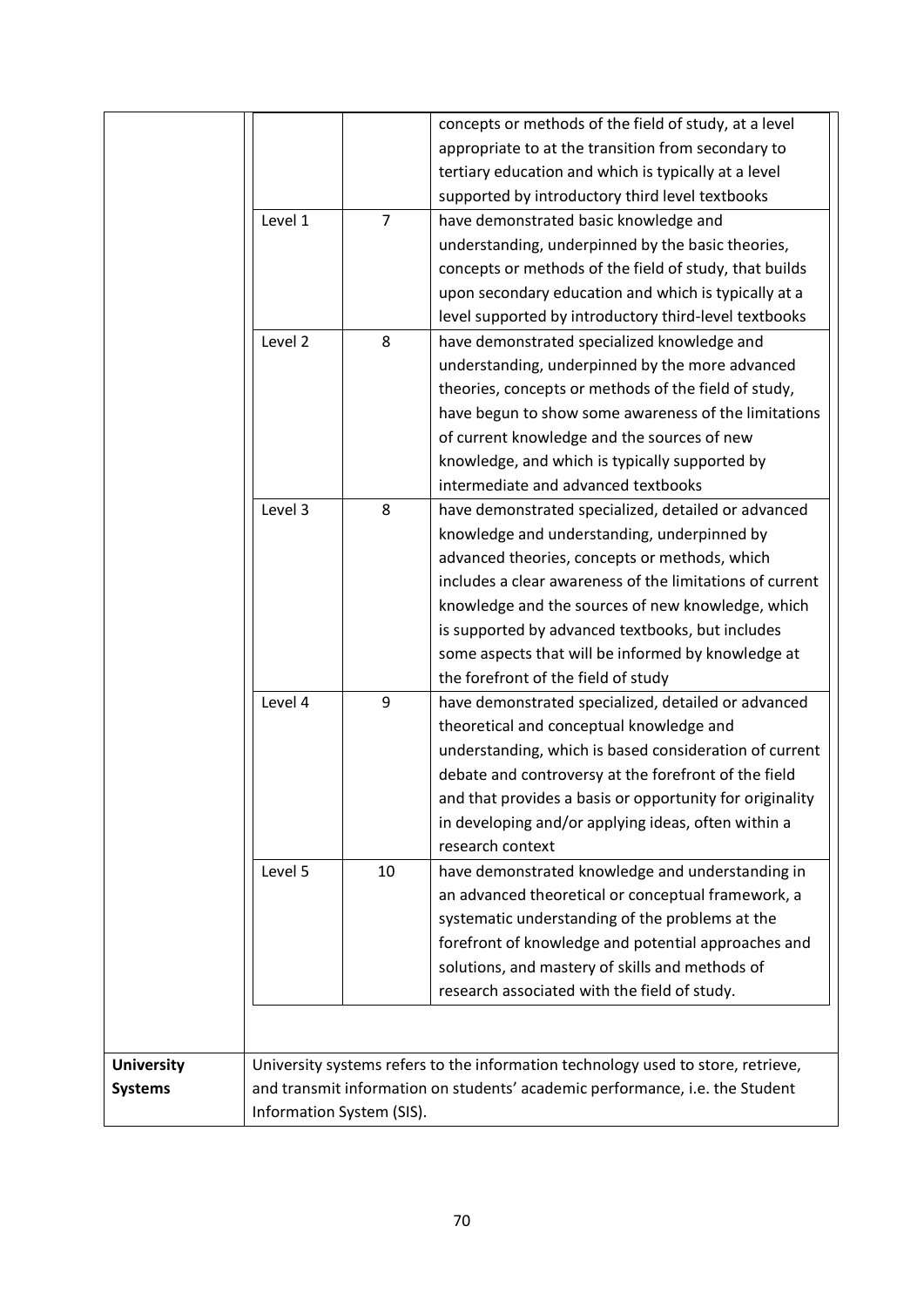# **A Stage Grade Point Average (Stage GPA) and Award Grade Point Average (Award GPA)**

**A.1** Stage Grade Point Averages (Stage GPA) and award Grade Point Averages (Award GPA) are displayed correct to two decimal places. A grade of X.XX5 or higher is rounded up, so that a grade point of 2.22**5** would be reported as 2.23, and a grade point of x.xx4 is rounded down, so that a grade of 2.22**4** would be reported at 2.22.

# **Stage GPA**

- **A.2** Stage GPA is the average of the grade points awarded upon passing the modules or other credit bearing learning experiences to satisfy the requirements of the stage. The grade point for each module or learning experiences is weighted by its credit value.
	- **a)** The modules to be used for the purpose of calculating stage GPA are determined.
	- **b)** The grade points for each module are multiplied by the credit values of those modules.
	- **c)** These values are then added for a total sum.
	- **d)** The total sum is divided by the number of credits used to calculate the stage GPA.

In the following example, a sample 30 credit stage GPA calculation is illustrated.

| <b>STAGE</b>     | <b>MODULE</b>                                    | <b>GRADE</b> | <b>GRADE POINT</b><br>(GP) | <b>CREDITS</b> | <b>GP X CREDITS</b> |
|------------------|--------------------------------------------------|--------------|----------------------------|----------------|---------------------|
|                  | A                                                | B+           | 3.60                       | 5              | 18                  |
|                  | B                                                | B            | 3.40                       | 5              | 17                  |
| 1                |                                                  | $B+$         | 3.60                       | 5              | 18                  |
| 1                | D                                                | B            | 3.40                       | 5              | 17                  |
| 1                | E                                                | $B -$        | 3.20                       | 5              | 16                  |
| 1                | F                                                | А-           | 3.80                       | 5              | 19                  |
|                  |                                                  |              |                            |                |                     |
|                  |                                                  |              | Credit Total =             | 30             | $GP$ Total = 105    |
| <b>STAGE GPA</b> | GP Total ÷ Credit Total $(105 \div 30)$ =<br>3.5 |              |                            |                |                     |

#### **Award GPA**

- **A.3** For any programme, Award GPA may be determined on the basis of final stage only. This includes single-stage programmes.
- **A.4 Final stage only** The award GPA is the average of the grade points awarded for the final successful attempt at those modules or other learning experiences which have been completed and passed to satisfy the requirements of the final stage, and is calculated using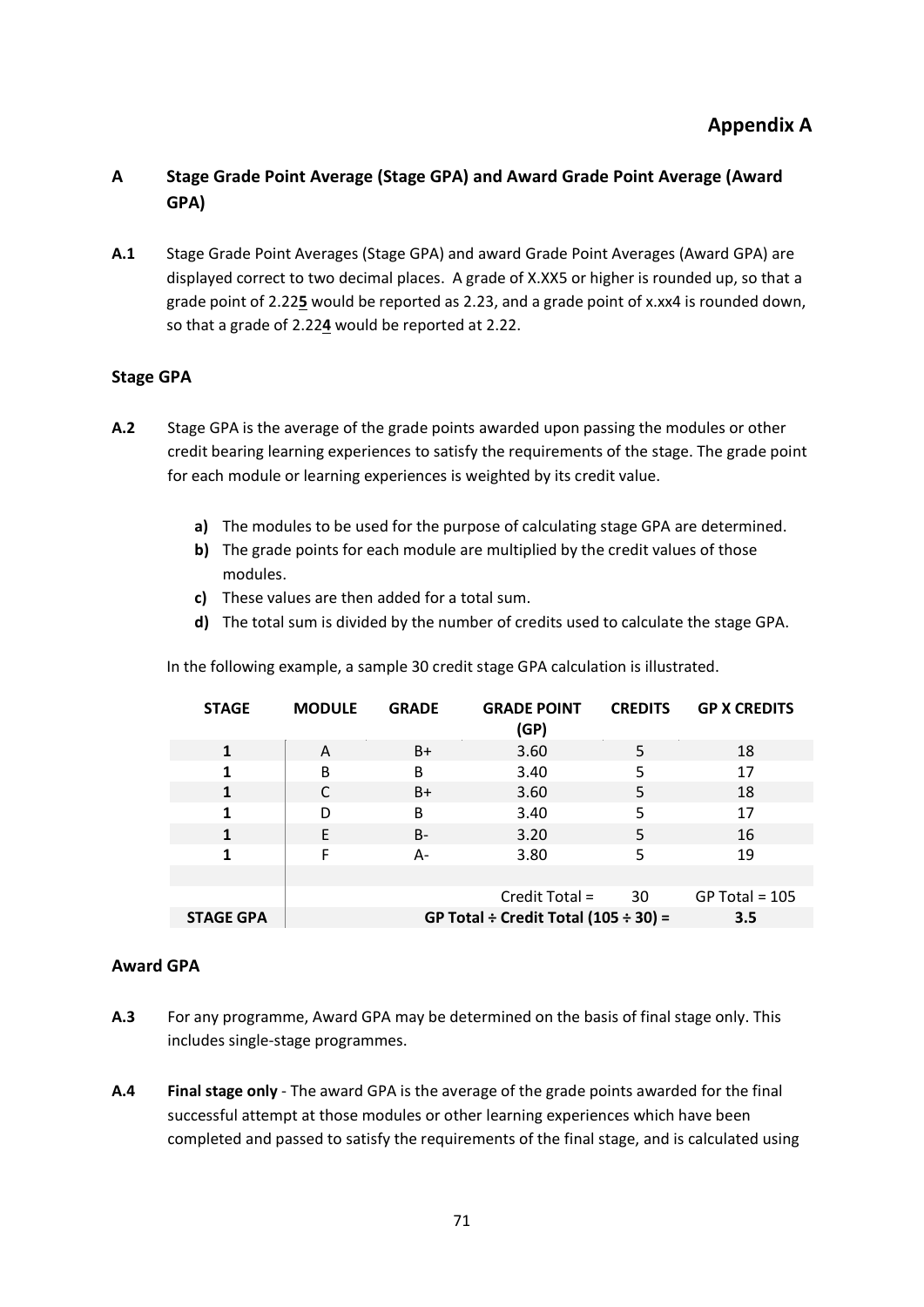the same method as stage GPA. The grade point for each module or credit bearing learning experiences is weighted by its credit value.

- **a)** The modules to be used for the purpose of calculating award GPA are determined.
- **b)** The grade points for each module are multiplied by the credit values of those modules.
- **c)** These values are then added for a total sum.
- **d)** The total sum is divided by the number of credits used to calculate the award GPA.

In the following example, a sample 30 credit Final Stage Only award GPA calculation is illustrated.

| <b>STAGE</b>     | <b>MODULE</b> | <b>GRADE</b> | <b>GRADE POINT</b><br>(GP)                | <b>CREDITS</b>  | <b>GP X CREDITS</b> |
|------------------|---------------|--------------|-------------------------------------------|-----------------|---------------------|
|                  | A             | $B+$         | 3.60                                      | 5               | 18                  |
|                  | B             | B            | 3.40                                      | 5               | 17                  |
| 1                | C             | $B+$         | 3.60                                      | 5               | 18                  |
| 1                | D             | B            | 3.40                                      | 5               | 17                  |
| 1                | E             | $B -$        | 3.20                                      | 5               | 16                  |
|                  | F             | А-           | 3.80                                      | 5               | 19                  |
|                  |               |              |                                           |                 |                     |
|                  |               |              | Credit Total =                            | $\overline{30}$ | $GP$ Total = 105    |
| <b>AWARD GPA</b> |               |              | GP Total ÷ Credit Total $(105 \div 30)$ = |                 | 3.5                 |

#### **Multi-Stage Award GPA**

- **A.5** For multiple stage programmes, the Award GPA will be determined by the Programme Examination Board using any of the following approaches:
	- **a) Final stage only (outlined above)**
	- **b) Final and penultimate stages**
	- **c) Final and penultimate stages (stage-weighted)**
	- **d) Three-stage weighted**
- **A.6 Final and penultimate stages** The award GPA is the average of the grade points awarded for the final successful attempt at those modules and other credit bearing learning experiences which have been completed and passed to satisfy the requirements of the final and penultimate stages. The grade point for each module or learning experiences is weighted by its credit value.
	- **a)** The modules to be used for the purpose of calculating award GPA are determined.
	- **b)** The grade points for each module are multiplied by the credit values of those modules, giving a value for **quality points**.
	- **c)** The **quality points** are added together for a **total sum of quality points.**
	- **d)** The total sum of weighted quality points is divided by the total sum of award GPA credits.
	- **e)** The resulting figure is the **award GPA**.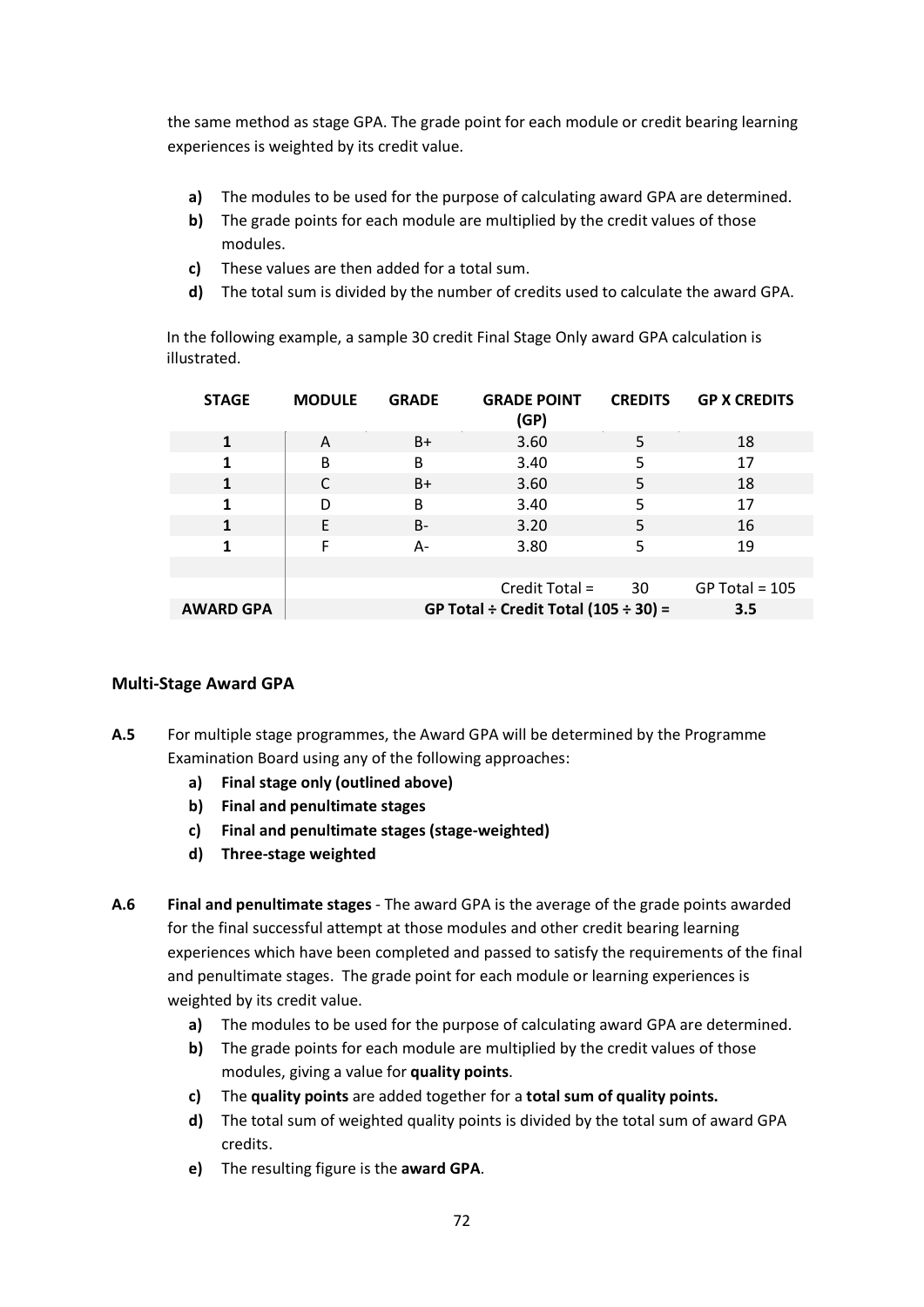In the following example, a sample final and penultimate stage award GPA calculation is illustrated, where the programme has three stages and both the final and penultimate stages each have 60 credits.

| <b>STAGE</b>     | <b>MODULE</b>                                     | <b>GRADE</b> | <b>GRADE POINT (GP)</b>             | <b>CREDITS</b> | <b>QUALITY</b><br><b>POINTS (GP X</b><br><b>CREDITS)</b> |
|------------------|---------------------------------------------------|--------------|-------------------------------------|----------------|----------------------------------------------------------|
| $\overline{2}$   | A                                                 | A            | 4.00                                | 10             | 40                                                       |
| $\overline{2}$   | B                                                 | $A -$        | 3.80                                | 10             | 38                                                       |
| $\overline{2}$   | C                                                 | B            | 3.40                                | 10             | 34                                                       |
| $\overline{2}$   | D                                                 | D+           | 2.40                                | 10             | 24                                                       |
| $\overline{2}$   | E                                                 | A            | 4.00                                | 10             | 40                                                       |
| 2                | F                                                 | В            | 3.40                                | 10             | 34                                                       |
| 3                | G                                                 | В-           | 3.20                                | 10             | 32                                                       |
| 3                | н                                                 | A            | 4.00                                | 10             | 40                                                       |
| 3                |                                                   | $A -$        | 3.80                                | 10             | 38                                                       |
| 3                | J                                                 | $\mathsf{A}$ | 4.00                                | 10             | 40                                                       |
| 3                | К                                                 | B-           | 3.20                                | 5              | 16                                                       |
| 3                | L                                                 | $\mathsf{C}$ | 2.80                                | 5              | 14                                                       |
| 3                | M                                                 | $C+$         | 3.00                                | 5              | 15                                                       |
| 3                | N                                                 | $C-$         | 2.60                                | 5              | 13                                                       |
|                  |                                                   |              |                                     |                |                                                          |
|                  |                                                   |              | Total sum of quality points =       |                | 418                                                      |
|                  |                                                   |              | Total sum of award GPA credits =    | 120            |                                                          |
| <b>AWARD GPA</b> |                                                   |              | Total sum of quality points (418) ÷ |                |                                                          |
|                  | Total sum of weighted GPA credits (120) =<br>3.48 |              |                                     |                |                                                          |

- **A.7 Final and penultimate stages (stage-weighted)** The award GPA is the weighted average of the grade points awarded for the final successful attempt at those modules and other learning experiences which have been completed and passed to satisfy the requirements of the final and penultimate stages where the grade points of final stage modules or credit bearing learning experiences are weighted by a factor of seven and those of penultimate stage modules are weighted by a factor of three.
	- **a)** The modules to be used for the purpose of calculating award GPA are determined.
	- **b)** The grade points for each module are multiplied by the credit values of those modules, giving a value for **quality points**.
	- **c)** The credit values for each module are multiplied by the relevant factor of weighting, so credits for modules from the penultimate stage are multiplied by three and credits for modules from the final stage are multiplied by seven, giving a value for **weighted GPA credits**.
	- **d)** The weighted GPA credits are added together for a **total sum of weighted GPA credits.**
	- **e)** The quality points for each stage are further multiplied by the relevant weighting, so quality points for modules from the penultimate stage are multiplied by three and quality points for modules from the final stage are multiplied by seven, giving values for **weighted quality points**.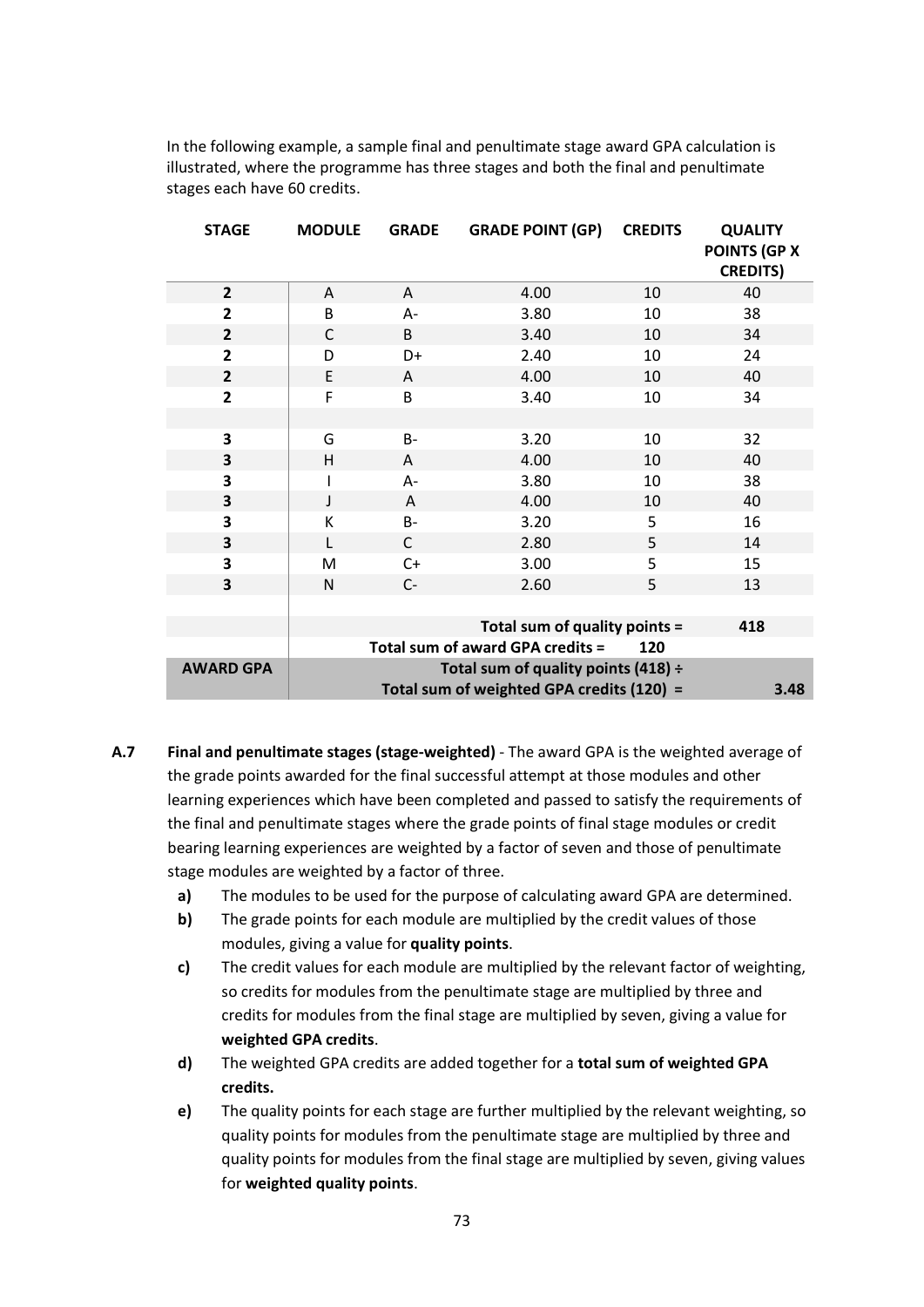- **f)** The weighted quality points are then added together for a **total sum of weighted quality points**.
- **g)** The total sum of weighted quality points is divided by the total sum of weighted GPA credits.
- **h)** The resulting figure is the **award GPA**.

In the following example, a sample final and penultimate (stage-weighted) award GPA calculation is illustrated, where the programme has four stages and both the final and penultimate stages each have 60 credits.

| <b>STAGE</b>            | <b>MODULE</b>                                     | <b>GRADE</b> | <b>GRADE</b><br><b>POINT</b><br>(GP) | <b>CREDITS</b> | <b>WEIGHTED</b><br><b>GPA</b><br><b>CREDITS</b> | <b>QUALITY</b><br><b>POINTS</b><br>(GP X)<br><b>CREDITS)</b> | <b>WEIGHTED</b><br><b>QUALITY</b><br><b>POINTS</b><br>(QUALITY<br><b>POINTS X</b><br><b>WEIGHT)</b> |
|-------------------------|---------------------------------------------------|--------------|--------------------------------------|----------------|-------------------------------------------------|--------------------------------------------------------------|-----------------------------------------------------------------------------------------------------|
| 3                       | A                                                 | A            | 4.00                                 | 5              | 15                                              | 20                                                           | 60                                                                                                  |
| 3                       | B                                                 | $A+$         | 4.20                                 | 5              | 15                                              | 21                                                           | 63                                                                                                  |
| 3                       | $\mathsf{C}$                                      | А-           | 3.80                                 | 5              | 15                                              | 19                                                           | 57                                                                                                  |
| 3                       | D                                                 | A-           | 3.80                                 | 5              | 15                                              | 19                                                           | 57                                                                                                  |
| 3                       | E                                                 | $C+$         | 3.00                                 | 5              | 15                                              | 15                                                           | 45                                                                                                  |
| 3                       | F                                                 | A            | 4.00                                 | 5              | 15                                              | 20                                                           | 60                                                                                                  |
| 3                       | G                                                 | $B+$         | 3.60                                 | 5              | 15                                              | 18                                                           | 54                                                                                                  |
| 3                       | $\overline{H}$                                    | $C+$         | 3.00                                 | 5              | 15                                              | 15                                                           | 45                                                                                                  |
| 3                       | $\sf I$                                           | Α            | 4.00                                 | 5              | 15                                              | 20                                                           | 60                                                                                                  |
| 3                       | J                                                 | B            | 3.40                                 | 5              | 15                                              | 17                                                           | 51                                                                                                  |
| 3                       | К                                                 | Α            | 4.00                                 | 5              | 15                                              | 20                                                           | 60                                                                                                  |
| 3                       | L                                                 | $B+$         | 3.60                                 | 5              | 15                                              | 18                                                           | 54                                                                                                  |
|                         |                                                   |              |                                      |                |                                                 |                                                              |                                                                                                     |
| 4                       | M                                                 | B+           | 3.60                                 | 5              | 35                                              | 18                                                           | 126                                                                                                 |
| $\overline{\mathbf{4}}$ | N                                                 | A            | 4.00                                 | 5              | 35                                              | 20                                                           | 140                                                                                                 |
| 4                       | O                                                 | $A+$         | 4.20                                 | 5              | 35                                              | 21                                                           | 147                                                                                                 |
| 4                       | ${\sf P}$                                         | $B+$         | 3.60                                 | 5              | 35                                              | 18                                                           | 126                                                                                                 |
| 4                       | Q                                                 | $C+$         | 3.00                                 | 5              | 35                                              | 15                                                           | 105                                                                                                 |
| $\overline{\mathbf{4}}$ | ${\sf R}$                                         | A-           | 3.80                                 | 5              | 35                                              | 19                                                           | 133                                                                                                 |
| $\overline{\mathbf{4}}$ | S                                                 | $B+$         | 3.60                                 | 5              | 35                                              | 18                                                           | 126                                                                                                 |
| 4                       | $\mathsf T$                                       | $A+$         | 4.20                                 | 5              | 35                                              | 21                                                           | 147                                                                                                 |
| 4                       | U                                                 | А-           | 3.80                                 | 5              | 35                                              | 19                                                           | 133                                                                                                 |
| 4                       | $\vee$                                            | B            | 3.40                                 | 15             | 105                                             | 51                                                           | 357                                                                                                 |
|                         |                                                   |              |                                      |                | Total sum of weighted quality points =          |                                                              | 2206                                                                                                |
|                         |                                                   |              | Total sum of weighted GPA credits =  |                | 600                                             |                                                              |                                                                                                     |
| <b>AWARD</b>            | Total sum of weighted quality points (2206) ÷     |              |                                      |                |                                                 |                                                              |                                                                                                     |
| <b>GPA</b>              | Total sum of weighted GPA credits (600) =<br>3.68 |              |                                      |                |                                                 |                                                              |                                                                                                     |

- **A.8 Three-stage weighted –** The award GPA is the weighted average of the grade points awarded for the final successful attempt at those modules and other credit bearing learning experiences which have been completed and passed to satisfy the requirements of the final three stages of a programme, weighted by a factor of five for the final stage, by a factor of three for the penultimate stage, and by a factor of two for the antepenultimate stage.
	- **a)** The modules to be used for the purpose of calculating award GPA are determined.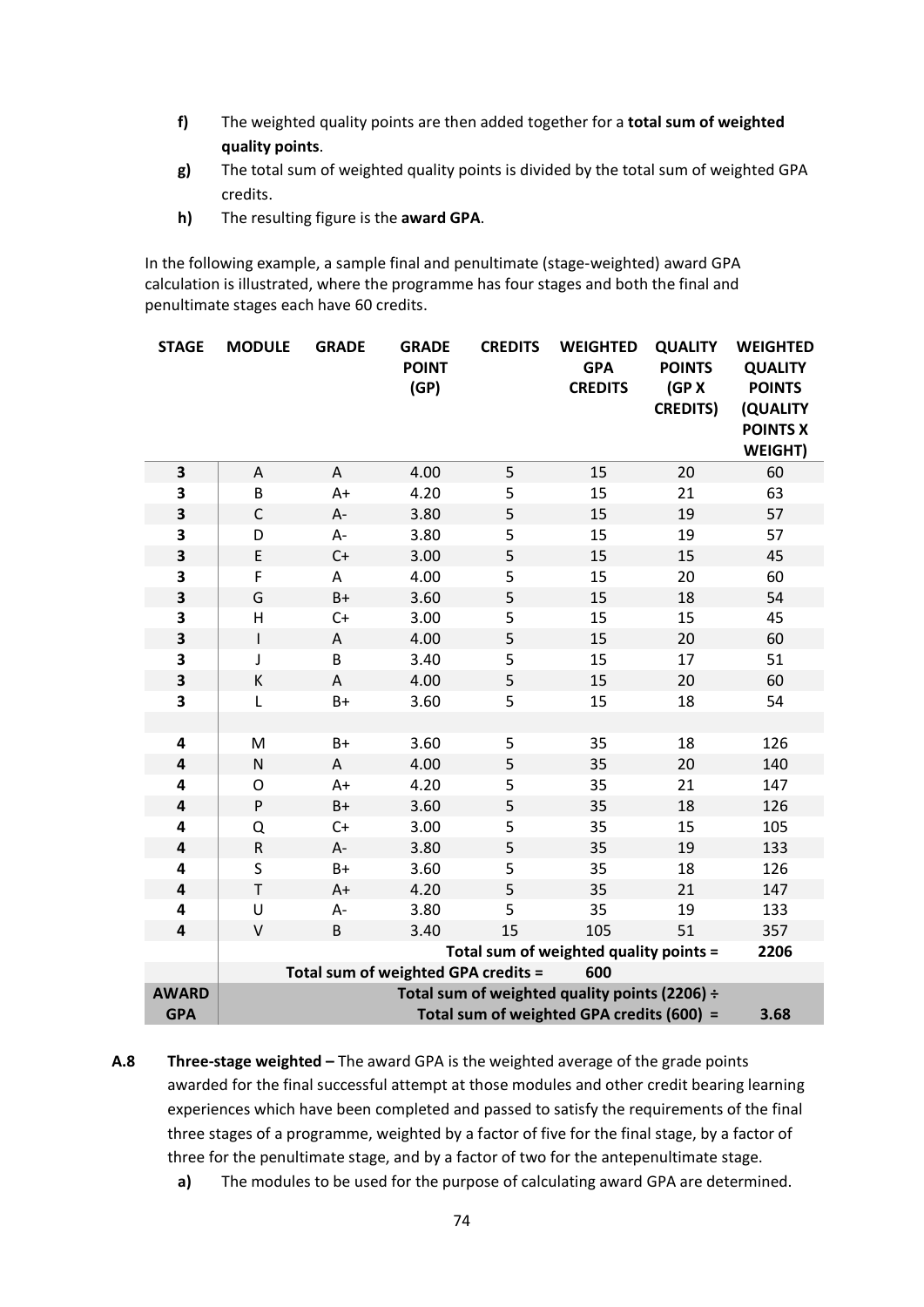- **b)** The grade points for each module are multiplied by the credit values of those modules, giving a value for **quality points**.
- **c)** The credit values for each module are multiplied by the relevant factor of weighting, so credits for modules from the antepenultimate stage are multiplied by two, credits for modules from penultimate stage are multiplied by three and credits for modules from the final stage are multiplied by five, giving a value for **weighted GPA credits**.
- **d)** The weighted GPA credits are added together for a **total sum of weighted GPA credits.**
- **e)** The quality points for each stage are further multiplied by the relevant weighting, so quality points for modules from the from the antepenultimate stage are multiplied by two, quality points for modules from penultimate stage are multiplied by three and quality points for modules from the final stage are multiplied by five, giving values for **weighted quality points**.
- **f)** The weighted quality points are then added together for a **total sum of weighted quality points**.
- **g)** The total sum of weighted quality points is divided by the total sum of weighted GPA credits.
- **h)** The resulting figure is the **award GPA**.

In the following example, a sample three-stage weighted award GPA calculation is illustrated, where the programme has four stages and the final, penultimate, and antepenultimate stages each have 60 credits.

| <b>STAGE</b>            | <b>MODULE</b> | <b>GRADE</b> | <b>GRADE</b><br><b>POINT</b><br>(GP) | <b>CREDITS</b> | <b>WEIGHTED</b><br><b>GPA</b><br><b>CREDITS</b> | <b>QUALITY</b><br><b>POINTS</b><br>(GP X)<br><b>CREDITS)</b> | <b>WEIGHTED</b><br><b>QUALITY</b><br><b>POINTS</b><br>(QUALITY<br><b>POINTS X</b><br><b>WEIGHT)</b> |
|-------------------------|---------------|--------------|--------------------------------------|----------------|-------------------------------------------------|--------------------------------------------------------------|-----------------------------------------------------------------------------------------------------|
| $\overline{2}$          | Α             | $\mathsf{C}$ | 2.80                                 | 5              | 10                                              | 14                                                           | 28                                                                                                  |
| $\mathbf{2}$            | B             | $C+$         | 3.00                                 | 5              | 10                                              | 15                                                           | 30                                                                                                  |
| $\mathbf{2}$            | C             | D-           | 2.00                                 | 5              | 10                                              | 10                                                           | 20                                                                                                  |
| $\overline{2}$          | D             | A            | 4.00                                 | 5              | 10                                              | 20                                                           | 40                                                                                                  |
| $\mathbf{2}$            | E             | $C+$         | 3.00                                 | 5              | 10                                              | 15                                                           | 30                                                                                                  |
| $\overline{\mathbf{2}}$ | F             | D-           | 2.00                                 | 5              | 10                                              | 10                                                           | 20                                                                                                  |
| $\mathbf{2}$            | G             | B            | 3.40                                 | 5              | 10                                              | 17                                                           | 34                                                                                                  |
| $\overline{\mathbf{2}}$ | $\mathsf{H}$  | $B+$         | 3.60                                 | 5              | 10                                              | 18                                                           | 36                                                                                                  |
| $\mathbf{2}$            | $\mathsf{I}$  | $\mathsf{C}$ | 2.80                                 | 5              | 10                                              | 14                                                           | 28                                                                                                  |
| $\overline{2}$          | J             | <b>B-</b>    | 3.20                                 | 5              | 10                                              | 16                                                           | 32                                                                                                  |
| $\mathbf{2}$            | К             | $A+$         | 4.20                                 | 5              | 10                                              | 21                                                           | 42                                                                                                  |
| $\overline{2}$          | L             | $\mathsf C$  | 2.80                                 | 5              | 10                                              | 14                                                           | 28                                                                                                  |
|                         |               |              |                                      |                |                                                 |                                                              |                                                                                                     |
| 3                       | M             | D            | 2.20                                 | 5              | 15                                              | 11                                                           | 33                                                                                                  |
| 3                       | N             | $\mathsf{C}$ | 2.80                                 | 5              | 15                                              | 14                                                           | 42                                                                                                  |
| 3                       | $\circ$       | $B+$         | 3.60                                 | 5              | 15                                              | 18                                                           | 54                                                                                                  |
| 3                       | ${\sf P}$     | $\mathsf{C}$ | 2.80                                 | 5              | 15                                              | 14                                                           | 42                                                                                                  |
| 3                       | Q             | D-           | 2.00                                 | 5              | 15                                              | 10                                                           | 30                                                                                                  |
| 3                       | ${\sf R}$     | B            | 3.40                                 | 5              | 15                                              | 17                                                           | 51                                                                                                  |
|                         |               |              |                                      |                |                                                 |                                                              |                                                                                                     |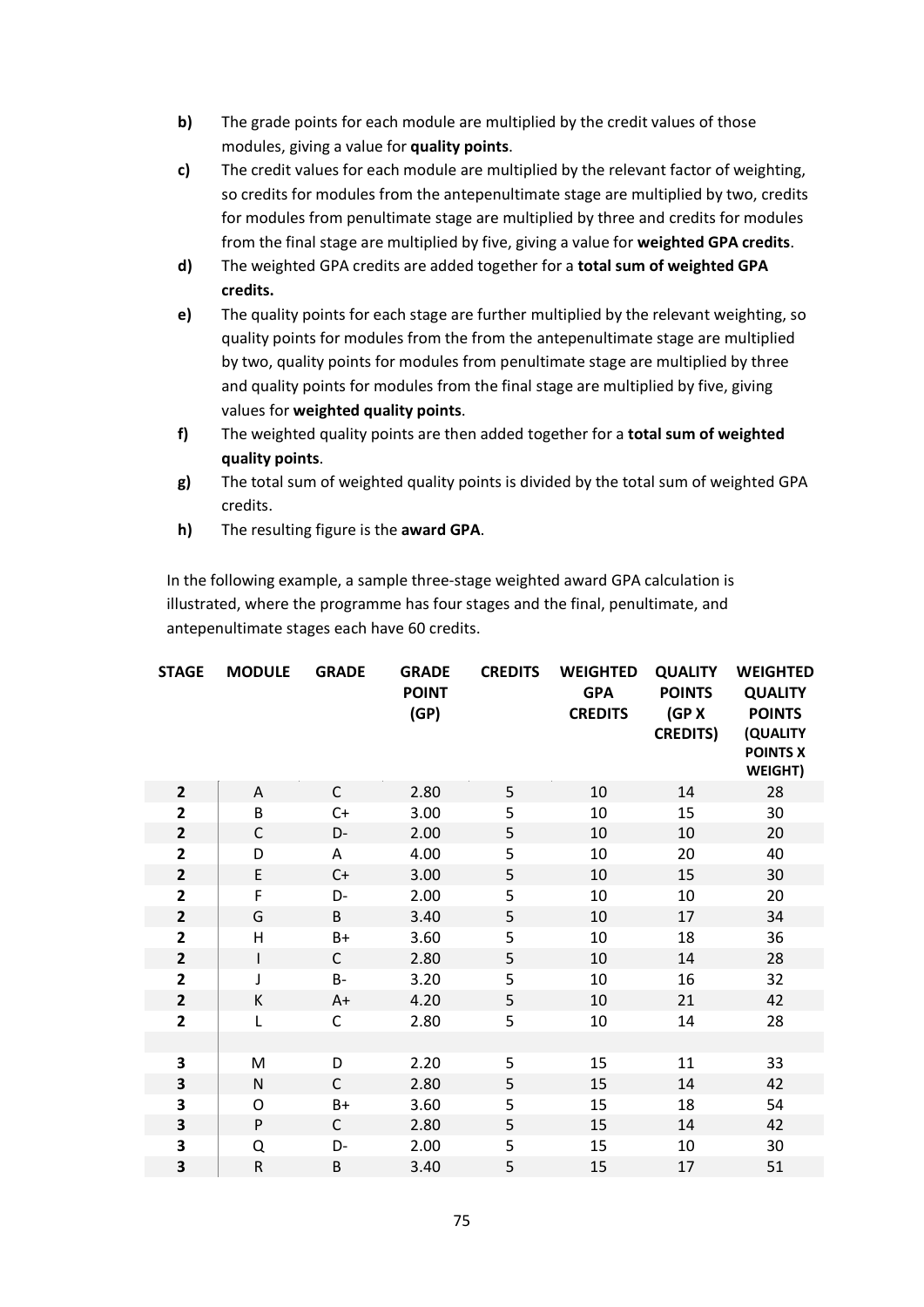| 3            | S      | A     | 4.00                                | 5 | 15                                            | 20 | 60   |
|--------------|--------|-------|-------------------------------------|---|-----------------------------------------------|----|------|
| 3            | T      | $B -$ | 3.20                                | 5 | 15                                            | 16 | 48   |
| 3            | U      | C     | 2.80                                | 5 | 15                                            | 14 | 42   |
| 3            | $\vee$ | $C-$  | 2.60                                | 5 | 15                                            | 13 | 39   |
| 3            | W      | $B+$  | 3.60                                | 5 | 15                                            | 18 | 54   |
| 3            | X      | A     | 4.00                                | 5 | 15                                            | 20 | 60   |
|              |        |       |                                     |   |                                               |    |      |
| 4            | Υ      | D-    | 2.00                                | 5 | 25                                            | 10 | 50   |
| 4            | Z      | B     | 3.40                                | 5 | 25                                            | 17 | 85   |
| 4            | AA     | B     | 3.40                                | 5 | 25                                            | 17 | 85   |
| 4            | AB     | A     | 4.00                                | 5 | 25                                            | 20 | 100  |
| 4            | AC     | $C-$  | 2.60                                | 5 | 25                                            | 13 | 65   |
| 4            | AD     | $D-$  | 2.00                                | 5 | 25                                            | 10 | 50   |
| 4            | AE     | $C+$  | 3.00                                | 5 | 25                                            | 15 | 75   |
| 4            | AF     | D     | 2.20                                | 5 | 25                                            | 11 | 55   |
| 4            | AG     | B     | 3.40                                | 5 | 25                                            | 17 | 85   |
| 4            | AH     | C     | 2.80                                | 5 | 25                                            | 14 | 70   |
| 4            | AI     | $C+$  | 3.00                                | 5 | 25                                            | 15 | 75   |
| 4            | AJ     | A     | 4.00                                | 5 | 25                                            | 20 | 100  |
|              |        |       |                                     |   | Total sum of weighted quality points =        |    | 1818 |
|              |        |       | Total sum of weighted GPA credits = |   | 600                                           |    |      |
| <b>AWARD</b> |        |       |                                     |   | Total sum of weighted quality points (1818) ÷ |    |      |
| <b>GPA</b>   |        |       |                                     |   | Total sum of weighted GPA credits (600) =     |    | 3.03 |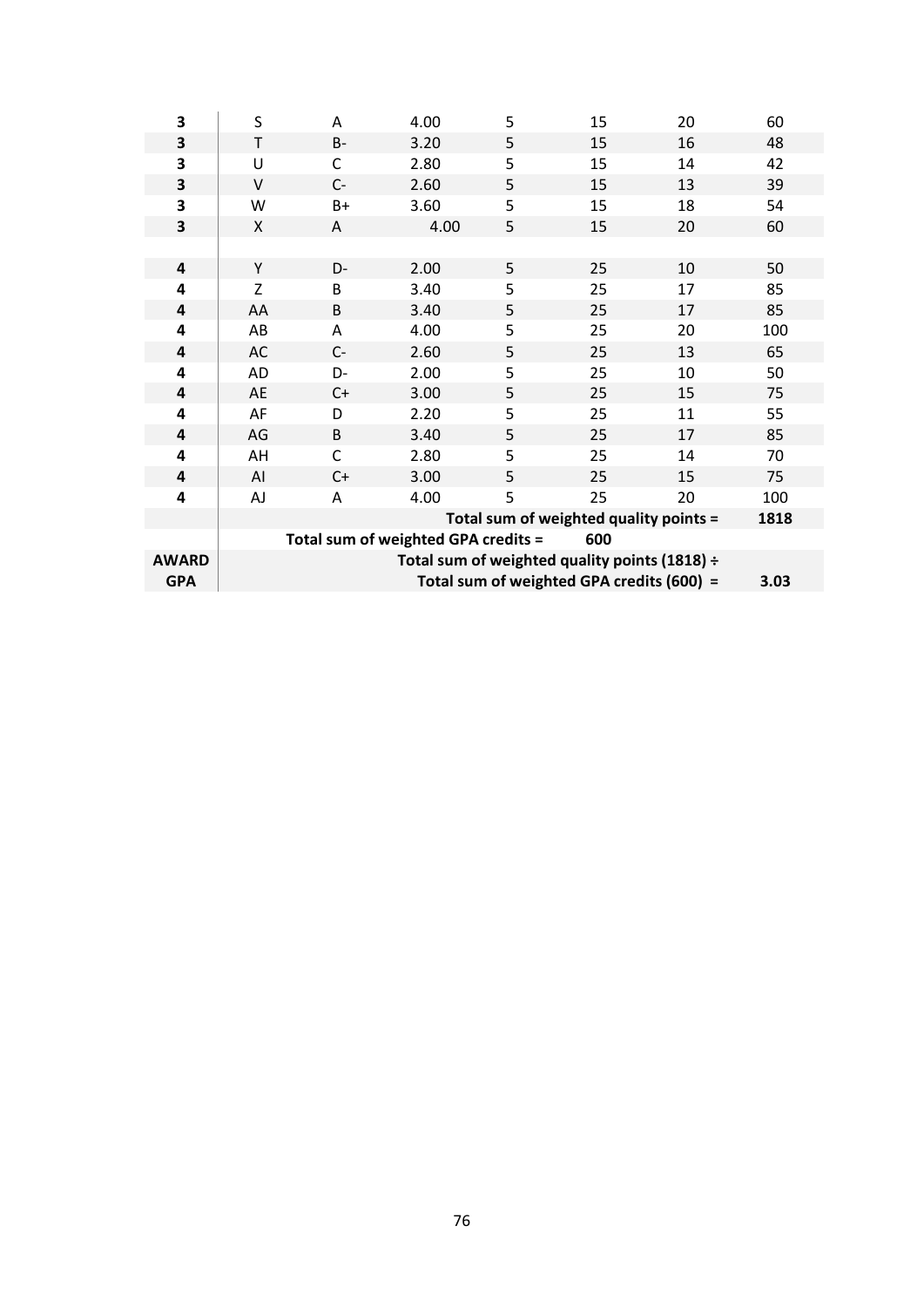## **B Grade Neutral Trimesters and Stages and Award GPA**

**B.1** It is stated in section 2.8 that:

Where grades are weighted across multiple stages, grade neutral credit shall not alter the stages that contribute to the calculation of award GPA nor the weightings of the GPA rule (see appendix B for examples).

- **B.2** This means that grade neutral credit, which might be included in relation to a trimester or a year abroad or a work placement, shall:
	- a) be included in the calculation of the credit totals for the stage in which it was taken; and
	- b) not contribute to the calculation of the award GPA.
- **B.3** No preceding stage shall be used to substitute for a bloc of grade neutral credit.
- **B.4** The following examples illustrates what this would mean for a student registered to a fourstage programme with a three-stage weighted award GPA rule, who takes one trimester of grade neutral credit in stage 3.

| Three-stage weighted (5:3:2) |              |             |                                                                                   |  |  |  |
|------------------------------|--------------|-------------|-----------------------------------------------------------------------------------|--|--|--|
|                              | Weighting    | Credits     | Equivalent percentage of Award GPA<br>(if stage GPA of all award stages is equal) |  |  |  |
| Stage 1                      |              | 60          |                                                                                   |  |  |  |
| Stage 2                      |              | 60          | 23.53%                                                                            |  |  |  |
| Stage 3                      | 3 (1 Neutral | 30 Neutral  | 17.65%                                                                            |  |  |  |
|                              | Trimester)   | 30 Weighted |                                                                                   |  |  |  |
| Stage 4                      |              | 60          | 58.82%                                                                            |  |  |  |

**B.5** The following examples illustrates what this would mean for the same student if the entirety of stage 3 consisted of grade neutral credit.

| Three-stage weighted (5:3:2) |             |            |                                                                                   |  |  |  |
|------------------------------|-------------|------------|-----------------------------------------------------------------------------------|--|--|--|
|                              | Weighting   | Credits    | Equivalent percentage of Award GPA<br>(if stage GPA of all award stages is equal) |  |  |  |
| Stage 1                      |             | 60         |                                                                                   |  |  |  |
| Stage 2                      |             | 60         | 28.57%                                                                            |  |  |  |
| Stage 3                      | 3 (Neutral) | 60 Neutral | 0%                                                                                |  |  |  |
| Stage 4                      |             | 60         | 71.43%                                                                            |  |  |  |